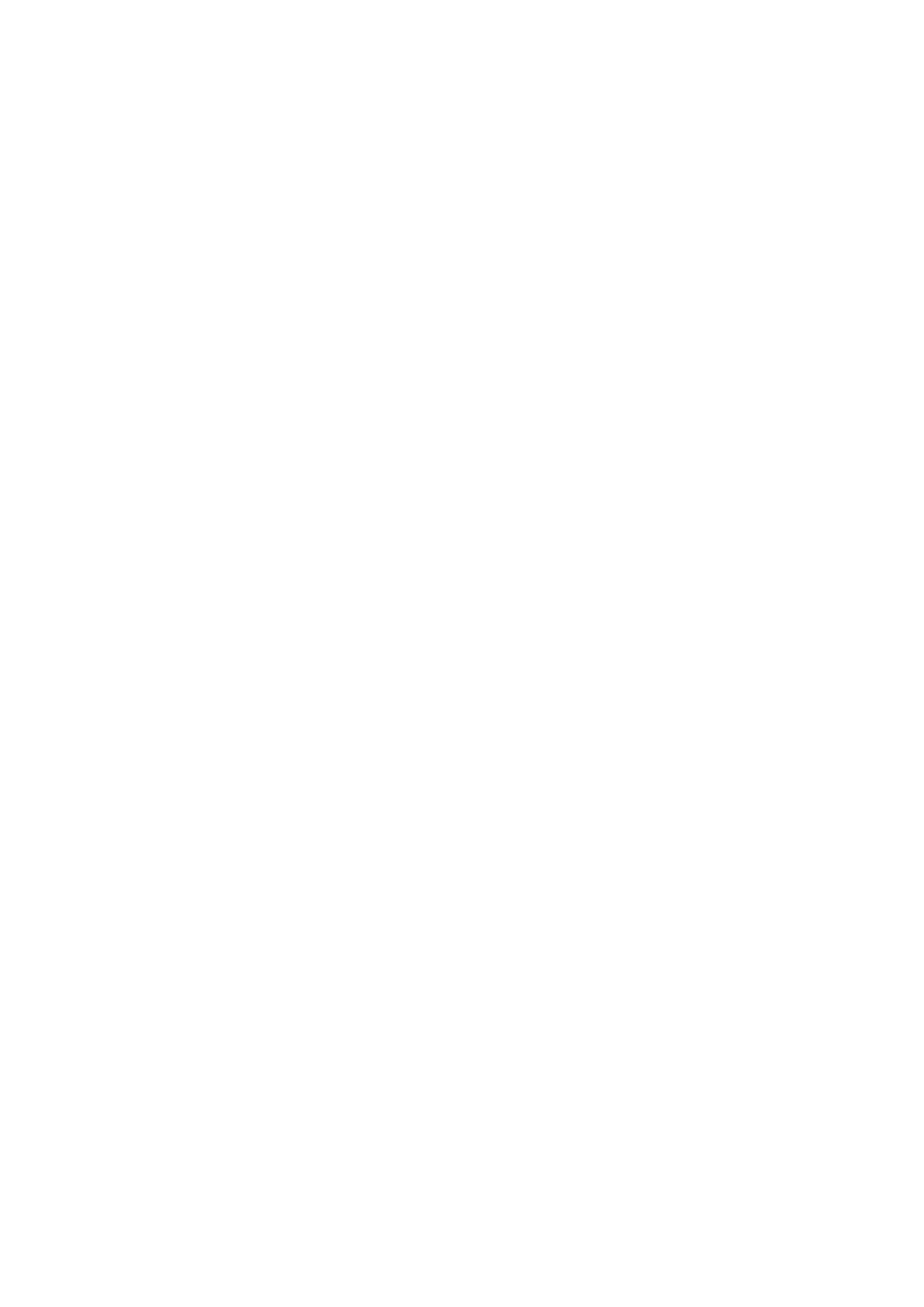#### **Table of Contents**

| <b>Part A: Strategic Overview</b>                                  | 8               |
|--------------------------------------------------------------------|-----------------|
| <b>CEO's Overview</b>                                              | 8               |
| <b>Updated Situational Analysis</b>                                | 9               |
| Performance delivery environment                                   | 9               |
| Organisational environment                                         | 9               |
| <b>Revision to legislative and other mandates</b>                  | 11              |
| Overview of the 2015/16 budget and MTEF estimates                  | 11              |
| Relating expenditure trends to strategic outcome oriented goals    | 12 <sup>2</sup> |
| Part B: Programme and sub programme plans                          | 13              |
| Programme Summary                                                  | 13              |
| Programme 1: Administration                                        | 13              |
| Programme 1: Strategic objectives and annual targets               | 14              |
| Programme 1: Performance indicators and annual targets for 2015/16 | 21              |
| Programme 1: Quarterly targets for 2015/16                         | 28              |
| Programme 2: Heritage Promotion                                    | 32              |
| Programme 2: Strategic objectives and annual targets               | 32              |
| Programme 2: Performance indicators and annual targets for 2015/16 | 34              |
| Programme 2: Quarterly targets for 2015/16                         | 37              |
| <b>Organisational Structure</b>                                    | 41              |
| Part C: Links to other plans                                       | 42              |
| Links to the long-term infrastructure and other capital plans      | 42              |
| Conditional grants                                                 | 42              |
| <b>Public entities</b>                                             | 42              |
| Public-private partnerships                                        | 42              |
| Annexures                                                          | 42              |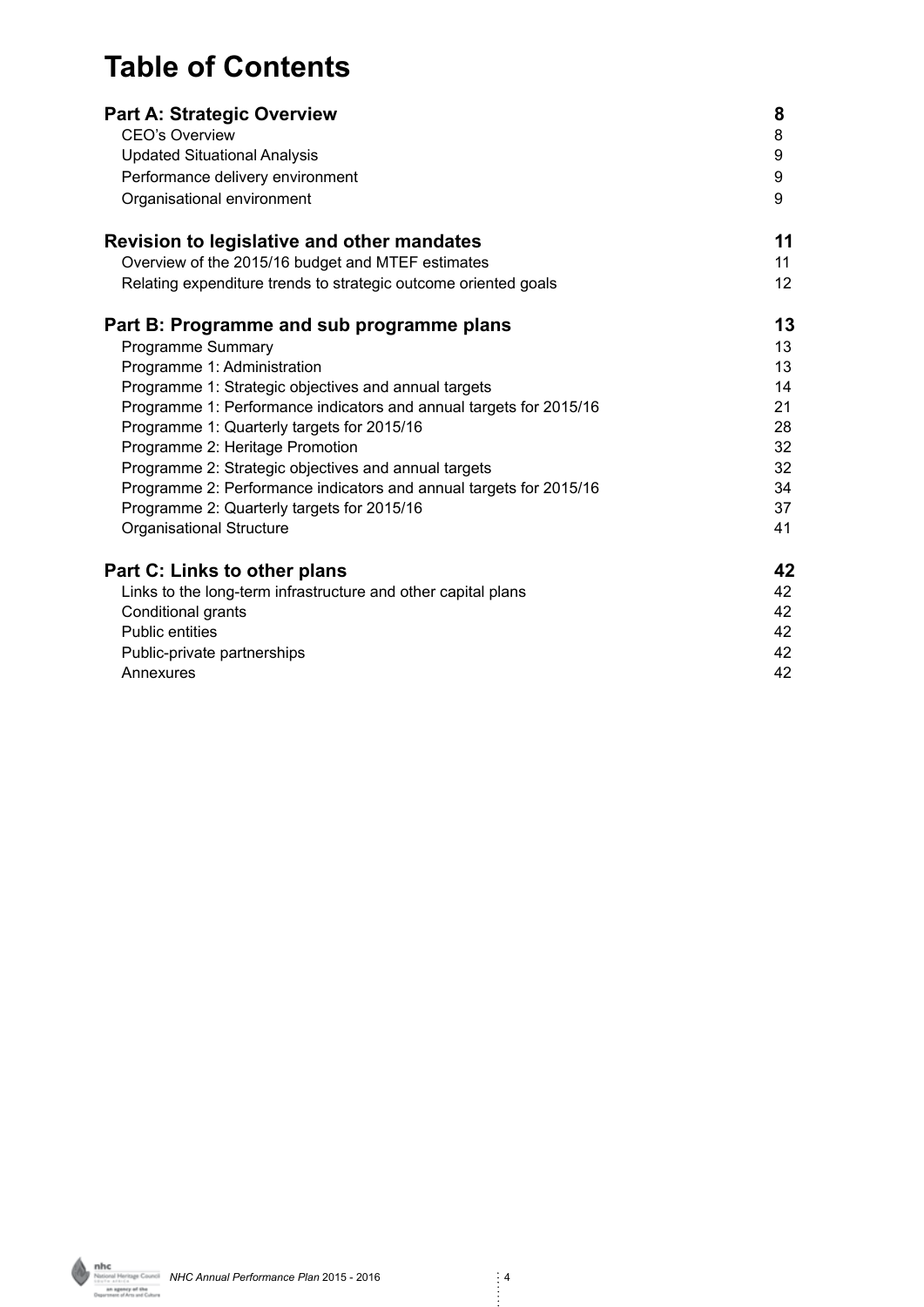#### **Foreword**

It is my pleasure to present this 2015/16 Annual Performance Plan (APP) on behalf of the Council of the National Heritage Council of South Africa (NHC).

This APP signals the beginning of a new phase in the life of the NHC. In this phase the NHC forges a path with a new administration post the 2014 elections, a new Council appointed in December 2014 and the NHC entering its second decade since establishment.

This new phase / epoch therefore denotes and reflects continuity and change while recognizing new priorities and adjustment to new realities, chief among which is the tight fiscal environment resulting from a slowly growing global and national economy.

The Council is pleased to find a solid base laid by our predecessors which gives us a firm footing to play our role as the Accounting Authority in leading the NHC to greater heights.

The NHC has established itself as a thought leader and first point of call on issues of heritage. This leaves us no choice but to leverage on this proud legacy to sustain excellence and strengthen areas of weakness.

As a driver and catalyst of the struggle against forgetting and neglect of our past, the NHC plays a pivotal role in nation building and social cohesion and thus needs an improved resource base to deliver on its mandate.

The NHC carries into its second decade a wealth of experience derived from leadership and organisational stability which bodes well with the increased tempo with which our government seeks to implement its programmes.

Guided by the National Development Plan, the Medium Term Strategic Framework and other national policy prescripts, the NHC has developed this APP to respond and contribute to the attainment of these goals and objectives.

Dr. Marcus Balintulo Council Chairperson

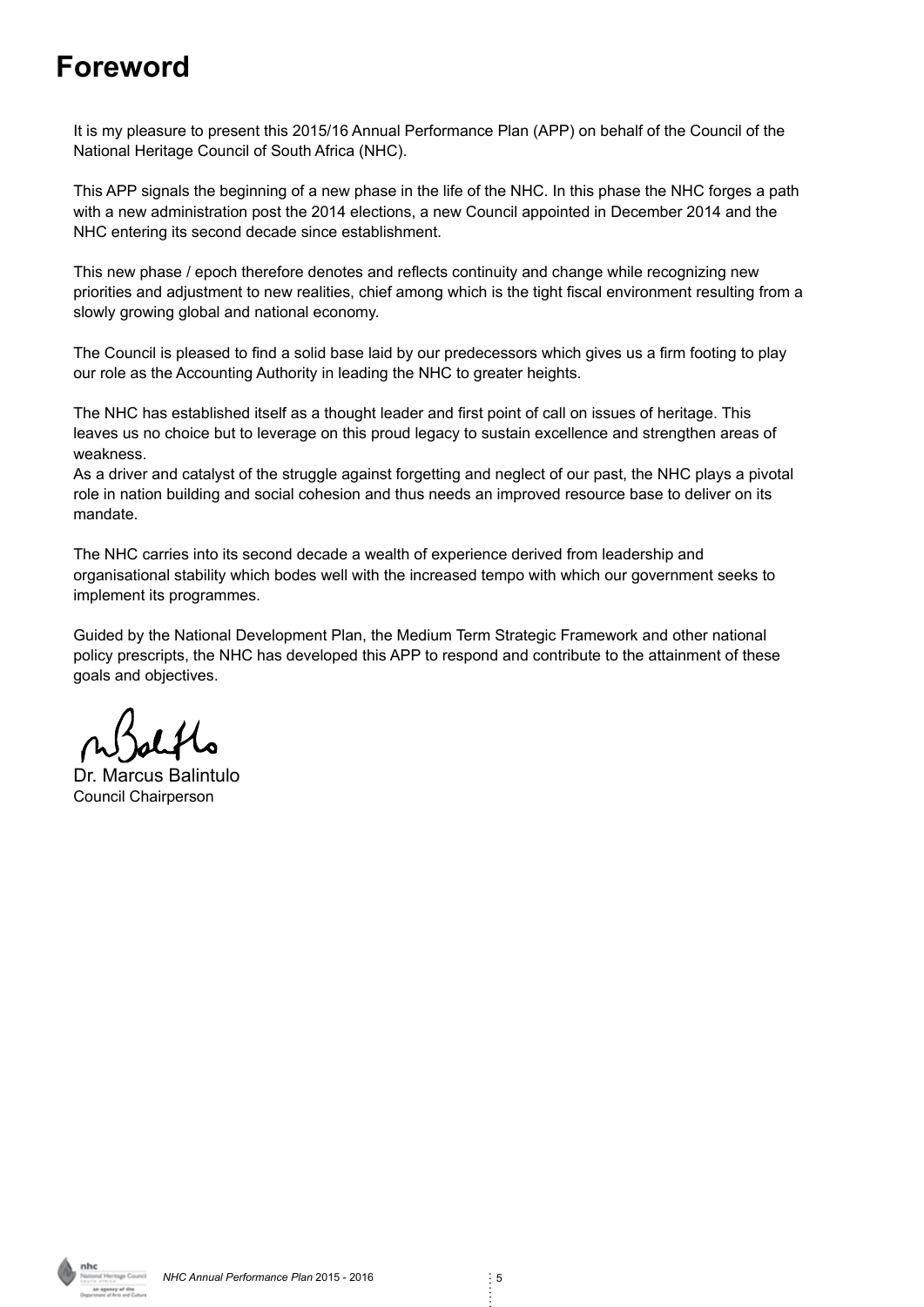#### **Official sign off**

It is hereby certified that this Annual Performance Plan:

Was developed by the management of the National Heritage Council under the guidance of the Department of Arts and Culture;

Was prepared in line with the current Strategic Plan of the National Heritage Council;

Accurately reflects the performance targets which the National Heritage Council will endeavour to achieve given the resources made available in the budget for 2015/16

**Sid Cassim** Signature: *Acting Chief Financial Officer*

Tembile Yako **Signature:** *Official responsible for planning*

Adv. Sonwabile Mancotywa<br>
Signature: *Chief Executive Officer*

**Dr. Marcus Balintulo** Signature: *Council Chairperson*

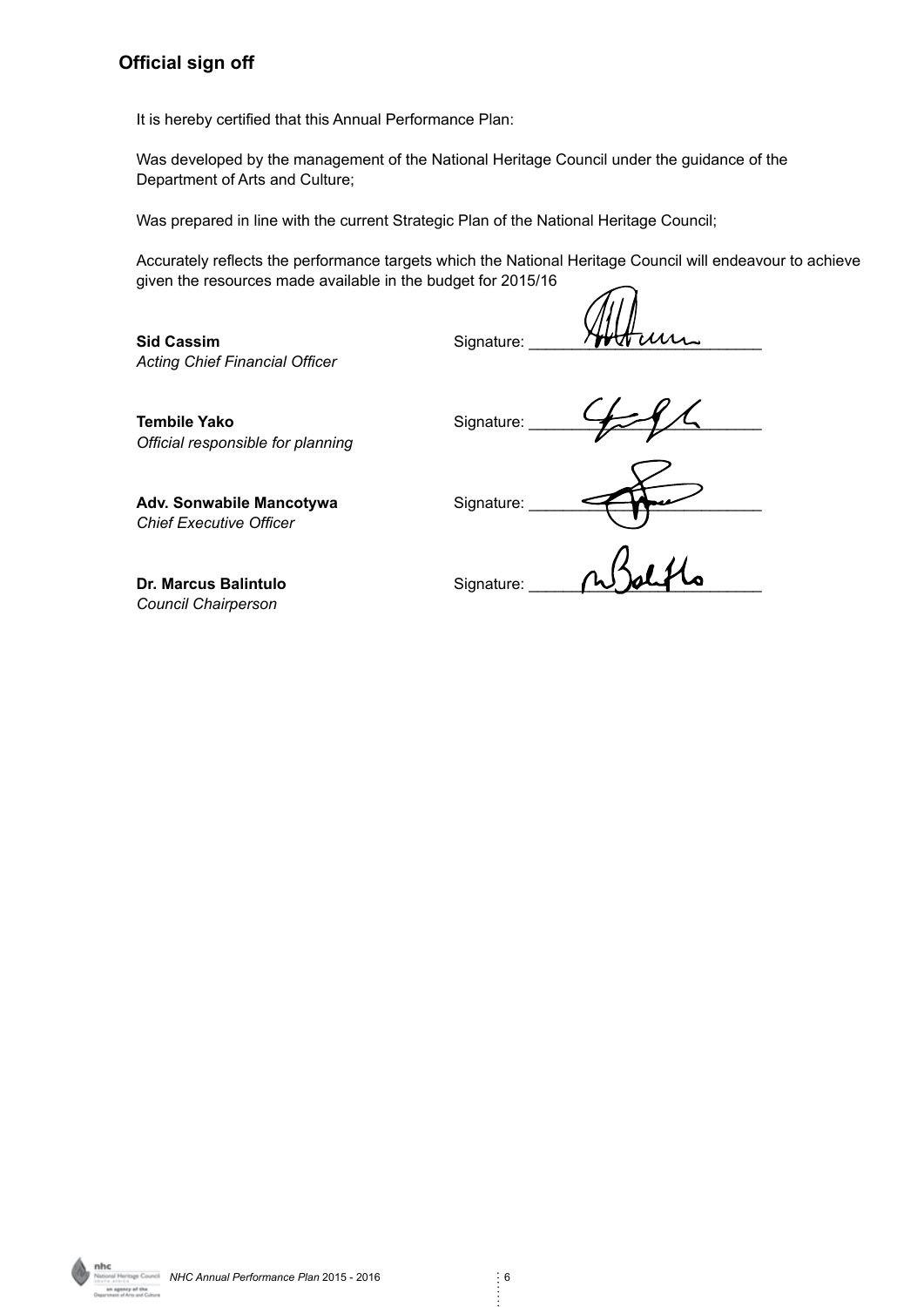#### **List of Abbreviations**

| <b>DAC</b>   | Department of Arts and Culture             |
|--------------|--------------------------------------------|
| <b>LHR</b>   | <b>Liberation Heritage Route</b>           |
| <b>MEXCO</b> | <b>Management Executive Committee</b>      |
| <b>MTEF</b>  | Medium Term Expenditure Framework          |
| <b>MTSF</b>  | Medium Term Strategic Framework            |
| <b>NHC</b>   | National Heritage Council                  |
| <b>NLDTF</b> | National Lotteries Distribution Trust Fund |
| <b>SAHRA</b> | South African Heritage Resources Agency    |
|              |                                            |

#### **1. Vision**

To build a nation proud of its African heritage.

We will know that we are achieving this when South Africans experience the following:

- Knowledge about heritage;
- Have access to their heritage;
- Benefit from heritage;
- Utilise heritage in their lives; and
- Behave in a way that demonstrates their pride in heritage

#### **2. Mission**

To transform, protect and promote heritage through the management of heritage knowledge for sustainable development.

#### **3. Core Values**

The following values will guide the programmes, actions and behaviours of council members and employees of the NHC and all those who are acting in its name:

- Ubuntu;
- Integrity;
- Professionalism;
- Equity; and
- Creativity

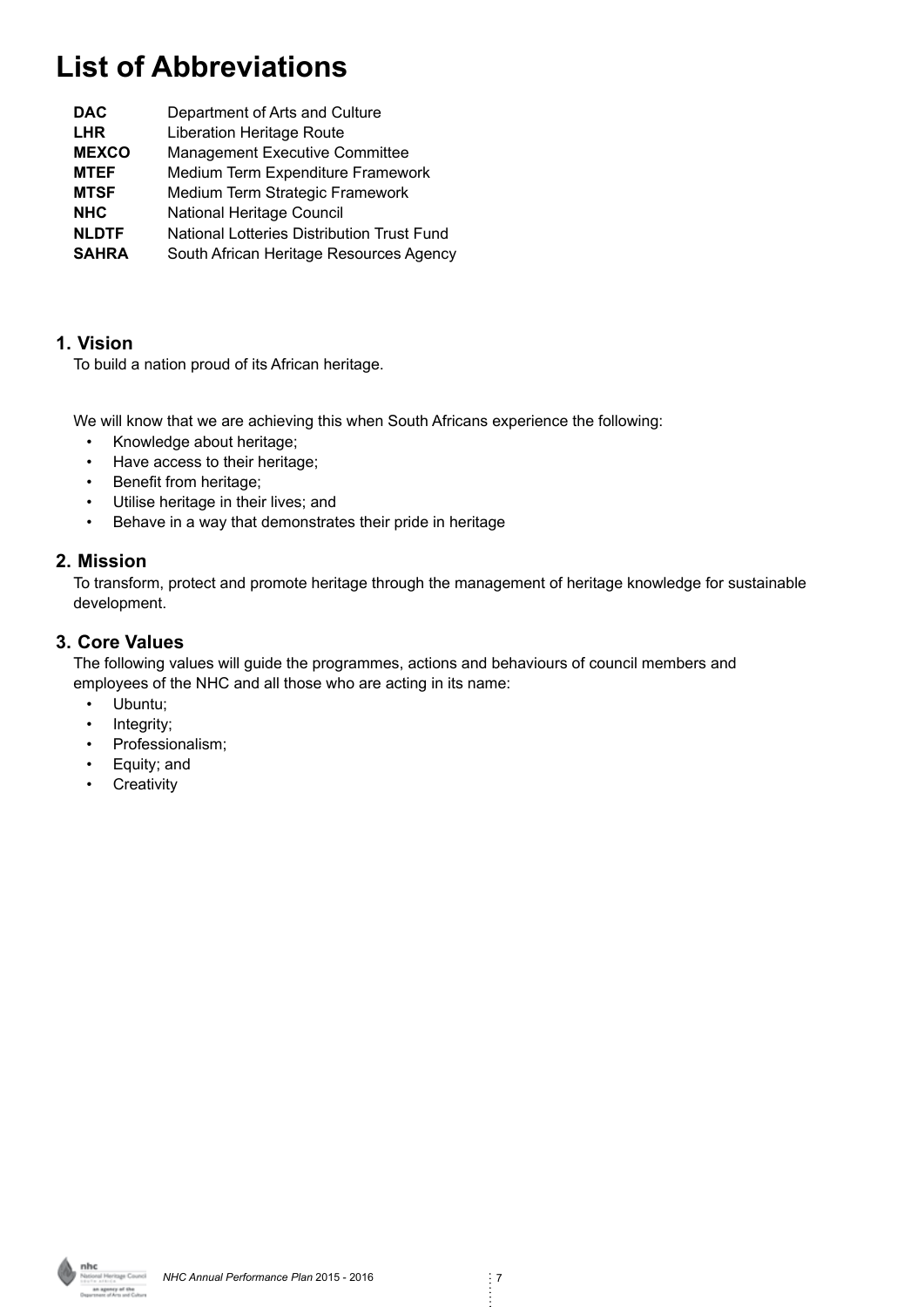#### **Part A: Strategic Overview**

#### **1. CEO's Overview**

This 2015/16 Annual Performance Plan (APP) is premised on the new Medium Term Strategic Framework (MTSF). It sets out what the NHC seeks to achieve in the 2015/16 financial year. This APP seeks to respond to the strategic objectives and to achieve the outcomes identified during the planning process. The prevailing negative economic climate persists, with declining resources for investment in heritage and as a result the NHC has to mobilise additional resources by partnering with the private sector and other stakeholders for the successful implementation of programmes and projects falling under this APP and the Strategic Plan.

The NHC has taken cognisance of the government injunction to manage resources more efficiently, streamline expenditure and derive maximum value for money as well as curb non-essential spending. The NHC continues to strengthen its administrative systems to improve efficiency and effectiveness. The NHC is also stepping up the roll out of the Liberation Heritage Route (LHR) Project with the Department of Arts and Culture with the finalisation of the research project on unsung heroes and heroines of the liberation struggle. The Wiki Website through which information about South Africa's liberation struggle can be accessed has been launched.

On the policy front, the NHC will be putting forward policy position papers on Heritage and Economic development; Memorialisation and Statues and spiritual repatriation for the consideration of the Minister of Arts and Culture.

In contributing to a vibrant and transformed heritage sector, the NHC will continue to support community heritage initiatives to the best of its ability, particularly projects that promote the creation and preservation of knowledge about heritage.

In 2015 the nation will celebrate the  $60<sup>th</sup>$  Anniversary of the Freedom Charter, one of the key founding documents to our democratic dispensation. The ideals and aspirations of the Charter as adopted by the Congress of the People in 1955 in Kliptown continue to inspire and challenge us to do more to create a better South Africa. The NHC will be involved in activities and events to mark this important milestone. As part of cost containment measures, non – essential expenditure will be further curtailed. The NHC is instilling a culture of innovation and creativity to avoid expenditure where possible.

We look forward to working with the nation and all our stakeholders towards realising the vision of *"a nation proud of its African heritage".*

**Adv. Sonwabile Mancotywa Chief Executive Officer**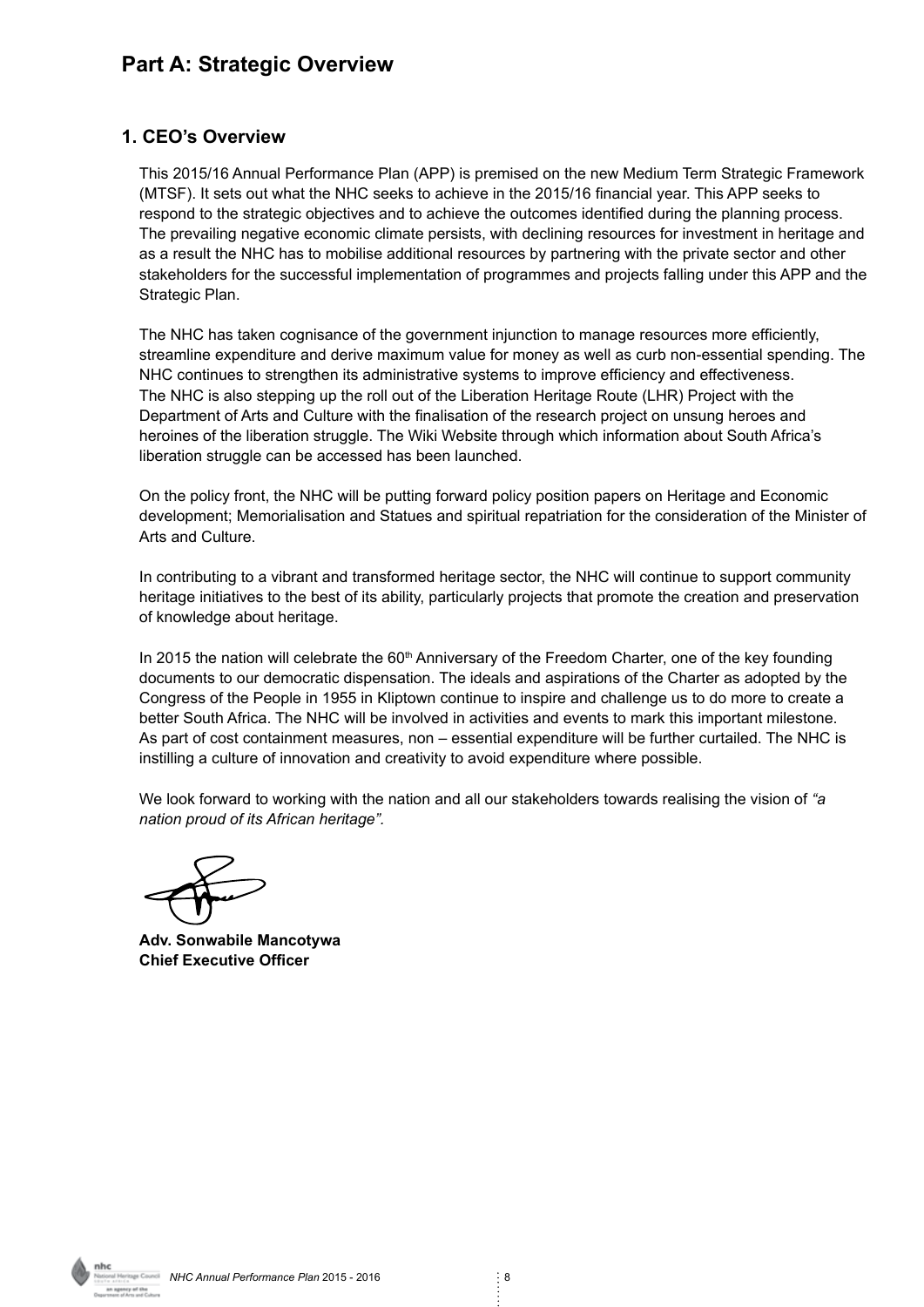#### **2. Updated Situational Analysis**

#### **2.1 Performance delivery environment**

The success and visibility of the NHC have led to an increased demand for partnerships, support of community heritage events and presentations to various fora. The limited resources due to the negative economic and fiscal climate have impacted on the NHC's ability to match the demand for its products and services.

The National Development Plan and the new Outcome 14 on social cohesion have clearly set out the role of intangible cultural heritage within the national agenda of building a socially cohesive and united nation, The NHC intends to work more closely with its partners and stakeholders, particularly the DAC to achieve milestones on the policy development mandate of the NHC and towards the world heritage listing of the LHR, the national focus of the LHR and the Intergovernmental Relations.

Furthermore, the NHC will heed the direction set by the Revised White Paper on Arts, Culture and Heritage, if and when approved, and has geared itself to contribute meaningfully in the attainment of the goals and outcomes set out in the White Paper and by the DAC.

The NHC cannot solely depend on the DAC grant to pursue and fulfil its mandate and has initiated a fundraising and resource mobilisation strategy to leverage on its strong brand and networks and enter into partnerships. The review of funding criteria by the NLDTF is being closely monitored and engaged to avoid exclusion of public entities like the NHC from qualifying for funding given the limited funding received from the government grant and the disproportionately high demand for funding and support from the heritage sector and public at large.

#### **2.2 Organisational environment**

The NHC has reached a stage of organisational maturity and stability. Some level of attrition was experienced but the present staff capacity has been able to rise to the task facing the NHC while critical vacancies were being filled. A number of areas of organisational weaknesses which had been identified by the Auditor General have been reviewed and strengthened and the NHC is confident that it will maintain the upward trend in performance and achievement of targets.

The areas of performance information, including the collection of data and strategy monitoring have received attention. Attention is being paid to information management in the NHC, through policy and systems review.

The term of office of the Council came to an end in October 2014, and a handover process is on course in welcoming the new Council ensure continuity. It is anticipated that the transition period will be smooth.

The **SWOT** and **PESTEL** Analyses have revealed the following:

The NHC is very strong and does the following very well, which give it a competitive edge:

- Strong brand
- Knowledge base
- Its responsiveness to sector demands
- Strong Network of relationships
- Operates in a niche area
- Heritage is a specialised resource
- Provides solutions to the sector
- First point of call on heritage
- The LHR concept and the frameworks
- Continuity and internal stability

*Narinage Council* **NHC Annual Performance Plan 2015 - 2016** 9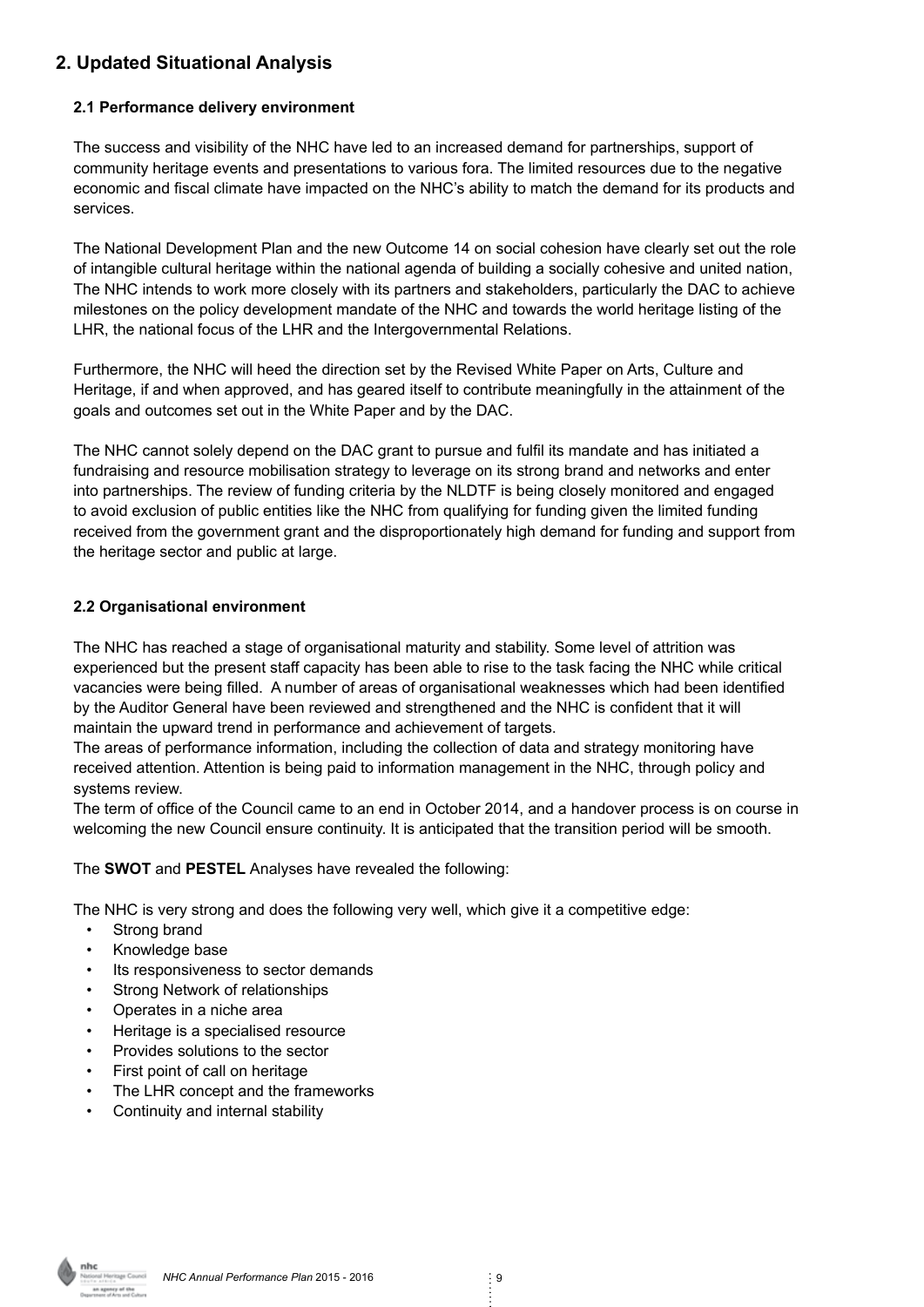However, despite the strengths above the NHC has noted that improvements are needed in the areas highlighted below. It has been noted that the organisation is not doing well in the following areas:

- Adherence to plans
- Management of stakeholders
- Over commitment
- Internal information flow and sharing
- Operations planning
- Lack of diverse funding streams for sustainability
- Monitoring of programmes & funded projects;
- Ratio of deployment of resources between Core Business and Support
- Demographics in the NHC
- Uncertainty about the demand & satisfaction with NHC services & products;
- Understanding of internal NHC policies;
- Absence of a knowledge management system

In addition to these, there are developments and factors in the external environment of the NHC that present opportunities. The NHC is also faced with potential threats that, if not mitigated, could pose serious challenges to its continued existence and brand; these include limited opportunities for external funding as well as changes to the NCH mandate that could emanate from the Revised White Paper on Arts and Culture.

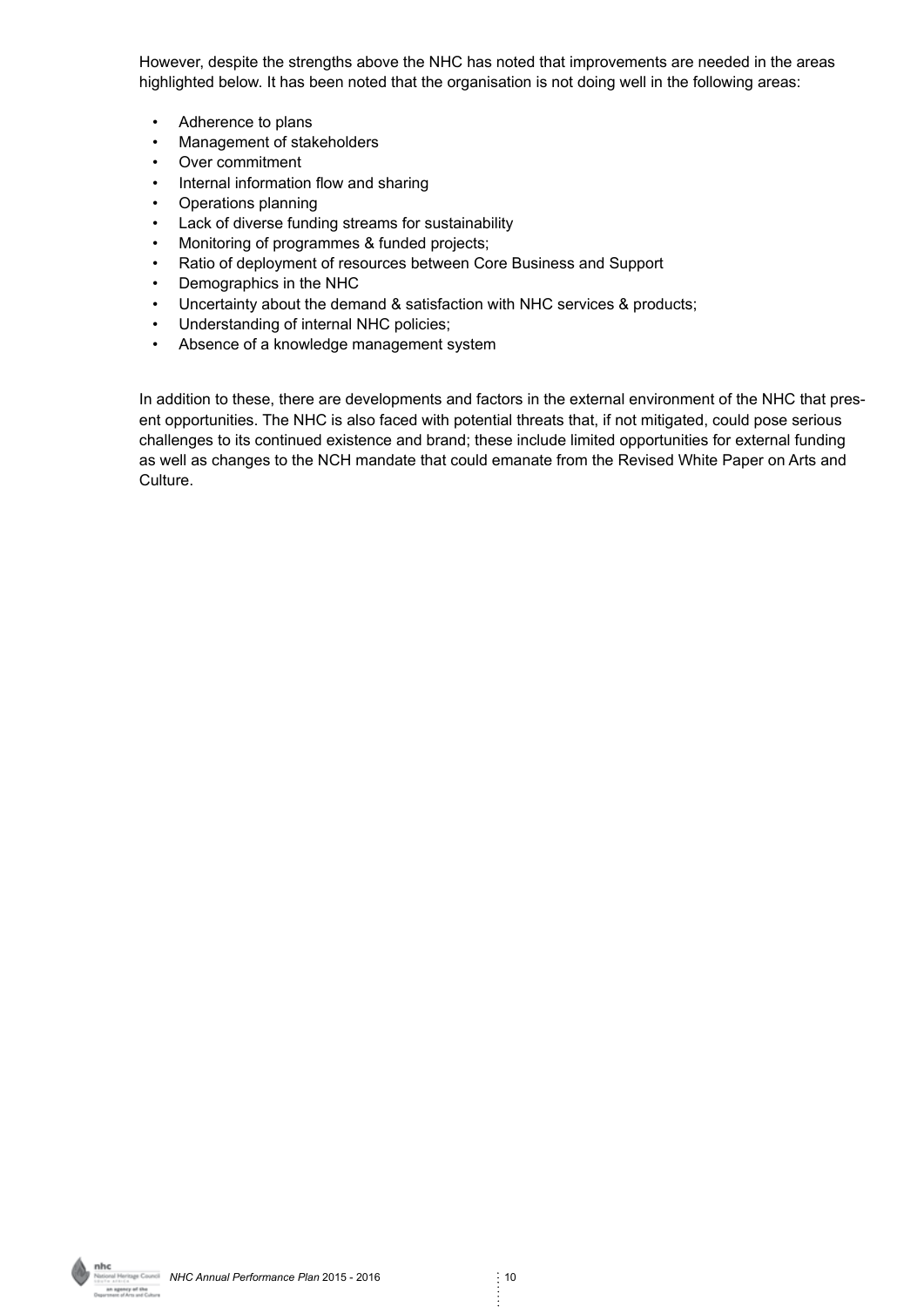3. Revision to legislative and other mandates **3. Revision to legislative and other mandates**

The DAC initiated a review of the White Paper on Arts and Culture in 2013. The process is still in progress and there are no envisaged legislative and or mandate changes<br>in the 2015/16 financial year. The DAC initiated a review of the White Paper on Arts and Culture in 2013. The process is still in progress and there are no envisaged legislative and or mandate changes in the 2015/16 financial year.

## 1. Overview of the 2015/16 budget and MTEF estimates **1. Overview of the 2015/16 budget and MTEF estimates**

|                                               |                                                    |                                                             |                |                                |                                                                                     |  | diture/<br>pen-<br>Еx́- | Aver-<br>total:<br>age               | (%)              | 2014/15 -<br>2017/18 |             | $\mathsf{I}$ | $\begin{array}{c} \rule{0pt}{2ex} \rule{0pt}{2ex} \rule{0pt}{2ex} \rule{0pt}{2ex} \rule{0pt}{2ex} \rule{0pt}{2ex} \rule{0pt}{2ex} \rule{0pt}{2ex} \rule{0pt}{2ex} \rule{0pt}{2ex} \rule{0pt}{2ex} \rule{0pt}{2ex} \rule{0pt}{2ex} \rule{0pt}{2ex} \rule{0pt}{2ex} \rule{0pt}{2ex} \rule{0pt}{2ex} \rule{0pt}{2ex} \rule{0pt}{2ex} \rule{0pt}{2ex} \rule{0pt}{2ex} \rule{0pt}{2ex} \rule{0pt}{2ex} \rule{0pt}{$ |
|-----------------------------------------------|----------------------------------------------------|-------------------------------------------------------------|----------------|--------------------------------|-------------------------------------------------------------------------------------|--|-------------------------|--------------------------------------|------------------|----------------------|-------------|--------------|----------------------------------------------------------------------------------------------------------------------------------------------------------------------------------------------------------------------------------------------------------------------------------------------------------------------------------------------------------------------------------------------------------------|
|                                               |                                                    |                                                             |                |                                |                                                                                     |  | Aver-<br>age            | growth<br>rate<br>(%)                |                  |                      |             | I            | $\sf I$                                                                                                                                                                                                                                                                                                                                                                                                        |
|                                               |                                                    |                                                             |                |                                |                                                                                     |  |                         |                                      |                  | 2017/18              |             | I            | I                                                                                                                                                                                                                                                                                                                                                                                                              |
|                                               |                                                    |                                                             |                |                                |                                                                                     |  |                         | Medium-term estimate                 |                  | 2016/17              |             | I            | $\mathbf I$                                                                                                                                                                                                                                                                                                                                                                                                    |
|                                               |                                                    |                                                             |                |                                |                                                                                     |  |                         |                                      |                  | 2015/16              |             | I            | $\mathbf I$                                                                                                                                                                                                                                                                                                                                                                                                    |
|                                               | Expen-<br>diture/<br>Aver-<br>total:<br>age<br>(%) | 2014/15-<br>2017/18                                         | 32.3%          | 67.7%                          | 100%                                                                                |  | Expen-<br>diture/       | Aver-<br>total:<br>age               | (%)              | 2011/12 -<br>2014/15 |             | $\mathsf I$  | 0.5%                                                                                                                                                                                                                                                                                                                                                                                                           |
|                                               | growth<br>Aver-<br>rate<br>age<br>(%)              |                                                             | 12.2%          | 1.9%                           | 5.0%                                                                                |  | Aver-<br>age            | growth<br>rate<br>(%)                |                  |                      |             | I            | $-100%$                                                                                                                                                                                                                                                                                                                                                                                                        |
| A.2 National Heritage Council of South Africa |                                                    | 2017/18                                                     | 22034          | 42619                          | 64 653                                                                              |  | Outcome/                | Average<br><b>Budget</b><br>$\aleph$ |                  |                      |             | $\mathsf I$  | 4.9%                                                                                                                                                                                                                                                                                                                                                                                                           |
|                                               | Medium-term estimate                               | 2016/17                                                     | 20706          | 40868                          | 61574                                                                               |  |                         | estimate<br>Revised                  |                  | 2014/15              |             | I            | I                                                                                                                                                                                                                                                                                                                                                                                                              |
|                                               |                                                    | 2015/16                                                     | 19577          | 38898                          | A.3 National Heritage Council of South Africa<br>58475<br>estimate<br><b>Budget</b> |  |                         |                                      |                  |                      |             | $\mathsf I$  | 1 229                                                                                                                                                                                                                                                                                                                                                                                                          |
|                                               | Average<br>Expen-<br>diture/<br>total:<br>(%)      | 2011/12 - 2014/15                                           | 31.6%          | 68.4%                          | 100.0%                                                                              |  |                         | Outcome<br>Audited                   |                  | 2013/14              |             | $\mathsf I$  | 173                                                                                                                                                                                                                                                                                                                                                                                                            |
| Table.                                        | Average<br>growth<br>rate<br>(%)                   | Table<br>Approved<br>$-7.9%$<br>2.2%<br>7.6%<br>budget      |                |                                |                                                                                     |  |                         | I                                    | 9 <sub>123</sub> |                      |             |              |                                                                                                                                                                                                                                                                                                                                                                                                                |
|                                               | Revised<br>estimate                                | 2014/15                                                     | 15618          | 40 299                         | 55917                                                                               |  | Outcome<br>Audited      |                                      | 2012/13          |                      | $\mathsf I$ | 507          |                                                                                                                                                                                                                                                                                                                                                                                                                |
|                                               | Outcome<br>Audited                                 | 2013/14                                                     | 22 494         | 51 192                         | 73 686                                                                              |  | Approved<br>budget      |                                      |                  |                      | I           | 676          |                                                                                                                                                                                                                                                                                                                                                                                                                |
|                                               | Outcome<br>Audited                                 | Outcome<br>Audited<br>2012/13<br>54 306<br>38 165<br>16 141 |                |                                | 2011/12                                                                             |  | I                       | 463                                  |                  |                      |             |              |                                                                                                                                                                                                                                                                                                                                                                                                                |
|                                               | Outcome<br>Audited                                 | 2011/12                                                     | 19979          | 32 368                         | 52 347                                                                              |  |                         | Approved<br>budget                   |                  |                      |             | I            | 638                                                                                                                                                                                                                                                                                                                                                                                                            |
|                                               |                                                    | R thousand                                                  | Administration | development<br><b>Business</b> | Total expense                                                                       |  | Statement of            | performance<br>financial             |                  | R thousand           | Revenue     | Tax revenue  | revenue<br>Non-tax                                                                                                                                                                                                                                                                                                                                                                                             |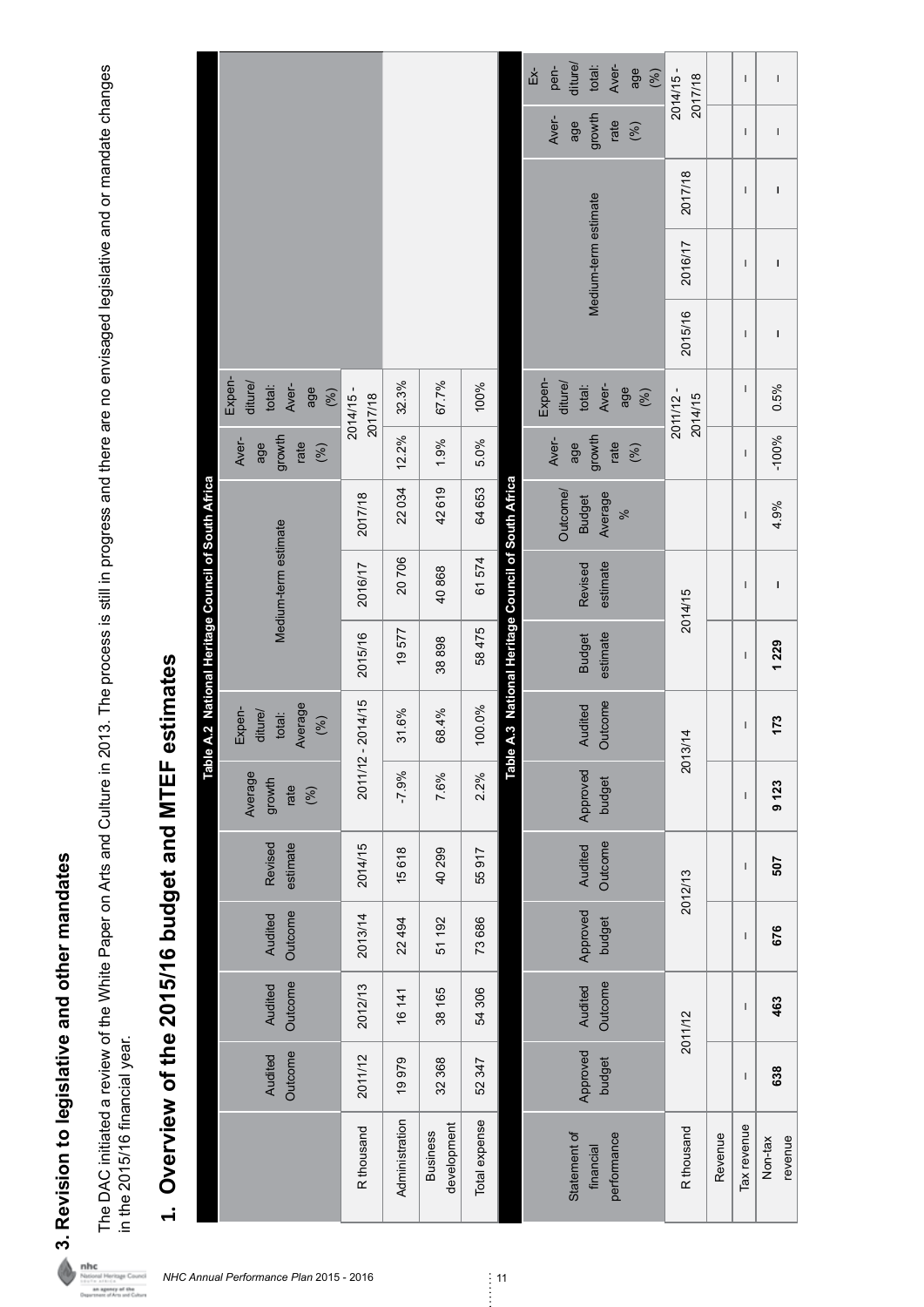| 100%                  | 100%          |          | 100%             | 52.7%                        | 44.9%                 | 1.8%         | 0.5%                                       | 100%           |                   |
|-----------------------|---------------|----------|------------------|------------------------------|-----------------------|--------------|--------------------------------------------|----------------|-------------------|
| 5.0%                  | 5.0%          |          | 5.0%             | 16.1%                        | $-5.5%$               | 5.0%         | 5.0%                                       | 5.0%           | $\mathsf I$       |
| 64 653                | 64653         |          | 64 653           | 36981                        | 26 152                | 1172         | 348                                        | 64 653         | $\mathsf I$       |
| 574<br>61             | 574<br>67     |          | 574<br>6         | 34 360                       | 25767                 | 1116         | 331                                        | 574<br>61      | $\overline{1}$    |
| 58475                 | 58475         |          | 58475            | 32572                        | 24 525                | 063          | 315                                        | 58475          | $\overline{1}$    |
| 99.5%                 | 100%          |          | 100%             | 34.1%                        | 64.1%                 | 1.4%         | 0.4%                                       | 100%           |                   |
| 2.2%                  | 1.9%          |          | 2.2%             | 14.7%                        | $-4.8%$               | 24.9%        | 12.7%                                      | 2.2%           | $-100%$           |
| 95.1%                 | 100%          |          | 100%             | 34.2%                        | 64.3%                 | 1.1%         | 0.5%                                       | 100%           |                   |
| 55917                 | 55917         |          | 55917            | 23 625                       | 30980                 | 1012         | 300                                        | 55917          | $\overline{1}$    |
| 55917                 | 57 146        |          | 57 146           | 22692                        | 33723                 | 477          | 254                                        | 57 146         | $\mathsf I$       |
| 570<br>55             | 55743         |          | 73686            | 22500                        | 49936                 | 964          | 286                                        | 73 686         | 17 943)           |
| 52714                 | 61837         |          | 61837            | 20074                        | 40846                 | 623          | 294                                        | 61837          | $\mathsf I$       |
| 51 571                | 52078         |          | 54306            | 18 241                       | 35 109                | 851          | 105                                        | 54 306         | (2 228)           |
| 50063                 | 50739         |          | 50739            | 16469                        | 33 376                | 664          | 230                                        | 50739          | $\mathsf I$       |
| 52 308                | 52771         |          | 52347            | 15 674                       | 35944                 | 519          | 210                                        | 52347          | 424               |
| 47323                 | 47 961        |          | 47 961           | 15356                        | 31840                 | 557          | 208                                        | 47 961         | $\mathbf I$       |
| Transfers<br>received | Total revenue | Expenses | Current expenses | Compensation of<br>employees | Goods and<br>services | Depreciation | dividends and<br>rent on land<br>Interest, | Total expenses | Surplus/(Deficit) |

# 4.1. Relating expenditure trends to strategic outcome oriented goals 4. 1. **Relating expenditure trends to strategic outcome oriented goals**

The above budget will contribute towards achieving the strategic objectives and desired Strategic outcome orientated goals as outlined in the Strategic Plan as follows: The above budget will contribute towards achieving the strategic objectives and desired Strategic outcome orientated goals as outlined in the Strategic Plan as follows:

|    | ustainable institution.                                                                                                  |  |  |  |
|----|--------------------------------------------------------------------------------------------------------------------------|--|--|--|
| r, | Social Cohesion and nation   An effective, efficient and<br>building.                                                    |  |  |  |
|    | intangible heritage in South<br>The leading institution on<br>Africa.                                                    |  |  |  |
| ø  | increased knowledge and<br>Africa's heritage by South<br>awareness about South<br>Africa's citizens.                     |  |  |  |
| ς  | Heritage.                                                                                                                |  |  |  |
|    | . An internationally recognised $\mid$ Mainstreaming of Liberation<br>heritage organisation on the<br>African Continent. |  |  |  |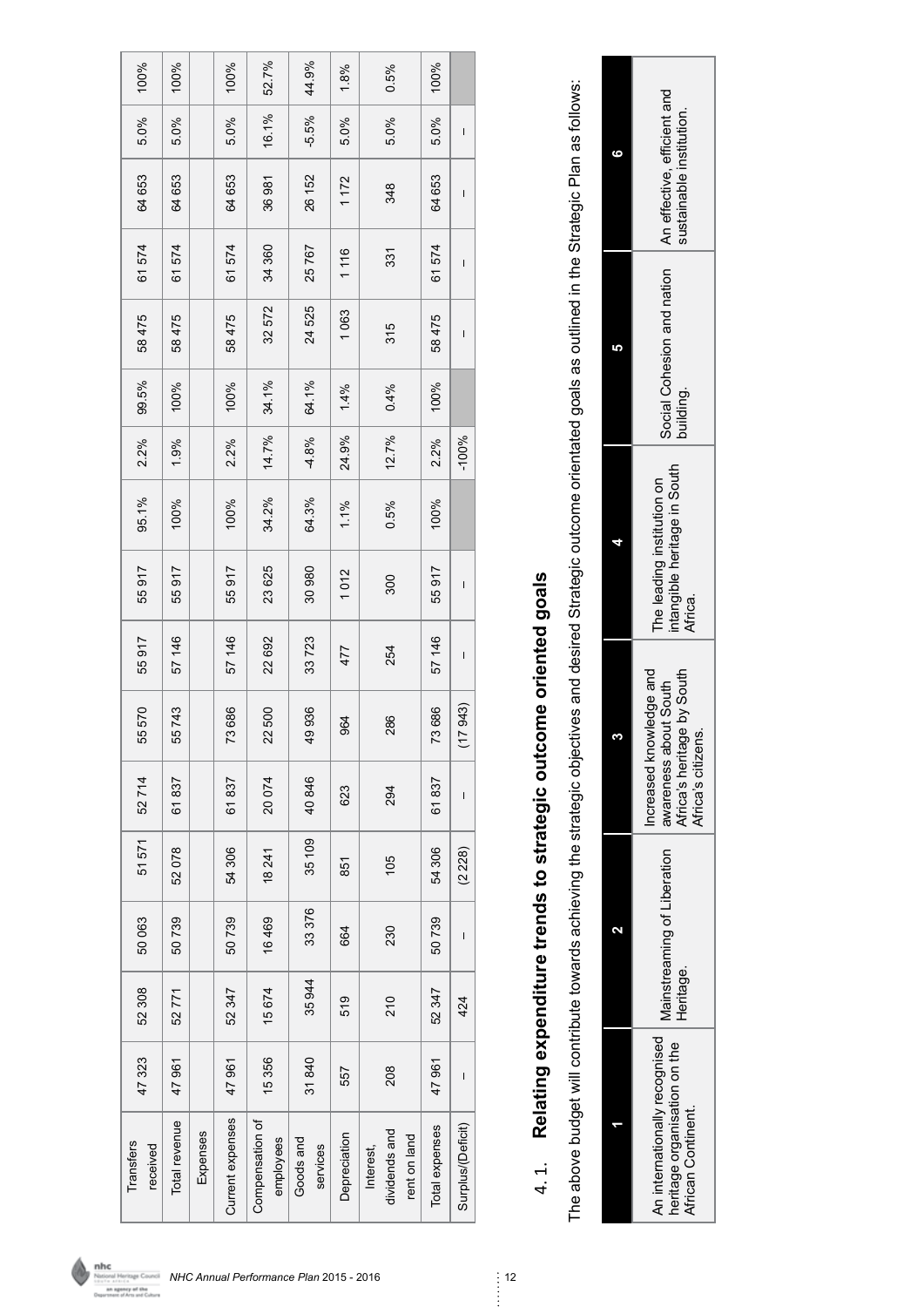#### **Part B: Programme and sub programme plans**

#### **5. Programme Summary**

| <b>Vision</b>                                         | <b>Mission</b>                                                           | Prog<br>No. | Programme<br><b>Name</b> | <b>Programme Aim</b>                                   | <b>Sub Programme</b>                |
|-------------------------------------------------------|--------------------------------------------------------------------------|-------------|--------------------------|--------------------------------------------------------|-------------------------------------|
|                                                       |                                                                          |             |                          |                                                        | Office of the CEO                   |
|                                                       |                                                                          |             |                          | To provide                                             | Communications                      |
|                                                       |                                                                          |             |                          | strategic<br>leadership and                            | Company<br>Secretariat              |
|                                                       | To transform,                                                            | 1.          | Administration           | enable the NHC<br>performance<br>through the           | <b>Corporate Services</b>           |
|                                                       | protect and<br>promote heritage                                          |             |                          | delivery of<br>support services.                       | Finance<br>Administration           |
| To build a nation<br>proud of its<br>African heritage | through the                                                              |             |                          |                                                        | <b>Internal Audit</b>               |
|                                                       | management<br>of heritage<br>knowledge for<br>sustainable<br>development |             |                          |                                                        | <b>Facilities</b><br>Management     |
|                                                       |                                                                          | 2.          |                          | To meet NHC<br>customer<br>expectations<br>through the | Heritage                            |
|                                                       |                                                                          |             | Heritage                 |                                                        | Funding                             |
|                                                       |                                                                          |             | Promotion                | delivery of NHC<br>products and<br>services            | <b>Liberation Heritage</b><br>Route |

#### **6. Programme 1: Administration**

The aim of the programme is to provide strategic leadership and enable the NHC performance through the delivery of support services.

The programme is made up of the following sub programmes: Office of the CEO, Communications, Company Secretariat, Corporate Services, Finance Administration, Internal Audit and Facilities Management.

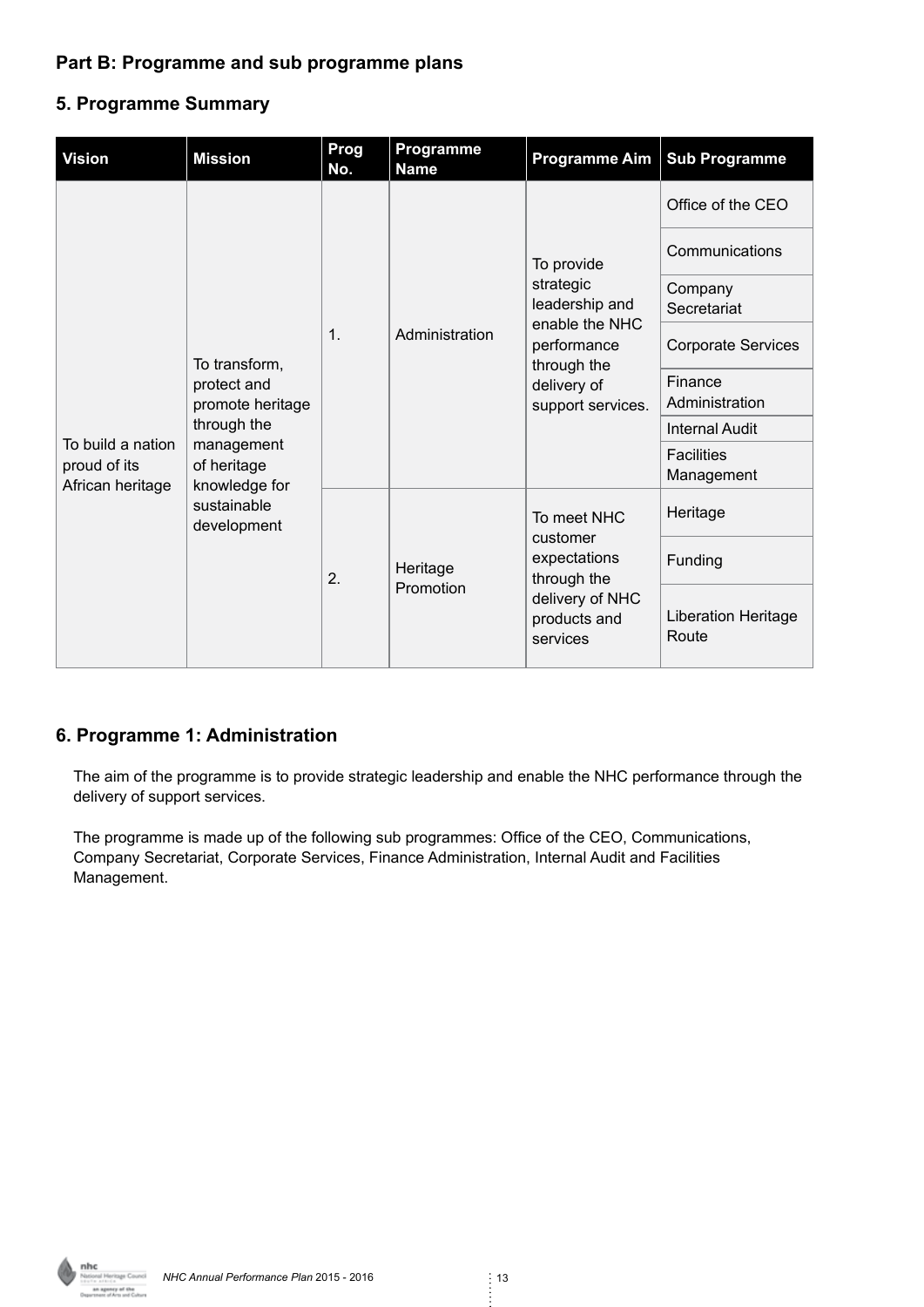| Responsible<br>Unit               |           | Management<br>Strategic                                                                                                                                                                                                                                                                                                |
|-----------------------------------|-----------|------------------------------------------------------------------------------------------------------------------------------------------------------------------------------------------------------------------------------------------------------------------------------------------------------------------------|
|                                   | 2018-19   | Annual Report;<br>APP; 30/10/18:<br>& 2018/19 Q3<br>2019/20 APP;<br>31/01/19:Final<br>Draft 2019/20<br>2019/20 APP<br>30/08/18: 1st<br>Q4 Report;<br>Q1 Report;<br>Q2 Report;<br>30/07/18:<br>15/08/18:<br>30/04/18:<br>2nd Draft<br>30/11/18:<br>2017/18<br>2018/19<br>2017/18<br>2018/19<br>Report                   |
| Medium-term targets ( MTEF)       | 2017-18   | 30/04/16: 2015/16 30/04/17: 2016/17<br>15/08/17: 2016/17<br>30/07/17: 2017/18<br>Report; 30/11/17:<br>2nd Draft<br>Annual Report;<br>Draft 2018/19<br>APP; 30/10/17:<br>31/01/16: Final<br>& 2017/18 Q3<br>2018/19 APP;<br>30/08/17: 1st<br>2018/19 APP<br>2017/18 Q2<br>Q1 Report;<br>Q4 Report;<br>Report            |
|                                   | 2016-17   | 15/08/16: 2015/16<br>30/07/16: 2016/17<br>Report; 30/11/16:<br>Annual Report;<br>APP; 30/10/16:<br>& 2016/17 Q3<br>2017/18 APP;<br>31/01/17:Final<br>Draft 2017/18<br>2017/18 APP<br>30/08/16: 1st<br>2016/17 Q2<br>Q1 Report;<br>Q4 Report;<br>2nd Draft<br>Report                                                    |
| Performance<br>Expected<br>Levels | 2015-16   | 2015/16 Q2 Report;<br>30/11/15: 2nd Draft<br>2015/16 Q3 Report<br>30/04/15: 2014/15<br>30/07/15: 2015/16<br>Report; 30/08/15:<br>1st Draft 2016/17<br>2014/15 Annual<br>2016/17 APP &<br>APP; 30/10/15:<br>31/01/16: Final<br>2016/17 APP;<br>15/08/2015:<br>Q4 Report;<br>Q1 Report;                                  |
|                                   | 2014-15   | nal 2015/16 APP &<br>$\overline{4}$<br>15<br>2nd Draft 2015/16<br>APP; 31/01/15:Fi-<br>Report; 30/08/14:<br>st Draft 2015/16<br>LO<br>Report; 30/11/14<br>30/04/14: 2013/<br>30/07/14: 2014/<br>2013/14 Annual<br>MTSF & 2014/1<br>APP; 30/10/14:<br>2014/15 Q2<br>5/08/2014:<br>Q4 Report;<br>Q1 Report;<br>Q3 Report |
| <b>Baseline</b>                   | 2013-14   | 2012/13 Q4 Re-<br>APP; 30/10/13:<br>2013/14 Q2 Re-<br>2014/15 APP &<br>port; 30/07/13:<br>2013/14<br>port; 30/11/13:<br>31/01/14: Final<br>& 2013/14 Q3<br>Draft 2014/15<br>2014/15 APP;<br>30/08/13: 1st<br>15/08/2013:<br>2012/13 An-<br>nual Report;<br>Q1 Report;<br>2nd Draft<br>30/04/13:<br>Report              |
|                                   | 2012-2013 | 2013/14 APP &<br>APP; 30/10/12:<br>Annual Report;<br>31/01/13: Final<br>& 2012/13 Q3<br>Draft 2013/14<br>2013/14 APP;<br>30/08/12: 1st<br>15/08/2012:<br>Q2 Report;<br>Q4 Report;<br>Q1 Report;<br>30/07/12:<br>2nd Draft<br>30/04/12:<br>30/11/12:<br>2012/13<br>2012/13<br>2011/12<br>2012/12<br>Report              |
| Strategic Ob-<br>jective          |           | Management<br><b>Strategic</b><br>Services<br>Provide                                                                                                                                                                                                                                                                  |
|                                   |           | $\mathbf{u}$<br>- 14<br>erformance Plan 2015                                                                                                                                                                                                                                                                           |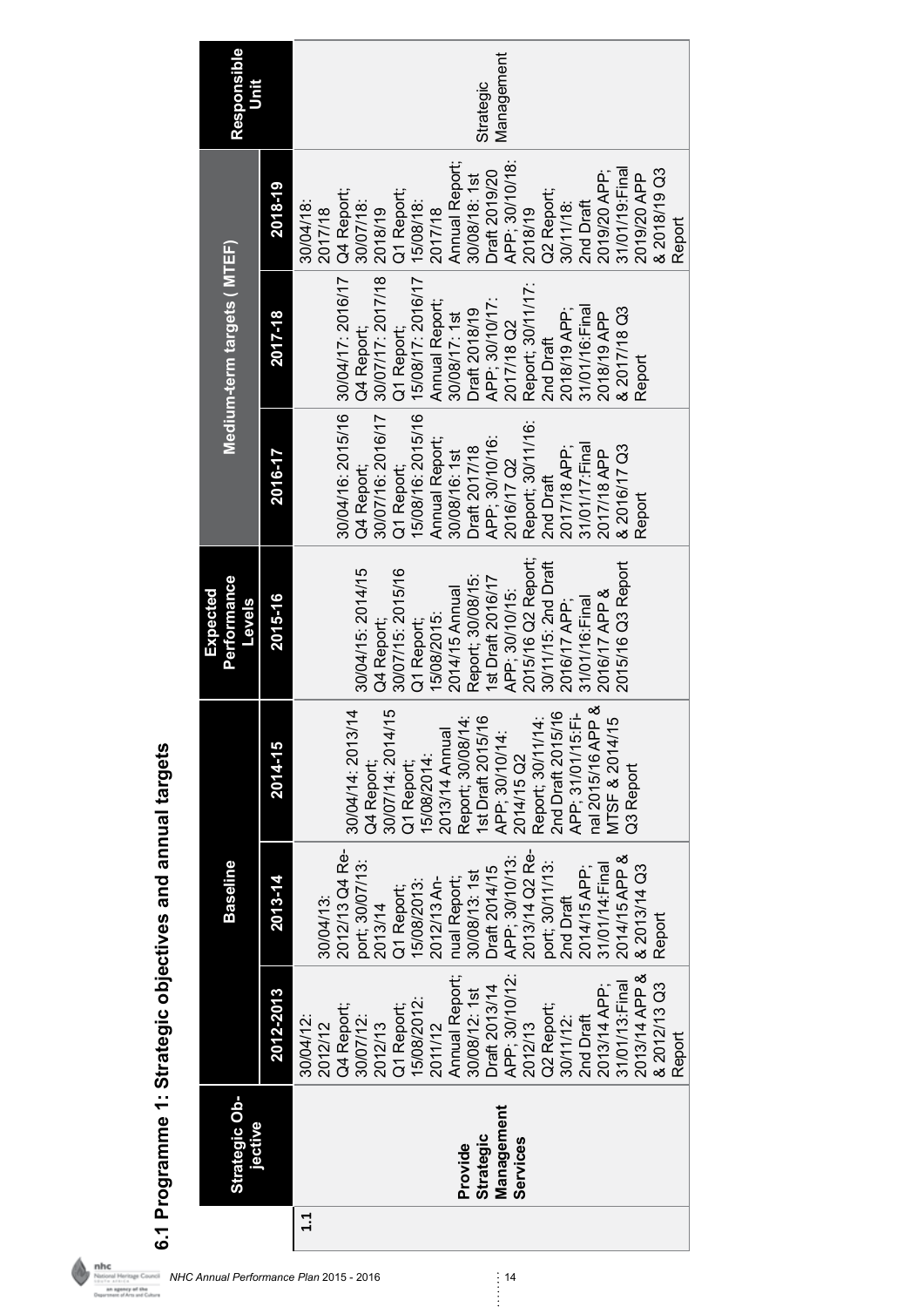|     | <b>Strategic Ob-</b><br>jective                    |                                                         | <b>Baseline</b>                                         |                                                                                       | <b>Performance</b><br>Expected<br><b>Sjeve<sub>T</sub></b>               |                                                                           | Medium-term targets (MTEF)                                                |                                                                           | Responsible<br>ار<br>5 |
|-----|----------------------------------------------------|---------------------------------------------------------|---------------------------------------------------------|---------------------------------------------------------------------------------------|--------------------------------------------------------------------------|---------------------------------------------------------------------------|---------------------------------------------------------------------------|---------------------------------------------------------------------------|------------------------|
|     |                                                    | 2012-2013                                               | $2013 - 14$                                             | 2014-15                                                                               | 2015-16                                                                  | 2016-17                                                                   | 2017-18                                                                   | 2018-19                                                                   |                        |
| 1.2 |                                                    | 50% of staff<br>trained                                 | 50% of staff<br>trained                                 | 50% of staff trained                                                                  | developmental courses<br>provided to employees<br>15 training and        | courses provided to<br>15 training and<br>developmental<br>employees      | courses provided to<br>15 training and<br>developmenta<br>employees       | courses provided<br>15 training and<br>developmental<br>to employees      | Corporate<br>Services  |
|     | Provide human                                      | 90% retention                                           | retention<br>90%                                        | 95% retention                                                                         | 10 out of 14 managers<br>retained                                        | managers retained<br>10 out of 14                                         | managers retained<br>10 out of 14                                         | 10 out of 14 man-<br>agers retained                                       | Corporate<br>Services  |
|     | management<br>and facility<br>resource<br>services | 1 initiative to pro-<br>mote employee<br>wellness       | promote employee<br>1 initiative to<br>wellness         | 1 initiative to promote<br>employee wellness                                          | 1 initiative to promote<br>employee wellness                             | 1 initiative to promote<br>employee wellness                              | 1 initiative to promote<br>employee wellness                              | to promote<br>1 initiative<br>employee<br>wellness                        | Corporate<br>Services  |
|     |                                                    | for all employees<br>Bi-annual perfor-<br>mance reviews | mance reviews for<br>Bi-annual perfor-<br>all employees | ఀ<br>mance reviews for<br>Bi-annual perfor-<br>employees                              | Bi-annual performance<br>reviews for all<br>employees                    | performance reviews<br>for all employees<br>Bi-annual                     | performance reviews<br>for all employees<br>Bi-annual                     | mance reviews for<br>Bi-annual perfor-<br>all employees                   | Corporate<br>Services  |
|     |                                                    | 5 days per inci-<br>dent                                | 5 days per incident                                     | 5 days per incident                                                                   | 5 days per incident                                                      | 5 days per incident                                                       | 5 days per incident                                                       | 3 days per inci-<br>dent                                                  | Corporate<br>Services  |
| 1.3 | Provide effective<br>support to the                | determined at the<br>No baseline<br>time                | No baseline deter-<br>mined at the time                 | ္ၿာ<br><b>Business Plan sign</b><br>off by end of March<br>Annual Council<br>annually | ness plan signed off by<br>end of March annually<br>Annual Council busi- | business plan signed<br>off by end of March<br>Annual Council<br>annually | business plan signed<br>off by end of March<br>Annual Council<br>annually | of March annually<br>signed off by end<br>Annual Council<br>business plan | Secretariat            |
|     | Council annually                                   | Corporate Diary<br>approved by<br>March                 | Corporate Diary<br>approved by<br>March                 | Corporate Diary ap-<br>proved by March                                                | approved by March<br>Corporate Diary                                     | Corporate Diary ap-<br>proved by March                                    | approved by March<br>Corporate Diary                                      | Corporate Diary<br>approved<br>by<br>March                                | Secretariat            |
| 1.4 | services to the<br>Provide legal<br><b>SHR</b>     | Five working days                                       | Five working days                                       | Requests responded<br>to within five working<br>days                                  | within five working days<br>Requests responded to                        | to within five working<br>Requests responded<br>days                      | Requests responded<br>to within five days                                 | sponded to within<br>Requests re-<br>five days                            | Secretariat            |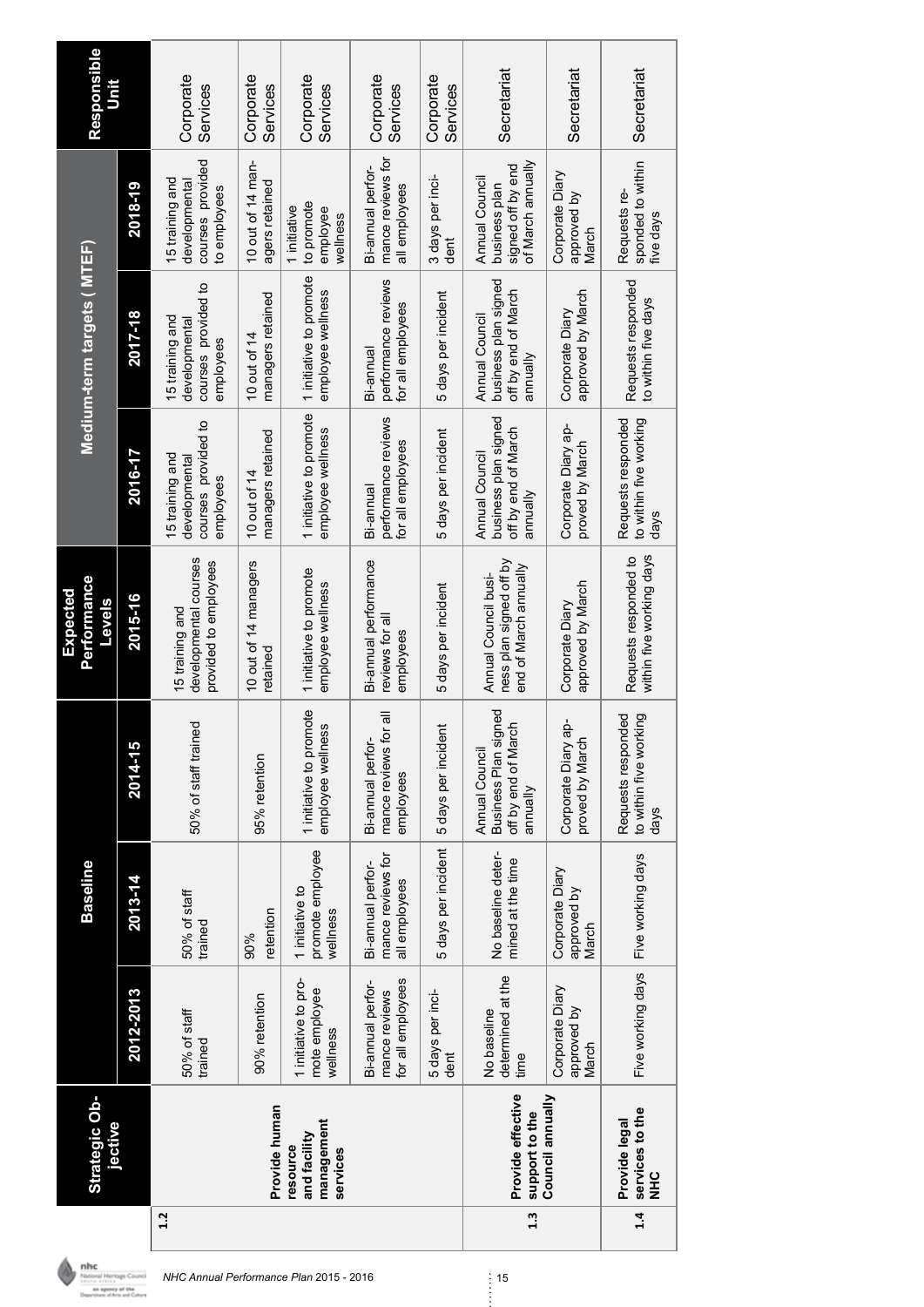|                                                                                                               | <b>Baseline</b>                                                                                               |                                                                                                         | Performance<br>Expected<br><b>Levels</b>                                                                 |                                                                                                     | Medium-term targets (MTEF)                                                                           |                                                                                                          | Responsible           |
|---------------------------------------------------------------------------------------------------------------|---------------------------------------------------------------------------------------------------------------|---------------------------------------------------------------------------------------------------------|----------------------------------------------------------------------------------------------------------|-----------------------------------------------------------------------------------------------------|------------------------------------------------------------------------------------------------------|----------------------------------------------------------------------------------------------------------|-----------------------|
| 2012-2013                                                                                                     | 2013-14                                                                                                       | 2014-15                                                                                                 | 2015-16                                                                                                  | 2016-17                                                                                             | 2017-18                                                                                              | 2018-19                                                                                                  |                       |
| approved (1)<br><b>Budget</b><br>(New)                                                                        | <b>Budget approved</b><br>$(1)$ (New)                                                                         | Budget approved (1)<br>(New)                                                                            | Budget approved (1)                                                                                      | Budget approved<br>€                                                                                | Budget approved<br>Ξ                                                                                 | Budget approved<br>$\widehat{E}$                                                                         | Corporate<br>Services |
| Annual statutory<br>prescribed time<br>provided within<br>information<br>financial<br>(New                    | 2012/2013 Annual<br>statutory financial<br>prescribed time<br>provided within<br>information<br>$(1)$ (New)   | information provided<br>2013/2014 Annual<br>statutory financial<br>within prescribed<br>time (New)      | within prescribed time<br>information provided<br>2012/2013 Annual<br>statutory financial<br>$(1)$ (New) | ed within prescribed<br>information provid-<br>2013/2014Annual<br>statutory financial<br>time $(1)$ | ed within prescribed<br>information provid-<br>2012/2013 Annual<br>statutory financial<br>time $(1)$ | within prescribed<br>Annual statutory<br>mation provided<br>financial infor-<br>2012/2013<br>time(1)     | Corporate<br>Services |
| prescribed time<br>provided within<br>information<br>Quarterly<br>(4) (New)<br>statutory<br>financial         | statutory financial<br>prescribed time<br>provided within<br>information<br>Quarterly<br>$\widehat{f}$        | financial information<br>Quarterly statutory<br>E<br>prescribed time<br>provided within                 | financial information<br>provided within pre-<br>Quarterly statutory<br>scribed time (4)                 | financial information<br>provided within pre-<br>Quarterly statutory<br>scribed time (4)            | financial information<br>provided within pre-<br>Quarterly statutory<br>scribed time (4)             | Quarterly statuto-<br>within prescribed<br>ry financial infor-<br>mation provided<br>time $(4)$          | Corporate<br>Services |
| prescribed time<br>provided within<br>information<br>$(12)$ (New)<br>statutory<br>Monthly<br>financial        | Monthly statutory<br>prescribed time<br>provided within<br>information<br>$(12)$ (New)<br>financial           | financial information<br>(12)<br>Monthly statutory<br>prescribed time<br>provided within<br>(New)       | prescribed time (12)<br>tion provided within<br>Monthly statutory<br>financial informa-<br>(New)         | financial information<br>provided within pre-<br>Monthly statutory<br>scribed time (12)             | financial information<br>provided within pre-<br>Monthly statutory<br>scribed time (12)              | Monthly statutory<br>within prescribed<br>mation provided<br>financial infor-<br>time $(12)$             | Corporate<br>Services |
| accurate creditor<br>paid (30) (New)<br>Average lead<br>received until<br>information<br>time from<br>payment | accurate creditor<br>paid (30) (New)<br>Average lead<br>received until<br>information<br>time from<br>payment | information received<br>until paid (30) (New)<br>Average lead time<br>creditor payment<br>from accurate | received until paid (30)<br>from accurate creditor<br>payment information<br>Average lead time           | creditor payment in-<br>formation received<br>Average lead time<br>from accurate<br>until paid (30) | creditor payment in-<br>formation received<br>Average lead time<br>from accurate<br>until paid (30)  | rate creditor pay-<br>ment information<br>time from accu-<br>Average lead<br>received until<br>paid (30) | Corporate<br>Services |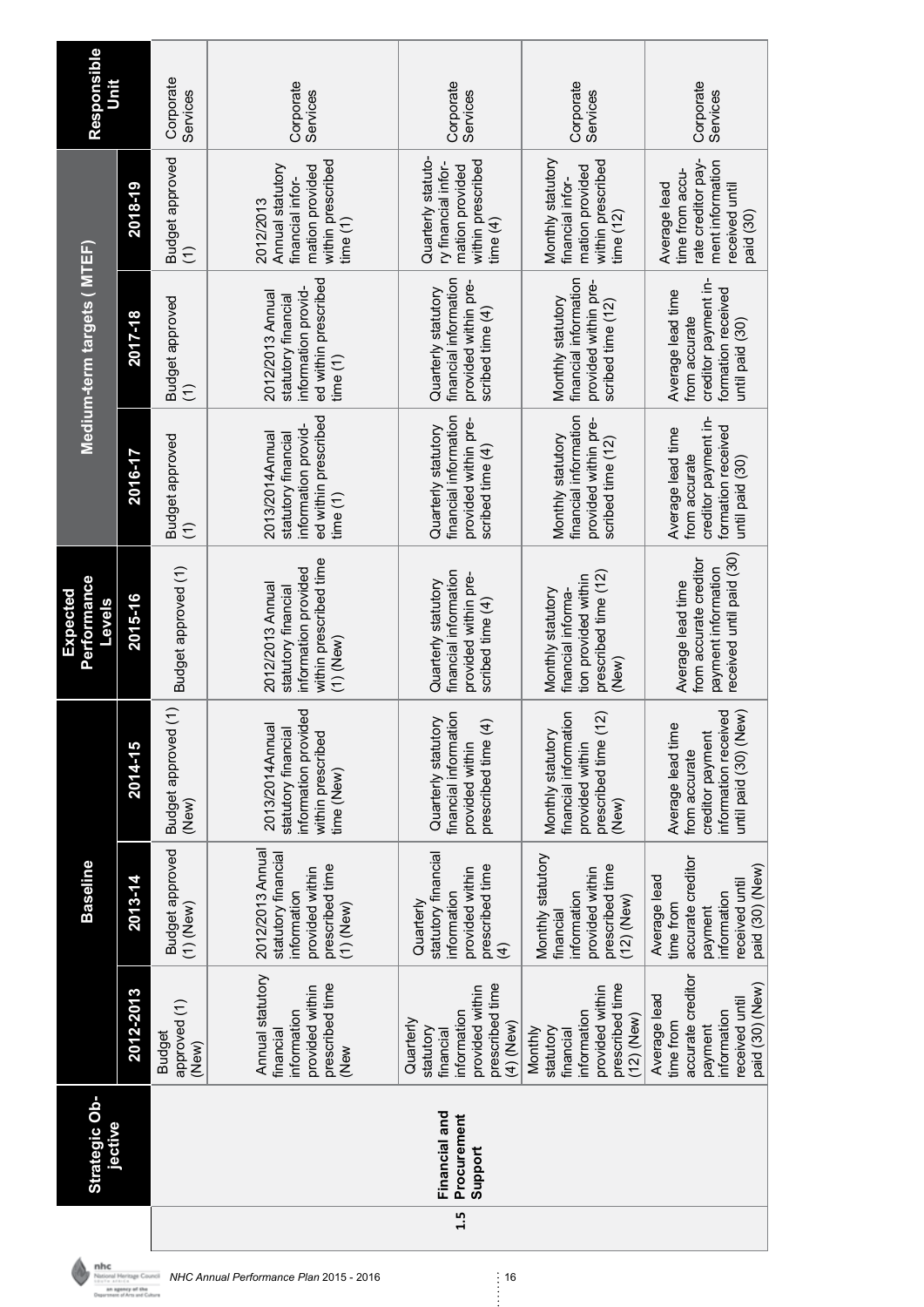| Strategic Ob-<br>jective |                                                                                             | <b>Baseline</b>                                                                          |                                                                                         | <b>Performance</b><br>Expected<br><b>Slevel</b>                                       |                                                                                   | Medium-term targets (MTEF)                                                        |                                                                                    | Responsible<br>ات<br>5 |
|--------------------------|---------------------------------------------------------------------------------------------|------------------------------------------------------------------------------------------|-----------------------------------------------------------------------------------------|---------------------------------------------------------------------------------------|-----------------------------------------------------------------------------------|-----------------------------------------------------------------------------------|------------------------------------------------------------------------------------|------------------------|
|                          | 2012-2013                                                                                   | 2013-14                                                                                  | 2014-15                                                                                 | 2015-16                                                                               | 2016-17                                                                           | 2017-18                                                                           | 2018-19                                                                            |                        |
|                          | achieved (60%)<br>survey rating<br>satisfaction<br>IT client<br>(New)                       | satisfaction survey<br>rating achieved<br>(60%)(New)<br>IT client                        | IT client satisfaction<br>achieved (60%)<br>survey rating<br>(New)                      | survey rating achieved<br>IT client satisfaction<br>$(60\%)$ (New)                    | tion survey rating<br>IT client satisfac-<br>achieved (60%)                       | tion survey rating<br>IT client satisfac-<br>achieved (65%)                       | tion survey rating<br>IT client satisfac-<br>achieved (70%)                        | Corporate<br>Services  |
| 1.6   IT support         | responded to (3<br>response time<br>hours) (New)<br>logged until<br>from IT call<br>Average | Average response<br>responded to (3<br>call logged until<br>hours) (New)<br>time from IT | Average response<br>responded to (3<br>call logged until<br>hours) (New)<br>ime from IT | Average response time<br>from IT call logged until<br>responded to (3 hours)<br>(New) | logged until respond-<br>Average response<br>time from IT call<br>ed to (3 hours) | logged until respond-<br>Average response<br>time from IT call<br>ed to (2 hours) | Average response<br>responded to (1<br>call logged until<br>time from IT<br>hours) | Corporate<br>Services  |
|                          | conducted (12)<br>Back-up tests<br>(New)                                                    | conducted (12)<br>Back-up tests<br>(New)                                                 | conducted (12) (New)<br>Back-up tests                                                   | Back-up tests conduct-<br>ed (12) (New)                                               | Back-up tests con-<br>ducted (12                                                  | Back-up tests con-<br>ducted (12)                                                 | conducted (12)<br>Back-up tests                                                    | Corporate<br>Services  |
|                          | availability (95%)<br>Local Area<br>Network<br>(New)                                        | availability (95%)<br>Local Area<br>Network<br>(New)                                     | Local Area Network<br>availability (95%)<br>(New)                                       | availability (95%) (New)<br>Local Area Network                                        | Local Area Network<br>availability (95%)                                          | Local Area Network<br>availability (95%)                                          | work availability<br>Local Area Net-<br>(95%)                                      | Corporate<br>Services  |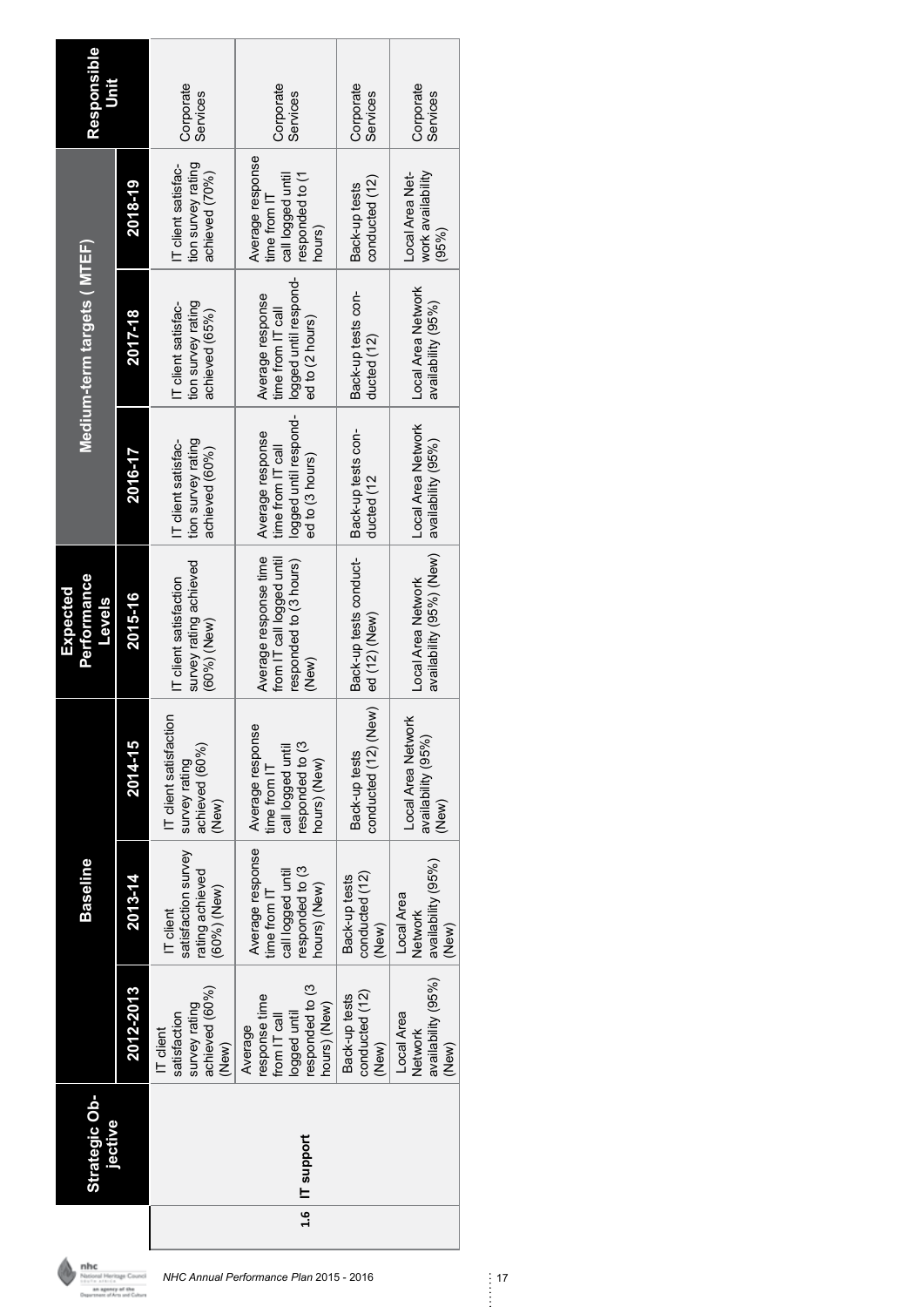|     | Strategic Ob-<br>jective          |                                                                                                                                                       | <b>Baseline</b>                                                                                                                                       |                                                                                                                                                       | Performance<br>Expected<br><b>Sjeve<sub>1</sub></b>                                                                                                 |                                                                                                                                                  | Medium-term targets(MTEF)                                                                                                                        |                                                                                                                                                 | Responsible           |
|-----|-----------------------------------|-------------------------------------------------------------------------------------------------------------------------------------------------------|-------------------------------------------------------------------------------------------------------------------------------------------------------|-------------------------------------------------------------------------------------------------------------------------------------------------------|-----------------------------------------------------------------------------------------------------------------------------------------------------|--------------------------------------------------------------------------------------------------------------------------------------------------|--------------------------------------------------------------------------------------------------------------------------------------------------|-------------------------------------------------------------------------------------------------------------------------------------------------|-----------------------|
|     |                                   | 2012-2013                                                                                                                                             | 2013-14                                                                                                                                               | 2014-15                                                                                                                                               | 2015-16                                                                                                                                             | 2016-17                                                                                                                                          | 2017-18                                                                                                                                          | 2018-19                                                                                                                                         |                       |
|     |                                   | system adhered to<br>by line managers<br>Organisational<br>performance<br>$(2)$ (New)                                                                 | system adhered to<br>by line managers<br>Organisational<br>performance<br>$(2)$ (New)                                                                 | performance system<br>managers (2) (New)<br>adhered to by line<br>Organisational                                                                      | mance system adhered<br>to by line managers (2)<br>Organisational perfor-<br>(New)                                                                  | performance system<br>adhered to by line<br>Organisational<br>managers (2)                                                                       | performance system<br>adhered to by line<br>Organisational<br>managers (2)                                                                       | Organisational per-<br>adhered to by line<br>formance system<br>managers (2)                                                                    | Corporate<br>Services |
|     |                                   | system adhered to<br>by line managers<br>Organisational<br>performance<br>$(1)$ (New)                                                                 | system adhered to<br>by line managers<br>Organisational<br>performance<br>$(1)$ (New)                                                                 | performance system<br>managers (1) (New)<br>adhered to by line<br>Organisational                                                                      | mance system adhered<br>to by line managers (1)<br>Organisational perfor-<br>(New)                                                                  | performance system<br>adhered to by line<br>Organisational<br>managers (1)                                                                       | performance system<br>adhered to by line<br>Organisational<br>managers (1)                                                                       | Organisational per-<br>adhered to by line<br>formance system<br>managers (1)                                                                    | Corporate<br>Services |
|     |                                   | requisition received<br>until appointment<br>recommendation<br>on any approved<br>positions) (New)<br>made (90 days)<br>Lead time from<br>recruitment | requisition received<br>until appointment<br>recommendation<br>on any approved<br>positions) (New)<br>made (90 days)<br>Lead time from<br>recruitment | recommendation made<br>approved positions)<br>requisition received<br>until appointment<br>(90 days) on any<br>Lead time from<br>recruitment<br>(New) | ment requisition received<br>ommendation made (90<br>days) on any approved<br>Lead time from recruit-<br>until appointment rec-<br>positions) (New) | recruitment requisition<br>ment recommendation<br>received until appoint-<br>any approved posi-<br>made (90 days) on<br>Lead time from<br>tions) | ment recommendation<br>received until appoint-<br>recruitment requisition<br>any approved posi-<br>made (60 days) on<br>Lead time from<br>tions) | until appointment<br>recommendation<br>on any approved<br>uisition received<br>made (60 days)<br>recruitment reg<br>Lead time from<br>positions | Corporate<br>Services |
| 1.7 | <b>Human Resources</b><br>Support | Work place skills<br>$(100%)$ (New)<br>development<br>budget utility                                                                                  | Work place skills<br>$(100%)$ (New)<br>development<br>budget utility                                                                                  | development budget<br>utility (100%) (New)<br>Work place skills                                                                                       | Work place skills devel-<br>opment budget utility<br>(100%)(New)                                                                                    | development budget<br>Work place skills<br>utility (100%)                                                                                        | development budget<br>Work place skills<br>utility (100%)                                                                                        | development bud<br>Work place skills<br>get utility (100%)                                                                                      | Corporate<br>Services |
|     |                                   | support requested<br>Labour relations<br>versus provided<br>(100%) (New)                                                                              | support requested<br>Labour relations<br>versus provided<br>(100%)(New)                                                                               | support requested<br>Labour relations<br>versus provided<br>$(100\%)$ (New)                                                                           | Labour relations support<br>requested versus provid-<br>ed (100%) (New)                                                                             | port requested versus<br>Labour relations sup-<br>provided (100%)                                                                                | port requested versus<br>Labour relations sup-<br>provided (100%)                                                                                | support requested<br>Labour relations<br>versus provided<br>(100%)                                                                              | Corporate<br>Services |
|     |                                   | Wellness sessions<br>conducted (2)<br>(New)                                                                                                           | Wellness sessions<br>conducted (2)<br>(New)                                                                                                           | conducted (2) (New)<br>Wellness sessions                                                                                                              | Wellness sessions con-<br>ducted (2) (New)                                                                                                          | Wellness sessions<br>conducted (2                                                                                                                | Wellness sessions<br>conducted (2)                                                                                                               | Wellness sessions<br>conducted (2)                                                                                                              | Corporate<br>Services |
|     |                                   | HR administration<br>support requested<br>standards $(90\%)$<br>versus provided<br>within service<br>(New)                                            | HR administration<br>support requested<br>standards (90%)<br>versus provided<br>within service<br>(New)                                               | Compliance to human<br>resource regulatory<br>frameworks (100%<br>(New)                                                                               | Compliance to human re-<br>source regulatory frame-<br>works (100%) (New)                                                                           | Compliance to human<br>resource regulatory<br>frameworks (100%)<br>(New)                                                                         | versus provided within<br>support requested<br>HR administration<br>service standards<br>$(90\%)$                                                | within service stan-<br>support requested<br>HR administration<br>versus provided<br>dards $(90\%)$                                             | Corporate<br>Services |
|     |                                   | human resource<br>Compliance to<br>(100%) (New)<br>frameworks<br>regulatory                                                                           | frameworks (100%)<br>human resource<br>Compliance to<br>regulatory<br>(New)                                                                           | Compliance to human<br>resource regulatory<br>frameworks (100%<br>(New)                                                                               | Compliance to human re-<br>source regulatory frame-<br>works (100%) (New)                                                                           | Compliance to human<br>frameworks (100%)<br>resource regulatory                                                                                  | Compliance to human<br>resource regulatory<br>frameworks (100%)                                                                                  | man resource requ-<br>Compliance to hu-<br>latory frameworks<br>(100%)                                                                          | Corporate<br>Services |

**NHC Annual Performance Plan 2015 - 2016**<br> *NHC Annual Performance Plan 2015 - 2016* 18<br> **Current of Annual Performance** Plan 2015 - 2016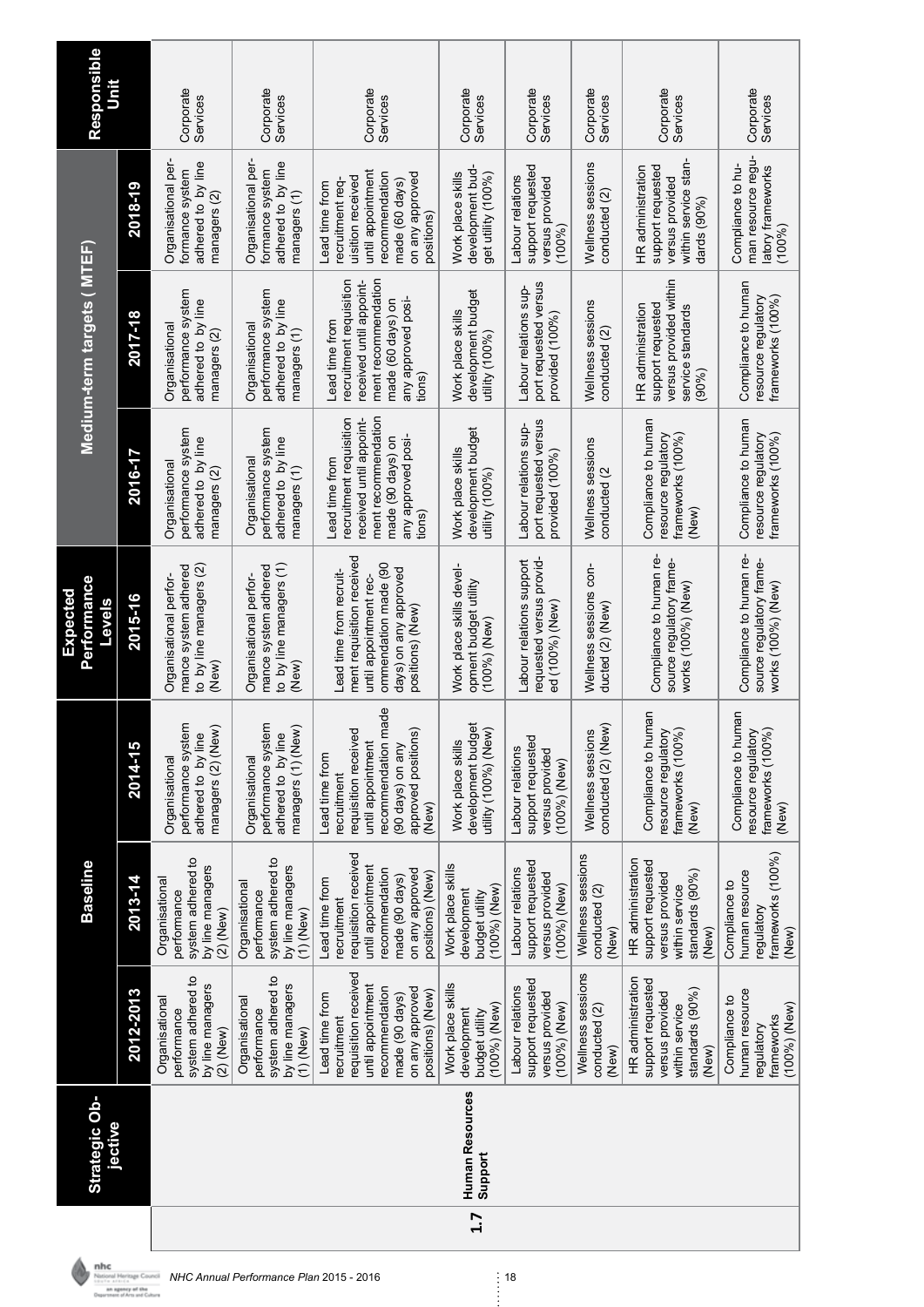| <b>Responsi-</b><br>ble Unit             |           | Corporate<br>Services                                                                        | Corporate<br>Services                                          | Corporate<br>Services                                                                          |
|------------------------------------------|-----------|----------------------------------------------------------------------------------------------|----------------------------------------------------------------|------------------------------------------------------------------------------------------------|
|                                          | 2018-19   | to within specified<br>versus attended<br>disputes lodged<br>Grievances /<br>time (100%)     | view frequency (2)<br>Performance re-                          | Policies planned<br>to be developed<br>reviewed versus<br>developed / re-<br>viewed (80%)      |
| Medium-term targets ( MTEF)              | 2017-18   | Grievances / disputes<br>lodged versus attend-<br>ed to within specified<br>time (100%)      | Performance review<br>frequency (2)                            | Policies planned to be<br>developed / reviewed<br>versus developed<br>reviewed (80%)           |
|                                          | 2016-17   | Grievances / disputes<br>lodged versus attend-<br>ed to within specified<br>time (100%)      | Performance review<br>frequency (2)                            | Policies planned to be<br>developed / reviewed<br>versus developed<br>reviewed (80%)           |
| Performance<br>Expected<br><b>Sjevel</b> | 2015-16   | lodged versus attended<br>to within specified time<br>Grievances / disputes<br>(100%)(New)   | Performance review<br>frequency (2) (New)                      | versus developed / re-<br>Policies planned to be<br>developed / reviewed<br>viewed (80%) (New) |
|                                          | 2014-15   | odged versus attended<br>to within specified time<br>Grievances / disputes<br>(100%) (New)   | Performance review   Performance review<br>frequency (2) (New) | Policies planned to be<br>(New)<br>developed / reviewed<br>versus developed /<br>eviewed (80%) |
| Baseline                                 | 2013-14   | within specified time<br>versus attended to<br>disputes lodged<br>Grievances<br>(100%) New   | frequency (2) (New)                                            | Policies planned<br>to be developed<br>reviewed versus<br>reviewed (80%)<br>developed<br>(New) |
|                                          | 2012-2013 | time (100%) (New)<br>to within specified<br>versus attended<br>disputes lodged<br>Grievances | review frequency<br>Performance<br>$(2)$ (New)                 | Policies planned<br>to be developed<br>reviewed versus<br>reviewed (80%)<br>developed<br>(New) |
| <b>Strategic Ob-</b><br>jective          |           |                                                                                              |                                                                |                                                                                                |
|                                          |           |                                                                                              |                                                                |                                                                                                |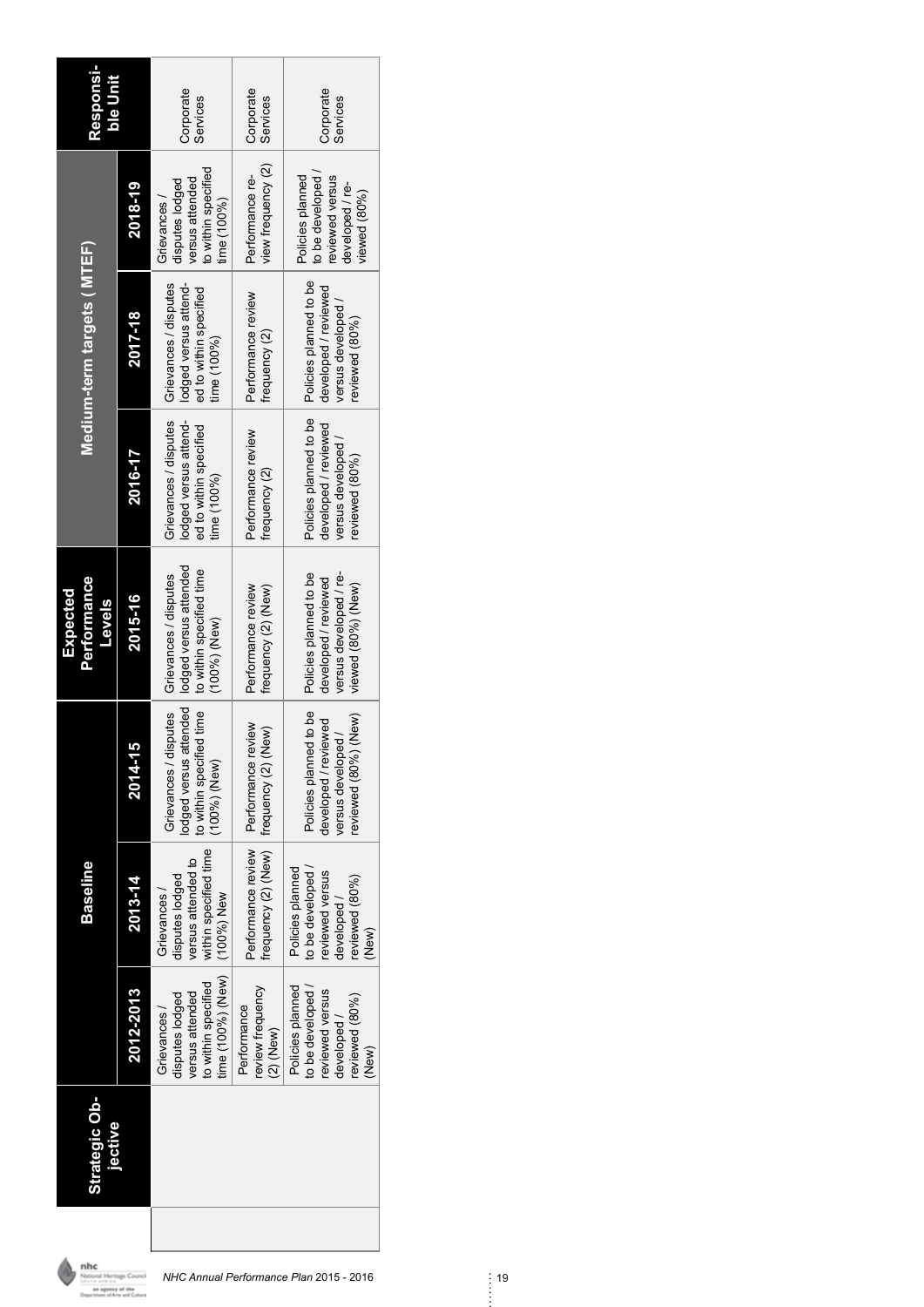| Responsible<br>Unit                      |           | Communica-<br>tions                                                            | Communica-<br>tions                                                                                                  | Communica-<br>tions     | Communica-<br>tions                                                                             | Communica-<br>tions                                                                                                                              | Communica-<br>tions                            |
|------------------------------------------|-----------|--------------------------------------------------------------------------------|----------------------------------------------------------------------------------------------------------------------|-------------------------|-------------------------------------------------------------------------------------------------|--------------------------------------------------------------------------------------------------------------------------------------------------|------------------------------------------------|
|                                          | 2018-19   | booklet published<br>Magazine and<br>2x Heritage<br>1x Heritage<br>information | Performance Plan<br>Reports produced<br>and 1x Annual<br>Strategy Unit<br>on behalf of<br>1x Annual                  | 4x Exhibition<br>hosted | conducted (media<br>for projects e.g.<br>engagements<br>coordination<br>4x Media<br>briefings)  | dates on website.<br>overs, email sig-<br>telephone voice<br>12x content up-<br>office reception<br>areas, intranet,<br>social media,<br>natures | achieved on the<br>NHC website<br>57000 visits |
| Medium-term targets ( MTEF)              | 2017-18   | Heritage information<br>booklet published<br>Magazine and 1x<br>2x Heritage    | produced on behalf<br>1x Annual Reports<br>1x Annual Perfor-<br>mance Plan and<br>of Strategy Unit                   | 4x Exhibition hosted    | conducted (media<br>for projects e.g<br>engagements<br>coordination<br>4x Media<br>briefings)   | social media, office<br>intranet, telephone<br>voice overs, email<br>dates on website.<br>reception areas,<br>12x content up-<br>signatures      | achieved on the NHC<br>54000 visits<br>website |
|                                          | 2016-17   | Heritage information<br>booklet published<br>Magazine and 1x<br>2x Heritage    | produced on behalf<br>1x Annual Reports<br>1x Annual Perfor-<br>mance Plan and<br>of Strategy Unit                   | 4x Exhibition hosted    | (media coordination<br>4x Media engage-<br>ments conducted<br>for projects e.g.<br>briefings)   | social media, office<br>intranet, telephone<br>voice overs, email<br>dates on website.<br>reception areas,<br>12x content up-<br>signatures      | achieved on the NHC<br>51000 visits<br>website |
| Performance<br><b>Expected</b><br>Levels | 2015-16   | 2x Heritage Magazine<br>information booklet<br>and 1x Heritage<br>published    | Performance Plan and<br>1x Strategy, 1x Annual<br>produced on behalf of<br>1x Annual Reports<br>Strategy Unit        | 4x Exhibition hosted    | coordination for projects<br>4x Media engagements<br>conducted (media<br>e.g. briefings)        | 12x content updates on<br>website, social media,<br>office reception areas,<br>intranet, telephone<br>voice overs, email<br>signatures           | 48000 visits achieved<br>on the NHC website    |
|                                          | 2014-15   | 2x Heritage Magazine<br>information booklet<br>and 1x Heritage<br>published    | produced on behalf of<br>1x Annual Reports<br>1x Annual Perfor-<br>mance Plan and<br>Strategy Unit                   | 1x Exhibition hosted    | projects e.g. briefings)<br>conducted (media<br>coordination for<br>engagements<br>4x Media     | 12x content updates<br>media, office recep-<br>tion areas, intranet,<br>overs, email signa-<br>on website, social<br>telephone voice<br>tures    | 45000 visits achieved<br>on the NHC website    |
| <b>Baseline</b>                          | 2013-14   | 1x Heritage infor-<br>mation booklet                                           | 1x Annual Reports<br>behalf of Strategy<br>1x Annual Perfor-<br>mance Plan and<br>produced on<br>j<br>5              | $\circ$                 | conducted (media<br>for projects e.g.<br>engagements<br>coordination<br>briefings)<br>4x Media  | social media, office<br>intranet, telephone<br>voice overs, email<br>dates on website,<br>reception areas,<br>12x content up-<br>signatures      | achieved on the<br>NHC website<br>42000 visits |
|                                          | 2012-2013 | 1x Heritage infor-<br>mation booklet                                           | ports produced on<br>behalf of Strategy<br>mance Plan and<br>1x Strategy, 1x<br>Annual Perfor-<br>1x Annual Re-<br>j | $\circ$                 | 4x Media engage-<br>ments conducted<br>(media coordina-<br>tion for projects<br>e.g. briefings) | dates on website,<br>telephone voice<br>12x content up-<br>office reception<br>areas, intranet,<br>social media,<br>overs, email<br>signatures   | $\frac{4}{2}$                                  |
| <b>Strategic Ob-</b><br>jective          |           | marketing and<br>organisational<br>activities and<br>events using<br>Promote   | communication<br>tools                                                                                               |                         |                                                                                                 |                                                                                                                                                  |                                                |
|                                          |           | 1.8                                                                            |                                                                                                                      |                         |                                                                                                 |                                                                                                                                                  |                                                |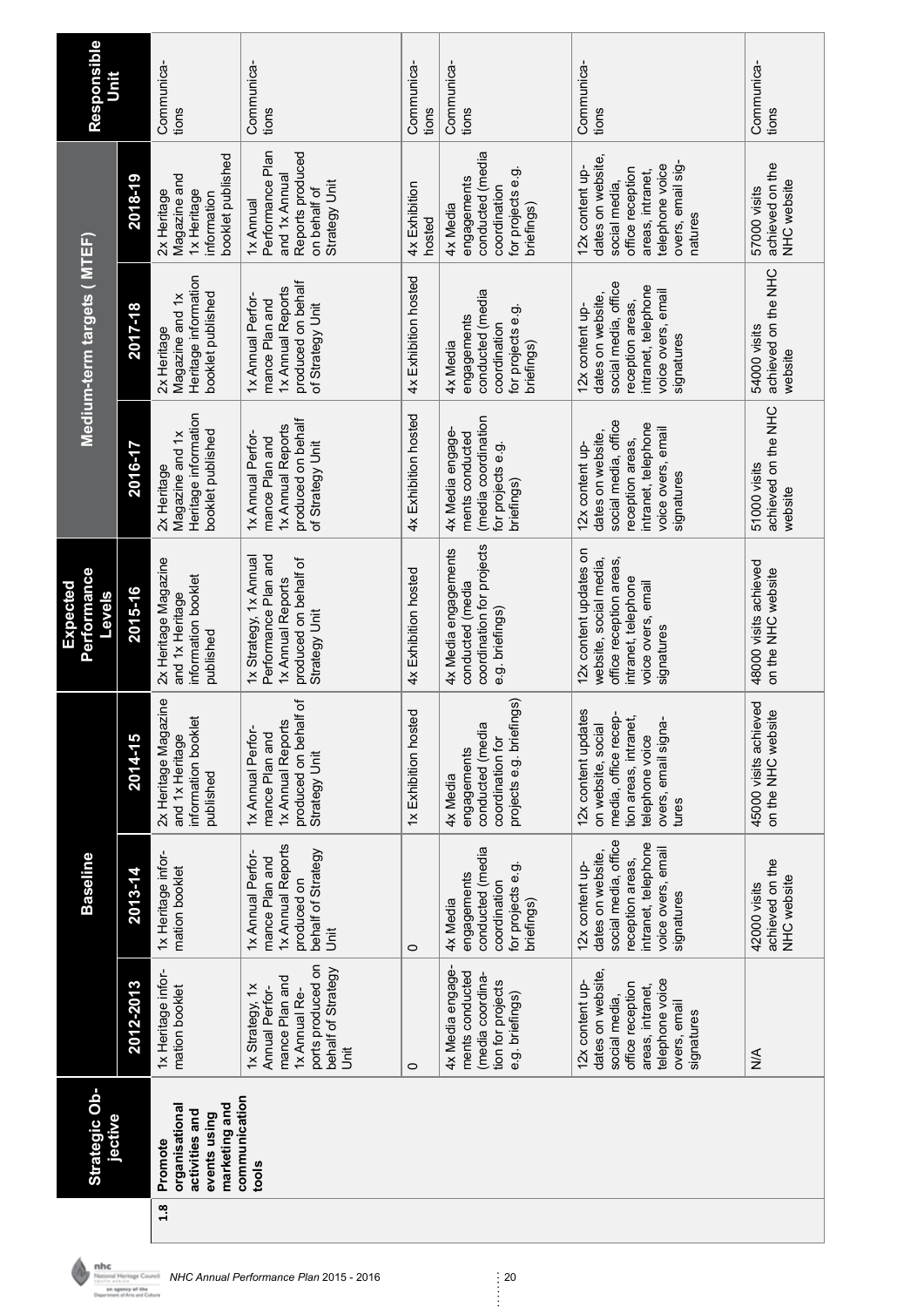6.2 Programme 1:Performance indicators and annual targets for 2015/16 **6.2 Programme 1:Performance indicators and annual targets for 2015/16** 

| <b>Strategic</b><br>Manage-<br>Provide<br>1.1 | Indicator<br><b>Objective</b> | 3 Year Tar-<br>ëg |                   | <b>Baseline</b>   |                 | <b>Performance</b><br><b>Levels</b> |                      | Medium-term targets ( MTEF) |                   |
|-----------------------------------------------|-------------------------------|-------------------|-------------------|-------------------|-----------------|-------------------------------------|----------------------|-----------------------------|-------------------|
|                                               |                               |                   | 2012-2013         | 2013-14           | 2014-15         | 2015-16                             | 2016-17              | 2017-18                     | 2018-19           |
|                                               | Dates by which                | 30/04:04          | 30/04/12:         | 30/04/13:         | 30/04/14:       | 30/04/15: 2014/15                   | 30/04/16: 2015/16    | 30/04/17: 2016/17           | 30/04/18:         |
|                                               | compliance documents          | Report; 30/07:    | 2012/12 Q4        | 2012/13           | 2013/14         | Q4 Report;                          | Q4 Report; 30/07/16: | Q4 Report;                  | 2017/18 Q4        |
|                                               | are submitted to the          | Q1 Report;        | Report; 30/07/12: | Q4 Report;        | Q4 Report;      | 30/07/15: 2015/16                   | 2016/17 Q1 Report;   | 30/07/17: 2017/18           | Report; 30/07/18: |
| ment                                          | DAC                           | 30/08: 1st Draft  | 2012/13           | 30/07/13:         | 30/07/14:       | Q1 Report;                          | 15/08/16: 2015/16    | Q1 Report;                  | 2018/19 Q1        |
| Services                                      |                               | APP; 30/10:Q2     | Q1 Report;        | 2013/14           | 2014/15         | 15/08/2015:                         | Annual Report;       | 15/08/17: 2016/17           | Report; 15/08/18: |
|                                               |                               | Report: 30/11:    | 15/08/2012:       | Q1 Report;        | Q1 Report       | 2014/15 Annual                      | 30/08/16: 1st Draft  | Annual Report;              | 2017/18 Annual    |
|                                               |                               | 2nd Draft APP;    | 2011/12 Annual    | 15/08/2013:       | 15/08/2014:     | Report; 30/08/15:                   | 2017/18 APP;         | 30/08/17: 1st Draft         | Report; 30/08/18: |
|                                               |                               | 31/01: Final      | Report; 30/08/12  | 2012/13           | 2013/14         | 1st Draft 2016/17                   | 30/10/16: 2016/17    | 2018/19 APP;                | 1st Draft 2019/20 |
|                                               |                               | APP & Q3          | 1st Draft 2013/14 | Annual Report;    | Annual Report;  | APP; 30/10/15:                      | Q2 Report; 30/11/16: | 30/10/17: 2017/18           | APP; 30/10/18:    |
|                                               |                               | Report            | APP; 30/10/12:    | 30/08/13: 1st     | 30/08/14: 1st   | 2015/16 Q2                          | 2nd Draft 2017/18    | Q2 Report; 30/11/17:        | 2018/19 Q2        |
|                                               |                               |                   | 2012/13 Q2        | Draft 2014/15     | Draft 2015/16   | Report; 30/11/15:                   | APP; 31/01/17:Final  | 2nd Draft 2018/19           | Report; 30/11/18: |
|                                               |                               |                   | Report; 30/11/12: | APP; 30/10/13:    | APP; 30/10/14:  | 2nd Draft                           | 2017/18 APP &        | APP; 31/01/16: Final        | 2nd Draft         |
|                                               |                               |                   | 2nd Draft         | 2013/14 Q2        | 2014/15         | 2016/17 APP;                        | 2016/17 Q3 Report    | 2018/19 APP &               | 2019/20 APP;      |
|                                               |                               |                   | 2013/14 APP;      | Report; 30/11/13: | Q2 Report;      | 31/01/16: Final                     |                      | 2017/18 Q3 Report           | 31/01/19: Final   |
|                                               |                               |                   | 31/01/13: Final   | 2nd Draft         | 30/11/14:       | 2016/17 APP                         |                      |                             | 2019/20 APP       |
|                                               |                               |                   |                   | 2014/15 APP;      | 2nd Draft       | & 2015/16 Q3                        |                      |                             | & 2018/19 Q3      |
|                                               |                               |                   |                   | 31/01/14: Final   | 2015/16 APP;    | Report                              |                      |                             | Report            |
|                                               |                               |                   |                   | 2014/15 APP &     | 31/01/15: Final |                                     |                      |                             |                   |
|                                               |                               |                   |                   | & 2013/14 Q3      | 2015/16 APP     |                                     |                      |                             |                   |
| $\overline{21}$                               |                               |                   |                   | Repor             | & MTSF &        |                                     |                      |                             |                   |
|                                               |                               |                   |                   |                   | 2014/15 Q3      |                                     |                      |                             |                   |
|                                               |                               |                   |                   |                   | Report          |                                     |                      |                             |                   |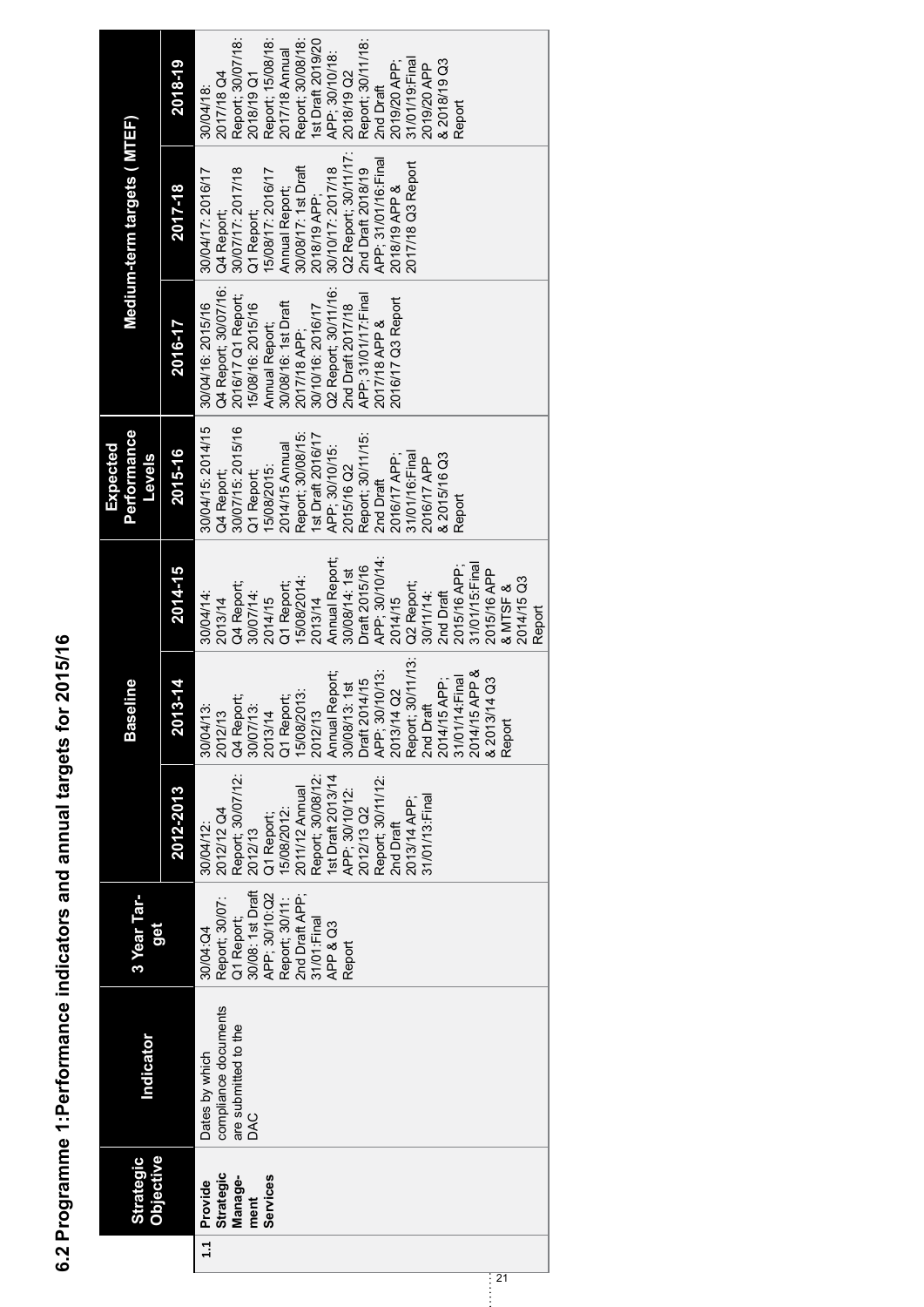|     | Objective<br><b>Strategic</b>                                               | Indicator                                                                 | 3 Year Tar-<br>get                                                            |                                                         | seline<br>Bas                                              |                                                                                     | Performance<br>Expected<br>Levels                                         |                                                                           | Medium-term targets ( MTEF)                                                  |                                                                              |
|-----|-----------------------------------------------------------------------------|---------------------------------------------------------------------------|-------------------------------------------------------------------------------|---------------------------------------------------------|------------------------------------------------------------|-------------------------------------------------------------------------------------|---------------------------------------------------------------------------|---------------------------------------------------------------------------|------------------------------------------------------------------------------|------------------------------------------------------------------------------|
|     |                                                                             |                                                                           |                                                                               | 2012-2013                                               | 2013-14                                                    | 2014-15                                                                             | 2015-16                                                                   | 2016-17                                                                   | 2017-18                                                                      | 2018-19                                                                      |
| 1.2 | and facility<br>resource<br>manage-<br>services<br>Provide<br>human<br>ment | Number of training and<br>developmental courses<br>provided to employees  | 15 training and<br>employees p.a<br>developmen-<br>provided to<br>tal courses | 50% of staff<br>trained                                 | staff<br>50% of<br>trained                                 | 50% of staff<br>trained                                                             | courses provided<br>15 training and<br>developmental<br>to employees      | courses provided to<br>15 training and<br>developmental<br>employees      | courses provided to<br>15 training and<br>developmental<br>employees         | ed to employees<br>courses provid<br>15 training and<br>developmental        |
|     |                                                                             | Number of staff retained<br>in key management<br>positions (MEXCO)        | to be retained<br>10 managers<br>ρ                                            | 90% retention                                           | 90% retention                                              | 95% retention                                                                       | 10 managers<br>retained                                                   | 10 managers re-<br>tained                                                 | 10 managers<br>retained                                                      | 10 managers<br>retained                                                      |
|     |                                                                             | to promote employee<br>Number of initiatives<br>wellness                  | employee well-<br>to promote<br>1 initiative<br>ness p.a.                     | 1 initiative to pro-<br>mote employee<br>wellness       | 1 initiative to pro-<br>mote employee<br>wellness          | promote employ-<br>1 initiative to<br>ee wellness                                   | promote employee<br>1 initiative to<br>wellness                           | promote employee<br>1 initiative to<br>wellness                           | promote employee<br>1 initiative to<br>wellness                              | to promote<br>1 initiative<br>employee<br>wellness                           |
|     |                                                                             | reviews conducted for all<br>Number of performance<br>employees annually. | reviews for all<br>performance<br>employees<br>Bi-annual                      | for all employees<br>Bi-annual perfor-<br>mance reviews | for all employees<br>Bi-annual perfor-<br>reviews<br>mance | Bi-annual perfor-<br>mance reviews<br>for all employ-<br>ees                        | mance reviews for<br>Bi-annual perfor-<br>all employees                   | mance reviews for<br>Bi-annual perfor-<br>all employees                   | mance reviews for<br>Bi-annual perfor-<br>all employees                      | reviews for al<br>performance<br>employees<br>Bi-annual                      |
|     |                                                                             | Turnaround time in days<br>for the resolution of<br>facilities complaints | 5 days per<br>incident                                                        | 5 days per inci-<br>dent                                | 5 days per<br>incident                                     | 5 days per<br>incident                                                              | 5 days per incident                                                       | 5 days per incident                                                       | 5 days per incident                                                          | 3 days per<br>incident                                                       |
| 1.3 | the Council<br>support to<br>effective<br>Provide                           | Date by which a Council<br>Business Plan is ap-<br>proved annually.       | 31 March 2015,<br>2016 & 2017                                                 | $\frac{4}{2}$                                           | $\frac{1}{2}$                                              | Annual Council<br><b>Business Plan</b><br>end of March<br>signed off by<br>annually | of March annually<br>signed off by end<br>Annual Council<br>business plan | business plan signed<br>off by end of March<br>Annual Council<br>annually | 'ö<br>signed off by end<br>March annually<br>Annual Council<br>business plan | Annual Council<br>business plan<br>end of March<br>signed off by<br>annually |
|     | annually                                                                    | approved annually.<br>Corporate Diary is<br>Date by which the             | 31 March 2015,<br>2016 & 2017                                                 | Corporate Diary<br>approved by<br>March                 | Corporate Diary<br>approved by<br>March                    | Corporate Diary<br>approved by<br>March                                             | Corporate Diary<br>approved by<br>March                                   | approved by March<br>Corporate Diary                                      | approved by March<br>Corporate Diary                                         | Corporate Diary<br>approved by<br>March                                      |
| 1.4 | services to<br>the NHC<br>Provide<br>legal                                  | for responding to requests.<br>Turnaround time in days                    | Five working<br>days                                                          | Five working days                                       | Five working days                                          | sponded to within<br>five working days<br>Requests re-                              | responded to within<br>five working days<br>Requests                      | Requests responded<br>to within five working<br>days                      | Requests responded<br>to within five days                                    | within five days<br>responded to<br>Requests                                 |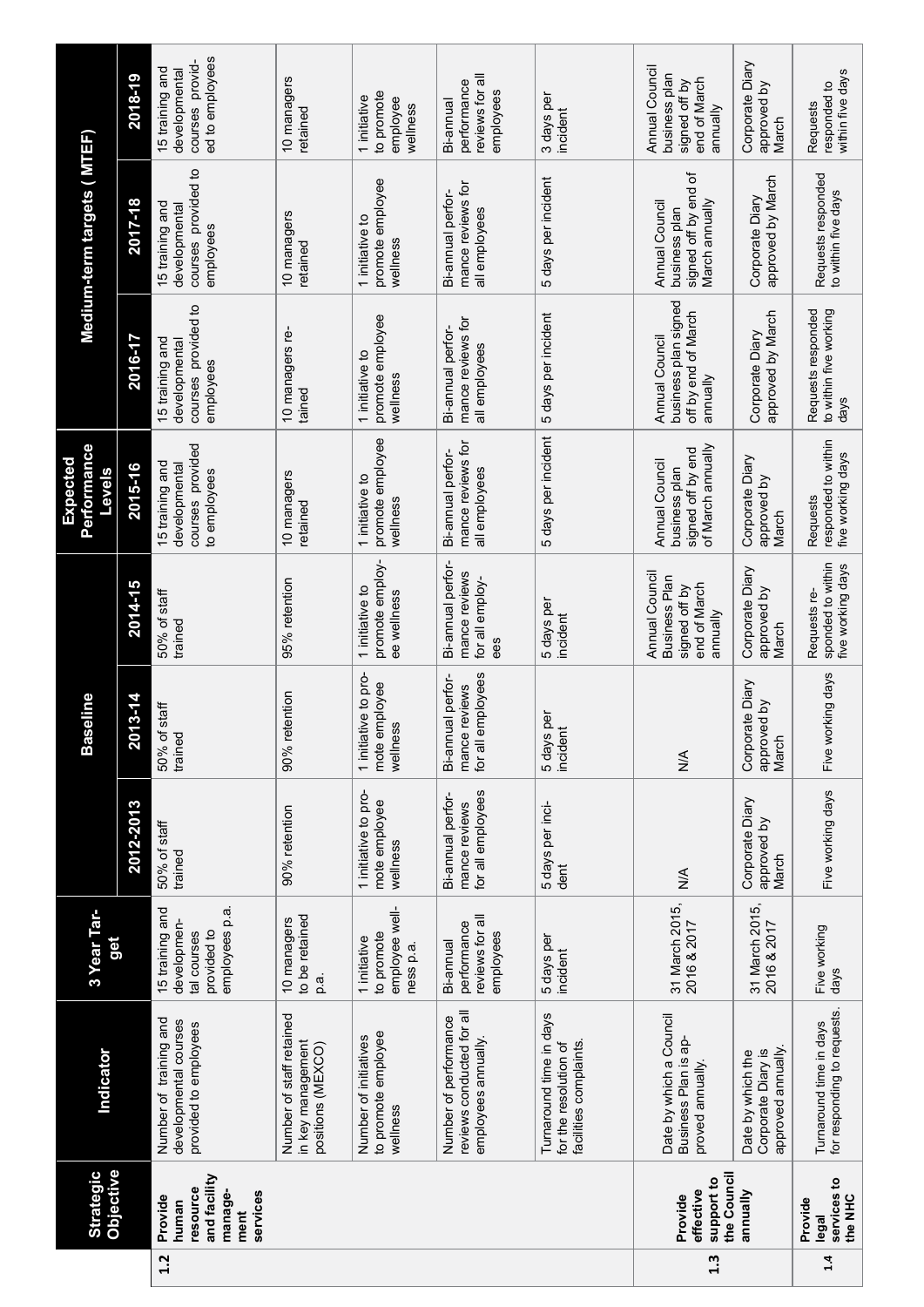|     | Objective<br><b>Strategic</b>                | Indicator                                                                                        | 3 Year Tar-<br>get                                                                                            |                                                                                                              | seline<br>Šа                                                                                                  |                                                                                                               | <b>Performance</b><br>Expected<br><b>Levels</b>                                                   |                                                                                                            | Medium-term targets ( MTEF)                                                                                           |                                                                                                      |
|-----|----------------------------------------------|--------------------------------------------------------------------------------------------------|---------------------------------------------------------------------------------------------------------------|--------------------------------------------------------------------------------------------------------------|---------------------------------------------------------------------------------------------------------------|---------------------------------------------------------------------------------------------------------------|---------------------------------------------------------------------------------------------------|------------------------------------------------------------------------------------------------------------|-----------------------------------------------------------------------------------------------------------------------|------------------------------------------------------------------------------------------------------|
|     |                                              |                                                                                                  |                                                                                                               | 2012-2013                                                                                                    | 2013-14                                                                                                       | 2014-15                                                                                                       | 2015-16                                                                                           | 2016-17                                                                                                    | 2017-18                                                                                                               | 2018-19                                                                                              |
|     |                                              | Budget approved (n)                                                                              | approved (1)<br><b>Budget</b><br>(New)                                                                        | Budget approved<br>$(1)$ (New)                                                                               | Budget approved<br>$(1)$ (New)                                                                                | Budget approved<br>$(1)$ (New)                                                                                | Budget approved<br>$\widehat{\cdot}$                                                              | Budget approved (1)                                                                                        | Budget approved (1)                                                                                                   | <b>Budget approved</b><br>Ξ                                                                          |
|     |                                              | information provided within<br>Annual statutory financial<br>prescribed time (n)                 | prescribed time<br>provided within<br>information<br>statutory<br>financial<br>Annual<br>(New)                | prescribed time (1)<br>2012/2013 Annual<br>statutory financial<br>provided within<br>information<br>(New)    | 2013/2014 Annua<br>statutory financial<br>prescribed time<br>provided within<br>information<br>(New)          | Annual statutory<br>prescribed time<br>provided within<br>information<br>2012/2013<br>$(1)$ (New)<br>financia | ed within prescribed<br>information provid-<br>2013/2014 Annual<br>statutory financial<br>time(1) | within prescribed time<br>information provided<br>2013/2014 Annual<br>statutory financial<br>$\widehat{E}$ | information provided<br>2013/2014 Annual<br>statutory financial<br>within prescribed<br>time(1)                       | prescribed time (1)<br>2013/2014Annual<br>cial information<br>provided within<br>statutory finan-    |
|     |                                              | provided within prescribed<br>financial information<br>Quarterly statutory<br>time(n)            | prescribed time<br>provided within<br>information<br>(4) (New)<br>Quarterly<br>statutory<br>financial         | prescribed time (4)<br>statutory financial<br>provided within<br>information<br>Quarterly                    | statutory financia<br>prescribed time<br>provided within<br>non<br>Quarterly<br>informa<br>$\overline{4}$     | statutory financia<br>prescribed time<br>provided within<br>informatior<br>Quarterl<br>E                      | financial information<br>provided within pre-<br>Quarterly statutory<br>scribed time (4)          | financial information<br>provided within pre-<br>Quarterly statutory<br>scribed time (4)                   | financial information<br>provided within pre-<br>Quarterly statutory<br>scribed time (4)                              | Quarterly statutory<br>within prescribed<br>mation provided<br>financial infor-<br>time $(4)$        |
| 1.5 | curement<br>Financial<br>and Pro-<br>Support | information provided within<br>Monthly statutory financial<br>prescribed time (n)                | prescribed time<br>provided within<br>information<br>$(12)$ (New)<br>statutory<br>financial<br>Monthly        | statutory financial<br>prescribed time<br>provided within<br>information<br>$(12)$ (New)<br>Monthly          | Monthly statutory<br>prescribed time<br>provided within<br>information<br>$(12)$ (New)<br>financia            | statutory financia<br>prescribed time<br>provided within<br>informatior<br>$(12)$ (New)<br>Monthly            | financial information<br>provided within pre-<br>Monthly statutory<br>scribed time (12)           | financial information<br>provided within pre-<br>Monthly statutory<br>scribed time (12)                    | financial information<br>provided within pre-<br>Monthly statutory<br>scribed time (12)                               | Monthly statutory<br>within prescribed<br>mation provided<br>financial infor-<br>time $(12)$         |
|     |                                              | accurate creditor payment<br>information received until<br>Average lead time from<br>paid (days) | accurate creditor<br>paid (30) (New)<br>Average lead<br>received until<br>information<br>time from<br>payment | Average lead time<br>received until paid<br>creditor payment<br>from accurate<br>information<br>$(30)$ (New) | Average lead time<br>received until paid<br>payment<br>from accurate<br>information<br>(30) (New)<br>creditor | accurate creditor<br>Average lead<br>received until<br>intormation<br>time from<br>payment<br>paid (30)       | information received<br>Average lead time<br>creditor payment<br>from accurate<br>until paid (30) | from accurate creditor<br>payment information<br>Average lead time<br>received until paid<br>(30)          | from accurate creditor<br>payment information<br>Average lead time<br>received until paid<br>$\widetilde{\mathrm{S}}$ | Average lead time<br>received until paid<br>creditor payment<br>from accurate<br>informatior<br>(30) |
|     |                                              | Laws and Regulations (%)<br>Compliance with SCM                                                  | requirements.<br>compliance<br>with SCM<br>100%<br>(New)                                                      | 100% compliance<br>requirements.<br>with SCM<br>(New)                                                        | 100% compliance<br>requirements<br>with SCM<br>(New)                                                          | requirements<br>compliance<br>with SCM<br>$100\%$                                                             | 100% compliance<br>requirements<br>with SCM                                                       | 100% compliance with<br>SCM requirements                                                                   | 100% compliance<br>requirements<br>with SCM                                                                           | 100% compliance<br>requirements<br>with SCM                                                          |
|     |                                              | targets achieved as per<br>delegations of authority<br>Procurement lead time<br>(%)              | lead time targets<br>authority (100%)<br>achieved as per<br>delegations of<br>Procurement<br>(New)            | lead time targets<br>authority (100%)<br>achieved as per<br>delegations of<br>Procurement<br>(New)           | lead time targets<br>authority (100%)<br>achieved as per<br>delegations of<br>Procurement<br>(New)            | lead time targets<br>authority (100%)<br>achieved as per<br>delegations of<br>Procurement<br>(New             | achieved as per del-<br>egations of authority<br>lead time targets<br>Procurement<br>$(100\%)$    | time targets achieved<br>as per delegations of<br>Procurement lead<br>authority (100%)                     | time targets achieved<br>as per delegations of<br>Procurement lead<br>authority (100%)                                | lead time targets<br>authority (100%)<br>achieved as per<br>delegations of<br>Procurement            |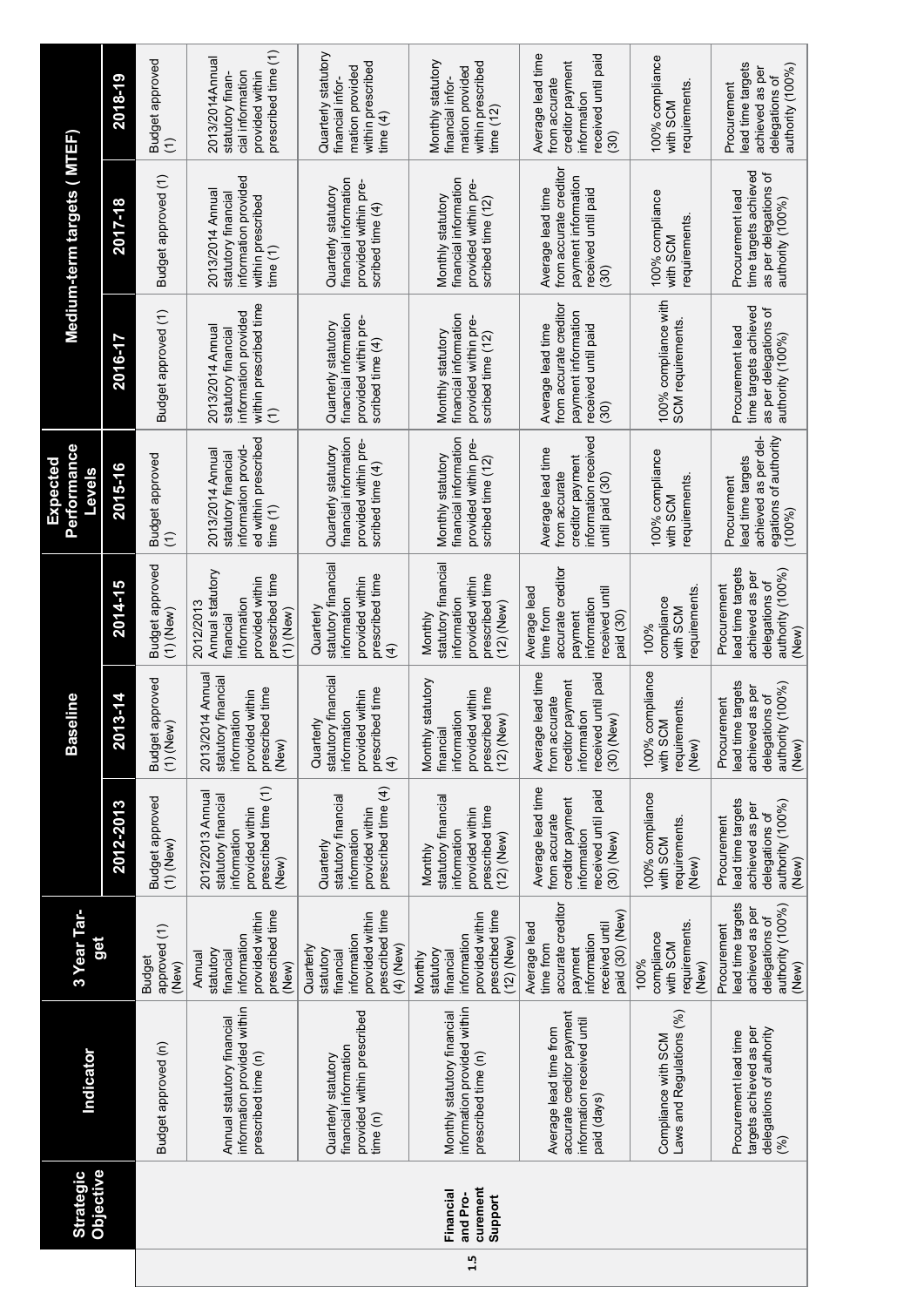| <b>Strategic</b><br><b>Objective</b> | Indicator                                                                          | Target<br>a Year                                                                                     |                                                                                                 | seline<br>йã                                                                                       |                                                                                                  | <b>Performance</b><br>Expected<br><b>Levels</b>                                             |                                                                                      | Medium-term targets ( MTEF)                                                           |                                                        |
|--------------------------------------|------------------------------------------------------------------------------------|------------------------------------------------------------------------------------------------------|-------------------------------------------------------------------------------------------------|----------------------------------------------------------------------------------------------------|--------------------------------------------------------------------------------------------------|---------------------------------------------------------------------------------------------|--------------------------------------------------------------------------------------|---------------------------------------------------------------------------------------|--------------------------------------------------------|
|                                      |                                                                                    |                                                                                                      | 2012-2013                                                                                       | 2013-14                                                                                            | 2014-15                                                                                          | 2015-16                                                                                     | 2016-17                                                                              | 2017-18                                                                               | 2018-19                                                |
|                                      | Complaints received versus<br>resolved (%)                                         | (100%)(New)<br>Complaints<br>received<br>resolved<br>versus                                          | resolved (100%)<br>received versus<br>Complaints<br>(New)                                       | resolved $(100\%)$<br>eceived versus<br>Complaints<br>(New)                                        | resolved (100%)<br>received versus<br>Complaints<br>(New)                                        | resolved (100%)<br>received versus<br>Complaints                                            | Complaints received<br>versus resolved<br>(100%)                                     | Complaints received<br>versus resolved<br>(100%)                                      | resolved (100%)<br>received versus<br>Complaints       |
|                                      | Respond to audit issues<br>received annually (%)                                   | (100%)(New)<br>audit issues<br>Respond to<br>received<br>annually                                    | Respond to audit<br>annually (100%)<br>issues received<br>(New)                                 | Respond to audit<br>annually (100%)<br>issues received<br>(New)                                    | Respond to audit<br>annually (100%)<br>ssues received<br>(New)                                   | Respond to audit<br>annually (100%)<br>ssues received                                       | issues received annu-<br>Respond to audit<br>ally (100%)                             | issues received annu-<br>Respond to audit<br>ally (100%)                              | Respond to audit<br>annually (100%)<br>issues received |
|                                      | Policies planned to be<br>developed / reviewed<br>versus developed<br>reviewed (%) | planned to<br>be developed<br>(80%) (New)<br>reviewed<br>reviewed<br>developed<br>Policies<br>versus | Policies planned<br>to be developed<br>reviewed versus<br>reviewed (80%)<br>developed/<br>(New) | to be developed /<br>Policies planned<br>reviewed versus<br>reviewed (80%)<br>developed /<br>(New) | to be developed<br>Policies planned<br>reviewed versus<br>reviewed (80%)<br>developed /<br>(New) | reviewed versus de-<br>veloped / reviewed<br>to be developed /<br>Policies planned<br>(80%) | Policies planned to be<br>developed / reviewed<br>versus developed<br>reviewed (80%) | Policies planned to be<br>developed / reviewed<br>versus developed/<br>reviewed (80%) | Audit opinion<br>Clean                                 |
|                                      | Audit opinion (status)<br>(Clean)                                                  | Audit opinion<br>Clean                                                                               | Audit opinion<br>Clean                                                                          | Audit opinion<br>Clean                                                                             | Audit opinion<br>Clean                                                                           | Audit opinion Clean                                                                         | Audit opinion Clean                                                                  | Audit opinion Clean                                                                   | Audit opinion<br>Clean                                 |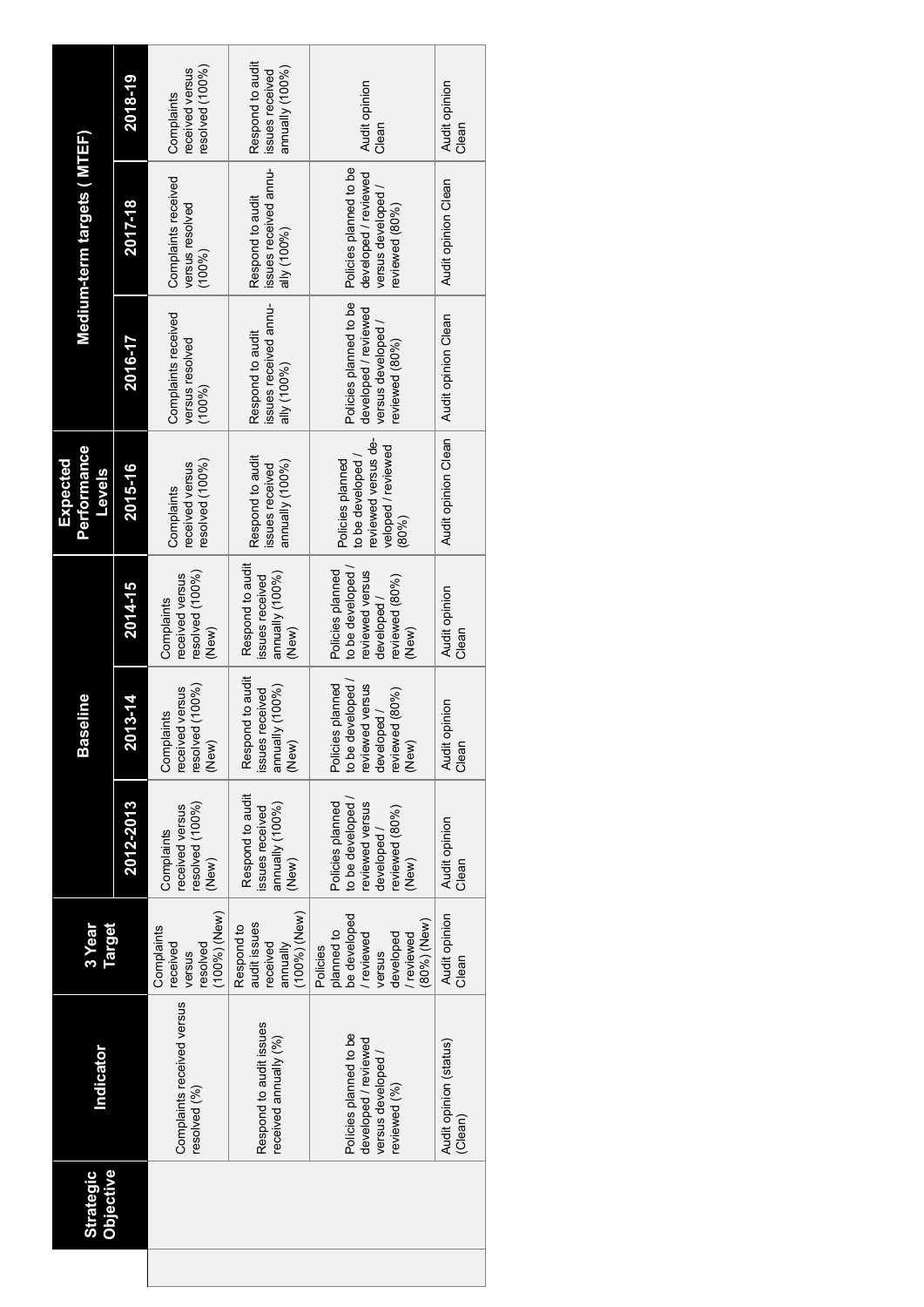|     | Objective<br><b>Strategic</b> | Indicator                                                                                                                              | 3 Year Tar-<br>get                                                                                                                                       |                                                                                                                                                       | seline<br>Bas                                                                                                                                             |                                                                                                                                                         | Performance<br>Expected<br>Levels                                                                                                              |                                                                                                                                                | Medium-term targets (MTEF                                                                                                                       |                                                                                                                                                       |
|-----|-------------------------------|----------------------------------------------------------------------------------------------------------------------------------------|----------------------------------------------------------------------------------------------------------------------------------------------------------|-------------------------------------------------------------------------------------------------------------------------------------------------------|-----------------------------------------------------------------------------------------------------------------------------------------------------------|---------------------------------------------------------------------------------------------------------------------------------------------------------|------------------------------------------------------------------------------------------------------------------------------------------------|------------------------------------------------------------------------------------------------------------------------------------------------|-------------------------------------------------------------------------------------------------------------------------------------------------|-------------------------------------------------------------------------------------------------------------------------------------------------------|
|     |                               |                                                                                                                                        |                                                                                                                                                          | 2012-2013                                                                                                                                             | 2013-14                                                                                                                                                   | 2014-15                                                                                                                                                 | 2015-16                                                                                                                                        | 2016-17                                                                                                                                        | 2017-18                                                                                                                                         | 2018-19                                                                                                                                               |
|     |                               | survey rating achieved<br>IT client satisfaction<br>$(-)$ (%)                                                                          | achieved (60%)<br>survey rating<br>satisfaction<br>IT client<br>(New)                                                                                    | satisfaction survey<br>rating achieved<br>(60%) (New)<br>IT client                                                                                    | achieved (60%)<br>survey rating<br>satisfaction<br>IT client<br>(New)                                                                                     | achieved (60%)<br>survey rating<br>satistaction<br>IT client<br>(New)                                                                                   | IT client satisfac-<br>tion survey rating<br>achieved (60%)                                                                                    | tion survey rating<br>IT client satisfac-<br>achieved (65%)                                                                                    | tion survey rating<br>IT client satisfac-<br>achieved (70%)                                                                                     | tion survey rating<br>IT client satisfac-<br>achieved (70%)                                                                                           |
| 1.6 | IT support                    | Average response time<br>from IT call logged until<br>responded to (hours)                                                             | responded to (3<br>response time<br>hours) (New)<br>logged until<br>from IT call<br>Average                                                              | Average response<br>responded to (3<br>call logged until<br>hours) (New)<br>time from IT                                                              | responded to (3<br>response time<br>(New)<br>logged until<br>$\overline{\overline{g}}$<br>Average<br>from IT<br>hours)                                    | responded to (3<br>response time<br>hours) (New)<br>logged until<br>from IT cal<br>Average                                                              | Average response<br>responded to (3<br>call logged until<br>time trom I<br>hours                                                               | logged until respond-<br>Average response<br>time from IT call<br>ed to (2 hours)                                                              | logged until respond-<br>Average response<br>time from IT call<br>ed to (1 hour)                                                                | Average response<br>responded to (1<br>call logged until<br>time from I<br>hour)                                                                      |
|     |                               | Back-up tests conducted<br>$\widehat{\epsilon}$                                                                                        | conducted (12)<br>Back-up tests<br>(New)                                                                                                                 | conducted (12)<br>Back-up tests<br>(New)                                                                                                              | conducted (12)<br>Back-up tests<br>(New)                                                                                                                  | conducted (12)<br>Back-up tests<br>(New)                                                                                                                | Back-up tests con-<br>ducted (12)                                                                                                              | Back-up tests con-<br>ducted (12                                                                                                               | Back-up tests con-<br>ducted (12)                                                                                                               | conducted (12)<br>Back-up tests                                                                                                                       |
|     |                               | Local Area Network<br>availability (%)                                                                                                 | (95%) (New)<br>Local Area<br>availability<br>Network                                                                                                     | availability (95%)<br>Local Area<br>Network<br>(New)                                                                                                  | availability (95%)<br>Local Area<br>Networ<br>(New)                                                                                                       | availability (95%)<br>Local Area<br>Networl<br>(New)                                                                                                    | Local Area Network<br>availability (95%)                                                                                                       | Local Area Network<br>availability (95%)                                                                                                       | Local Area Network<br>availability (95%)                                                                                                        | work availability<br>Local Area Net-<br>(95%)                                                                                                         |
| 1.7 |                               | managers (number of<br>performance system<br>adhered to by line<br>times monitored)<br>Organisational                                  | system adhered<br>Organisational<br>managers (2)<br>performance<br>to by line<br>(New)                                                                   | system adhered to<br>by line managers<br>Organisational<br>performance<br>$(2)$ (New)                                                                 | system adhered<br>Organisational<br>managers (2)<br>performance<br>to by line<br>(New)                                                                    | system adhered<br>Organisationa<br>managers (2)<br>performance<br>to by line<br>(New)                                                                   | Organisational per-<br>adhered to by line<br>formance system<br>managers (2)                                                                   | performance system<br>adhered to by line<br>Organisational<br>managers (2)                                                                     | performance system<br>adhered to by line<br>Organisational<br>managers (2)                                                                      | tem adhered to by<br>performance sys-<br>line managers (2)<br>Organisational                                                                          |
|     | Human                         | Organisation structure<br>review (n)                                                                                                   | system adhered<br>Organisational<br>managers (1)<br>performance<br>to by line<br>(New)                                                                   | system adhered to<br>by line managers<br>Organisational<br>performance<br>$(1)$ (New)                                                                 | system adhered<br>Organisational<br>managers (1)<br>performance<br>to by line<br>(New)                                                                    | system adhered<br>Organisational<br>managers (1)<br>performance<br>by line<br>New)<br>$\overline{a}$                                                    | tem adhered to by<br>line managers (1)<br>performance sys-<br>1 Organisational                                                                 | performance system<br>adhered to by line<br>1 Organisationa<br>managers (1)                                                                    | performance system<br>adhered to by line<br>1 Organisational<br>managers (1)                                                                    | tem adhered to by<br>line managers (1)<br>performance sys-<br>1 Organisational                                                                        |
|     | Resources<br>Support          | mendation made (days) on<br>ment requisition received<br>until appointment recom-<br>any approved positions<br>Lead time from recruit- | recommendation<br>pevoudde kue uo<br>positions) (New)<br>made (90 days)<br>Lead time from<br>received until<br>appointment<br>recruitment<br>requisition | requisition received<br>until appointment<br>recommendation<br>on any approved<br>positions) (New)<br>Lead time from<br>made (90 days)<br>recruitment | recommendation<br>approved<br>positions) (New<br>Lead time from<br>made (90 days)<br>received until<br>appointmen<br>recruitment<br>requisition<br>on any | on any approved<br>recommendation<br>positions) (New<br>Lead time from<br>made (90 days)<br>received until<br>appointment<br>recruitment<br>requisition | requisition received<br>until appointment<br>recommendation<br>penoudde Kue uo<br>made (90 days)<br>Lead time from<br>recruitment<br>positions | requisition received<br>until appointment<br>recommendation<br>penoudde Kue uo<br>made (90 days)<br>Lead time from<br>recruitment<br>positions | requisition received<br>until appointment<br>recommendation<br>on any approved<br>made (90 days)<br>Lead time from<br>recruitment<br>positions) | recommendation<br>penoudde <i>hi</i> e uo<br>Lead time from<br>made (90 days<br>received until<br>recruitment<br>appointmen<br>reausiton<br>positions |
|     |                               | development budget utility<br>Work place skills<br>(%)                                                                                 | $(100\%)$ (New)<br>development<br>budget utility<br>place skills<br><b>Work</b>                                                                          | Work place skills<br>$(100\%)$ (New)<br>development<br>budget utility                                                                                 | Work place skills<br>(New)<br>development<br>budget utility<br>(100%                                                                                      | Work place skills<br>development<br>budget utility<br>(100%                                                                                             | development bud<br>Work place skills<br>get utility (100%)                                                                                     | development budget<br>Work place skills<br>utility (100%)                                                                                      | development budget<br>Work place skills<br>utility (100%)                                                                                       | Work place skills<br>development<br>budget utility<br>(100%)                                                                                          |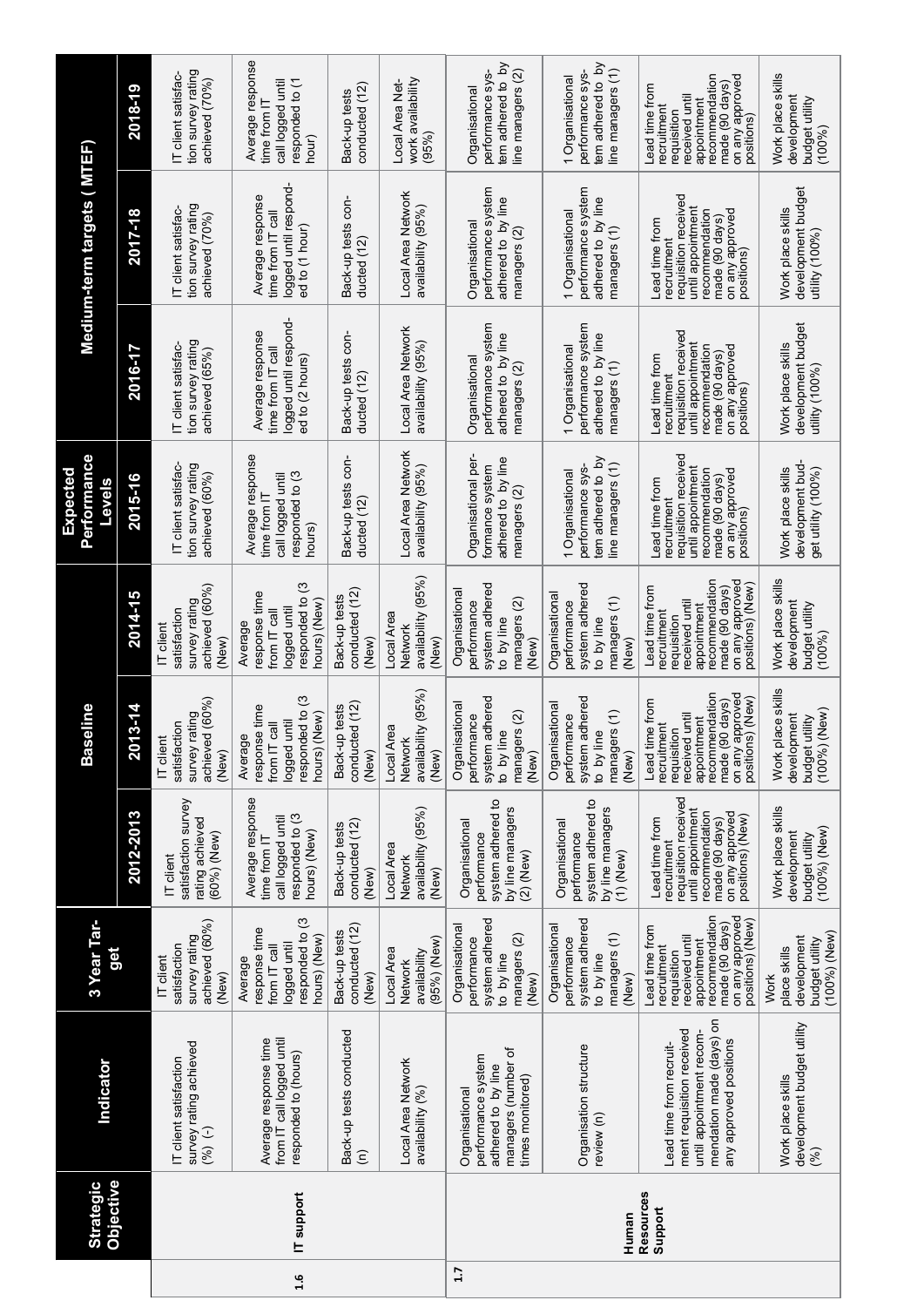| nhc                                   | <b>Objective</b><br><b>Strategic</b> | Indicator                                                                                 | 3 Year Tar-<br>get                                                                                           |                                                                                                         | seline<br>Bã                                                                                                                           |                                                                                                           | <b>Performance</b><br>Expected<br><b>Pevels</b>                                                    |                                                                                                   | Medium-term targets ( MTEF)                                                                     |                                                                                                |
|---------------------------------------|--------------------------------------|-------------------------------------------------------------------------------------------|--------------------------------------------------------------------------------------------------------------|---------------------------------------------------------------------------------------------------------|----------------------------------------------------------------------------------------------------------------------------------------|-----------------------------------------------------------------------------------------------------------|----------------------------------------------------------------------------------------------------|---------------------------------------------------------------------------------------------------|-------------------------------------------------------------------------------------------------|------------------------------------------------------------------------------------------------|
| National Heritage C<br>1911 - Article |                                      |                                                                                           |                                                                                                              | 2012-2013                                                                                               | 2013-14                                                                                                                                | 2014-15                                                                                                   | 2015-16                                                                                            | 2016-17                                                                                           | 2017-18                                                                                         | 2018-19                                                                                        |
|                                       |                                      | requested versus provided<br>Labour relations support<br>$(\%)$                           | relations support<br>versus provided<br>(100%) (New)<br>requested<br>Labour                                  | support requested<br>Labour relations<br>versus provided<br>(100%)(New)                                 | support requested<br>Labour relations<br>provided<br>(100%) (New)<br>versus                                                            | requested versus<br>elations support<br>provided (100%)<br>Labou<br>(New)                                 | support requested<br>Labour relations<br>versus provided<br>(100%)                                 | port requested versus<br>Labour relations sup-<br>provided $(100\%)$                              | port requested versus<br>Labour relations sup-<br>provided (100%)                               | support requested<br>Labour relations<br>versus provided<br>(100%                              |
|                                       |                                      | Wellness sessions<br>conducted (n)                                                        | conducted (2)<br>Wellness<br>sessions<br>(New)                                                               | Wellness sessions<br>conducted (2)<br>(New)                                                             | conducted (2)<br>Wellness<br>sessions<br>(New)                                                                                         | conducted (2)<br>Wellness<br>sessions<br>(New)                                                            | Wellness sessions<br>conducted (2)                                                                 | Wellness sessions<br>conducted (2)                                                                | Wellness sessions<br>conducted (2)                                                              | Wellness sessions<br>conducted (2)                                                             |
|                                       |                                      | requested versus provided<br>HR administration support<br>within service standards<br>(%) | standards (90%)<br>versus provided<br>administration<br>within service<br>requested<br>support<br>(New)<br>壬 | HR administration<br>support requested<br>standards (90%)<br>versus provided<br>within service<br>(New) | support requested<br>standards $(90\%)$<br>provided<br>administration<br>within service<br>versus<br>(New)<br>$\widetilde{\mathbf{H}}$ | HR administration<br>service standards<br>reauested<br>versus<br>provided within<br>(90%) (New)<br>suppor | within service stan<br>support requested<br>HR administration<br>versus provided<br>dards $(90\%)$ | versus provided within<br>support requested<br>HR administration<br>service standards<br>$(90\%)$ | versus provided with<br>in service standards<br>support requested<br>HR administration<br>(90%) | support requested<br>HR administration<br>standards (90%)<br>versus provided<br>within service |
| $\vdots$                              |                                      | Compliance to human<br>resource regulatory<br>frameworks (%)                              | human resource<br>Compliance to<br>$(100\%)$ (New)<br>frameworks<br>regulatory                               | human resource<br>Compliance to<br>$(100%)$ (New)<br>frameworks<br>regulatory                           | <b>I</b> resource<br>Compliance to<br>$(100\%)$ (New)<br>frameworks<br>regulatory<br>humar                                             | human resource<br>Compliance to<br>(100%) (New)<br>trameworks<br>regulatory                               | regulatory frame<br>human resource<br>Compliance to<br>works (100%)                                | Compliance to humar<br>frameworks (100%)<br>resource regulatory                                   | Compliance to humar<br>resource regulatory<br>frameworks (100%)                                 | regulatory frame-<br>human resource<br>Compliance to<br>works (100%)                           |
|                                       |                                      | lodged versus attended to<br>within specified time (%)<br>Grievances / disputes           | versus attended<br>disputes lodged<br>specified time<br>$(100\%)$ (New)<br>Grievances /<br>to within         | time (100%) (New)<br>to within specified<br>versus attended<br>disputes lodged<br>Grievances /          | in specified<br>disputes lodged<br>attended<br>Grievances /<br>00%)<br>versus<br>to withi<br>time(1)<br>(New)                          | to within specified<br>versus attended<br>disputes lodged<br>Grievances /<br>time (100%)<br>(New)         | within specified time<br>versus attended to<br>disputes lodged<br>Grievances /<br>$(100\%)$        | Grievances / disputes<br>lodged versus attend<br>ed to within specified<br>time $(100\%$          | Grievances / disputes<br>lodged versus attend<br>ed to within specified<br>time (100%)          | to within specified<br>versus attended<br>disputes lodged<br>Grievances<br>$time(100\%)$       |
|                                       |                                      | Performance review<br>frequency (n)                                                       | Performance<br>frequency (2)<br>review<br>(New)                                                              | review frequency<br>Performance<br>$(2)$ (New)                                                          | frequency<br>Performance<br>$(2)$ (New)<br>review                                                                                      | review frequency<br>Performance<br>$(2)$ (New)                                                            | Performance review<br>frequency (2)                                                                | Performance review<br>frequency (2)                                                               | Performance review<br>trequency (2)                                                             | view frequency (2)<br>Performance re-                                                          |
|                                       |                                      | Policies planned to be<br>developed / reviewed<br>versus developed /<br>reviewed (%)      | reviewed versus<br>reviewed (80%)<br>planned to be<br>developed /<br>developed/<br>Policies<br>(New)         | to be developed /<br>Policies planned<br>reviewed versus<br>reviewed (80%)<br>developed /<br>(New)      | Policies planned<br>to be developed<br>reviewed versus<br>reviewed (80%)<br>developed<br>(New)                                         | to be developed /<br>Policies planned<br>reviewed versus<br>reviewed (80%)<br>developed<br>(New           | reviewed versus de-<br>veloped / reviewed<br>to be developed /<br>Policies planned<br>(80%         | Policies planned to be<br>developed / reviewed<br>versus developed /<br>reviewed (80%)            | Policies planned to be<br>developed / reviewed<br>versus developed /<br>reviewed (80%)          | to be developed /<br>Policies planned<br>reviewed versus<br>developed / re-<br>viewed $(80\%)$ |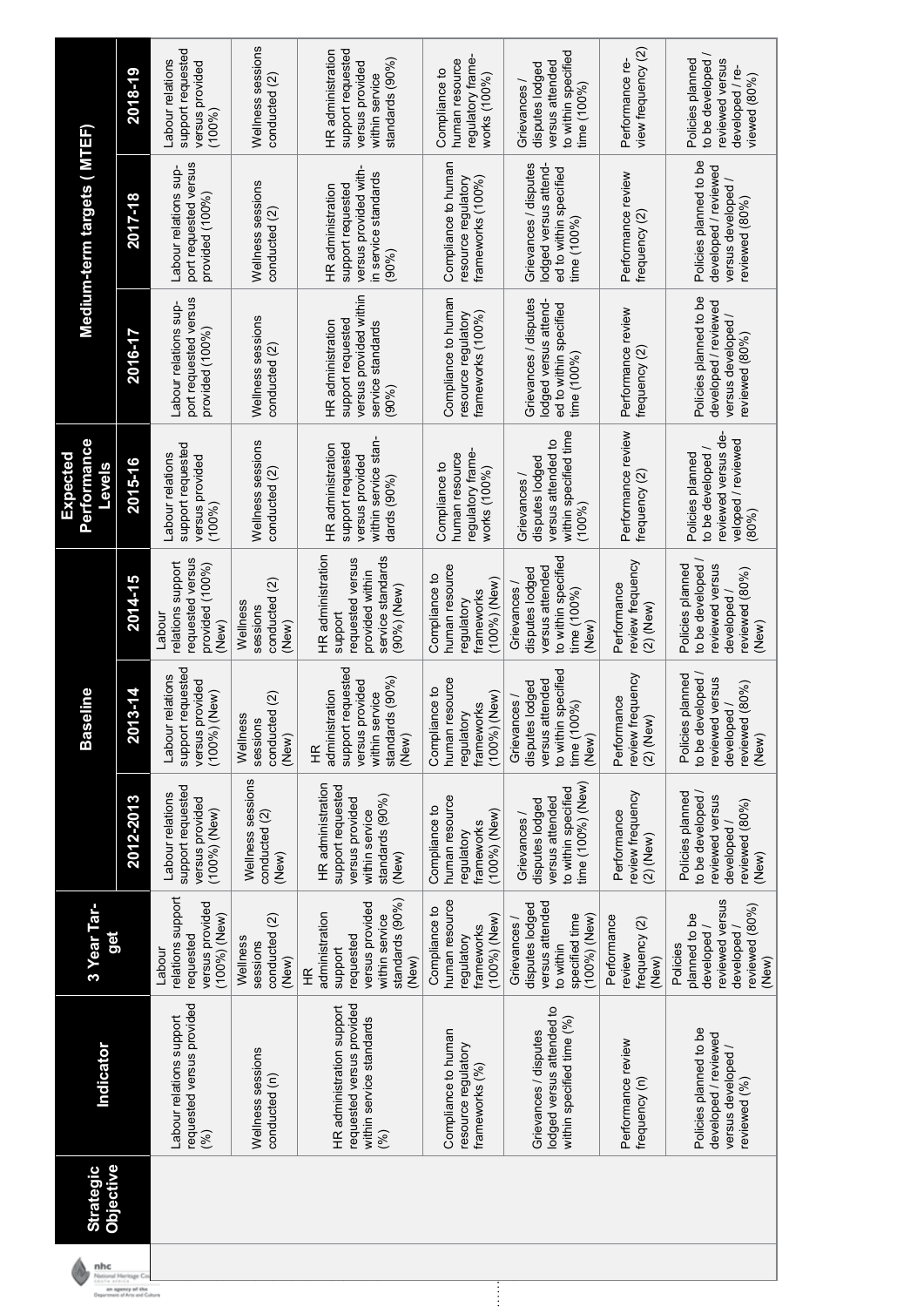|     | <b>Objective</b><br><b>Strategic</b>                                                             | Indicator                                                        | 3 Year Tar-<br>ğ                                                                                                                                  |                                                                                                                                             | <b>Baseline</b>                                                                                                                               |                                                                                                                                              | <b>Performance</b><br>Expected<br><b>Levels</b>                                                                                             |                                                                                                                                            | Medium-term targets ( MTEF)                                                                                                                 |                                                                                                                                                 |
|-----|--------------------------------------------------------------------------------------------------|------------------------------------------------------------------|---------------------------------------------------------------------------------------------------------------------------------------------------|---------------------------------------------------------------------------------------------------------------------------------------------|-----------------------------------------------------------------------------------------------------------------------------------------------|----------------------------------------------------------------------------------------------------------------------------------------------|---------------------------------------------------------------------------------------------------------------------------------------------|--------------------------------------------------------------------------------------------------------------------------------------------|---------------------------------------------------------------------------------------------------------------------------------------------|-------------------------------------------------------------------------------------------------------------------------------------------------|
|     |                                                                                                  |                                                                  |                                                                                                                                                   | 2012-2013                                                                                                                                   | 2013-14                                                                                                                                       | 2014-15                                                                                                                                      | 2015-16                                                                                                                                     | 2016-17                                                                                                                                    | 2017-18                                                                                                                                     | 2018-19                                                                                                                                         |
|     |                                                                                                  | publications produced and<br>Number of heritage<br>distributed   | $\frac{4}{5}$                                                                                                                                     | $\frac{4}{5}$                                                                                                                               | 1x Heritage infor-<br>mation booklet                                                                                                          | Magazine and 1x<br>mation booklet<br>Heritage infor-<br>2x Heritage<br>publishec                                                             | Heritage information<br>booklet published<br>Magazine and 1x<br>2x Heritage                                                                 | zine and 1x Heritage<br>information booklet<br>2x Heritage Maga-<br>published                                                              | zine and 1x Heritage<br>information booklet<br>2x Heritage Maga-<br>published                                                               | azine and 1x Her-<br>booklet published<br>2x Heritage Mag-<br>itage information                                                                 |
|     |                                                                                                  | Number of compliance<br>publications supported                   | mance Plan and<br>1x Strategy, 1x<br>ports produced<br>Annual Perfor-<br>1x Annual Re-<br>Strategy Unit<br>on behalf of                           | 1x Annual Reports<br>behalf of Strategy<br>mance Plan and<br>1x Strategy, 1x<br>Annual Perfor-<br>produced on<br>jit                        | Reports produced<br>on behalf of Strat<br>1x Annual Per-<br>formance Plan<br>and 1x Annual<br>egy Unit                                        | Reports produced<br>on behalf of Strat<br>1x Annual Per-<br>formance Plan<br>and 1x Annual<br>egy Unit                                       | Plan and 1x Annual<br>1x Strategy, 1x An-<br>on behalf of Strate-<br>Reports produced<br>nual Performance<br>gy Unit                        | produced on behalf of<br>1x Annual Reports<br>1x Annual Perfor-<br>mance Plan and<br>Strategy Unit                                         | produced on behalf of<br>1x Annual Reports<br>1x Annual Perfor-<br>mance Plan and<br>Strategy Unit                                          | 1x Annual Reports<br>1x Annual Perfor-<br>behalf of Strategy<br>mance Plan and<br>produced on<br>š                                              |
|     | Promote or-                                                                                      | Number of exhibitions<br>hosted                                  | $\circ$                                                                                                                                           | $\circ$                                                                                                                                     | $\circ$                                                                                                                                       | 1x Exhibition<br>hosted                                                                                                                      | 4x Exhibition hosted                                                                                                                        | 4x Exhibition hosted                                                                                                                       | 4x Exhibition hosted                                                                                                                        | 4x Exhibition<br>hosted                                                                                                                         |
| 1.8 | communica-<br>ganisational<br>and events<br>using mar-<br>keting and<br>tion tools<br>activities | Number of media engage-<br>ments                                 | dia coordination<br>conducted (me-<br>for projects e.g.<br>engagements<br>briefings)<br>4x Media                                                  | 4x Media engage-<br>ments conducted<br>(media coordina-<br>tion for projects<br>e.g. briefings)                                             | 4x Media engage-<br>ments conducted<br>(media coordina-<br>tion for projects<br>e.g. briefings)                                               | 4x Media engage-<br>ments conducted<br>(media coordina-<br>tion for projects<br>e.g. briefings)                                              | (media coordinatior<br>4x Media engage-<br>ments conducted<br>for projects e.g.<br>brietings                                                | (media coordination<br>4x Media engage-<br>ments conducted<br>for projects e.g.<br>briefings)                                              | (media coordination<br>4x Media engage-<br>ments conducted<br>for projects e.g.<br><b>brietings</b>                                         | 4x Media engage-<br>ments conducted<br>(media coordina-<br>tion for projects<br>e.g. briefings)                                                 |
|     |                                                                                                  | Number of information up-<br>dates on communication<br>platforms | telephone voice<br>website, social<br>media, office<br>eas, intranet,<br>reception ar-<br>overs, email<br>12x content<br>updates on<br>signatures | social media, office<br>intranet, telephone<br>voice overs, email<br>dates on website,<br>reception areas,<br>12x content up-<br>signatures | dates on website<br>telephone voice<br>12x content up-<br>office reception<br>areas, intranet,<br>social media,<br>overs, email<br>signatures | dates on website<br>telephone voice<br>12x content up-<br>office reception<br>areas, intranet,<br>social media<br>overs, email<br>signatures | social media, office<br>intranet, telephone<br>voice overs, email<br>dates on website.<br>reception areas.<br>12x content up-<br>signatures | on website, social me-<br>12x content updates<br>dia, office reception<br>areas, intranet, tele-<br>phone voice overs,<br>email signatures | social media, office<br>intranet, telephone<br>voice overs, email<br>dates on website.<br>reception areas,<br>12x content up-<br>signatures | dates on website,<br>overs, email sig-<br>telephone voice<br>12x content up-<br>office reception<br>areas, intranet,<br>social media<br>natures |
|     |                                                                                                  | Number of visits on the<br><b>NHC Website</b>                    | $\frac{1}{2}$                                                                                                                                     | $\frac{8}{2}$                                                                                                                               | achieved on the<br>NHC website<br>42000 visits                                                                                                | achieved on the<br>NHC website<br>45000 visits                                                                                               | achieved on the<br>NHC website<br>48000 visits                                                                                              | 51000 visits achieved<br>on the NHC website                                                                                                | 54000 visits achieved<br>on the NHC website                                                                                                 | achieved on the<br>NHC website<br>57000 visits                                                                                                  |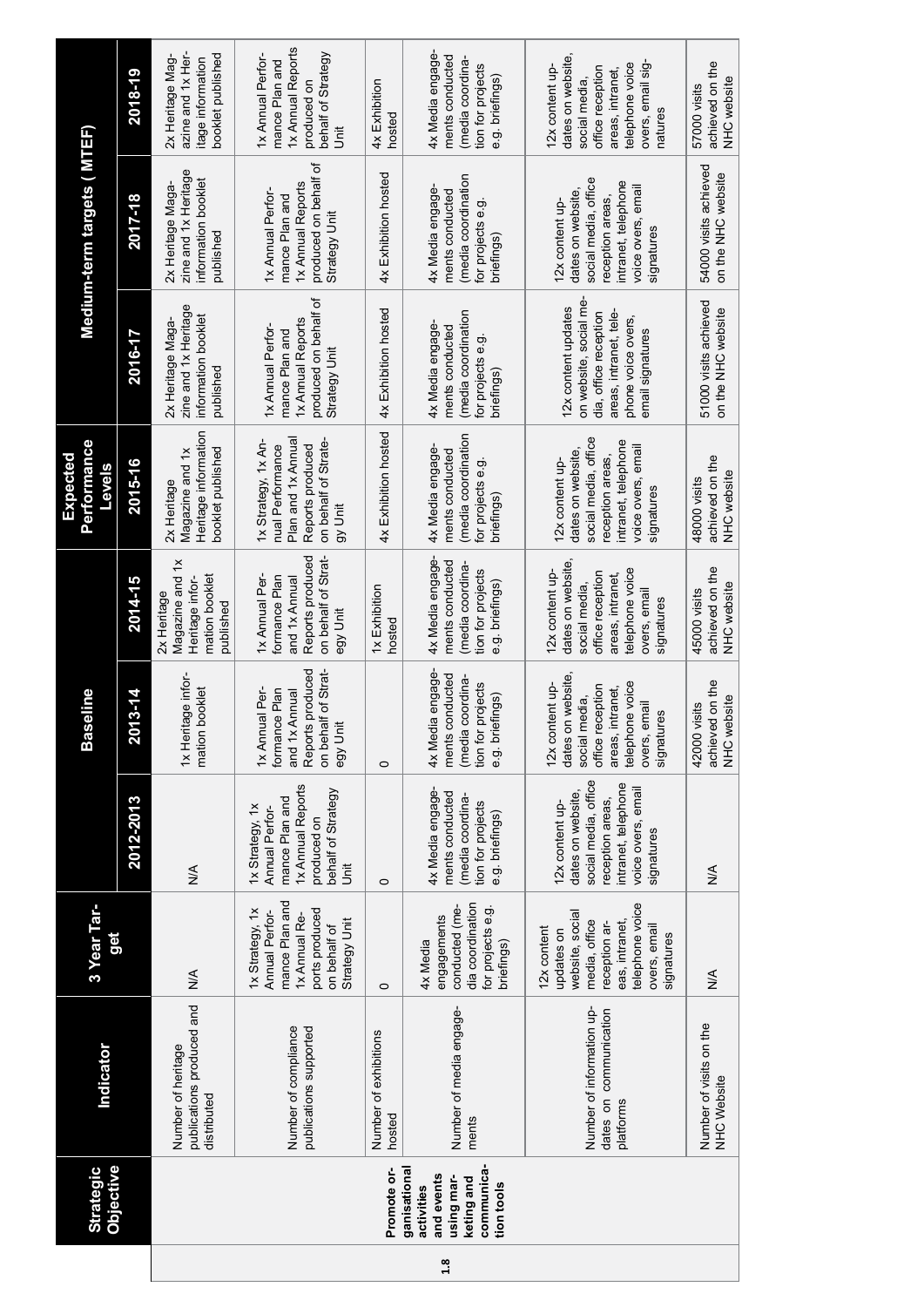|           | Indicator                                                                       | <b>Expected Performance</b><br>Levels                                                                                                                                                                                                                           | Reporting Frequen-     |                                                                     |                                                                                                                                                                                             | <b>Quarterly Targets</b>                                                             |                                                                      | <b>Means of verification</b>                                                                       |
|-----------|---------------------------------------------------------------------------------|-----------------------------------------------------------------------------------------------------------------------------------------------------------------------------------------------------------------------------------------------------------------|------------------------|---------------------------------------------------------------------|---------------------------------------------------------------------------------------------------------------------------------------------------------------------------------------------|--------------------------------------------------------------------------------------|----------------------------------------------------------------------|----------------------------------------------------------------------------------------------------|
|           |                                                                                 | 2015-16                                                                                                                                                                                                                                                         |                        | 2015/16<br>$\overline{\delta}$                                      | 2015/16<br>$\frac{2}{3}$                                                                                                                                                                    | 2015/16<br>$\overline{a}$                                                            | 2015/16<br>3                                                         |                                                                                                    |
| 1.1       | documents are submitted to the<br>Dates by which compliance<br>DAC              | 30/08/15: 1st Draft 2016/17<br>APP; 30/10/15: 2015/16 Q2<br>nal 2016/17 APP & 2015/16<br>Report; 30/11/15: 2nd Draft<br>2016/17 APP; 31/01/16:Fi-<br>Report; 30/07/15: 2015/16<br>2014/15 Annual Report;<br>Q1 Report; 15/08/2015:<br>30/04/15: 2014/15 Q4<br>G | Quarterly and Annually | 30 April 2015:<br>2014/15 Q4<br>Report                              | Annual Report; 1st<br>Draft 2016/17 APP<br>port; 15 Aug 2015:<br>Report; 2014/15<br>2015/16 Q1 Re-<br>2016/17 APPQ1<br>2014/15 Annual<br>Report; 30 Aug<br>2015: 1st Draft<br>30 July 2015: | 30 Oct 2015: 2015/16 Q2<br>Report & 30 Nov 2015:<br>2nd Draft 2016/17 APP            | 2016/17 APP & 2015/16<br>31 Jan 2016: Final<br>Q <sub>3</sub> Report | Quarterly Reports; APPs, An-<br>nual Reports, Strategic Plan                                       |
|           | Number of training and devel-<br>opmental courses provided to<br>employees      | developmental courses<br>provided to employees<br>15 training and                                                                                                                                                                                               | Quarterly              | courses provided<br>developmental<br>3 training and<br>to employees | courses provided<br>developmental<br>to employees<br>4 training and                                                                                                                         | mental courses provided<br>4 training and develop-<br>to employees                   | mental courses provid-<br>4 training and develop-<br>ed to employees | and Certificates/Attendance<br>Quarterly Training Reports<br>Annual Work Skills Plan,<br>Registers |
|           | key management positions<br>Number of staff retained in<br>(MEXCO)              | 10 managers retained                                                                                                                                                                                                                                            | Quarterly              | 10 managers<br>retained                                             | 10 managers<br>retained                                                                                                                                                                     | 10 managers retained                                                                 | 10 managers retained                                                 | Quarterly Staff Complement<br>Listing                                                              |
| 1.2       | Number of initiatives to promote  1 initiatives to promote<br>employee wellness | employee wellness                                                                                                                                                                                                                                               | Annually               | No target set                                                       | No target set                                                                                                                                                                               | No target set                                                                        | Initiative to have staff<br>members medically<br>tested (Voluntary)  | Employee Wellness Report                                                                           |
|           | Number of performance reviews<br>conducted for all employees<br>annually        | reviews for all employees<br>Bi-annual performance                                                                                                                                                                                                              | Bi-annually            | No target set                                                       | reviews for all<br>Performance<br>employees                                                                                                                                                 | No target set                                                                        | all employees                                                        | Performance reviews for Completed Performance<br>Reviews                                           |
|           | resolution of facilities complaints<br>Turnaround time in days for the          | 5 days per incident                                                                                                                                                                                                                                             | Quarterly              |                                                                     | 5 days per incident 5 days per incident 5 days per incident                                                                                                                                 |                                                                                      | 5 days per incident                                                  | Facilities Register                                                                                |
|           | ness Plan is approved annually<br>Date by which a Council Busi-                 | Annual Council business<br>plan signed off by end of<br>March annually                                                                                                                                                                                          | Annually               | No target set                                                       | No target set                                                                                                                                                                               | No target set                                                                        | 2016/17 Council Busi-<br>ness Plan Approved                          | Approved and signed off<br>Council business plan                                                   |
| 1.3       | Date by which the Corporate<br>Diary is approved annually                       | Corporate Diary approved<br>by March                                                                                                                                                                                                                            | Semester               | No target set                                                       | No target set                                                                                                                                                                               | No target set                                                                        | approved                                                             | 2016/17 Corporate Diary Signed off minutes/Meeting<br>Packs/                                       |
| $\dot{a}$ | Turnaround time in days for<br>responding to requests                           | within five working days<br>Requests responded to                                                                                                                                                                                                               | Annually               | ed to within five<br>working days                                   | ed to within five<br>working days                                                                                                                                                           | within five working days<br>Requests respond-Requests respond- Requests responded to | within five working days<br>Requests responded to                    | Register/ Systems generated<br>report                                                              |

6.3 Programme 1: Quarterly Targets for 2015/16 **6.3 Programme 1: Quarterly Targets for 2015/16**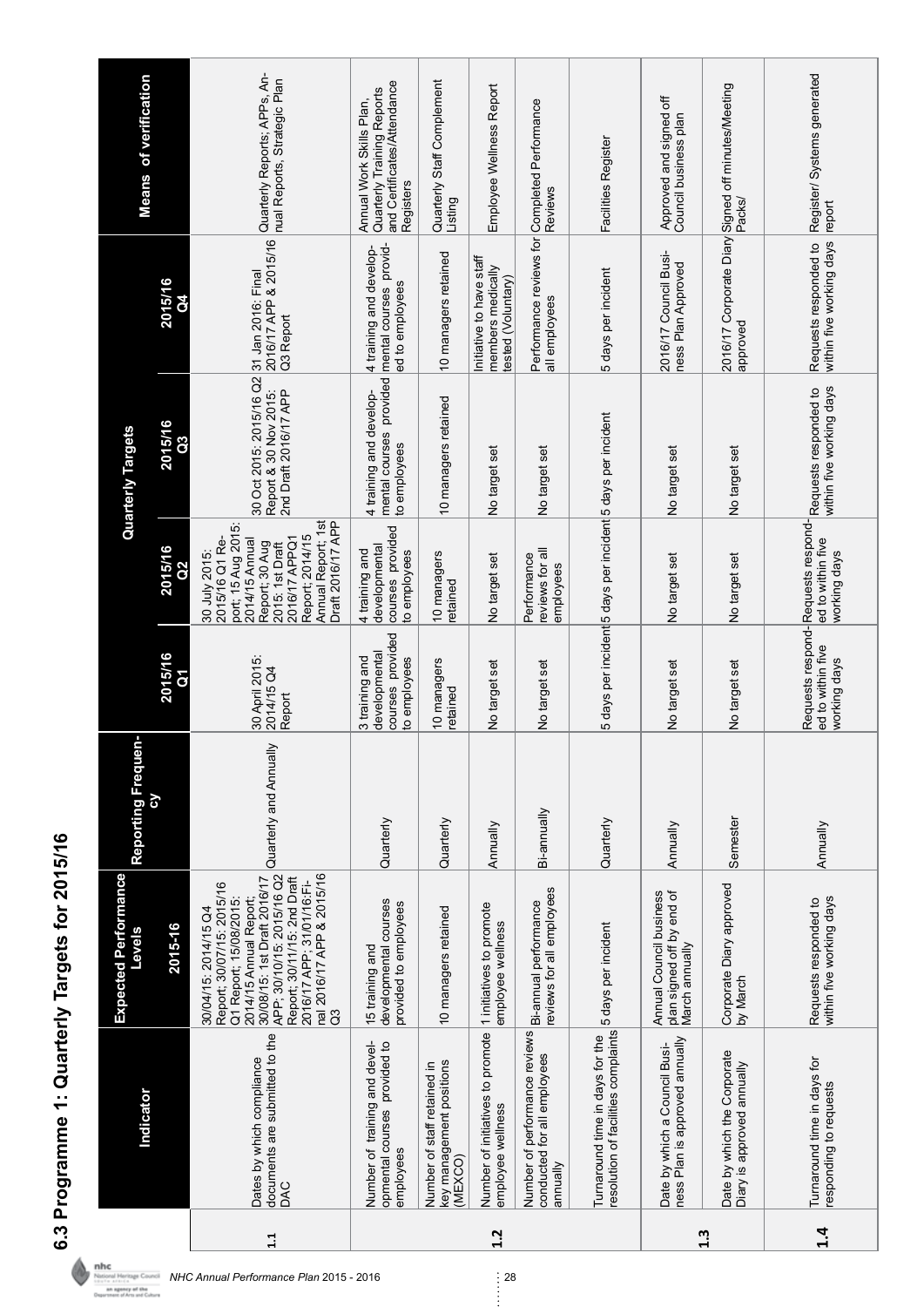|     | <b>Indicator</b>                                                                              | <b>Expected Performance</b><br><b>Levels</b> | Reporting Frequen-<br>δ |                                                                                      |                                                                                                 | Quarterly Targets                                                                                                 |                                                                                                    | <b>Means</b> of verification                              |
|-----|-----------------------------------------------------------------------------------------------|----------------------------------------------|-------------------------|--------------------------------------------------------------------------------------|-------------------------------------------------------------------------------------------------|-------------------------------------------------------------------------------------------------------------------|----------------------------------------------------------------------------------------------------|-----------------------------------------------------------|
|     |                                                                                               | 2015-16                                      |                         | 2015/16                                                                              | 2015/16                                                                                         | 2015/16                                                                                                           | 2015/16                                                                                            |                                                           |
|     | Budget approved (n)                                                                           |                                              | Annually                | No target set                                                                        | Treasury and DAC<br>1 budget submis-<br>sion to National<br>produced                            | to National Treasury DAC<br>(ENE) budget submission<br>Expenditure Estimates<br>Estimates of National<br>prepared | <b>Budget and business</b><br>plan approved by 31<br>March 2015                                    | ENE Database and DAC Allo-<br>cation Letter               |
|     | information provided within<br>Annual statutory financial<br>prescribed time (n)              | $\overline{\phantom{0}}$                     | Annually                | Annual financial<br>statements<br>produced                                           | No target set                                                                                   | No target set                                                                                                     | No target set                                                                                      | Annual Financial Statements                               |
|     | Quarterly statutory financial<br>information provided within<br>prescribed time (n)           | 4                                            | Quarterly               | produced by 31<br>July 2015                                                          | 1 Quarterly Report   1 Quarterly Report   1 Quarterly Report<br>produced by 31<br>October 2015  | produced by 31 January<br>2015                                                                                    | duced by 30 April 2016<br>1 Quarterly Report pro-                                                  | DAC Quarterly Report                                      |
|     | information provided within<br>Monthly statutory financial<br>prescribed time (n)             | 12                                           | Monthly                 | reports compiled<br>by 10 <sup>th</sup> of each<br>expenditure<br>3 Monthly<br>month | penditure reports<br>3 Monthly ex-<br>each month                                                | compiled by 10th of ceports compiled by 10th<br>3 Monthly expenditure<br>of each month                            | reports compiled by 10 <sup>th</sup> Management Accounts<br>3 Monthly expenditure<br>of each month |                                                           |
| 1.5 | Average lead time from accurate<br>creditor payment information<br>received until paid (days) | $\overline{30}$                              | Monthly                 | Payment process-<br>and age analysis<br>es and systems                               | reviewed (monthly) reviewed (monthly)<br>Payment process-<br>and age analysis<br>es and systems | systems and age analy-<br>Payment processes and<br>sis reviewed (monthly)                                         | systems and age analy-Pastel Age Analysis<br>Payment processes and<br>sis reviewed (monthly)       |                                                           |
|     | Compliance with SCM Laws and 100% compliance with SCM Monthly<br>Regulations (%)              | requirements.                                |                         | with SCM require-<br>100% compliance<br>ment. (monthly)                              | with SCM require-<br>100% compliance<br>ment. (monthly)                                         | 100% compliance with<br>SCM requirements.<br>(monthly)                                                            | 100% compliance with<br>SCM requirements.<br>(monthly)                                             | Irregular, fruitless and wasteful<br>expenditure register |
|     | achieved as per delegations of<br>Procurement lead time targets<br>authority (%)              | 100                                          | Monthly                 | Procurement<br>facilitated                                                           | Procurement<br>facilitated                                                                      | Procurement facilitated                                                                                           | Procurement facilitated                                                                            | Annual Procurement Plan                                   |
|     | Respond to audit issues re-<br>ceived annually (%)                                            | 100                                          | Annually                | No target set                                                                        | No target set                                                                                   | No target set                                                                                                     | 100% audit issues<br>responded to                                                                  | Audit Outcomes Implementa-<br>tion Plan                   |
|     | oped / reviewed versus devel-<br>Policies planned to be devel-<br>oped / reviewed (%)         | $\frac{8}{2}$                                | Annually                | No target set                                                                        | No target set                                                                                   | Policies drafted                                                                                                  | Polices submitted                                                                                  | <b>Approved Policies</b>                                  |
|     | Audit opinion (status) (Clean)                                                                | Clean                                        | Annually                | No target set                                                                        | Audit opinion<br>(Clean)                                                                        | No target set                                                                                                     | No target set                                                                                      | Audit Report                                              |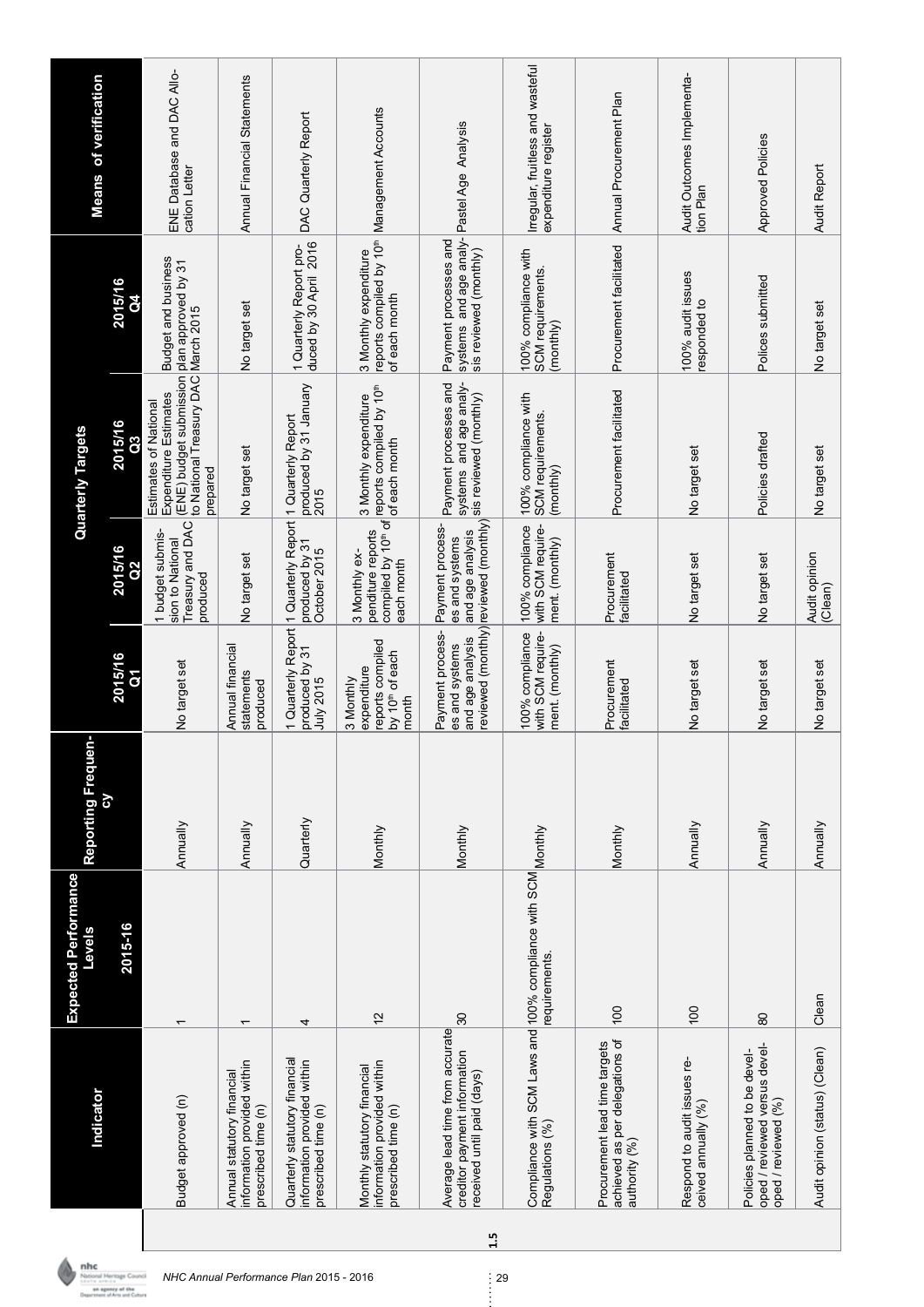|     |                                                                                                                                    | <b>Expected Performance</b> |                    |                                                          |                                                                                              |                                                |                                                            |                               |
|-----|------------------------------------------------------------------------------------------------------------------------------------|-----------------------------|--------------------|----------------------------------------------------------|----------------------------------------------------------------------------------------------|------------------------------------------------|------------------------------------------------------------|-------------------------------|
|     | Indicator                                                                                                                          | Levels                      | Reporting Frequen- |                                                          |                                                                                              | <b>Quarterly Targets</b>                       |                                                            | <b>Means of verification</b>  |
|     |                                                                                                                                    | 2015-16                     |                    | 2015/16<br>δ                                             | 2015/16                                                                                      | 2015/16<br>ິວິ                                 | 2015/16                                                    |                               |
|     | T client satisfaction survey<br>rating achieved (%)                                                                                | 80                          | Annually           | No target set                                            | No target set                                                                                | No target set                                  | IT client satisfaction<br>survey completed                 | IT satisfaction survey report |
| 1.6 | Average response time from IT<br>call logged until responded to<br>(hours)                                                         | S                           | Monthly            | IT Calls logged                                          | IT Calls logged                                                                              | IT Calls logged                                | IT Calls logged                                            | Register                      |
|     | Back-up tests conducted (n)                                                                                                        | 4                           | Quarterly          | 1 Back-up test<br>facilitated                            | 1 Back-up test<br>facilitated                                                                | 1 Back-up test facilitated                     | 1 Back-up test facilitated IT Monthly Report               |                               |
|     | Local Area Network availability<br>(%)                                                                                             | 95                          | Monthly            | 95%                                                      | 95%                                                                                          | 95%                                            | 95%                                                        | IT Monthly Report             |
|     | Organisational performance<br>managers (number of times<br>system adhered to by line<br>monitored)                                 | 2                           | Quarterly          | performance con-<br>Development of<br>tracts facilitated | Performance eval-<br>uations facilitated                                                     | No target set                                  | Performance evalua-<br>tions facilitated                   | Performance Contracts         |
|     | Organisation structure review<br>Ξ                                                                                                 | $\overline{\phantom{0}}$    | Annually           | structure reviewed<br>Organisational                     | No target set                                                                                | No target set                                  | No target set                                              | Approved Structure            |
|     | appointment recommendation<br>made (days) on any approved<br>Lead time from recruitment<br>requisition received until<br>positions | $\overline{6}$              | Quarterly          | Filling of vacant<br>and budgeted                        | positions facilitated positions facilitated facilitated<br>Filling of vacant<br>and budgeted | Filling of vacant and<br>budgeted positions    | Filling of vacant and<br>budgeted positions<br>facilitated | Appointment Letters           |
|     | Work place skills development<br>budget utility (%)                                                                                | $\frac{100}{2}$             | Quarterly          | Work Place Skills<br>plan submitted                      | Plan implemented<br>Work Place Skills                                                        | Work Place Skills Plan<br>implemented          | Work Place Skills Plan<br>drafted                          | Work Place Skills Plan        |
|     | quested versus provided (%)<br>Labour relations support re-                                                                        | $\frac{00}{1}$              | Quarterly          | Labour relations<br>requests imple-<br>mented            | Labour relations<br>requests imple-<br>mented                                                | Labour relations requests<br>implemented       | requests implemented<br>Labour relations                   | Monthly Report                |
|     | Wellness sessions conducted<br>έ                                                                                                   | $\mathbf{\Omega}$           | Quarterly          |                                                          | Wellness sessions<br>conducted                                                               |                                                | Wellness sessions<br>conducted                             | Attendance Register           |
| 1.7 | within service standards (%)<br>requested versus provided<br>HR administration support                                             | 8                           | Quarterly          | Administration                                           | Administration                                                                               | Administration support                         | Administration support                                     | Monthly Report                |
|     | Compliance to human resource<br>regulatory frameworks (%)                                                                          | 100                         | Quarterly          | support provided                                         | support provided                                                                             | provided                                       | provided                                                   |                               |
|     | Employee satisfaction ratings<br>conducted and improvement<br>plan <sub>(n)</sub>                                                  |                             | Annually           | 80% compliance                                           | 80% compliance                                                                               | 80% compliance                                 | 80% compliance                                             | Satisfaction survey report    |
|     | Grievances / disputes lodged<br>versus attended to within<br>specified time (%)                                                    | 100                         | Quarterly          | lodged grievances<br>Resolution of<br>facilitated        | lodged grievances<br>Resolution of<br>acilitated                                             | Resolution of lodged<br>grievances facilitated | Resolution of lodged<br>grievances facilitated             | Satisfaction survey report    |
|     | Performance review frequency<br>$\widehat{\epsilon}$                                                                               | $\sim$                      | Quarterly          | No target set                                            | views conducted<br>Performance re-                                                           |                                                | Performance reviews<br>conducted                           | Performance Reviews           |
|     | developed / reviewed versus<br>developed / reviewed (%)<br>Policies planned to be                                                  | 80                          | Annually           | No target set                                            | views conducted<br>Performance re-                                                           |                                                | Performance reviews<br>conducted                           | <b>Approved Policies</b>      |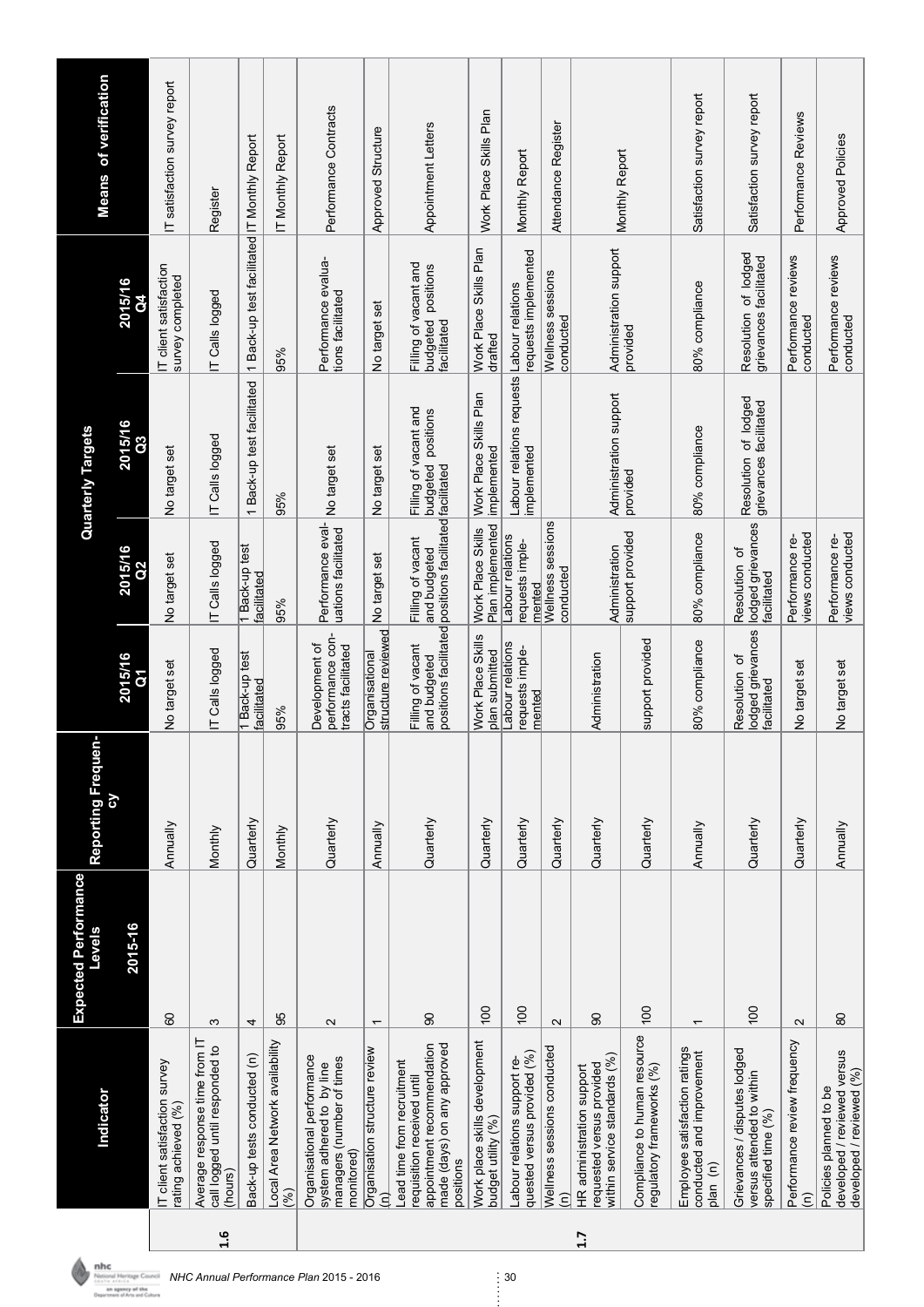|     | Indicator                                                                                                                                                                                                                        | Expected Performance<br>Levels                                                                                                      | ċ<br>Reporting Freque |                                                                   |                                                            | Quarterly Targets                                       |                                                         | <b>Means of verification</b>                                      |
|-----|----------------------------------------------------------------------------------------------------------------------------------------------------------------------------------------------------------------------------------|-------------------------------------------------------------------------------------------------------------------------------------|-----------------------|-------------------------------------------------------------------|------------------------------------------------------------|---------------------------------------------------------|---------------------------------------------------------|-------------------------------------------------------------------|
|     |                                                                                                                                                                                                                                  | 2015-16                                                                                                                             | ζQ                    | 2015/16                                                           | 2015/16                                                    | 2015/16<br>C3                                           | 2015/16                                                 |                                                                   |
|     | www.common.common.common.common.common.common.common.common.common.common.common.common.common.commo<br>https://www.common.common.common.common.common.common.common.common.common.common.com<br>Number of heritage publications | 2x Heritage Magazine and<br>1x Heritage information                                                                                 | Annually              | and submitted for No target set<br>Policies developed<br>approval |                                                            | Policy awareness session No target set<br>conducted     |                                                         | Heritage magazine, In-heritage<br>booklet                         |
|     | Number of compliance publica-<br>tions supported                                                                                                                                                                                 | Annual Reports produced<br>Performance Plan and 1x<br>on behalf of Strategy Unit<br>1x Strategy, 1x Annual                          | Annually              |                                                                   | 1x Annual Report No target set                             |                                                         | 1x Annual Performance<br>plan                           | Strategy Framework -- when<br>Annual Report, APP(and<br>required) |
|     | Number of exhibitions hosted                                                                                                                                                                                                     | 4x Exhibition hosted                                                                                                                | Quarterly             | 1x exhibition                                                     | 1x exhibition                                              | 1x exhibition                                           | 1x exhibition                                           | Exhibition reports                                                |
| 1.8 | Number of media engagements                                                                                                                                                                                                      | conducted (media coor-<br>dination for projects e.g.<br>4x Media engagements<br>briefings)                                          | Quarterly             | 1x media engage-<br>ment                                          | ment                                                       | 1x media engage-  1x media engagement                   | 1x media engagement                                     | Media reports                                                     |
|     | Number of information updates<br>on communication platforms                                                                                                                                                                      | website, social media, office<br>reception areas, intranet,<br>12x content updates on<br>telephone voice overs,<br>email signatures | Monthly               | communication<br>3x information<br>updates on<br>platforms        | communication<br>3x information<br>updates on<br>platforms | 3x information updates<br>on communication<br>platforms | 3x information updates<br>on communication<br>platforms | Content management reports                                        |
|     | Number of visits on the NHC<br>Website                                                                                                                                                                                           | 48000 visits achieved on<br>the NHC website                                                                                         | Quarterly             | 12000 visits                                                      | 12000 visits                                               | 16 000 visits                                           | 8 000 visits                                            | Website statistics Report                                         |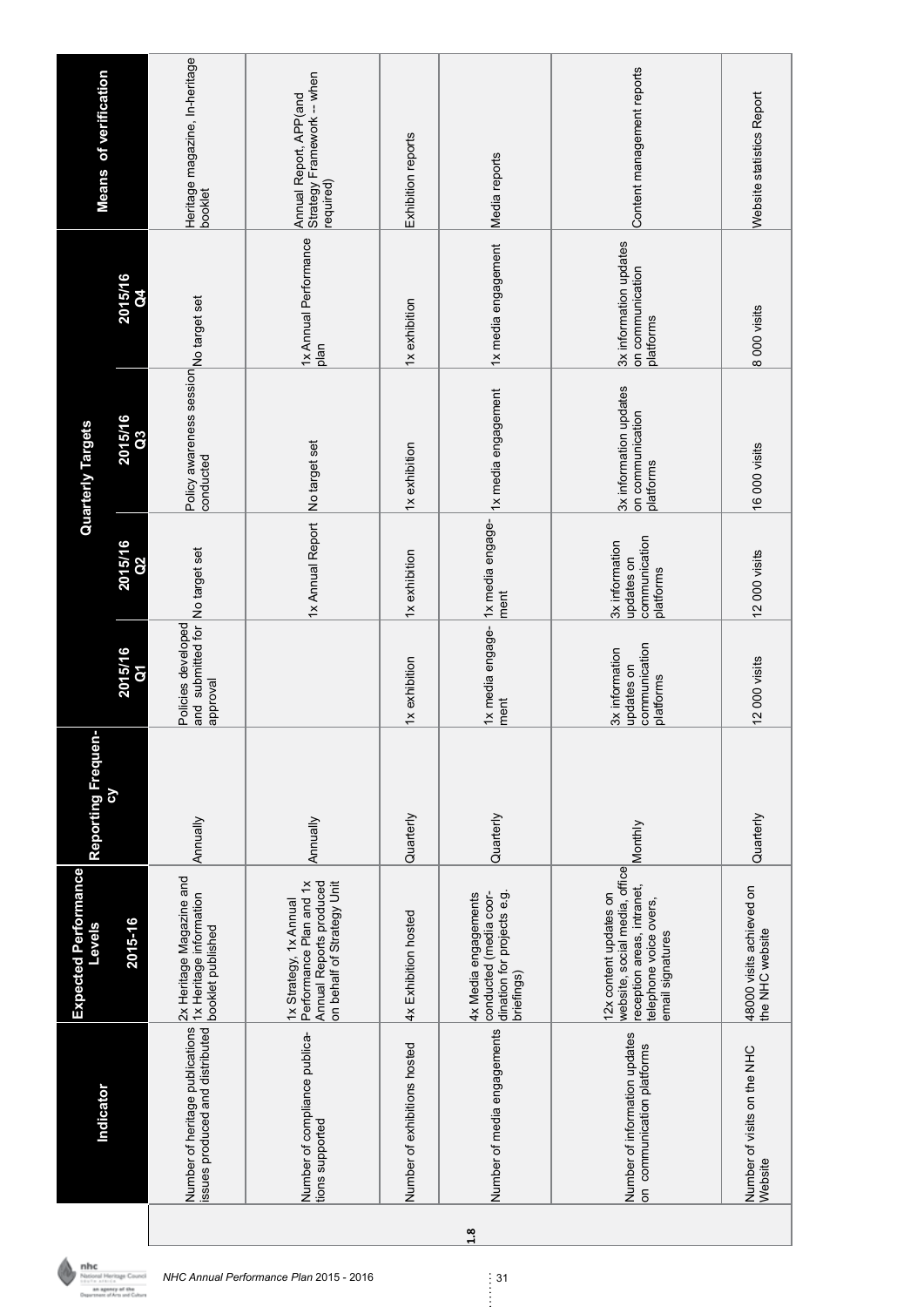#### **7. Programme 2: Heritage Promotion**

The aim of the heritage Promotion programme is to meet NHC customer expectations through the delivery of NHC products and services.

The programme is made up of the following sub – programmes: *Heritage, Funding and the Liberation Heritage Route*

#### **7.1 Programme 2: Strategic objectives and annual targets**

|     | <b>Strategic</b><br>Objective                                            | <b>Baseline</b>         |                              |                                         | <b>Expected</b><br>Performance<br>Levels |                              | Medium-term targets (MTEF)   |                              | Responsi-<br>ble Unit |
|-----|--------------------------------------------------------------------------|-------------------------|------------------------------|-----------------------------------------|------------------------------------------|------------------------------|------------------------------|------------------------------|-----------------------|
|     |                                                                          | 2012-2013               | 2013-14                      | 2014-15                                 | 2015-16                                  | 2016-17                      | 2017-18                      | 2018-19                      |                       |
| 2.1 | Implemented                                                              | 0                       | $\mathbf{1}$                 | $\overline{2}$                          | $\overline{2}$                           | 2                            | 2                            | 3                            | Heritage              |
|     | exchange<br>programmes<br>per year                                       | 0                       | $\pmb{0}$                    | $\mathbf{1}$                            | $\mathbf{1}$                             | $\mathbf{1}$                 | $\mathbf{1}$                 | $\overline{2}$               | Heritage              |
| 2.2 | International                                                            | $\mathbf{1}$            | $\mathbf{1}$                 | $\mathbf{1}$                            | $\mathbf{1}$                             | $\overline{2}$               | $\overline{2}$               | 3                            | <b>LHR</b>            |
|     | multilateral<br>engagements                                              | 0                       | $\pmb{0}$                    | 10%                                     | 20%                                      | 30%                          | 30%                          | 10%                          | <b>LHR</b>            |
| 2.3 | Research                                                                 | $\mathbf{1}$            | $\pmb{0}$                    | $\mathbf{1}$                            | $\mathbf{1}$                             | $\mathbf{1}$                 | $\mathbf{1}$                 | $\mathbf{1}$                 | Hertiage              |
|     | outputs                                                                  | 4                       | $\overline{\mathbf{4}}$      | $\overline{2}$                          | $\overline{2}$                           | $\overline{2}$               | $\overline{2}$               | $\overline{2}$               | Heritage              |
|     |                                                                          | 4                       | $6\phantom{1}$               | $\overline{2}$                          | 2                                        | $\overline{c}$               | $\overline{2}$               | $\overline{2}$               | LHR                   |
|     |                                                                          | $\mathbf{1}$            | $\mathbf{1}$                 | $1$ IGR<br>Document to<br>all provinces | $\overline{c}$                           | $\overline{2}$               | $\overline{2}$               | $\overline{2}$               | <b>LHR</b>            |
| 2.4 | Respond to<br>enquiries<br>on heritage<br>submitted to the<br><b>NHC</b> | $\overline{a}$          | $\overline{a}$               |                                         | 7 days                                   | 7 days                       | 7 days                       | 7 days                       | Core Busi-<br>ness    |
| 2.5 | Heritage<br>Journal                                                      | <b>New</b><br>Programme | <b>New</b><br>Programme      | <b>New</b><br>Programme                 | 31-Mar-16                                | No sub-<br>sequent<br>target | No sub-<br>sequent<br>target | No sub-<br>sequent<br>target | Heritage              |
| 2.6 | Establish<br>a Heritage<br>Institute                                     | New Pro-<br>gramme      | <b>New</b><br>Pro-<br>gramme | New Pro-<br>gramme                      | New Pro-<br>gramme                       | 31-Mar-17                    | No sub-<br>sequent<br>target | No sub-<br>sequent<br>target |                       |
| 2.7 | Number of                                                                | $\mathbf{1}$            | $\mathbf{1}$                 | $\mathbf{1}$                            | 3                                        | 3                            | 3                            | 3                            | Heritage              |
|     | nation building<br>initiatives<br>implemented<br>and funded              | $\overline{2}$          | 2                            | $\overline{2}$                          | $\overline{c}$                           | $\overline{2}$               | $\overline{2}$               | $\overline{2}$               | Heritage              |
| 2.8 | Support and                                                              | 28                      | 20                           | 20                                      | 20                                       | 20                           | 20                           | 25                           | Funding               |
|     | funding of                                                               | $\overline{2}$          | $\overline{4}$               | $\overline{2}$                          | $\boldsymbol{2}$                         | $\overline{2}$               | $\overline{2}$               | $\mathbf{3}$                 | LHR                   |
|     | community<br>heritage<br>projects                                        | $\mathsf{O}\xspace$     | $\overline{c}$               | $\overline{c}$                          | $\sqrt{2}$                               | $\mathfrak{S}$               | $\mathfrak{Z}$               | 4                            | LHR                   |
| 2.9 | Diversity of<br>funding streams                                          | $0\%$                   | 31%                          | 2%                                      | 2%                                       | 2%                           | 2%                           | 2%                           | Funding               |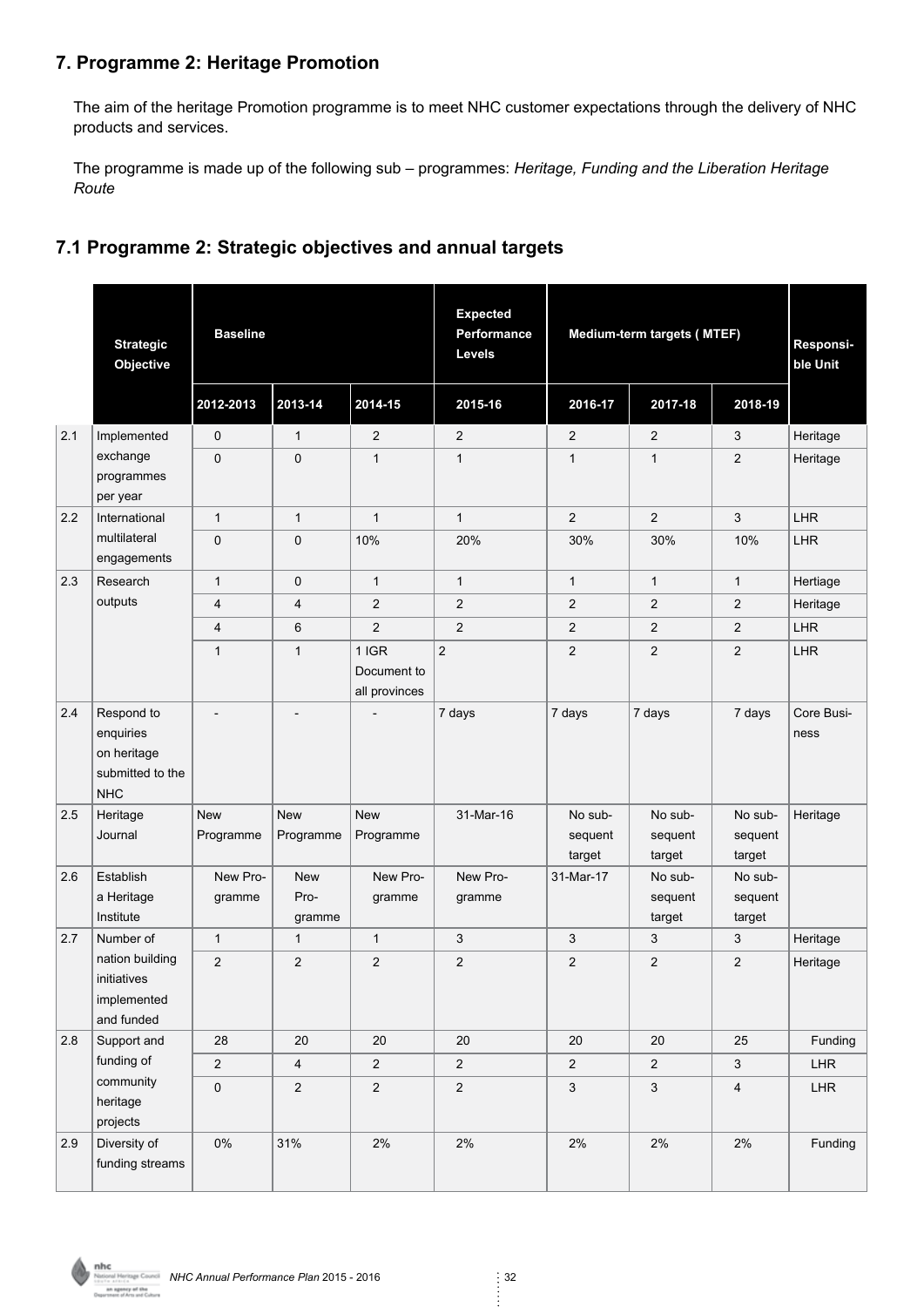|      | <b>Strategic</b><br>Objective                                | <b>Baseline</b> |              |                                                                                                                                                 | <b>Expected</b><br>Performance<br>Levels |                                                                                                   | Medium-term targets (MTEF) |                          | Responsi-<br>ble Unit |
|------|--------------------------------------------------------------|-----------------|--------------|-------------------------------------------------------------------------------------------------------------------------------------------------|------------------------------------------|---------------------------------------------------------------------------------------------------|----------------------------|--------------------------|-----------------------|
|      |                                                              | 2012-2013       | 2013-14      | 2014-15                                                                                                                                         | 2015-16                                  | 2016-17                                                                                           | 2017-18                    | 2018-19                  |                       |
| 2.10 | Initiatives and<br>programmes<br>to mainstream<br>liberation | 0               | $\pmb{0}$    | 2 sites<br>submitted for<br>declaration                                                                                                         | 4 sites submitted<br>for declaration     | 6 provincial<br>sites sub-<br>mitted for<br>declaration                                           | $\overline{a}$             |                          | <b>LHR</b>            |
|      | heritage                                                     | 0               | $\mathbf 0$  | 2 sites<br>submitted<br>for declara-<br>tion and 1<br>assisted to<br>management<br>plan, MOA<br>with RIM,<br>develop<br>consolidated<br>dossier | Production of<br>Dossier                 | Submission<br>of Dossier of<br>dossier for<br>evaluation<br>by the World<br>Heritage<br>Committee | $\overline{\phantom{a}}$   | $\overline{\phantom{a}}$ | <b>LHR</b>            |
|      |                                                              | 0               | $\mathbf 0$  | 1 submission                                                                                                                                    | 1 submission                             | 2 submis-<br>sions                                                                                | 2 submis-<br>sions         | 2 submis-<br>sions       | <b>LHR</b>            |
|      |                                                              | $\mathbf 0$     | $\mathbf{1}$ | 2 reports                                                                                                                                       | 2 reports                                | 3 reports                                                                                         | 4 reports                  | 4 reports                | <b>LHR</b>            |
|      |                                                              | 5               | 5            | 3 presenta-<br>tions                                                                                                                            | 4 presentations                          | 5 presenta-<br>tions                                                                              | 5 presenta-<br>tions       | 5 presenta-<br>tions     | <b>LHR</b>            |
|      |                                                              | 0               | $\mathbf{1}$ | 1 partnership                                                                                                                                   | 2 partnerships                           | 3 partner-<br>ships                                                                               | 4 partner-<br>ships        | 4 partner-<br>ships      | <b>LHR</b>            |
|      |                                                              | 0               | $\mathbf 0$  | $\overline{2}$                                                                                                                                  | $\overline{\mathbf{4}}$                  | 5                                                                                                 | $\overline{7}$             | $\overline{7}$           | <b>LHR</b>            |
|      |                                                              | 0               | $\mathbf 0$  | 3                                                                                                                                               | $\overline{4}$                           | 5                                                                                                 | 5                          | 5                        | <b>LHR</b>            |

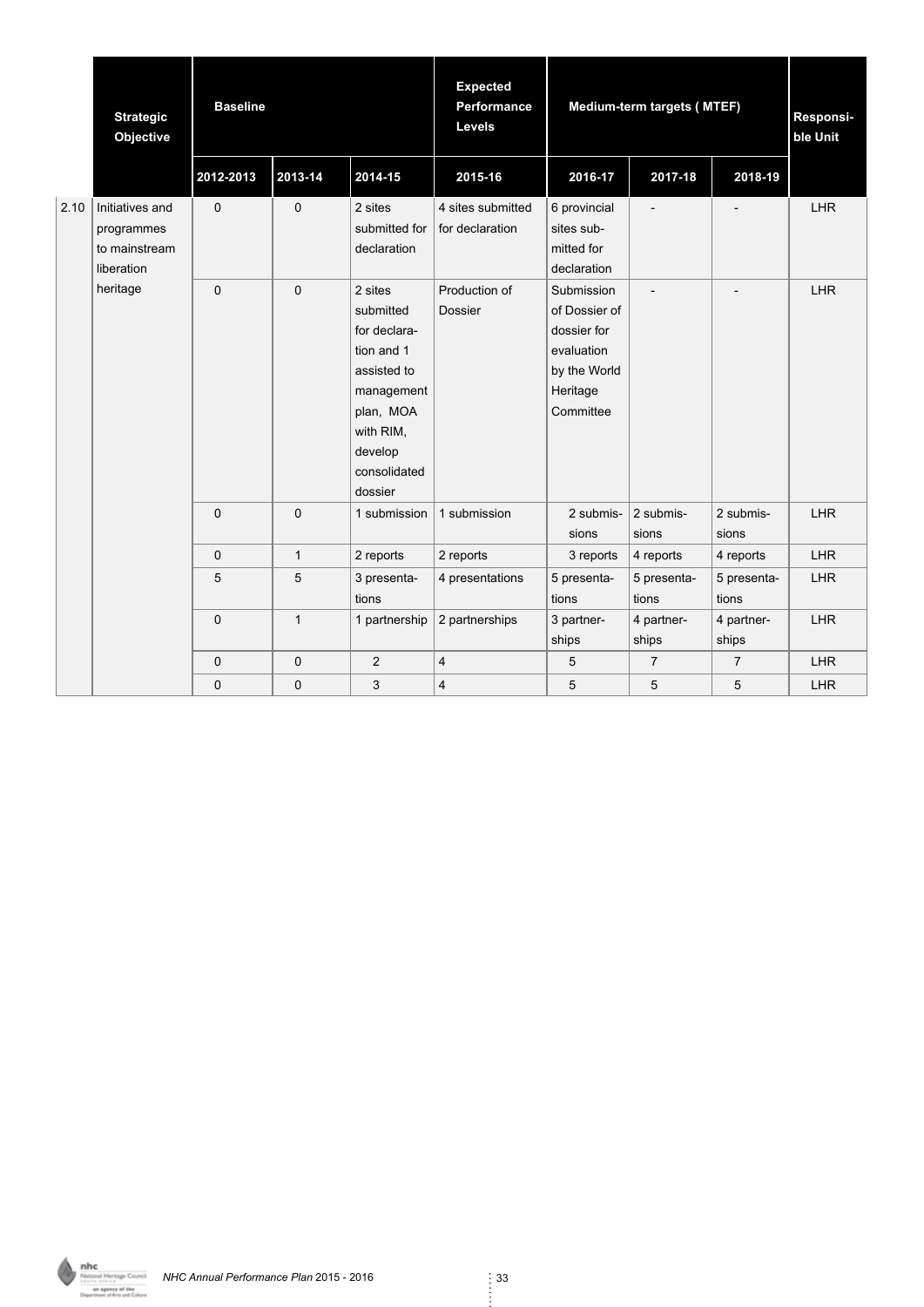7.2 Programme 2: Programme performance indicators and annual targets **7.2 Programme 2: Programme performance indicators and annual targets**

 $\color{red}\blacklozenge$ 

| <b>Strategic Objective</b>    | Indicator                                                                                   | 3 Year Target             | <b>Baseline</b>          |                          |                                    | Expected Perfor-<br>mance Levels | Medium-term targets (MTEF) |                          |                     |
|-------------------------------|---------------------------------------------------------------------------------------------|---------------------------|--------------------------|--------------------------|------------------------------------|----------------------------------|----------------------------|--------------------------|---------------------|
|                               |                                                                                             |                           | $2 - 13$<br>2012         | 2013-14                  | 2014-15                            | 2015-16                          | 2016-17                    | 2017-18                  | 2018-19             |
| exchange pro-<br>Implemented  | with different bodies<br>agreements signed<br>Number of formal                              | $\circ$                   | $\circ$                  | $\circ$                  | $\circ$                            | $\mathbf{\Omega}$                | $\mathbf{\Omega}$          | $\mathbf{\Omega}$        | က                   |
| grammes per year              | programmes participat-<br>Number of exchange<br>ed in per year                              | S                         | $\circ$                  | $\circ$                  | $\circ$                            | $\overline{ }$                   | $\overline{\phantom{0}}$   | $\overline{\phantom{0}}$ | $\mathbf{\Omega}$   |
| International                 | the NHC participates in<br>heritage projects that<br>Number of world<br>annually            | 5                         | $\overline{\phantom{0}}$ | $\overline{\phantom{0}}$ | $\overline{ }$                     | $\overline{\phantom{0}}$         | $\mathbf{\Omega}$          | $\mathbf{\Omega}$        | S                   |
| multilateral engage-<br>ments | researched annually<br>revised tentative list<br>Percentage of iden-<br>tified sites on the | 80%                       | $\circ$                  | $\circ$                  | 10%                                | 20%                              | 30%                        | 30%                      | 10%                 |
|                               | Number of publications<br>produced per year                                                 | ო                         | $\overline{\phantom{0}}$ | $\circ$                  | $\overline{ }$                     | $\overline{\phantom{0}}$         | $\overline{ }$             | $\overline{\phantom{0}}$ | $\overline{ }$      |
|                               | Papers produced per<br>Number of Position<br>year                                           | $\circ$                   | 4                        | 4                        | $\mathbf{\Omega}$                  | $\mathbf{\Omega}$                | $\mathbf{\Omega}$          | $\mathbf{\Omega}$        | $\mathbf{\Omega}$   |
| Research outputs              | Number of Research<br><b>Reports</b>                                                        | $\circ$                   | 4                        | ဖ                        | $\sim$                             | $\sim$                           | $\mathbf{\Omega}$          | $\sim$                   | $\sim$              |
|                               | publications distributed<br>Number of research<br>and other heritage<br>to stakeholders     | $\circ$                   | $\overline{\phantom{0}}$ | $\overline{\phantom{0}}$ | 1 IGR Document<br>to all provinces | $\boldsymbol{\sim}$              | $\boldsymbol{\sim}$        | $\boldsymbol{\sim}$      | $\boldsymbol{\sim}$ |
|                               | Information gathered<br>from questionnaires<br>(Indices)                                    | survey report<br>Approved | $\mathbf{I}$             | $\blacksquare$           | Approved Survey<br>report          | Approved survey<br>report        | $\blacksquare$             | $\blacksquare$           | $\blacksquare$      |

**nhc**<br>
NHC Annual Performance Plan 2015 - 2016 34<br> **Charles of the annual Performance Plan 2015 - 2016**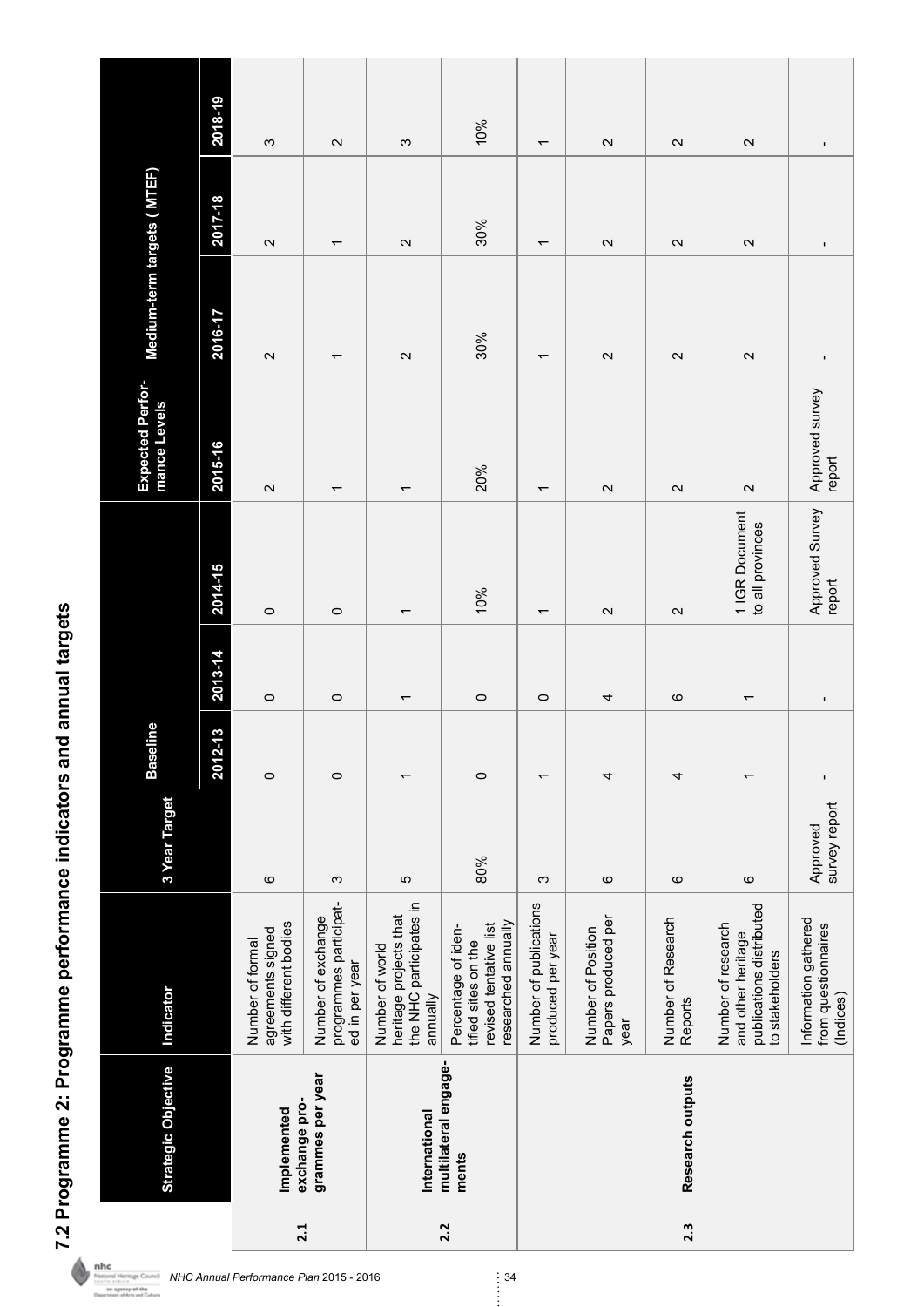|     | <b>Strategic Objective</b>                                            | Indicator                                                                        | 3 Year Target | Baseline                                                                                               |                                                                                  |                                                                                 | <b>Expected Perfor-</b><br>mance Levels                                      | Medium-term targets ( MTEF)                                                   |                                                                                |                                                                                |
|-----|-----------------------------------------------------------------------|----------------------------------------------------------------------------------|---------------|--------------------------------------------------------------------------------------------------------|----------------------------------------------------------------------------------|---------------------------------------------------------------------------------|------------------------------------------------------------------------------|-------------------------------------------------------------------------------|--------------------------------------------------------------------------------|--------------------------------------------------------------------------------|
|     |                                                                       |                                                                                  |               | 2012-13                                                                                                | 2013-14                                                                          | 2014-15                                                                         | 2015-16                                                                      | 2016-17                                                                       | 2017-18                                                                        | 2018-19                                                                        |
| 2.4 | Respond to enqui-<br>submitted to the<br>ries on heritage<br>)<br>도   | responding to queries<br>submitted to the NHC<br>Turnaround time in              | 7 days        | previously<br>No similar<br>target                                                                     | target pre-<br>No similar<br>viously                                             | 7 days                                                                          | 7 days                                                                       | 7 days                                                                        | 7 days                                                                         | 7 days                                                                         |
| 2.5 | Heritage Journal                                                      | Date by which a her-<br>itage journal is pro-<br>duced                           | 31-Mar-16     | target<br>New                                                                                          | New target                                                                       | New target                                                                      | $31 - $ Mar-16                                                               | No target                                                                     | No target                                                                      | No target                                                                      |
| 2.6 | Establish a Heri-<br>tage Institute                                   | heritage institute is<br>Date by which a<br>established                          | 31-Mar-17     | target<br>New                                                                                          | New target                                                                       | New target                                                                      | No target in<br>2015/16                                                      | $31 - $ Mar-17                                                                | No target                                                                      | No target                                                                      |
|     |                                                                       | Number of Cultural Ex-<br>pressions hosted and<br>supported                      | တ             | supported<br>sion host-<br>1 cultural<br>expres-<br>ed and                                             | hosted and<br>expression<br>supported<br>1 cultural                              | 1 cultural expres-<br>sion supported                                            | 3 cultural expres-<br>sion hosted and<br>supported                           | pression hosted<br>and supported<br>3 cultural ex-                            | hosted and<br>expression<br>supported<br>3 cultural                            | hosted and<br>expression<br>supported<br>3 cultural                            |
| 2.7 | building initiatives<br>Number of nation<br>implemented and<br>funded | development initiatives<br>Number of heritage<br>education & skills<br>supported | ဖ             | 2 heritage<br>supported<br>education<br>initiatives<br>opment<br>$\frac{\omega}{2}$<br>& skil<br>devel | & skills de-<br>velopment<br>2 heritage<br>education<br>supported<br>initiatives | ucation & skills<br>initiatives sup-<br>2 heritage ed-<br>development<br>ported | tion & skills devel-<br>opment initiatives<br>2 heritage educa-<br>supported | ment initiatives<br>skills develop-<br>education &<br>2 heritage<br>supported | development<br>2 heritage<br>supported<br>education<br>initiatives<br>& skills | development<br>2 heritage<br>supported<br>education<br>initiatives<br>& skills |
|     | Support and fund-                                                     | Number of funded<br>heritage projects                                            | 80            | 28 com-<br>heritage<br>projects<br>support-<br>munity<br>ed and<br>funded                              | and funded<br>supported<br>heritage<br>projects<br>20 com-<br>munity             | heritage projects<br>supported and<br>20 community<br>funded                    | heritage projects<br>supported and<br>20 community<br>funded                 | ects supported<br>20 community<br>heritage proj-<br>and funded                | nity heritage<br>20 commu-<br>and funded<br>supported<br>projects              | nity heritage<br>25 commu-<br>and funded<br>supported<br>projects              |
| 2.8 | ing of community<br>heritage projects                                 | rative events supported<br>Number of Commemo-                                    | ဖ             | supported<br>orative<br>$2$ com-<br>events<br>mem-                                                     | tive events<br>supported<br>memora-<br>$4 \text{ com}$                           | 2 commemo-<br>rative events<br>supported                                        | 2 commemorative<br>events supported                                          | rative events<br>2 commemo<br>supported                                       | 2 commemo-<br>rative events<br>supported                                       | rative events<br>3 commemo-<br>supported                                       |
|     |                                                                       | Number of repatriations<br>supported                                             | $\infty$      | $\circ$                                                                                                | supported<br>triations<br>2 repa-                                                | 2 repatriations<br>supported                                                    | 2 repatriations<br>supported                                                 | 3 repatriations<br>supported                                                  | tions support-<br>3 repatria-<br>ය<br>ග                                        | supported<br>triations<br>4 repa-                                              |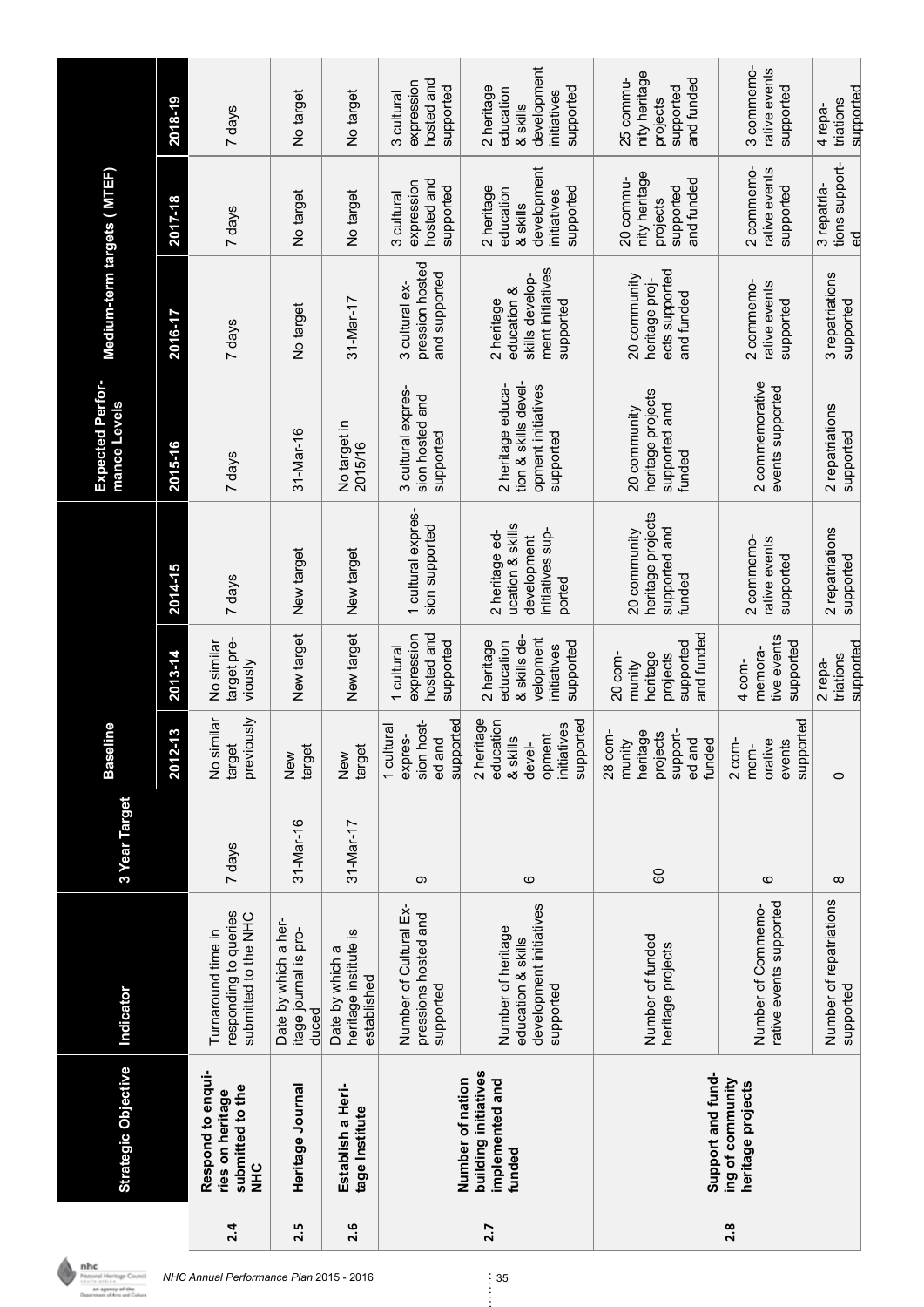|      | <b>Strategic Objective</b>                                                | Indicator                                                                                                                           | 3 Year Target                                   | line<br><b>Base</b>       |                          |                                                                                                                                      | <b>Expected Perfor-</b><br>mance Levels          | Medium-term targets (MTEF)                                                         |                                                  |                                                   |
|------|---------------------------------------------------------------------------|-------------------------------------------------------------------------------------------------------------------------------------|-------------------------------------------------|---------------------------|--------------------------|--------------------------------------------------------------------------------------------------------------------------------------|--------------------------------------------------|------------------------------------------------------------------------------------|--------------------------------------------------|---------------------------------------------------|
|      |                                                                           |                                                                                                                                     |                                                 | 2012-13                   | 2013-14                  | 2014-15                                                                                                                              | 2015-16                                          | 2016-17                                                                            | 2017-18                                          | 2018-19                                           |
| 2.9  | Diversity of funding<br>streams                                           | funds raised outside<br>Level of additional<br>the DAC grant                                                                        | 6%                                              | 0%                        | 31%                      | 2%                                                                                                                                   | 2%                                               | 2%                                                                                 | 2%                                               | 2%                                                |
|      |                                                                           | submitted for declara-<br>The number of sites<br>tion                                                                               | submitted for<br>declaration<br>10 sites        | $\circ$                   | $\circ$                  | 2 sites submitted<br>for declaration                                                                                                 | 4 sites submitted<br>for declaration             | sites submitted<br>for declaration<br>6 provincial                                 | No targets for<br>the year                       | for the year<br>No targets                        |
|      |                                                                           | evaluation to the World<br>for the World Heritage<br>mission of Dossier for<br>Production and Sub-<br>Heritage Committee<br>listing | Production<br>mission of<br>and Sub-<br>Dossier | $\circ$                   | $\circ$                  | 2 sites submitted<br>plan, MOA with<br>to management<br>for declaration<br>and 1 assisted<br>RIM, develop<br>consolidated<br>dossier | Production of<br>Dossier                         | tage Committee<br>the World Heri-<br>evaluation by<br>of dossier for<br>Submission | No targets for<br>the year                       | for the year<br>No targets                        |
| 2.10 | Initiatives and pro-<br>grammes to main-<br>stream liberation<br>heritage | sions on the African<br>Liberation Heritage<br>Number of submis-<br>Programme                                                       | Ю                                               | $\circ$                   | $\circ$                  | 1 submission                                                                                                                         | 1 submission                                     | 2 submissions                                                                      | 2 submis-<br>sions                               | 2 submis-<br>sions                                |
|      |                                                                           | Reports and Publica-<br>Number of Research<br>tions                                                                                 | 9 report                                        | $\circ$                   | $\overline{\phantom{0}}$ | 2 reports                                                                                                                            | 2 reports                                        | 3 reports                                                                          | 4 reports                                        | 4 reports                                         |
|      |                                                                           | tations made on the<br>Number of Presen-<br>liberation heritage                                                                     | $\frac{4}{3}$                                   | 5 presen-<br>ഗൂ<br>tation | 5 presenta-<br>tions     | 3 presentations                                                                                                                      | 4 presentations                                  | 5 presentations                                                                    | 5 presenta-<br>tions                             | 5 presenta-<br>tions                              |
|      |                                                                           | Number of Knowledge<br>Partnerships signed                                                                                          | တ                                               | $\circ$                   | $\overline{ }$           | 1 partnership                                                                                                                        | 2 partnerships                                   | 3 partnerships                                                                     | 4 partner-<br>ships                              | 4 partner-<br>ships                               |
|      |                                                                           | Number of identified<br>sites submitted for<br>formal protection                                                                    | $\frac{4}{4}$                                   | $\circ$                   | $\circ$                  | 3 sites identified<br>for formal pro-<br>tection                                                                                     | for formal protec-<br>4 sites identified<br>tion | fied for formal<br>5 sites identi-<br>protection                                   | fied for formal<br>5 sites identi-<br>protection | protection<br>for formal<br>identified<br>5 sites |

**NHC Annual Performance Plan 2015 - 2016**<br> *NHC Annual Performance Plan 2015 - 2016* 36<br> **Business of Annual Performance** Plan 2015 - 2016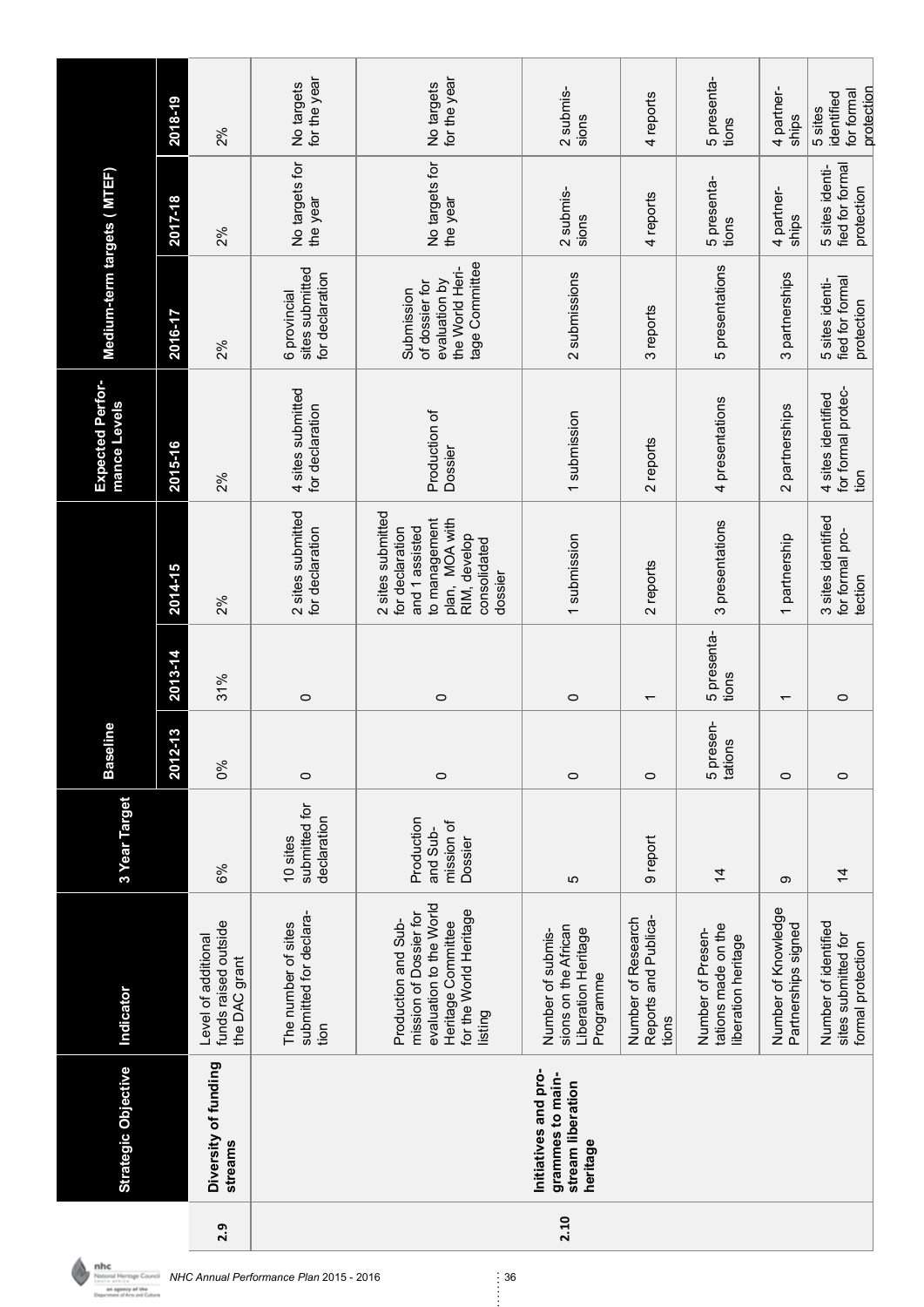| $\frac{1}{2}$<br>j<br>י<br>ג<br>j    |
|--------------------------------------|
| פּיש<br>・・・・・・・・・<br>١<br>.<br> <br> |
| ٢                                    |
| י<br>?<br>?<br>いとてくり<br>I            |
| ና<br>ኮ                               |

|     | Indicator                                                                                                                               | <b>Expected Perfor-</b><br>mance Levels | ģ<br>Reporting F<br>dneucy | <b>Quarterly Targets</b>         |                                                |                                  |                                     | verification<br><b>Means</b> of          |
|-----|-----------------------------------------------------------------------------------------------------------------------------------------|-----------------------------------------|----------------------------|----------------------------------|------------------------------------------------|----------------------------------|-------------------------------------|------------------------------------------|
|     |                                                                                                                                         |                                         |                            | 2015/16                          | 2015/16                                        | 2015/16                          | 2015/16                             |                                          |
|     |                                                                                                                                         | 2015-16                                 |                            | $\mathbf{\bar{g}}$               | $\overline{a}$                                 | Q3                               | <b>S</b>                            |                                          |
|     | agreements signed with<br>Number of formal<br>different bodies                                                                          | $\sim$                                  | Annually                   | No target set for the<br>quarter | No target set for<br>the quarter               | 2 Formal agree-<br>ments signed  | set for the<br>No target<br>quarter | Progress<br>Reports                      |
| 2.1 | programmes participated in<br>Number of exchange<br>per year                                                                            |                                         | Annually                   | No target set for the<br>quarter | Participated in 1<br>exchange pro-<br>gramme   | No target set for<br>the quarter | set for the<br>No target<br>quarter | Progress<br>Reports                      |
|     | projects that the NHC par-<br>Number of world heritage<br>ticipates in annually                                                         |                                         | Annually                   | No target set for the<br>quarter | 1 world heritage<br>Participated in<br>project | No target set for<br>the quarter | set for the<br>No target<br>quarter | Participation<br>Report                  |
| 2.2 | sites on the revised tenta-<br>tive list researched annu-<br>Percentage of identified<br>$\stackrel{\textstyle{>}}{\textstyle{\equiv}}$ | 20%                                     | Quarterly                  | No target set for the<br>quarter | No target set for<br>the quarter               | 10% sites re-<br>searched        | researched<br>$10%$ sites           | Research<br>Reports /<br>Grading<br>Form |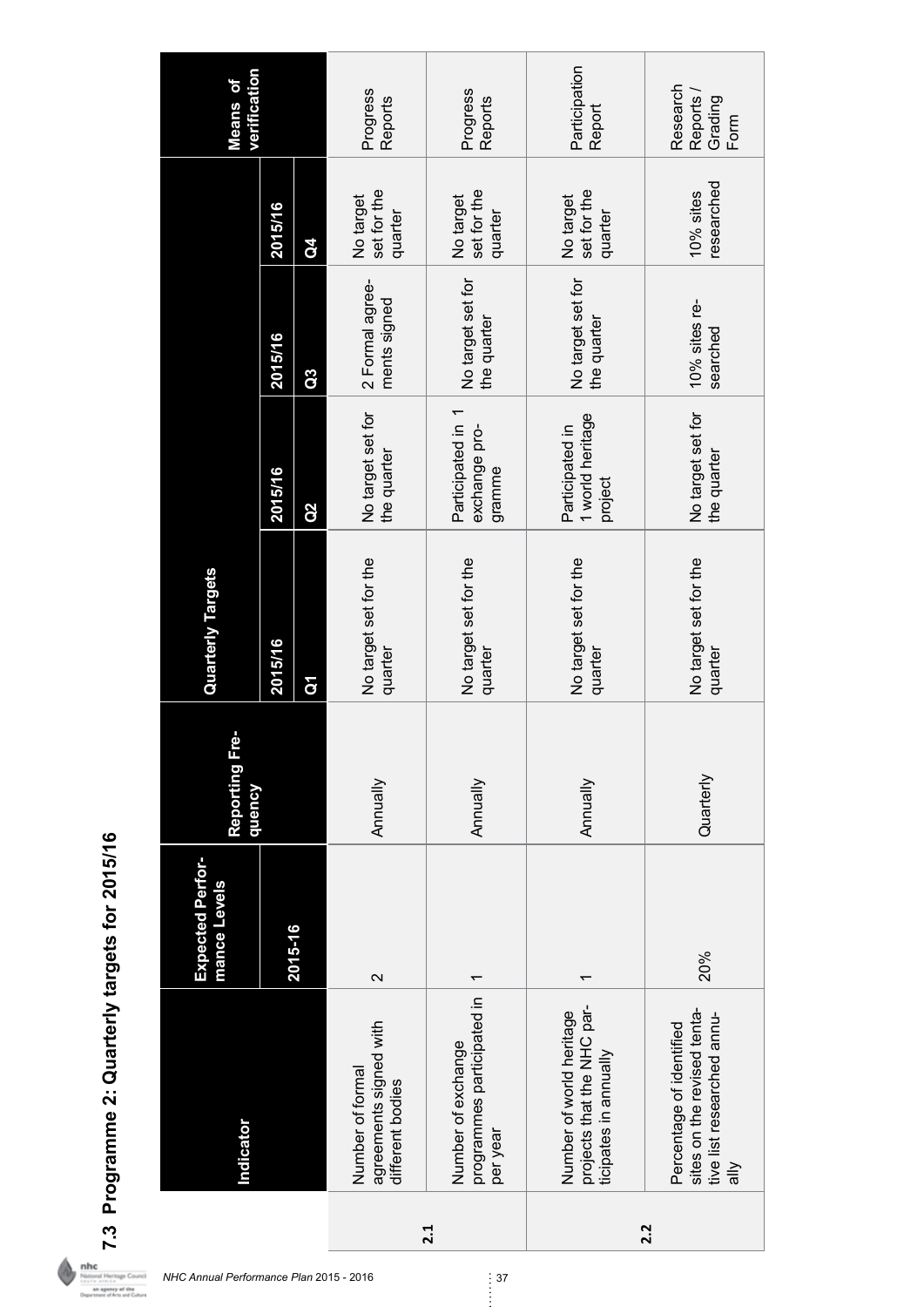|     | Indicator                                                                            | <b>Expected Perfor-</b><br>mance Levels | ۈ<br>Reporting Fr<br>dneucy | <b>Quarterly Targets</b>                                                                      |                                                                                   |                                                      |                                                                                      | verification<br>Means of    |
|-----|--------------------------------------------------------------------------------------|-----------------------------------------|-----------------------------|-----------------------------------------------------------------------------------------------|-----------------------------------------------------------------------------------|------------------------------------------------------|--------------------------------------------------------------------------------------|-----------------------------|
|     |                                                                                      | 2015-16                                 |                             | 2015/16                                                                                       | 2015/16                                                                           | 2015/16                                              | 2015/16                                                                              |                             |
|     |                                                                                      |                                         |                             | δ                                                                                             | Q <sub>2</sub>                                                                    | G <sub>3</sub>                                       | $\mathbf{G}$                                                                         |                             |
|     | Number of publications<br>produced per year                                          | $\overline{\phantom{0}}$                | Annually                    | No target set for the<br>quarter                                                              | No target set for<br>the quarter                                                  | 1 publication<br>produced                            | set for the<br>No target<br>quarter                                                  | Actual Publi-<br>cation     |
|     | Number of Position Papers<br>produced per year                                       | $\mathbf{\Omega}$                       | <b>Annually</b>             | Progress Report                                                                               | <b>Draft Research</b><br>Report                                                   | No target set for<br>the quarter                     | position pa-<br>2 Approved<br>pers                                                   | Actual Posi-<br>tion Papers |
| 2.3 | Number of Research<br>Reports                                                        | $\sim$                                  | Quarterly                   | Draft Research Report                                                                         | <b>Draft Research</b><br>Report                                                   | No target set for<br>the quarter                     | 2 approved<br>research<br>reports                                                    | Research<br>Reports         |
|     | other heritage publications<br>distributed to stakeholders<br>Number of research and | $\sim$                                  | <b>Annually</b>             | No target set for the<br>quarter                                                              | 1 research and<br>other heritage<br>distributed to<br>stakeholders<br>publication | No target set for<br>the quarter                     | distributed to<br>stakeholders<br>publication<br>1 research<br>and other<br>heritage | Proof of<br>delivery        |
| 2.4 | sponding to queries submit-<br>Turnaround time in re-<br>ted to the NHC              | 7 days                                  | Quarterly                   | 7 days                                                                                        | 7 days                                                                            | 7 days                                               | 7 days                                                                               | Reports                     |
| 2.5 | Date by which a heritage<br>journal is produced                                      | $31 - 1$ Mar-16                         | Annually                    | Research Report towards<br>the production and/or<br>support of a heritage<br>Journal produced | Framework drafted<br>Heritage Journal                                             | Heritage Journal<br>Framework ap-<br>proved          | Journal articles<br>approved                                                         | Framework<br>Approved       |
| 2.6 | Date by which a heritage<br>institute is established                                 | $\mathbf{I}$                            | Annually                    | 2015/16 financial year<br>and only relevant for<br>No target set for the<br>2016/17           | the 2015/16 finan-<br>No target set for<br>cial year                              | the 2015/16 finan-<br>No target set for<br>cial year | for the 2015/16<br>financial year<br>No target set                                   | Framework<br>Approved       |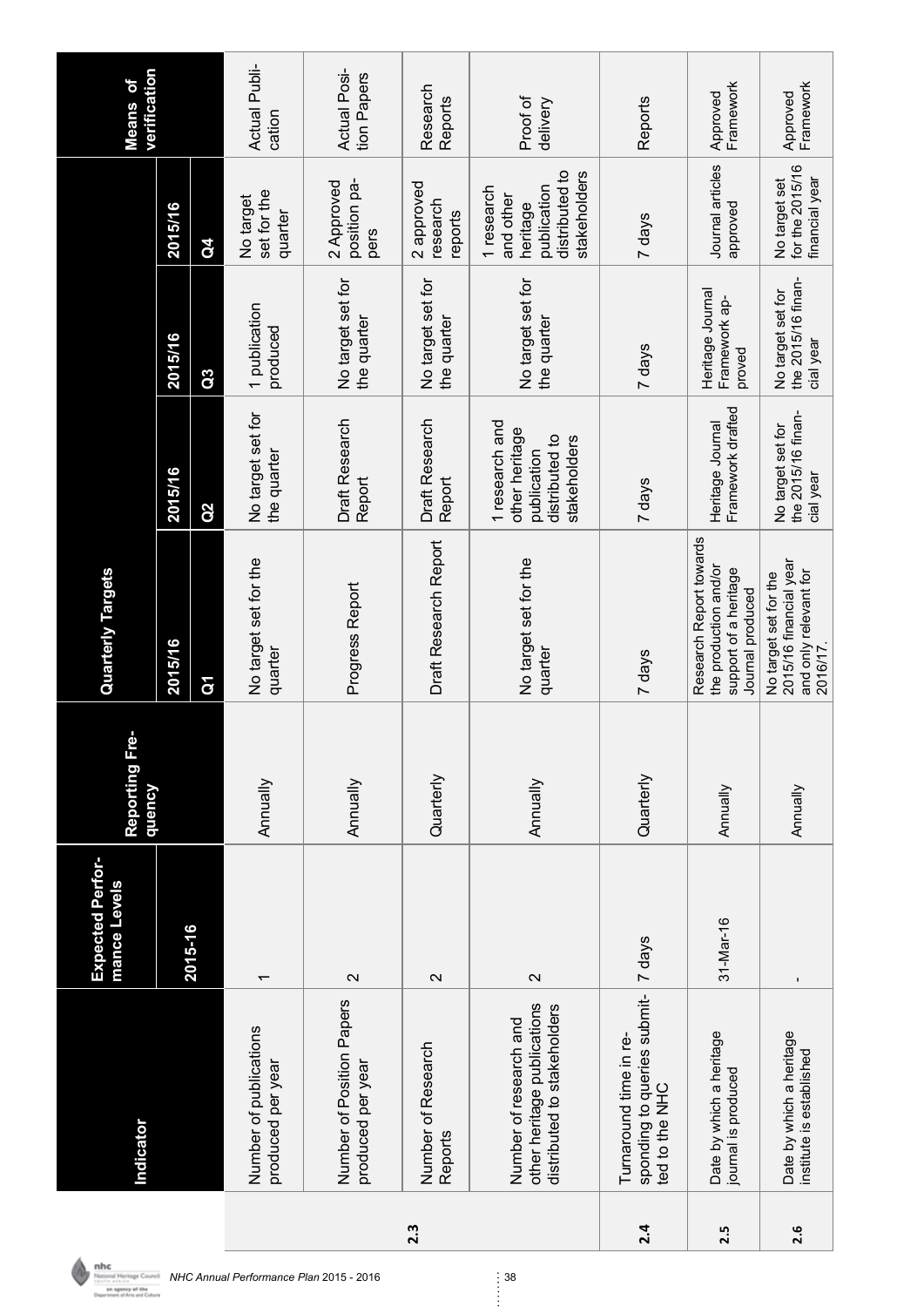|     | Indicator                                                                     | <b>Expected Perfor-</b><br>mance Levels | φ<br>Reporting Fr<br>dneucy | <b>Quarterly Targets</b>                                       |                                                                                       |                                                                             |                                  | verification<br><b>Means of</b>                   |
|-----|-------------------------------------------------------------------------------|-----------------------------------------|-----------------------------|----------------------------------------------------------------|---------------------------------------------------------------------------------------|-----------------------------------------------------------------------------|----------------------------------|---------------------------------------------------|
|     |                                                                               |                                         |                             | 2015/16                                                        | 2015/16                                                                               | 2015/16                                                                     | 2015/16                          |                                                   |
|     |                                                                               | 2015-16                                 |                             | ă                                                              | $\overline{\mathbf{Q}}$                                                               | Q3                                                                          | $\mathbf{G}$                     |                                                   |
| 2.7 | Expressions hosted and<br>Number of Cultural<br>supported                     | က                                       | Annually                    | No target set for the<br>Quarter                               | on cultural expres-<br>partners engaged<br>Progress Report<br>on prospective<br>sions | 3 cultural expres-<br>sions supported                                       | MEXCO Re-<br>Approved<br>port    | Report                                            |
|     | & skills development initiatives<br>Number of heritage education<br>supported | $\mathbf{\Omega}$                       | Annually                    | No target set for the<br>Quarter                               | tion & skills devel-<br>1 heritage educa-<br>opment initiative<br>supported           | tion & skills devel-<br>1 heritage educa-<br>opment initiative<br>supported | for the Quarter<br>No target set | Report                                            |
|     | Number of funded heritage<br>projects                                         | 20                                      | Quarterly                   | Report on incoming proj-<br>ects contracted                    | Progress Report on<br>contracted projects<br>implementation of                        | <b>Evaluation Report</b><br>on implementing<br>Monitoring &<br>projects     | Disbursement<br>Report           | Adjudication<br>signed con-<br>Report &<br>tracts |
| 2.8 | Number of Commemorative<br>events supported                                   | $\mathbf{\Omega}$                       | Annually                    | No target set for the<br>Quarter                               | 1 commemorative<br>event supported                                                    | 1 commemorative<br>event supported                                          | for the Quarter<br>No target set | <b>Event Reports</b>                              |
|     | Number of repatriations<br>supported                                          | $\mathbf{\Omega}$                       | Annually                    | engagements undertaken<br>Report on repatriations<br>supported | ments undertaken<br>triations engage-<br>Report on repa-<br>supported                 | 1 repatriation sup-<br>ported                                               | 1 repatriation<br>supported      | Repatriation<br>Reports                           |
| 2.9 | raised outside the DAC grant<br>Level of additional funds                     | 2%                                      | Quarterly                   | Fundraising Strategy<br>reviewed                               | funding submitted<br>3 Proposals for                                                  | Progress Report                                                             | Fundraising<br>Report on         | posals; corre-<br>Funding Pro-<br>spondence       |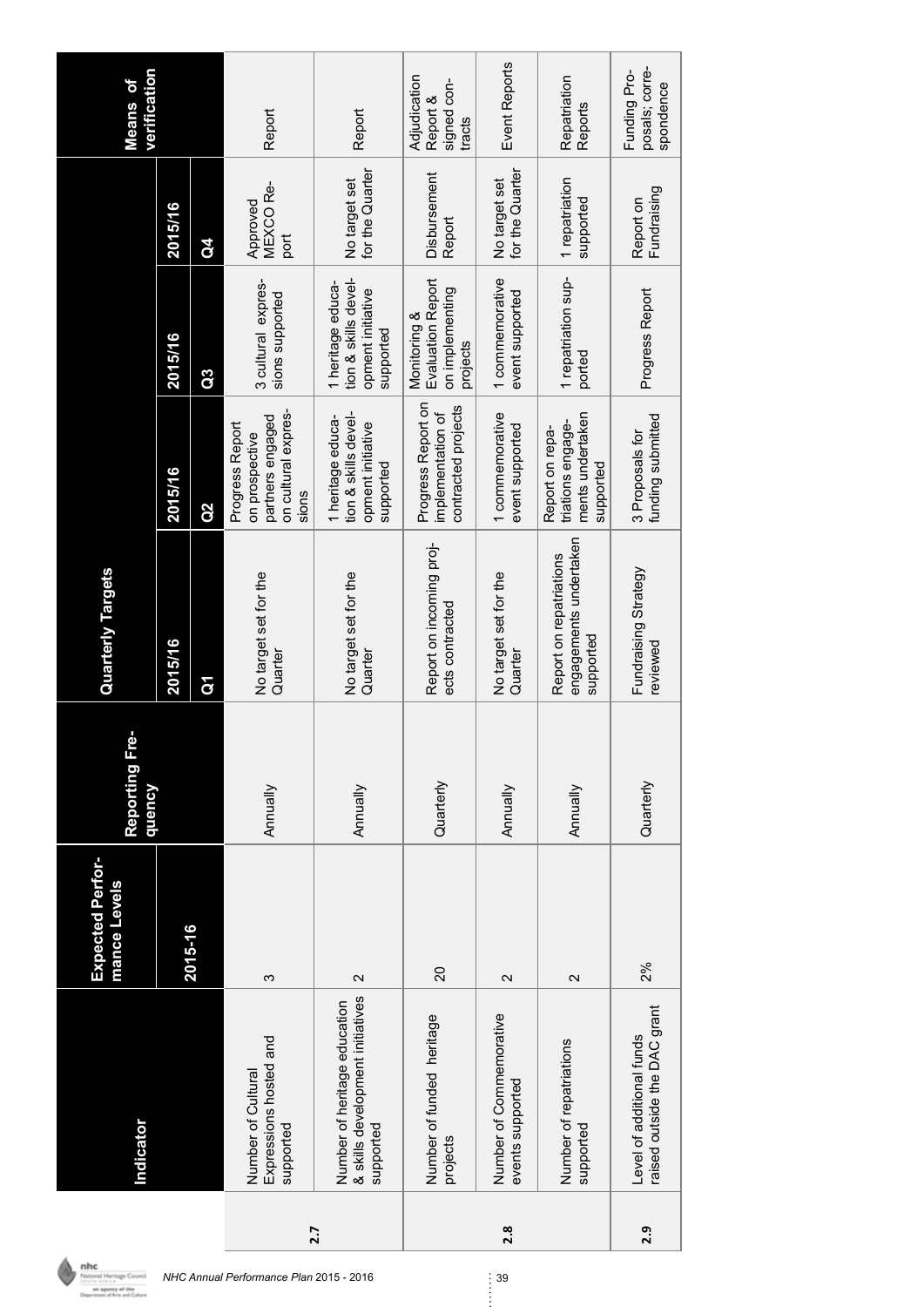|      | Indicator                                                                                                                   | <b>Expected Perfor-</b><br>mance Levels | Reporting Fre<br>dneucy | <b>Quarterly Targets</b>                                                                           |                                                                                                         |                                                                             |                                                                | verification<br><b>Means of</b>                                                |
|------|-----------------------------------------------------------------------------------------------------------------------------|-----------------------------------------|-------------------------|----------------------------------------------------------------------------------------------------|---------------------------------------------------------------------------------------------------------|-----------------------------------------------------------------------------|----------------------------------------------------------------|--------------------------------------------------------------------------------|
|      |                                                                                                                             |                                         |                         | 2015/16                                                                                            | 2015/16                                                                                                 | 2015/16                                                                     | 2015/16                                                        |                                                                                |
|      |                                                                                                                             | 2015-16                                 |                         | $\mathbf{\tilde{g}}$                                                                               | Q2                                                                                                      | $\overline{a}$                                                              | $\overline{d}$                                                 |                                                                                |
|      | The number of sites submitted<br>for declaration                                                                            | 4 sites submitted for<br>declaration    | Quarterly               | parison with draft dossier<br>Report on identified sites<br>for submission and com-                | Draft dossiers for<br>submission pro-<br>duced                                                          | Preparation of dec-<br>laration dossiers<br>for submission<br>Report on the | four sites sub-<br>Dossier with<br>Declaration<br>mitted       | Gazette, SAH-<br>capacity build-<br>grading forms,<br>RA Notice,<br>ing report |
|      | Production and Submission of<br>World Heritage Committee for<br>Dossier for evaluation to the<br>the World Heritage listing | Production of Dos-<br>sier              | Quarterly               | Draft Dossier In Place                                                                             | sultation on Draft<br>Report on Con-<br>Dossier                                                         | Draft Dossier for<br>Completeness<br>Submission of<br>Check                 | World Heritage<br>Submission of<br>Dossier to the<br>Committee | of agreement if<br>minutes, copy<br>correspon-<br>applicable<br>dence.         |
|      | Number of submissions on the<br>African Liberation Heritage<br>Programme                                                    | 1 submission                            | Annually                | No target set                                                                                      | ALHP Research<br>towards submis-<br>sion report                                                         | 1 Submission<br>Report                                                      | No target set                                                  | Copy of sub-<br>mission                                                        |
|      | Number of Research Reports<br>and Publications                                                                              | 2 reports                               | Quarterly               | No target set                                                                                      | Draft Research<br>Report                                                                                | Draft Research<br>Report                                                    | 2 Reports<br>produced                                          | progress<br>reports                                                            |
| 2.10 | made on the liberation heri-<br>Number of Presentations<br>tage                                                             | 4 presentations                         | Quarterly               | No target set                                                                                      | made on liberation<br>1 Presentation<br>heritage                                                        | made on liberation<br>1 Presentation<br>heritage                            | on liberation<br>2 Presenta<br>tions made<br>heritage          | copy of pre-<br>sentation                                                      |
|      | Number of Knowledge Part-<br>nerships signed                                                                                | 2 partnerships                          | Annually                | Report on identified<br>partners                                                                   | tiations identified<br>Report on Nego-<br>Engagement<br>partners                                        | agreement Signed<br>1 partnership                                           | 1 partnership<br>agreement<br>Signed                           | agreement if<br>correspon-<br>applicable.<br>minutes.<br>dence                 |
|      | Number of Intergovernmental<br>Arrangements formalised                                                                      | 4                                       | Quarterly               | Report on the Review of<br>IGR arrangements                                                        | Progress report on<br>with the identified<br>the engagement<br>partners                                 | 2 Signed partner-<br>ship agreements                                        | agreements<br>partnership<br>2 Signed                          | respondence,<br>meeting cor-<br>and agree-<br>ment                             |
|      | Number of identified sites sub-<br>mitted for formal protection                                                             | 4                                       | Quarterly               | Report on the Review of<br>currently submitted sites<br>or of Draft Dossier for<br>sites to submit | Submission if not in<br>Site Documents for<br>Progress report on<br>the Preparation of<br>Draft Dossier | for formal protec-<br>2 sites submitted<br>tion                             | 2 sites submit-<br>ted for formal<br>protection                | Reports and<br>declaration<br>forms                                            |

*NHC Annual Performance Plan* 2015 - 2016 40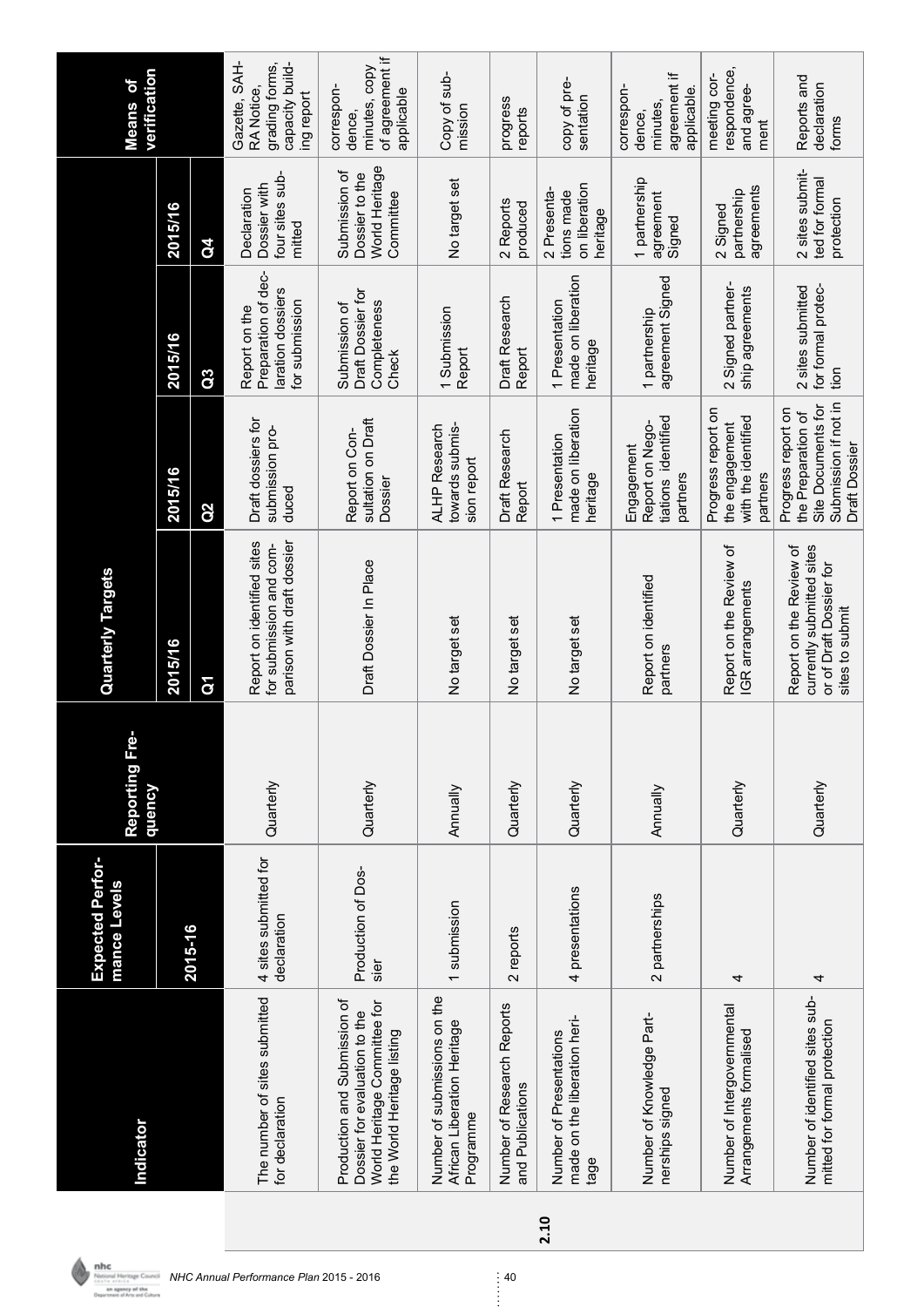8. NHC ORGANISATIONAL STRUCTURE **8. NHC ORGANISATIONAL STRUCTURE**

é



*NHC Annual Performance Plan* 2015 - 2016<br>| 41<br>| |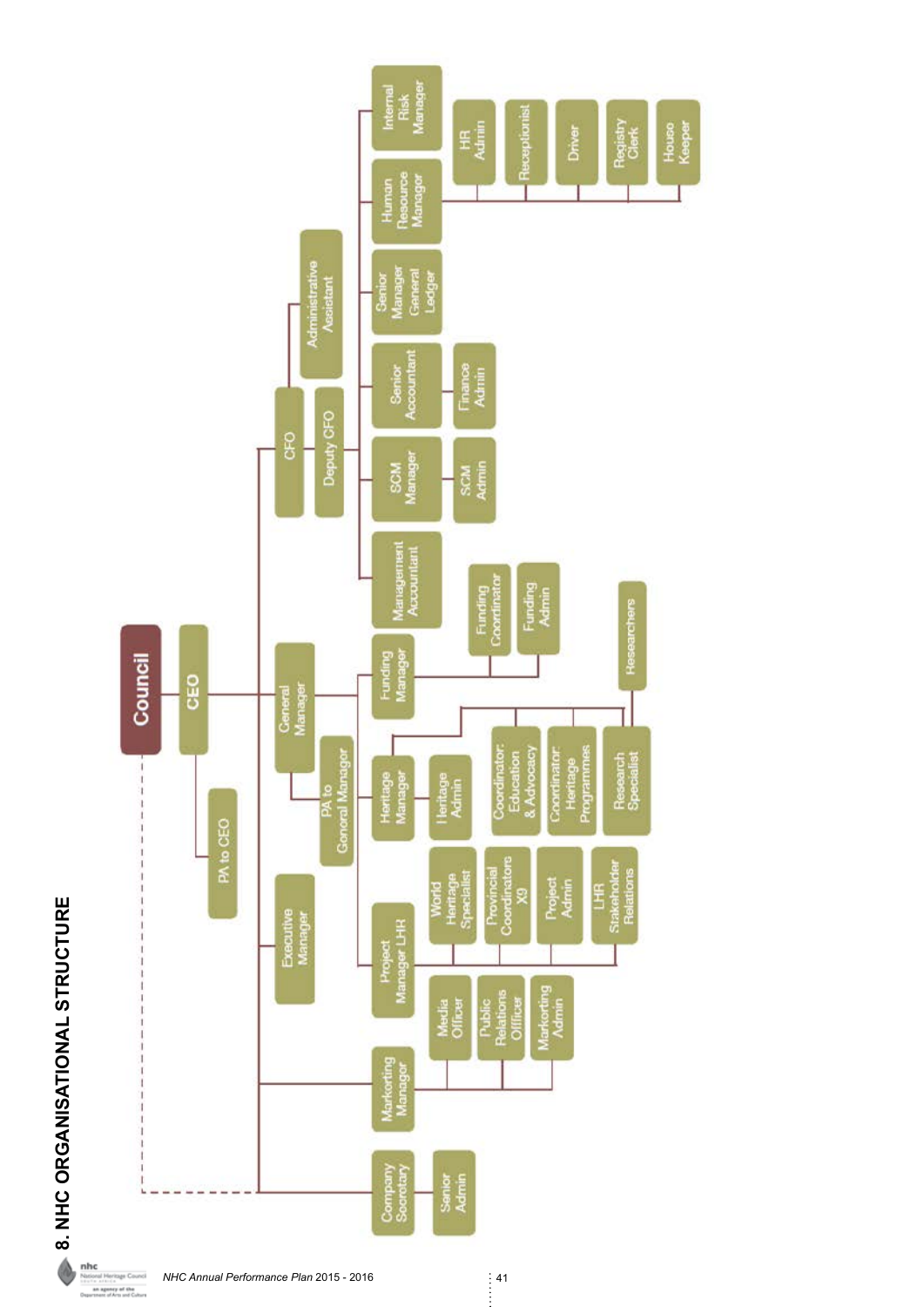# **Part C: Links to other plans**

#### **9. Links to the long-term infrastructure and other capital plans** Not applicable.

## **10. Conditional grants**

Not applicable.

#### **11. Public entities**

Not applicable.

# **12. Public-private partnerships**

Not applicable.

#### **13. Annexures**

- A. Materiality and Significant Framework
- B. Ant-Fraud and Corruption Prevention Plan
- C. Risk Management Plan

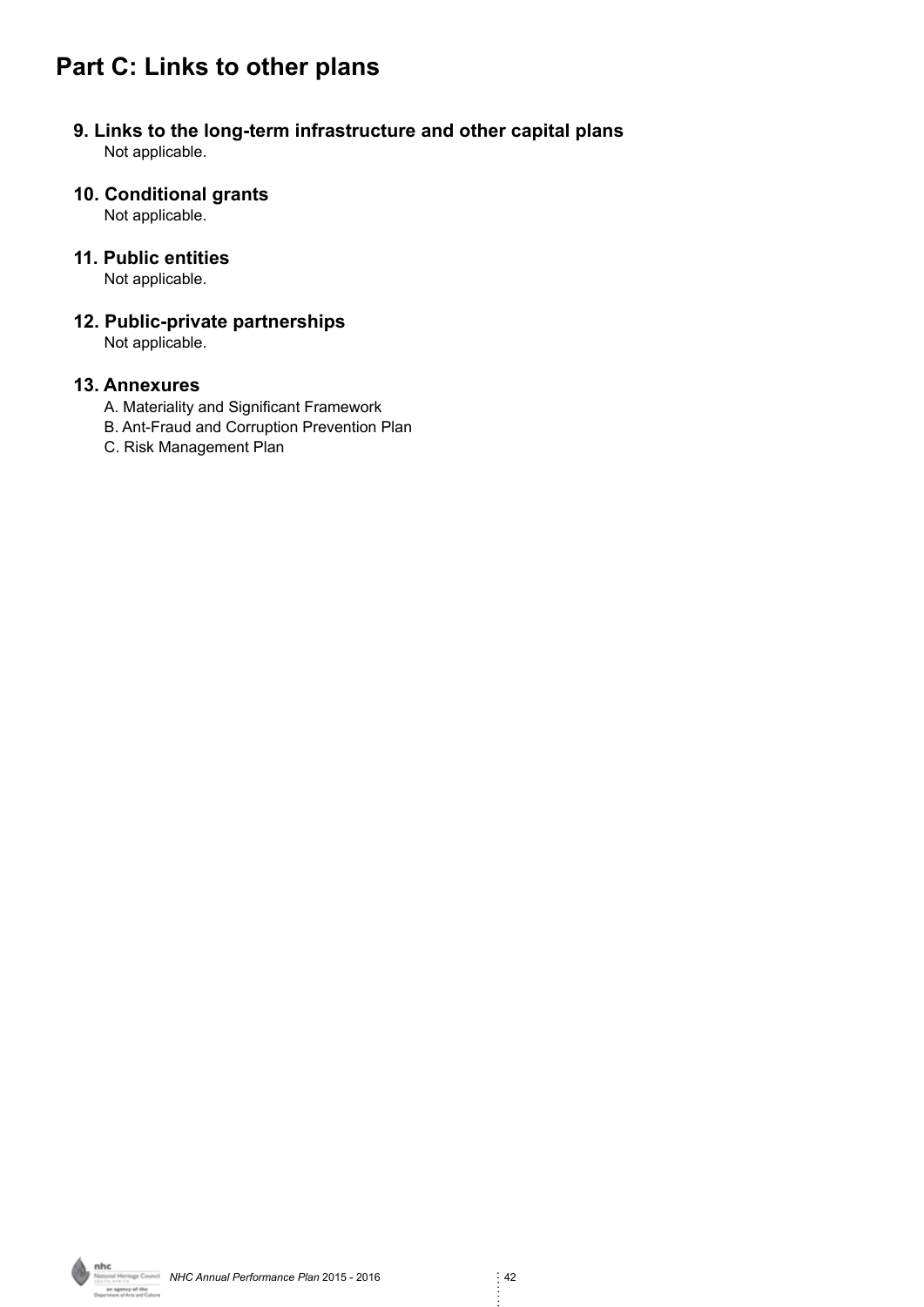|                                                                       | Framework                                                                                                                                                                                                                                                      | exailting figures for 2015/16<br>ř                     | Underlying principles                                                                                                                                                                                                                                                                                                                                                            |
|-----------------------------------------------------------------------|----------------------------------------------------------------------------------------------------------------------------------------------------------------------------------------------------------------------------------------------------------------|--------------------------------------------------------|----------------------------------------------------------------------------------------------------------------------------------------------------------------------------------------------------------------------------------------------------------------------------------------------------------------------------------------------------------------------------------|
|                                                                       | Quantitative:                                                                                                                                                                                                                                                  |                                                        |                                                                                                                                                                                                                                                                                                                                                                                  |
| Material for Section 55 -<br>Disclosure, in the Annual<br>Report, of: | Capital Expenditure:                                                                                                                                                                                                                                           |                                                        |                                                                                                                                                                                                                                                                                                                                                                                  |
| Losses due to crimi-<br>nal conduct<br>Ξ                              | 10% of the capital expenditure budget line<br>item                                                                                                                                                                                                             | Depends on the related expenditure<br>budget line item | expense category to which it relates to determine whether it qualifies for<br>wasteful expenditure, as identified, will be evaluated in context of the<br>Each loss due to criminal conduct, irregular expenditure or fruitless and                                                                                                                                              |
| Irregular expenditure<br>Ξ                                            |                                                                                                                                                                                                                                                                |                                                        | disclosure in the Annual Report as required by Section 55.                                                                                                                                                                                                                                                                                                                       |
| Fruitless and waste-                                                  | Other expenditure:                                                                                                                                                                                                                                             |                                                        |                                                                                                                                                                                                                                                                                                                                                                                  |
| ful expenditure                                                       | 10% of the related operating expenditure<br>budget line item                                                                                                                                                                                                   |                                                        |                                                                                                                                                                                                                                                                                                                                                                                  |
|                                                                       | The materiality levels above are subject to a<br>minimum of R1 million.                                                                                                                                                                                        |                                                        | appropriate action on all irregular expenditure, fruitless and wasteful ex-<br>penditure, losses resulting from criminal conduct and expenditure not<br>In line with good business practice, as well as the requirements of the<br>Act, the NHC is committed to the prevention, detection of and taking<br>complying with the operational policies of the NHC (Sec 51(1)(b)(ii)) |
|                                                                       | Qualitative:                                                                                                                                                                                                                                                   |                                                        |                                                                                                                                                                                                                                                                                                                                                                                  |
|                                                                       | Over and above the financial considerations<br>of materiality, any losses due to criminal con-<br>duct are considered to be material by nature,<br>irrespective of the quantum thereof.                                                                        |                                                        | To this end the NHC's systems and processes are designed and contin-<br>ually reviewed to ensure the prevention and detection of all such expen-<br>diture, irrespective the size thereof.                                                                                                                                                                                       |
|                                                                       | quantitative measures of materiality will only<br>qualitative measure will apply to losses due<br>apply to irregular expenditure and fruitless<br>It is, therefore important to note that the<br>and wasteful expenditure, whereas the<br>to criminal conduct. |                                                        |                                                                                                                                                                                                                                                                                                                                                                                  |

**A. NHC MATERIALITY AND SIGNIFICANT FRAMEWORK**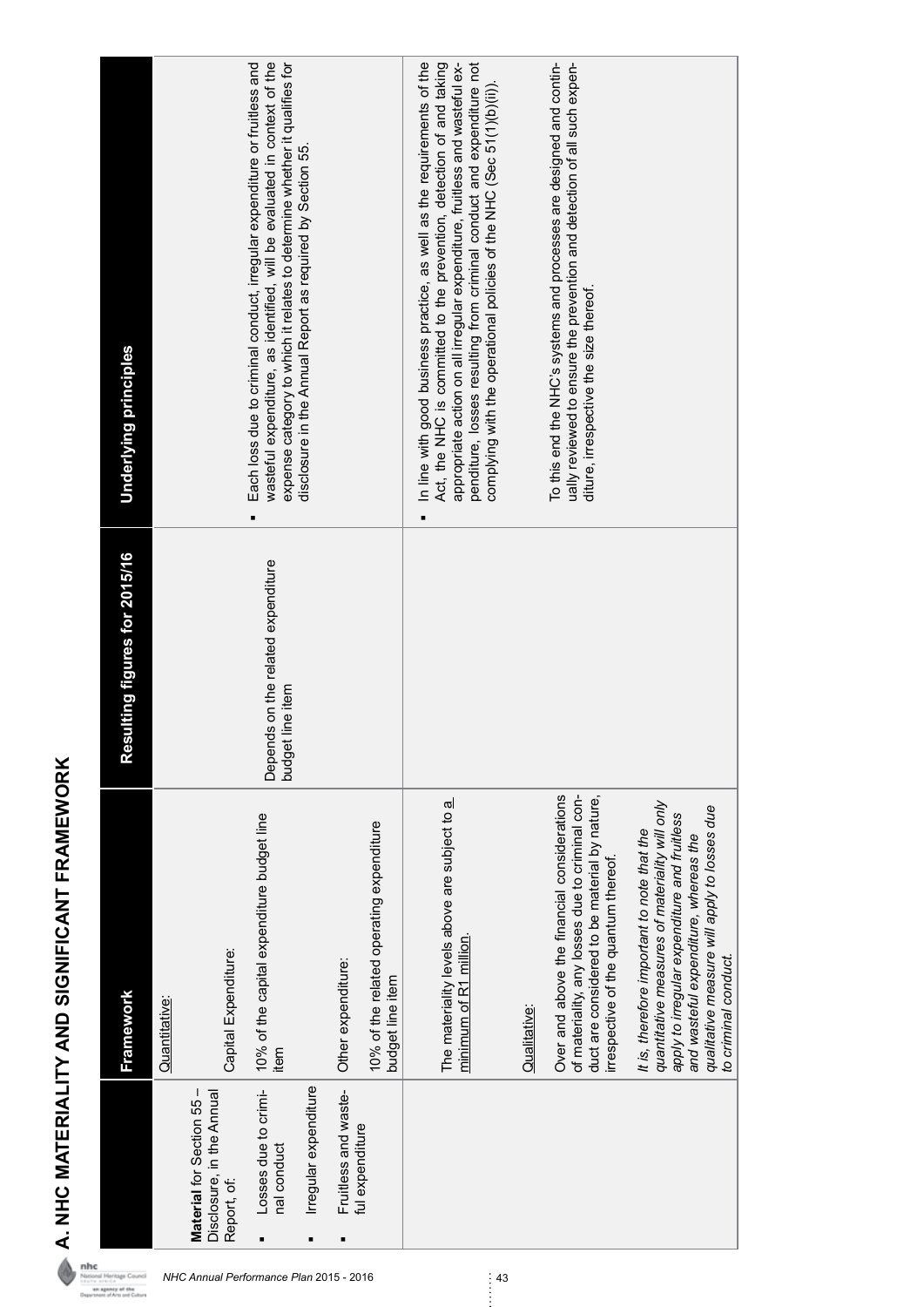|                                                                                                                 | <b>Framework</b>                                                                                                                                                                                                                                  | esulting figures for 2015/16 | Underlying principles                                                                                                                                                                                                 |
|-----------------------------------------------------------------------------------------------------------------|---------------------------------------------------------------------------------------------------------------------------------------------------------------------------------------------------------------------------------------------------|------------------------------|-----------------------------------------------------------------------------------------------------------------------------------------------------------------------------------------------------------------------|
|                                                                                                                 | Quantitative:                                                                                                                                                                                                                                     |                              |                                                                                                                                                                                                                       |
| approval by the Minister<br>Significant for Section<br>54 – Information and                                     | Qualifying transactions of an operational<br>nature,                                                                                                                                                                                              |                              |                                                                                                                                                                                                                       |
| of "Qualifying transac-<br>tions", i.e.:                                                                        | 15% of Total Assets                                                                                                                                                                                                                               |                              | stated objectives are to ensure transparency, accountability and sound<br>management of revenue, expenditure, assets and liabilities of the in-<br>The PFMA is not intended to affect the auonomy of the NHC, but its |
| participation in a sig-<br>nificant partnership,                                                                | Qualifying transactions of a strategic nature.                                                                                                                                                                                                    |                              | stitutions to which the Act applies. Therefore, the legislature could not<br>have intended for the public entities to report and seek approval on mat-<br>ters of a daily basis;                                      |
| trust, unincorporated<br>oint venture or simi-<br>lar arrangement;                                              | 10% of equity                                                                                                                                                                                                                                     |                              |                                                                                                                                                                                                                       |
| acquisition or dis-                                                                                             | Regardless of the monetary value thereof, all<br>direct equity investments:                                                                                                                                                                       |                              |                                                                                                                                                                                                                       |
| posal of a significant<br>shareholding in an<br>organisation;                                                   | greater than 20% require formal infor-<br>mation to the Executive Authority; or                                                                                                                                                                   |                              | The business of the NHC is conducted within the framework of the man-                                                                                                                                                 |
|                                                                                                                 | greater than 50% require approval by<br>the Executive Authority.                                                                                                                                                                                  |                              | date, objects and powers contained in the NHC Act, as well as the busi-<br>ness and financial direction set out in the APP;                                                                                           |
| posal of a significant<br>acquisition or dis-<br>asset;                                                         | Qualitative:                                                                                                                                                                                                                                      |                              |                                                                                                                                                                                                                       |
| significant business<br>or cessation of a<br>commencement                                                       | ered significant based on considerations oth-<br>A qualifying transaction may also be consid-                                                                                                                                                     |                              | The NHC also has defined accountability and approval structures from<br>the Council, as the stakeholder representative, to the CEO and man-<br>agement;                                                               |
| activity; and                                                                                                   | er than financial when, in the opinion of the<br>Council, it is considered to be significant for<br>on which non-financial issues may be consid-<br>the application of Section 54. The decision                                                   |                              |                                                                                                                                                                                                                       |
| a significant change<br>est in a significant<br>partnership, trust,<br>extent of its inter-<br>in the nature or | ered at any time requires careful judgement<br>at a strategic level, and should therefore rest<br>with the Council as the representative body of<br>may consider a qualifying transaction as sig-<br>the stakeholders. As an example, the Council |                              | management through a clearly defined organisational structure and<br>The responsibility for day-to-day management of the NHC vests in line<br>through formally delegated authorities.                                 |
| unincorporated joint<br>venture or similar<br>arrangement.                                                      | nificant when it could impact significantly on a<br>decision or action by the Minister.                                                                                                                                                           |                              |                                                                                                                                                                                                                       |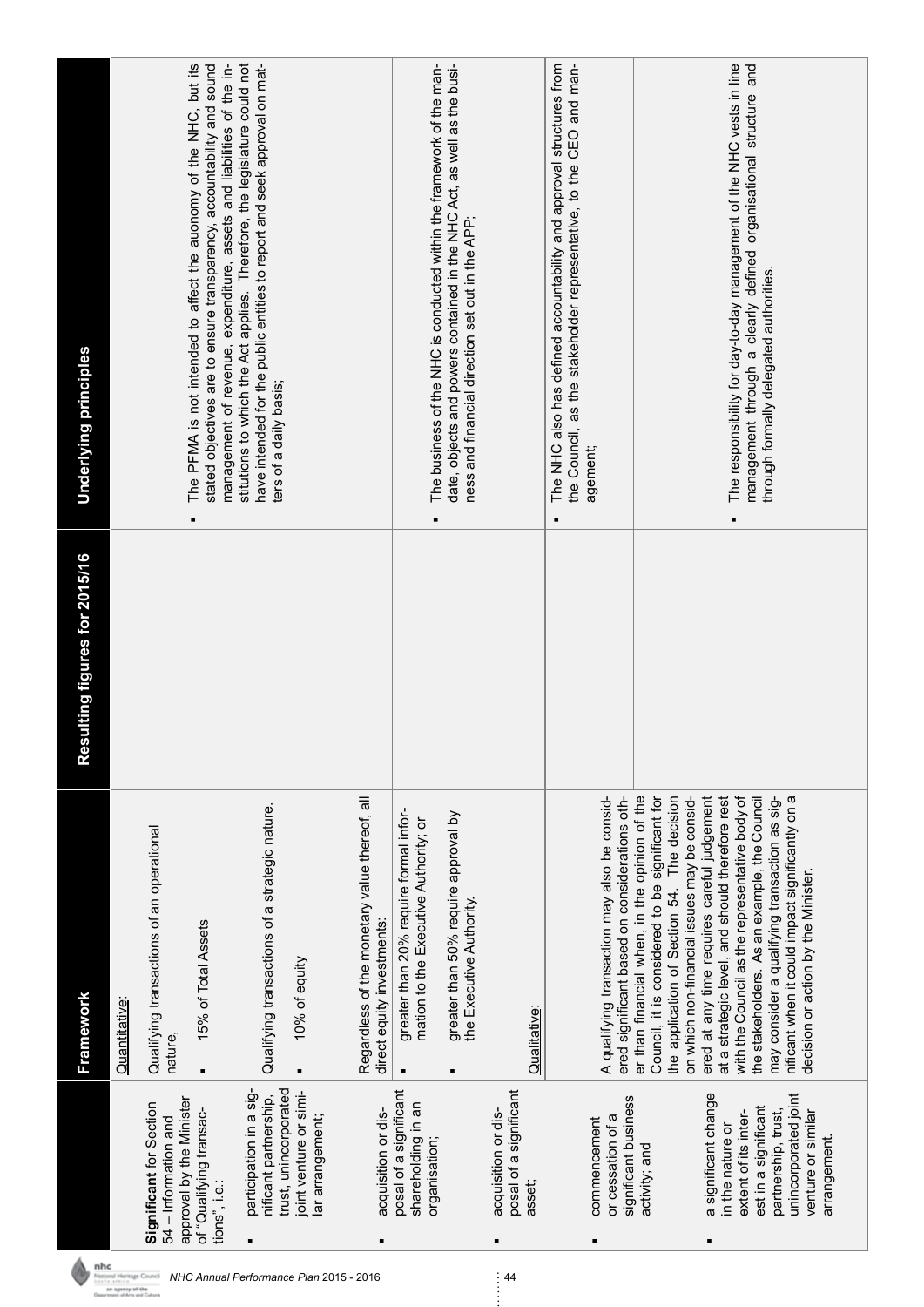

an agency of the Department of Arts and Culture

# **FRAUD PREVENTION POLICY AND PLAN NATIONAL HERITAGE COUNCIL ("NHC")**

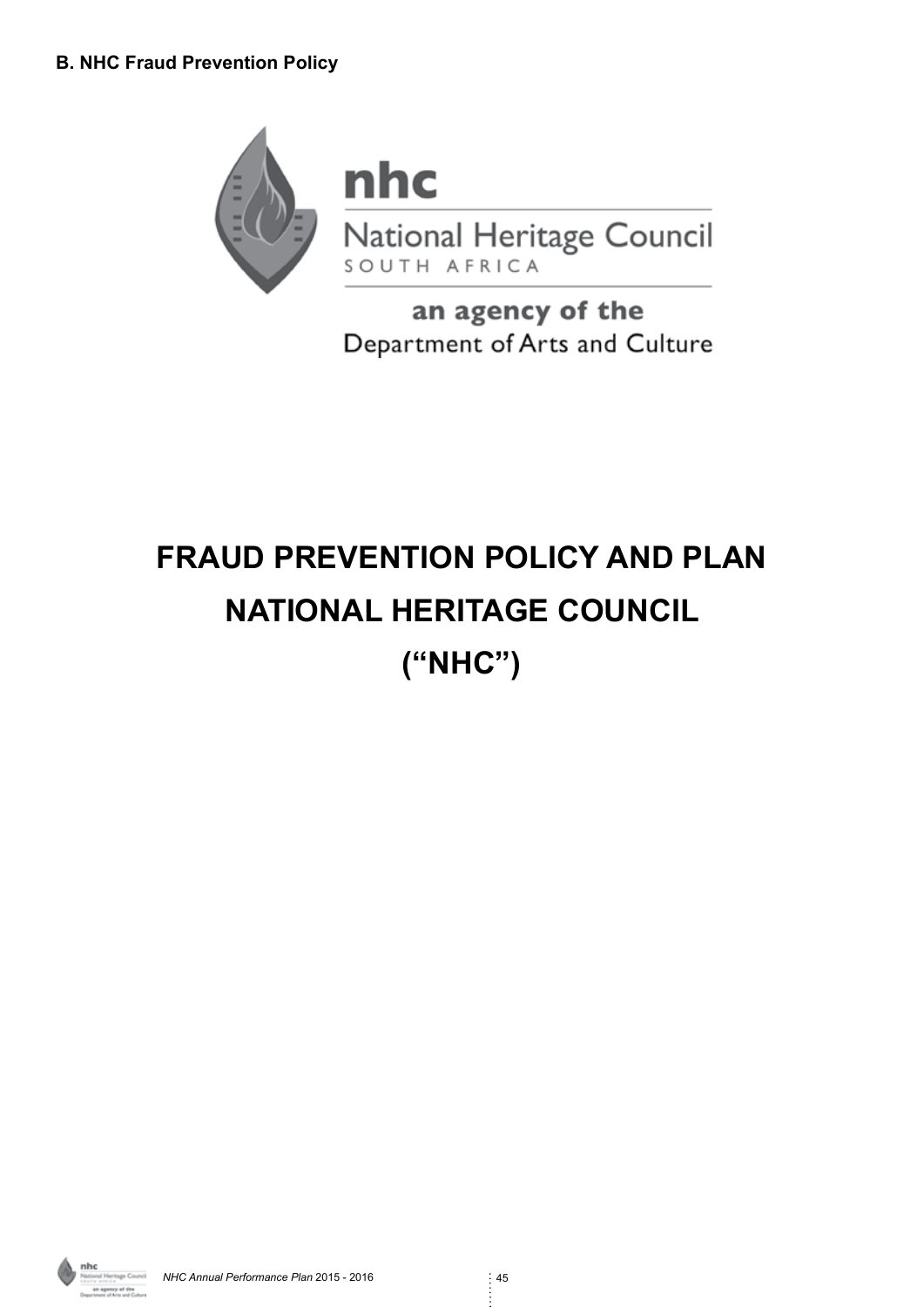# **TABLE OF CONTENTS**

| $\mathbf{1}$ .                 | <b>PURPOSE</b>                                                             | 47 |
|--------------------------------|----------------------------------------------------------------------------|----|
| 2.                             | <b>SCOPE</b>                                                               | 47 |
| 3.                             | LEGISLATION AND CORPORATE GOVERNANCE REQUIREMENTS REFERENCE                | 47 |
| 4.                             | POLICY STATEMENT AND INTERNAL STANDARDS                                    | 47 |
| 4.1                            | Background                                                                 | 48 |
| 4.2                            | Actions constituting fraud                                                 | 48 |
| 4.3                            | Responsibilities                                                           | 49 |
| 4.4                            | Internal controls to prevent and detect fraud and corruption               | 50 |
| 4.5                            | Reporting responsibilities                                                 | 52 |
| 4.6                            | Ownership                                                                  | 52 |
| 4.7                            | Administration of policy                                                   | 52 |
| 5.                             | APPLICABLE BUSINESS GOVERNANCE FORUMS REFERENCE                            | 53 |
| 6.                             | NON-COMPLIANCE                                                             | 53 |
| $7_{\scriptscriptstyle{\sim}}$ | PERIOD OF OPERATION                                                        | 53 |
| 8.                             | <b>DEFINITIONS</b>                                                         | 53 |
|                                | APPENDIX A - DECISION MATRIX                                               | 54 |
|                                | APPENDIX B - CONTACT DETAILS                                               | 54 |
|                                | APPENDIX C - REFERENCES                                                    | 55 |
|                                | APPENDIX D - DECLARATION                                                   | 55 |
|                                | APPENDIX E – Fraud Red Flags - Characterisation of a White-Collar Criminal | 55 |

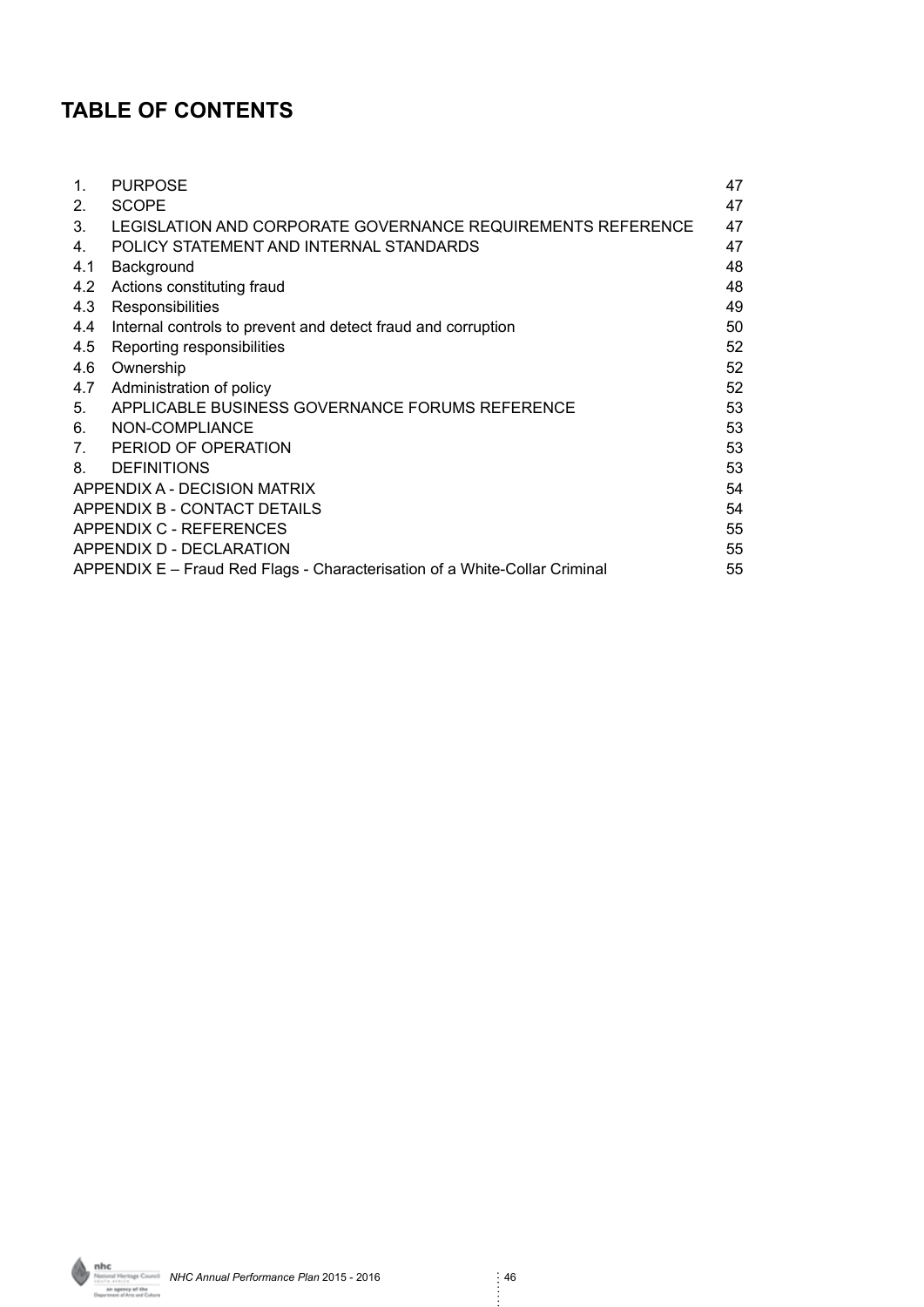# **1. PURPOSE**

This policy is intended to:

- Convey the expectations of the council and senior management regarding managing fraud risk.
- Establish procedures and assign responsibility for the investigation of fraud and related offences.
- Provide guidance to those employees who find themselves having to deal with suspected cases of theft, fraud and corruption.
- Develop a risk and fraud awareness programme in the organisation.

#### **2. SCOPE**

The policy applies to any fraud, or suspected fraud, as defined in this policy involving managers and employees, consultants, vendors, contractors, outside agencies and/or any other parties with a business relationship with the NHC.

# **3. LEGISLATION AND CORPORATE GOVERNANCE REQUIREMENTS REFERENCE**

The Fraud Prevention Policy needs to support the current legislative and regulatory framework. Regular reviews of NHC's legislative and regulatory framework should be undertaken to ensure that the Fraud Prevention Policy is at all times aligned to this framework.

The following main pieces of legislation and guidelines are applicable to the policy:

- The Prevention and Combating of Corrupt Activities Act 2008;
- The Prevention of Organised Crime Act, of 1998.
- The Promotion of Access to Information Act, 2000
- The Competition Act, 1998
- Protected disclosure act 2000
- The Public Finance Management Act, 1999
- The Companies Act
- International Conventions and Protocol
	- > United Nations Convention Against Corruption (UNCAC)
	- > Global Compact Anti-Corruption Principle
	- > African Union Convention on Preventing and Combating of Corruption
	- > South African Development Community Protocol Against Corruption
	- > NEPAD's APRM
	- > Laws in Foreign jurisdictions that may have extraterritorial
		- UK bribery Act
		- US Foreign Corrupt Practices Act

# **4. POLICY STATEMENT AND INTERNAL STANDARDS**

All employees are responsible for the detection and prevention of fraud, misappropriation, and other inappropriate conduct.

Each member of the management team should be reasonably familiar with the types of improprieties that may occur within his or her area of responsibility and be alert for any indication of irregularity.

Fraud or irregularities detected or suspected should be reported without delay to any of either the anonymous reporting hotline, to the CEO and Chairperson of the Audit and Risk Committee, who will coordinate the necessary investigations with management, HR, Secretariat and external parties, as required.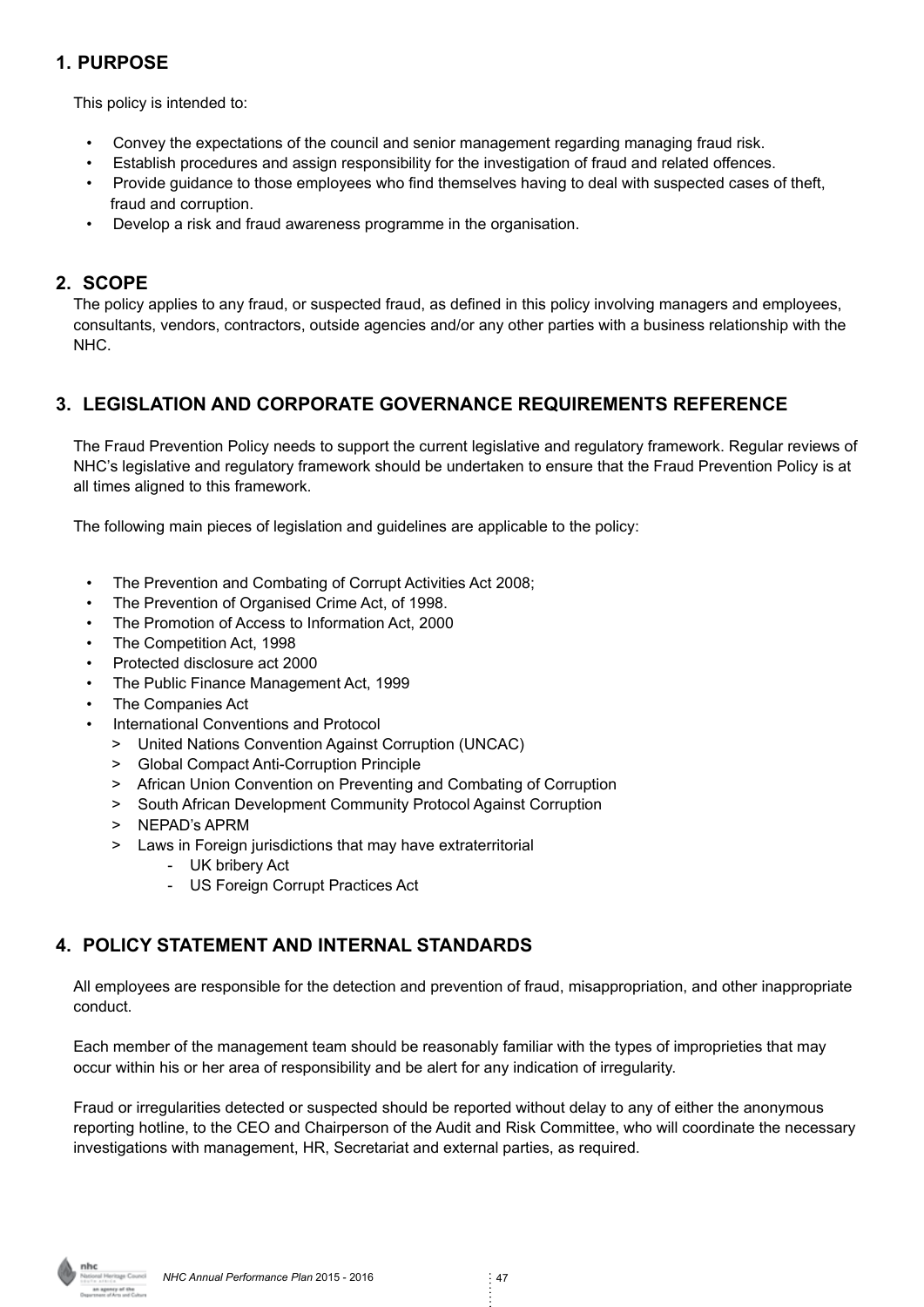#### **4.1 Background**

The National Heritage Council (NHC) is committed to ethical behaviour and to the prevention, detection, and reporting of fraud in terms of a zero-tolerance approach. All members of staff are expected to share this commitment.

The council will manage fraud risk by:

- Defining, setting and maintaining cost effective control procedures to prevent, identify and deter fraud;
- Ensuring key controls are complied with;
- Investigating all incidences of actual, attempted or suspected fraud, and all instances of major control break downs;
- Encouraging staff to be vigilant and raising fraud-awareness at all levels;
- Providing staff with effective confidential reporting mechanisms and encouraging their use;
- Taking action against individuals and organisations perpetrating fraud against the company, its shareholders, or its customers;
- Seeking restitution of any asset fraudulently obtained and the recovery of costs, and
- Co-operating with the law enforcement and other appropriate authorities in the investigation and prosecution of those suspected of fraud.

#### **4.2 Actions constituting fraud**

At NHC, fraud could include the crimes listed below (as defined under definitions):

- Fraud in the widest term
- Forgery
- Bribery
- Corruption
- Hacking.

For the purposes of this policy, the term: "Fraud" can interchangeably be used with the crimes reflected above. In this context, actions constituting fraudulent behaviour include, but are not limited to:

- • Any dishonest or fraudulent act;
- Embezzlement or misappropriation;
- Forgery or alteration of any document or account belonging to the NHC;
- Forgery or alteration of a cheque, bank transfer or any other financial document;
- Theft or misappropriation of funds, securities, supplies, or other assets;
- Impropriety in the handling or reporting of money or financial transactions;
- Transacting in securities or financial instruments using insider knowledge of council or customer activities, irrespective of whether a profit or loss is made;
- Unauthorised disclosure or manipulation of sensitive, confidential or proprietary information;
- The offering or taking of inducements, gifts, or favours as referred to in the NHC Gifts and Benefits from a Suppliers' Policy, which may influence the action of any persons;
- Wilful destruction, removal or inappropriate use of records or company assets;
- Engage in any practices or pursue any private activities which conflict in any way with the NHC's interests;
- Hacking of and unauthorised access to the NHC computer systems;
- Making a payment to or on behalf of any official (including government officials) for the purpose of obtaining or retaining business for or with, or directing business to any person, and/or
- Any similar or related inappropriate conduct. The NHC Code of Ethics places a fiduciary duty on all employees to disclose such activities. Failure to disclose could result in disciplinary action being taken against the employee concerned.

In the case of any queries as to what actions could constitute fraud, the Company Secretary of the NHC may be contacted for quidance in this regard.

**nhc**<br>NHC Annual Performance Plan 2015 - 2016<br>Annual Performance Plan 2015 - 2016 s article<br>an agency of the<br>treet of Arts and Culture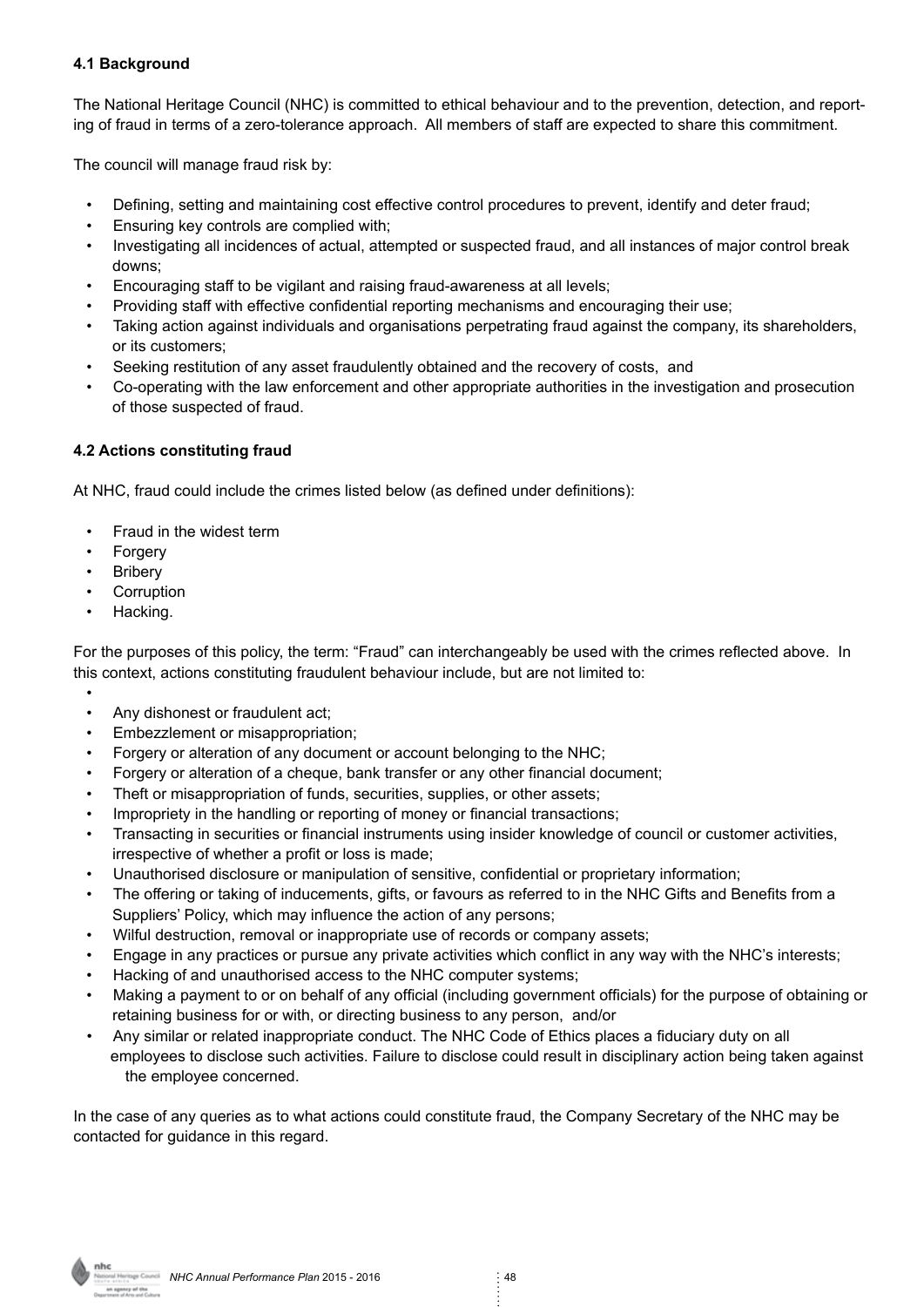#### **4.3 Responsibilities**

#### *4.3.1 Managers*

Managers, at all levels, have a responsibility to:

- Promote the highest levels of ethical and lawful conduct, in accordance with the NHC Code of Ethics and embrace good corporate governance to report any conduct which may be regarded as unethical, unlawful or in breach of good corporate governance, or which has the potential to tarnish the good name and reputation of the NHC.
- Set the tone at the top. An organisation's culture plays an important role in preventing, detecting, and deterring fraud. Management needs to create a culture through words and actions where it is clear that fraud is not tolerated, that any such behaviour is dealt with swiftly and decisively.
- Be familiar with the types of improprieties that might occur within his/her area of responsibility and be alert for any indication of irregularity.
- Ensure that an adequate system of internal controls exists within their areas of responsibility and that controls operate effectively.
- Ensure that the NHC Code of Ethics, Fraud Prevention Policy and Whistle Blowing Policy are well communicated to all staff within their area of responsibility.
- In consultation with Legal and HR, take appropriate legal and/or disciplinary action against perpetrators of fraud.
- Take disciplinary action against employees where employee negligence has contributed to the commission of the fraud.
- Annexure D Declaration by employees and contractors in area of responsibility should be included in the personnel record of the employee and the contractors pack of the contractors. This document should be renewed and filed annually.

#### *4.3.2 All Employees*

All employees have a responsibility to:

- Ensure that they are familiar with, and comply with the NHC Code of Ethics. These related policies should be included in the annual induction training for all employees and contractors.
- Ensure they are familiar with, and comply with controls and procedures in their area of responsibility. Employees should understand how their job procedures are designed to manage fraud risks and when non compliance may create an opportunity for fraud to occur or go undetected.
- Have a basic understanding of fraud and be aware of the red flags.
- Recognise any specific fraud risks within their own area of responsibility. All employees have a duty to ensure that these risks are identified and addressed. Where an employee believes that an opportunity for fraud exists, whether because of poor procedures or oversight, the employee should discuss it with their line manager and / or company Secretary.
- Report any suspected irregularities in accordance with the NHC Code of Ethics and Fraud Prevention Policy.
- Co-operate in investigations.
- Treat information relating to fraud investigations as confidential.

#### *4.3.3 Internal Audit*

Internal Audit is responsible for:

- Providing advice and assistance on risk and control issues.
- Reviewing control systems once an investigation has been completed to identifying any weaknesses which contributed to the fraud; and if necessary, make recommendations for remedial action.
- Reporting the results of fraud investigations, actions that have been taken to manage fraud risks and the effectiveness of the fraud risk management programme to appropriate Management and the Council through the Audit Committee.
- Adopting a pro-active approach to providing management support in detecting, preventing, and monitoring fraud risks.
- Provide a source of information to Management as appropriate, regarding instances of fraud, corruption, unethical behaviour and irregularities.

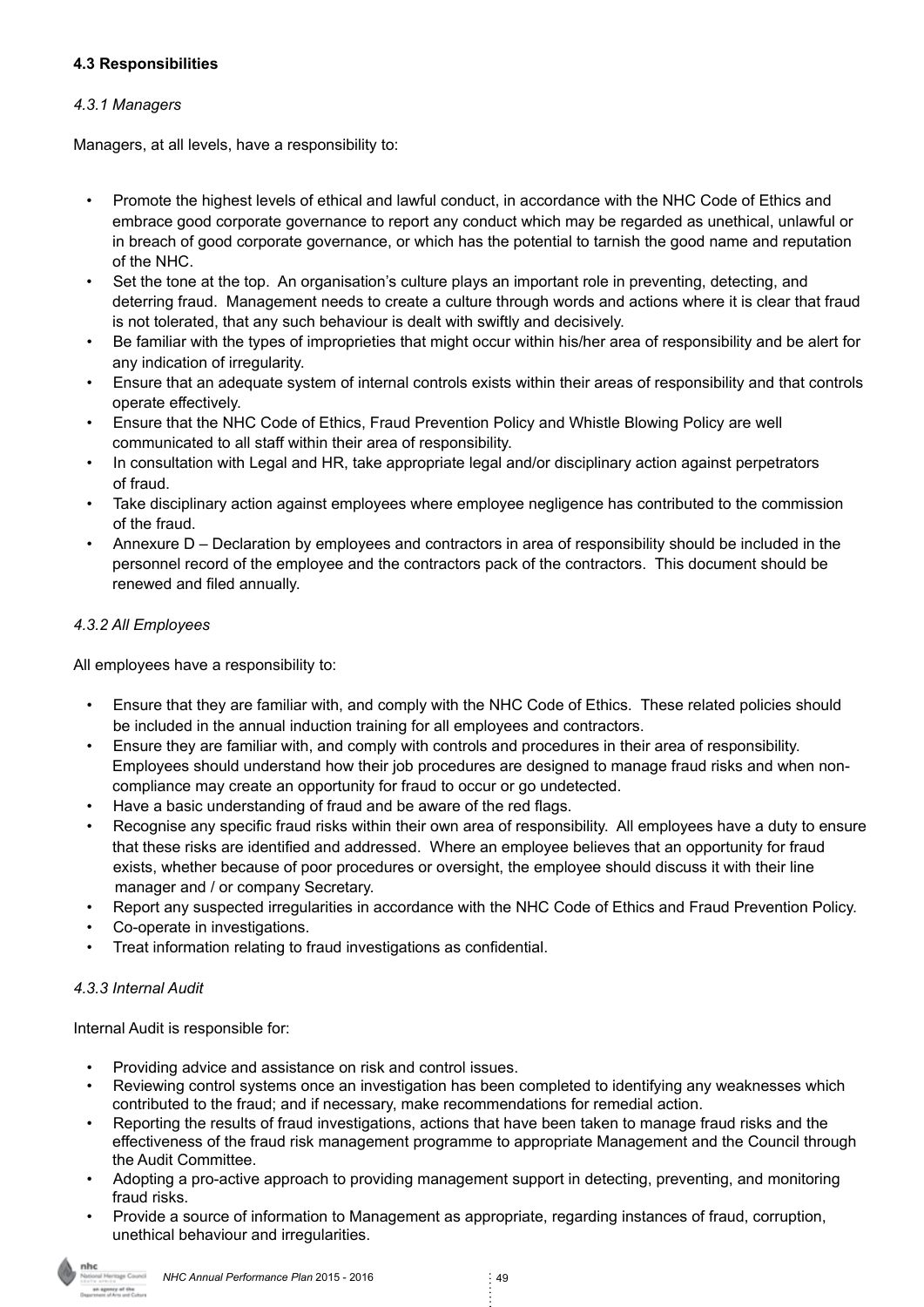#### *4.3.4 Governance, Risk and Compliance*

Governance Risk and Compliance and its staff are responsible for:

- Conducting investigations into any matter as referred to them, by the Chairperson of the Audit and Risk Committee.
- Co-ordination of the investigations into all suspected fraudulent acts.
- Reporting the results of the investigation to the appropriate person.

• Where applicable, outsource certain functions pertaining to investigations to approved service providers and manage such service providers.

#### *4.3.5 Social and Ethics Committee*

The Social and Ethics Committee shall:

- Review the appropriateness and effectiveness of policies and procedures for preventing or detecting fraud.
- Direct and supervise investigations into matters within the committee's scope, for example, evaluations of the effectiveness of the Council's internal control, cases of employee fraud or supplier fraud, forensic investigations, misconduct or conflict of interest.
- Receive and review reports on the prevention, detection and investigation of fraudulent activity or misconduct within the NHC.
- Review significant cases of employee conflicts of interest, misconduct or fraud, or any other unethical activity by employees or the Council.

#### *4.3.6 MEXCO – Management and Executive Committee*

The Management and Executive Committee is responsible for evaluating all instances of fraud, corruption, possible conflicts of interests, violation of the Code of Ethics or any other ethics related matter.

All instances of fraud must be reported to the Executive Committee which will oversee appropriate periodic reporting to the Social and Ethics Committee.

#### **4.4 Internal controls to prevent and detect fraud and corruption**

This section of the plan is divided into two components, namely:

- Basic internal controls, and
- Training of employees on internal controls in the conducting of their day-to-day duties.

#### *4.4.1 Basic Internal Control*

The policies, procedures, rules, regulations and other prescripts of the NHC prescribe various controls that, if effectively implemented, would limit corruption and fraud within the NHC. These controls may be categorised as follows, it being recognised that the categories contain elements of overlapping:

#### **• Prevention controls:**

These are divided into two sub-categories, namely, Authorisation and Physical.

#### **• Detection controls:**

 These are divided into four categories, namely, Arithmetic and Accounting, Physical, Supervision and Management Information.

#### **• Segregation of duties.**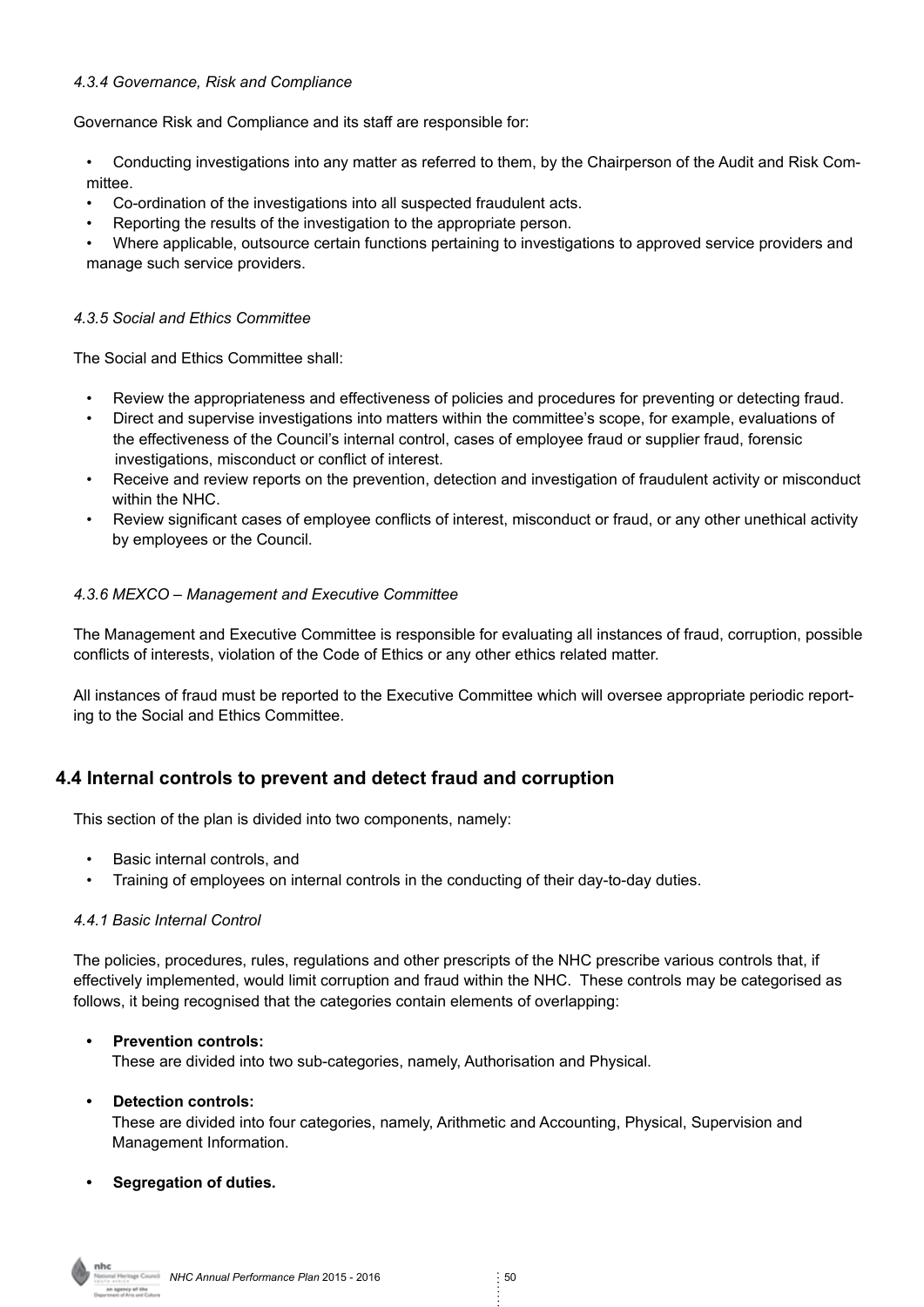#### *4.4.1.1 Prevention controls*

#### (a) Authorisation and verification

All transactions require authorisation or approval by an appropriate responsible person.

The limits for these authorisations are specified in the delegations of authority of the NHC.

All individuals with specified delegations for the authorisation of transactions must be trained and/or made to acknowledge their understanding of their responsibilities in terms of the PFMA and Code of Conduct.

Declarations of interests forms should be completed annually by all employees and captured onto the employee database by the Human Resources department. Regular checks should be performed against the supplier database.

All employees must be subjected to reference checks, such as Kroll checks, prior to the signing of an employment contract.

#### *4.4.1.2 Detection controls*

#### **(a) Arithmetic and Accounting**

These are basic controls within the recording function which check that transactions to be recorded and processed have been authorised, that they are included completely, and that they are correctly recorded and accurately processed.

Such controls include checking the arithmetical accuracy of the records, the maintenance and checking of totals, reconciliation, control accounts, and accounting for documents.

A list of recommended controls based on the previous experience of fraud should be given to management for implementation.

#### **(b) Physical**

These controls relate to the security of records. They therefore underpin arithmetic and accounting controls.

Their similarity to preventive controls lies in the fact that these controls are also designed to limit access.

#### **(c) Supervision**

This control relates to supervision by responsible officials of day-to-day transactions and the recording thereof.

#### **(d) Management Information**

This relates to the review of management accounts and budgetary control.

Management outside the day-to-day routine of the system normally exercises these controls.

#### *2.4.1.3 Segregation of duties*

- (a) One of the primary means of control is the separation of those responsibilities or duties, which would, if combined, enable one individual to record and process a complete transaction, thereby providing him/her with the opportunity to manipulate the transaction irregularly and commit fraud.
- (b) Segregation of duties reduces the risk of intentional manipulation or error and increases the element of checking.
- (c) Functions that should be separated include those of authorisation, execution, custody, and recording and,

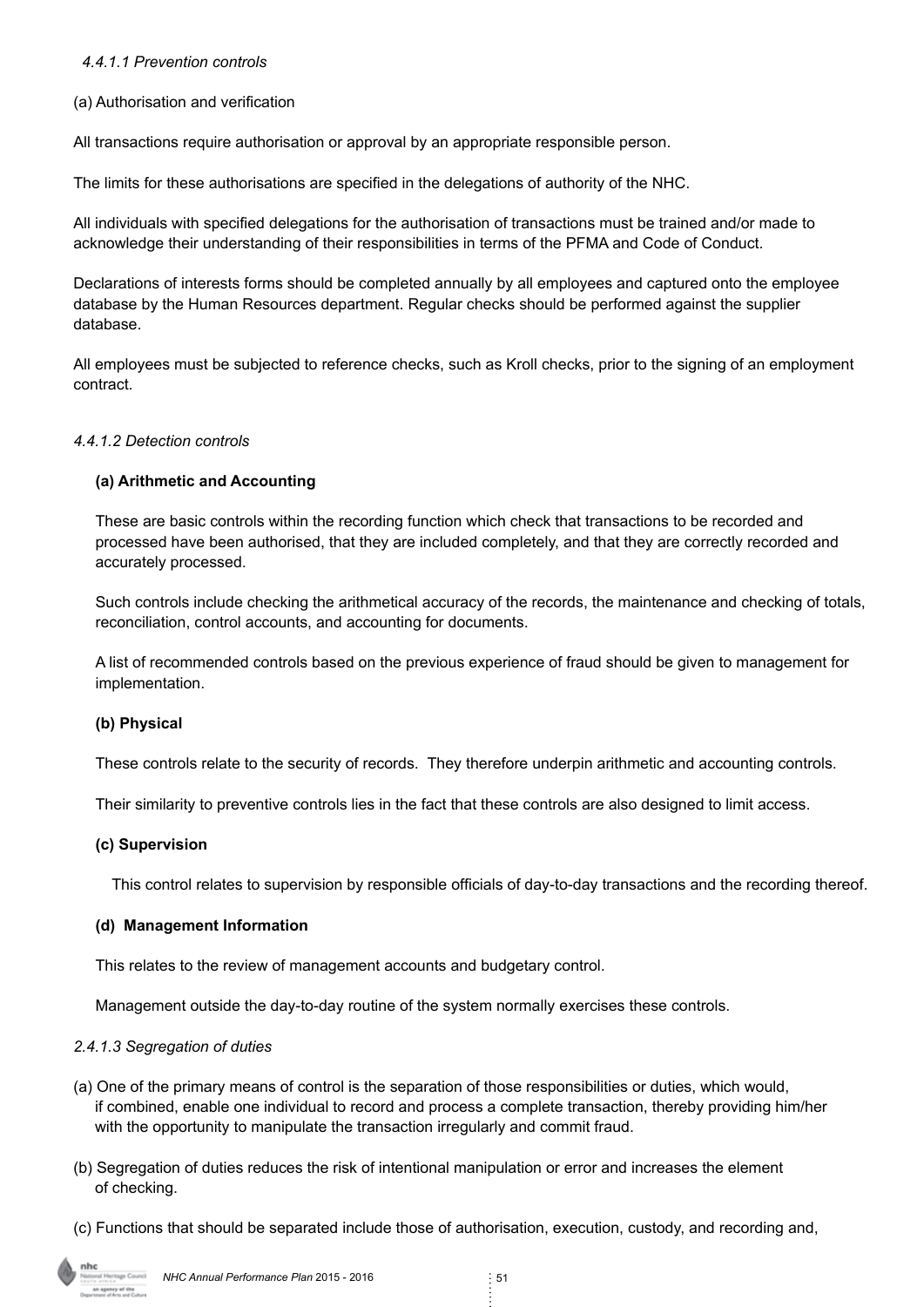in the case of computer-based accounting systems, systems development and daily operations.

Placed in context with fraud prevention, segregation of duties lies in separating either the authorisation or the custodial function from the checking function, and from the execution function.

The NHC has identified risks in this area as being:

- Line management not willing to accept accountability for the enforcement of internal controls;
- The fact that accountabilities and responsibilities within the NHC management structure has not clearly been defined, creating uncertainty in terms of who is accountable for the enforcement of internal controls, and the appropriate corrective actions in terms of non-conformances;
- The fact that employees are not held accountable for their actions and transgressions:
- That consequently internal controls are not adhered to.

Recognising this, the NHC intends to focus on the effective implementation and maintenance of internal controls by:

- Clearly defining and communicating the accountabilities and responsibilities of the NHC management structure;
- Holding management accountable to enforce internal controls and the consequent application of disciplinary measures in terms of non-adherence and non-conformance by employees;
- Holding employees accountable for their actions and transgressions;
- Reviewing the inherent controls of the new systems to ensure that they provide adequate protection;
- Ensuring that effective refresher training courses are conducted for the users of the new systems to ensure proper application;
- Conducting profiling of all the suppliers / contractors / consultants / service providers to ensure legitimacy;
- Including this profiling as part of the procurement process.

The MEXCO will monitor the implementation and improvement of internal controls in the areas identified to ensure that a noticeable improvement is achieved.

#### **4.5 Reporting responsibilities**

Any employee who suspects dishonest or fraudulent activity should notify their direct supervisors and line managers. The employee or other complainant may remain anonymous.

The Auditor General must be advised of any fraud that could affect the council's financial statements. In addition, the council must report any fraud to the applicable regulatory bodies in terms of the relevant legislation including, but limited to, The Prevention and Combating of Corrupt Activities Act and The Prevention of Organised Crime Act and noted in section 3.

#### **4.6 Ownership**

The Council and MEXCO are responsible for adopting this policy and taking reasonable steps to ensure that all directors, senior management and employees are aware of the contents hereof.

#### **4.7 Administration of policy**

The CFO is responsible for the administration, revision, interpretation, and application of this policy. This policy will be reviewed and updated as changes in business or legislation are identified.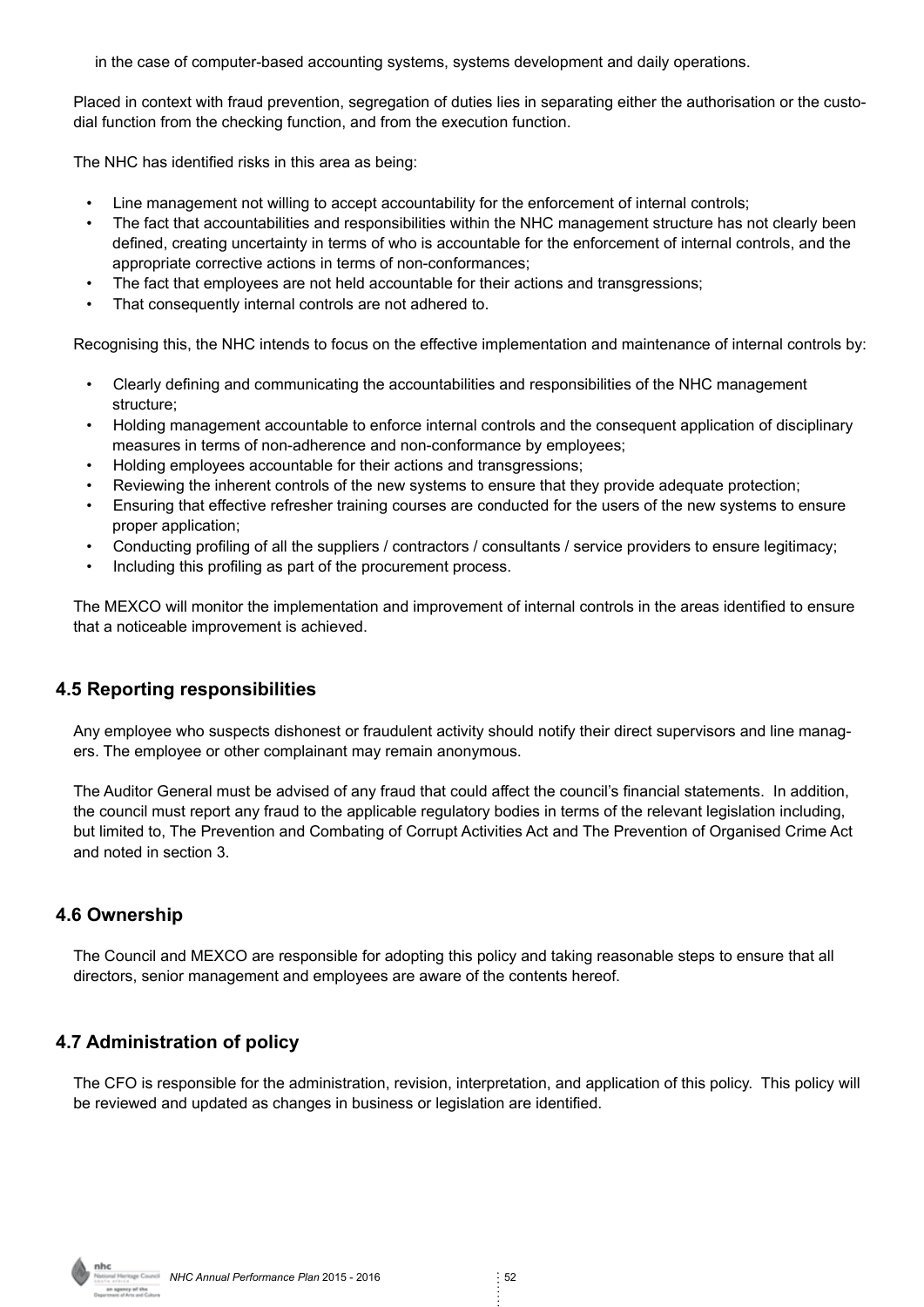# **5. APPLICABLE BUSINESS GOVERNANCE FORUMS REFERENCE**

NHC Council NHC Audit and Risk Committee NHC Social and Ethics Committee NHC Corporate Services Committee NHC Management and Executive Committee (MEXCO)

# **6. NON-COMPLIANCE**

In the event of non-compliance, the individual shall be subject to the NHC's disciplinary procedures.

# **7. PERIOD OF OPERATION**

 This Policy will remain in force from date of acceptance until amended and circulated as an updated Policy.

# **8. DEFINITIONS**

| <b>Bribery:</b>                                                                                                         | The offering, acceptance, or receipt of "anything of value" intended to influence<br>behaviour contrary to honesty/integrity.                                                                       |
|-------------------------------------------------------------------------------------------------------------------------|-----------------------------------------------------------------------------------------------------------------------------------------------------------------------------------------------------|
| <b>Corruption:</b>                                                                                                      | The misuse of entrusted power or public office for private gain. It covers a<br>range of criminal offences that includes bribery and other crimes (e.g., fraud,<br>extortion and money laundering). |
| <b>MEXCO:</b>                                                                                                           | NHC Management and Executive Committee.                                                                                                                                                             |
| NHC:                                                                                                                    | National Heritage Council.                                                                                                                                                                          |
| Fraud:                                                                                                                  | The intentional misrepresentation or concealment of a material fact for<br>the purpose of inducing another to act upon it, causing actual or potential<br>prejudice.                                |
| The unlawful and intentional making of a false document to the actual or<br>Forgery:<br>potential prejudice of another. |                                                                                                                                                                                                     |
| Hacking:                                                                                                                | Intentionally accessing a computer without authorisation or exceeding<br>authorised access in order to obtain or manipulate electronically stored<br>information.                                   |
| Insider trading:                                                                                                        | Using inside information relating to securities or financial instruments when<br>dealing in such securities or financial instruments.                                                               |
| <b>Policy:</b>                                                                                                          | A set of principles applicable to a specific discipline or processes.                                                                                                                               |
| Theft:                                                                                                                  | The unlawful appropriation of moveable corporeal property belonging to<br>another with intent to deprive the owner permanently of the property.                                                     |

an agency of the<br>snore of Arts and Culture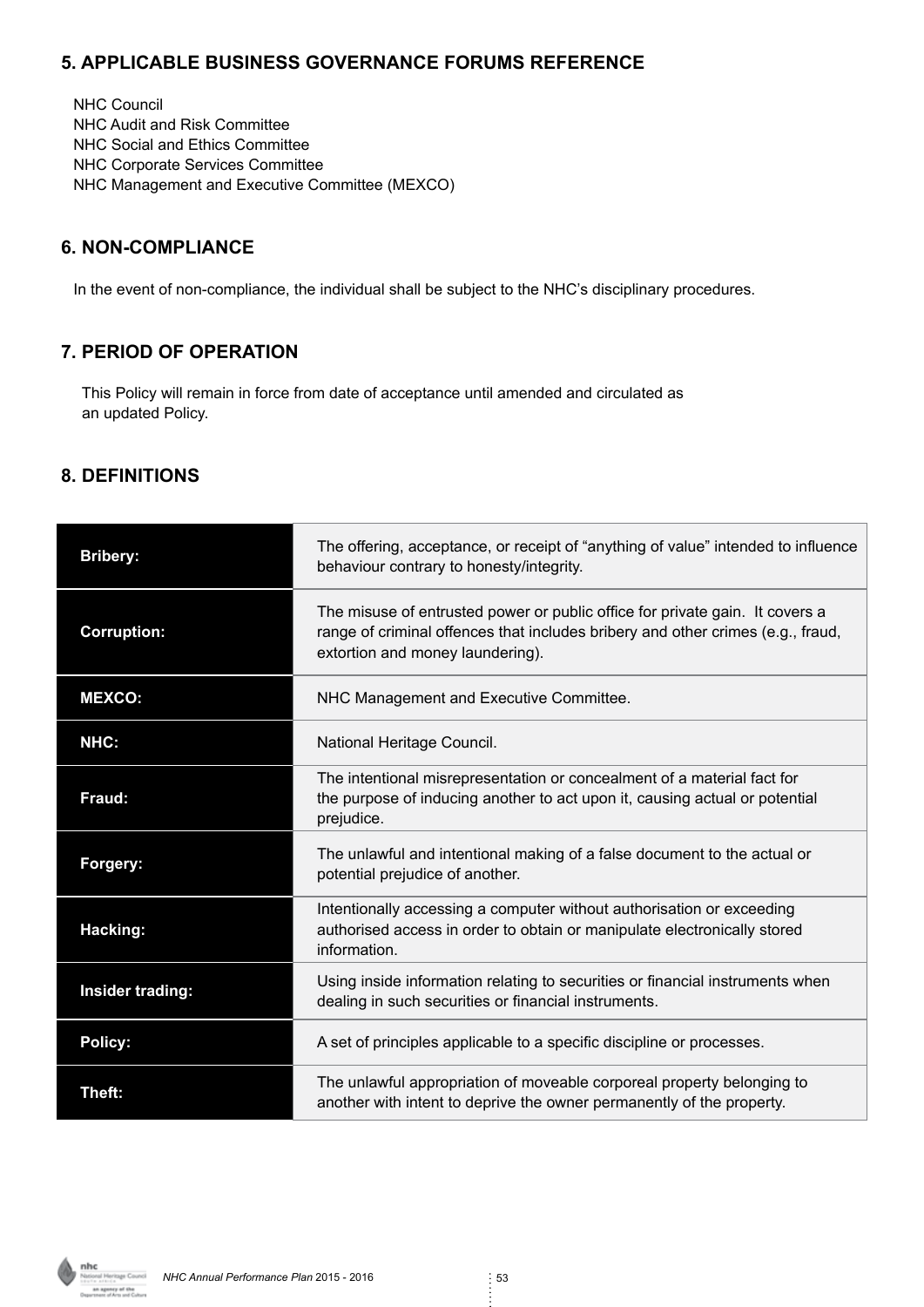# **APPENDIX A - DECISION MATRIX**

- R: Responsible
- A: Accountable
- I: Inform
- C: Consult

| <b>Action Required</b>                             | <b>Finance and</b><br><b>Accounting</b> | <b>Line Man-</b><br>agement | <b>Compliance</b><br>/ Legal | <b>MEXCO</b> | <b>Council</b> |
|----------------------------------------------------|-----------------------------------------|-----------------------------|------------------------------|--------------|----------------|
| Controls to prevent and<br>detect fraud            |                                         |                             |                              |              |                |
| Recommendations to<br>prevent fraud                |                                         |                             |                              |              |                |
| Reporting of incidents to<br><b>Internal Audit</b> |                                         |                             |                              |              |                |
| Investigation of fraud                             |                                         |                             |                              |              |                |
| Referrals to law<br>enforcement                    |                                         |                             |                              |              |                |
| Recovery of monies lost<br>due to fraud            |                                         |                             |                              |              |                |
| Monitoring of recoveries                           |                                         |                             |                              |              |                |
| Communications,<br>publicity and press<br>releases |                                         |                             |                              |              |                |
| Civil litigation                                   |                                         |                             |                              |              |                |
| Fraud education and<br>training                    |                                         |                             |                              |              |                |
| Fraud risk assessment                              |                                         |                             |                              |              |                |
| Hotline                                            |                                         |                             |                              |              |                |

#### **APPENDIX B - CONTACT DETAILS**

The following contact details are provided to report any suspected fraudulent activities:

#### **Chairperson of the Audit and Risk Committee:**

| <b>Name</b> | E-mail address | Telephone |
|-------------|----------------|-----------|
|             |                |           |

#### **Web-based Hotline Reporting System**

#### **Hotline Details**

| <b>Country</b> | <b>Toll Free Number</b> | <b>E-mail address</b> |
|----------------|-------------------------|-----------------------|
|                |                         |                       |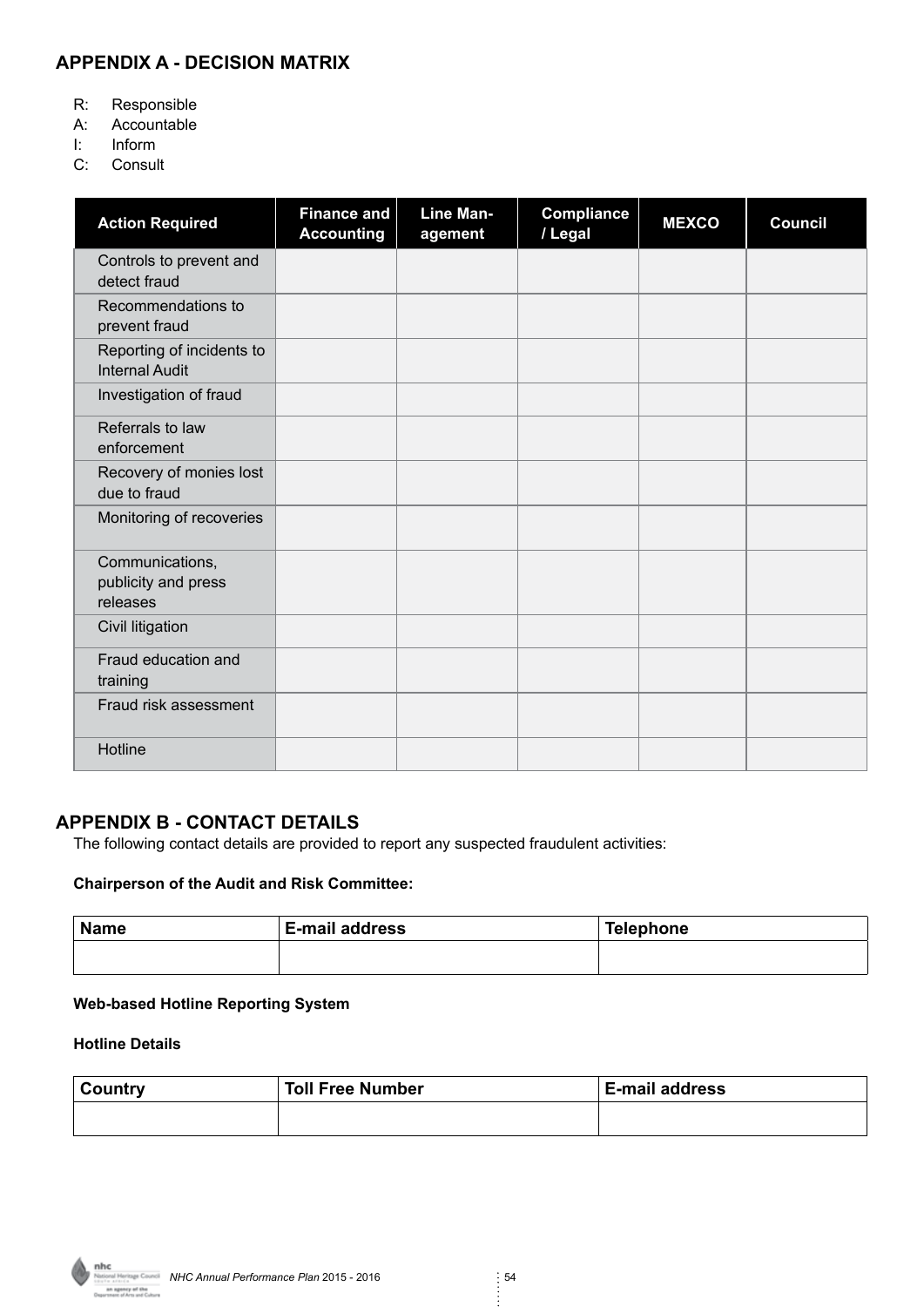## **APPENDIX C - REFERENCES**

NHC Code of Ethics NHC Disciplinary Code

# **APPENDIX D - DECLARATION**

To be completed by contractors as well.

I, \_\_\_\_\_\_\_\_\_\_\_\_\_\_\_\_\_\_\_\_\_\_\_\_\_\_\_\_\_\_\_\_\_\_\_\_\_\_\_\_\_\_\_\_\_\_\_\_\_\_\_\_\_\_\_\_\_\_\_\_\_\_\_\_\_\_\_\_\_\_\_\_\_\_, employee number\_\_\_\_\_\_\_\_\_\_\_\_\_\_\_\_\_\_\_\_\_\_\_\_\_\_, employed by the NHC, at hereby confirm that I have read and understood the NHC Company Fraud Prevention Policy.

I further confirm, that should I have any questions or require any clarity regarding the NHC Fraud Prevention Policy, I can approach my direct supervisor, line manager, Human Resources Manager, and the Company Secretary.

Signature

| Date |  |
|------|--|
|      |  |
|      |  |

# **APPENDIX E – Fraud Red Flags - Characterisation of a White-Collar Criminal**

- **A. Indicators that individuals may be susceptible to committing fraud**
- A1. Unusually high personal debts
- A2. Severe personal financial losses
- A3. Living beyond one's means
- A4. Extensive involvement in speculative investments
- A5. Excessive gambling habits
- A6. Alcohol problems / Drug problems
- A7. Undue family or peer pressure to succeed
- A8. Feeling of being underpaid
- A9. Dissatisfaction or frustration with job
- A10. Feeling of insufficient recognition for job performance
- A11. Continual threats to quit
- A12. Belief that the job is in jeopardy
- A13. Close associations with suppliers / customers
- A14. Poor credit rating
- A15. Rationalisation or justification of poor performance
- A16. Wheeler-dealer attitude
- A17. Lack of personal stability such as frequent job changes, residence, partners and acquaintances
- A18. Desire to "beat the system"
- A19. Unreliable communications and reports
- A20. Criminal record
- A21. Defendant in a civil suit
- A22. Not taking vacations
- A23. Rationalisation for conflicting behavioural patterns
- A24. No signs or code of personal ethics
- A25. Undisclosed conflicts of interest

antinia<br>L**agency of the**<br>ant of Arts and Culture

*NHC Annual Performance Plan 2015 - 2016 55*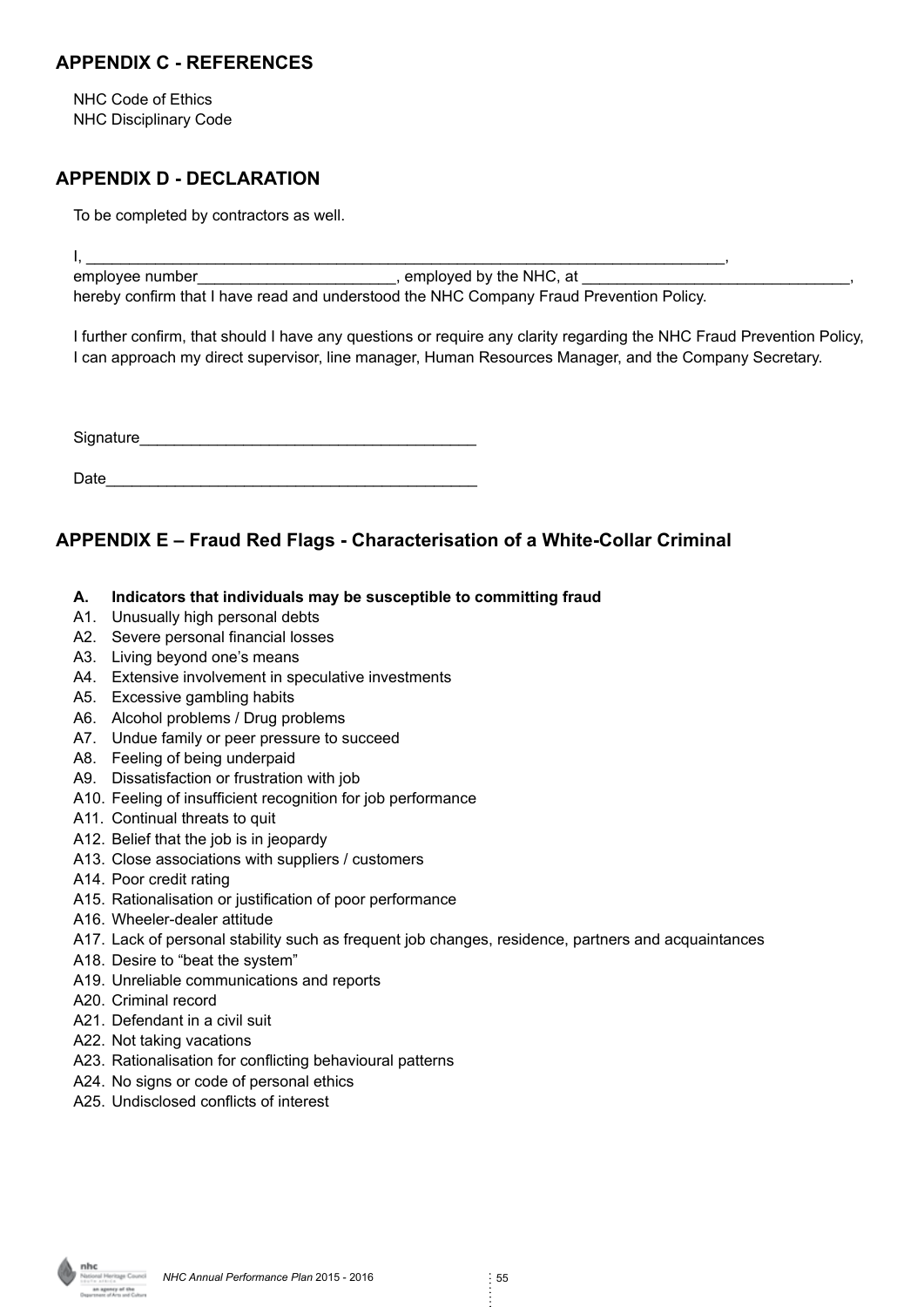#### **B. Indicators that the organisation may be a target for a fraudster**

- B1. An organisation that lacks competent personnel
- B2. An organisation that does not enforce clear lines of authority and responsibility
- B3. An organisation that does not enforce proper procedures for authorisation of transactions
- B4. An organisation that lacks adequate documents and records
- B5. An organisation that is not frequently reviewed by internal auditors
- B6. Lack of independent checks
- B7. No separation of custody over assets from the accounting for them
- B8. No separation of authorisation of transactions from the custody of the related assets
- B9. No separation of duties between the various duties within each business cycle
- B10. Inadequate physical security in departments, such as locks, safes, fences, keys, access cards, etc.
- B11. Inadequate background and reference checking before hiring decisions
- B12. Inadequate disclosure of personal investment and other income
- B13. Undisclosed conflicts of interest
- B14. Operating on a crisis basis
- B15. Operating without budgetary control
- B16. Budgets not reviewed or meaninglessly justified
- B17. Too much trust placed in key employees
- B18. Unrealistic productivity requirements
- B19. Pay levels not commensurate with responsibilities
- B20. Inadequate staff quality and quantity
- B21. Failure to discipline violators of company policy
- B22. Inadequate communication about disciplinary codes and codes of conduct
- B23. Absence of conflict-of-interest questionnaires or regular updating thereof.

#### **C. Indicators of opportunities to commit fraud**

- C1. Rapid turnover of key employees, through resignation or dismissal
- C2. Dishonest or dominant management
- C3. Inadequate training programmes
- C4. Complex business structures
- C5. No effective internal audit function
- C6. Using several different auditing firms or frequent changes in auditors
- C7. Reluctance to provide auditors with requested information
- C8. Use of several legal firms or changes in legal counsels used
- C9. Making use of many different banks, and excessive numbers of accounts
- C10. Continuous problems with regulatory agencies
- C11. Large year-end and unusual accounting transactions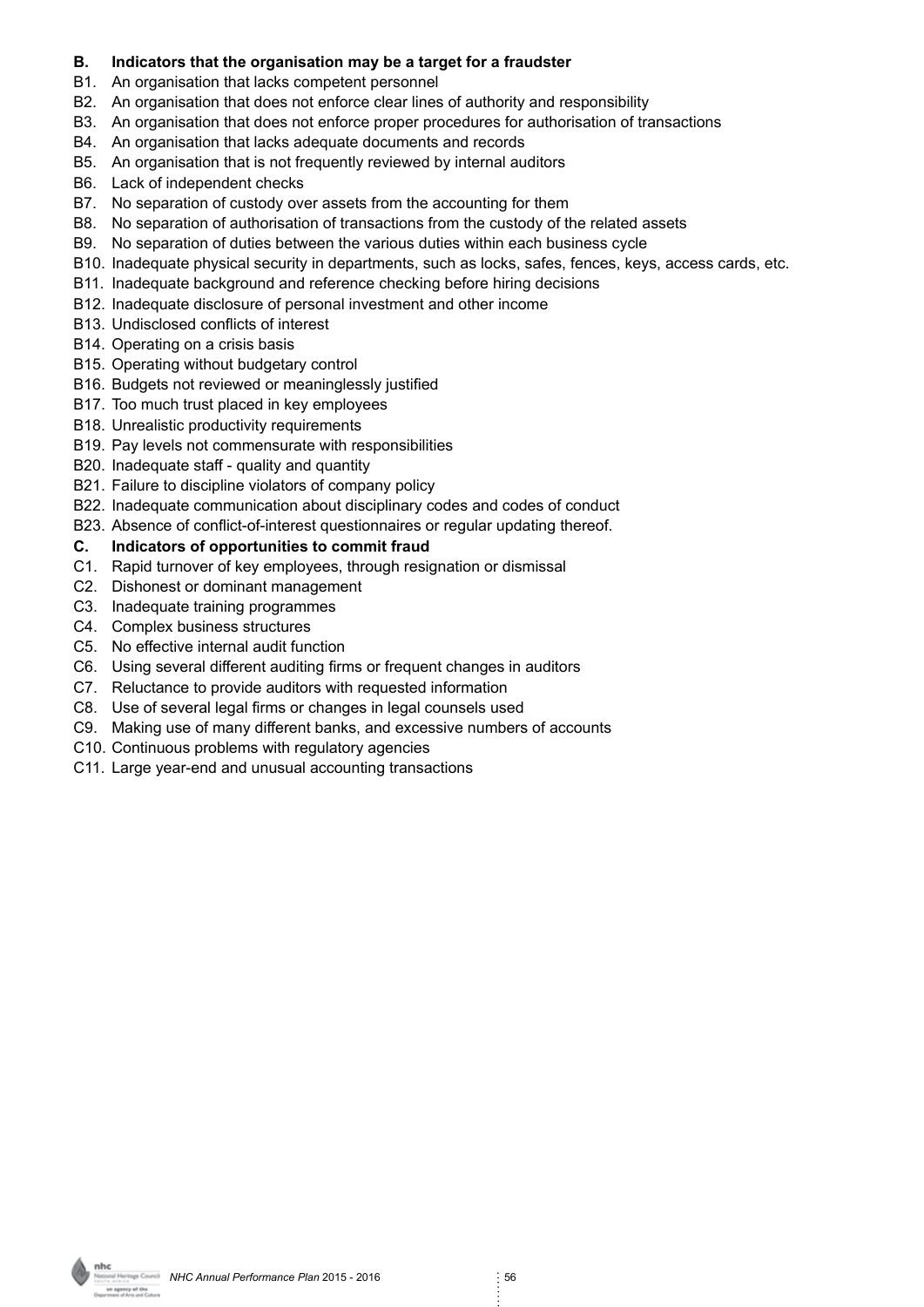| FPP COMPONENT and AREA                | <b>ACTION REQUIRED</b>                                                                                                                            | RESPONSIBLE OFFICIAL /BODY | <b>COMPLETION DATE</b> |
|---------------------------------------|---------------------------------------------------------------------------------------------------------------------------------------------------|----------------------------|------------------------|
| Creating awareness                    |                                                                                                                                                   |                            |                        |
| Education                             | Manager's workshop                                                                                                                                |                            |                        |
|                                       | their subordinates<br>Line Managers to train t                                                                                                    |                            |                        |
| Communication                         | Develop communication strategies                                                                                                                  |                            |                        |
|                                       | and e-mail communications<br>Organisational circulars                                                                                             |                            |                        |
|                                       | Pamphlets/ Z-Card on Code and Policy                                                                                                              |                            |                        |
|                                       | Other strategies                                                                                                                                  |                            |                        |
|                                       | Bulletins on latest schemes uncovered.<br>$\blacksquare$                                                                                          |                            |                        |
|                                       | Flags identified<br>Latest Red                                                                                                                    |                            |                        |
|                                       |                                                                                                                                                   |                            |                        |
| PFMA and Treasury Regulations         | Ensure that operating procedures support the PFMA and Treasury<br>Regulations.                                                                    |                            |                        |
|                                       | Monitor that communication and education re: the PFMA and Trea-<br>sury Regulations are taking place.                                             |                            |                        |
| HR Management - Employment procedures | Review current employment strategy to include:                                                                                                    |                            |                        |
|                                       | assessments that includes criminal record checks on all new<br>integrity<br>and<br>pre-employment screening activities<br>appointments.<br>Proper |                            |                        |
|                                       | Induction programmes to include training and awareness of fraud<br>policies<br>prevention strategy and                                            |                            |                        |
|                                       | exit interviews; and<br>Conducting compulsory                                                                                                     |                            |                        |
|                                       | Review and discuss results of exit interviews.                                                                                                    |                            |                        |
| HR Management - Training              | Initiate performance agreement process to ensure focused training<br>and development                                                              |                            |                        |

FRAUD PREVENTION IMPLEMENTATION PLAN **ANNEXTURE B: FRAUD PREVENTION IMPLEMENTATION PLAN** ANNEXTURE B:

**nhc**<br> *NHC Annual Performance Plan 2015 - 2016* 57<br> **Interactivity of the Supper of the Supper of the Supper of the Supper of the Supper of the Supper of the Supper of the Supper of the Supper of the Supper of the Supper**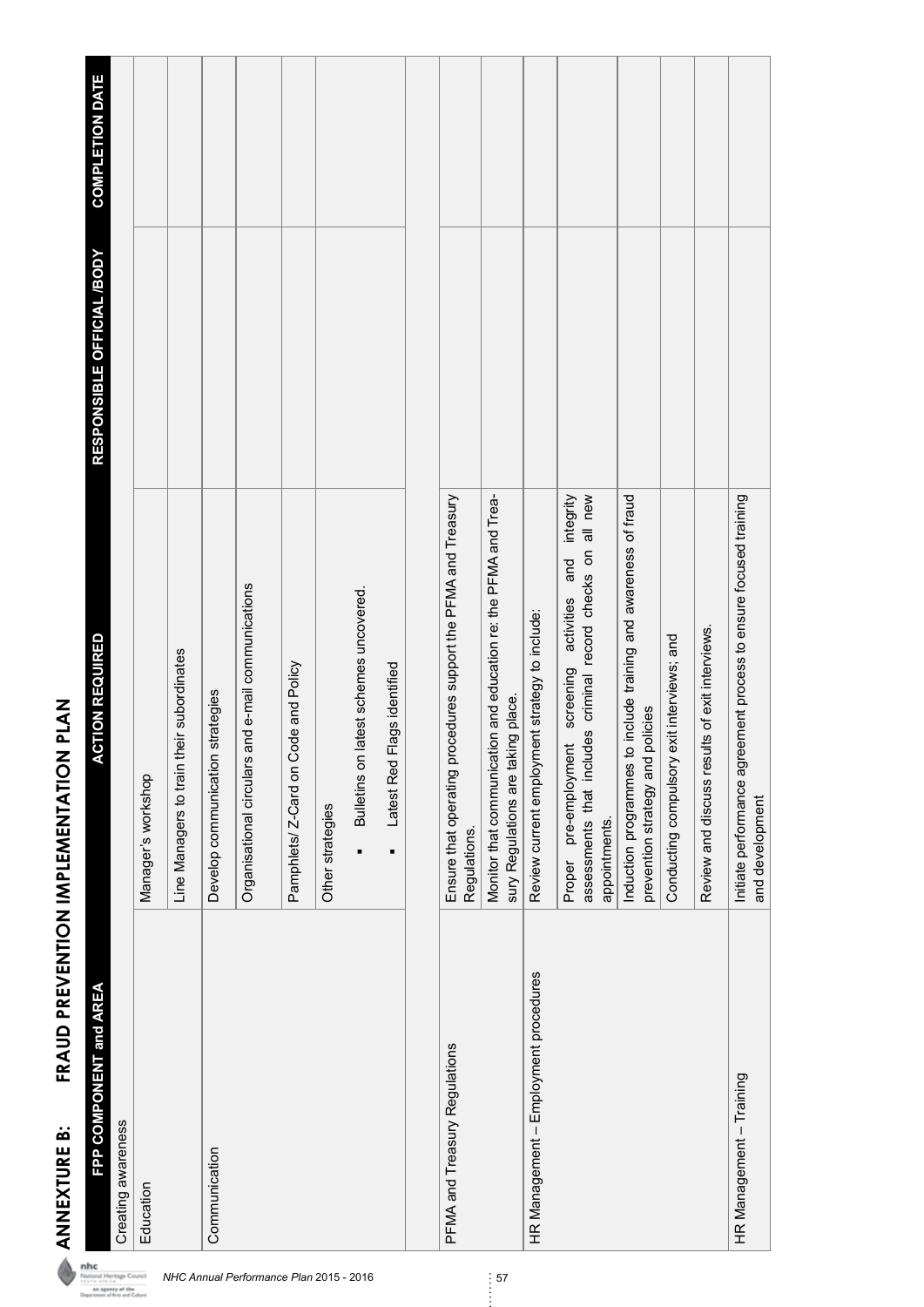|                                                                        | FPP COMPONENT and AREA                                       | <b>CTION REQUIRED</b><br>⋖                                                                                                                                                                                                             | RESPONSIBLE OFFICIAL /BODY | <b>COMPLETION DATE</b> |
|------------------------------------------------------------------------|--------------------------------------------------------------|----------------------------------------------------------------------------------------------------------------------------------------------------------------------------------------------------------------------------------------|----------------------------|------------------------|
| nhc                                                                    | Accountability in terms of adherence to policies and         | Enforce policies and procedures by:                                                                                                                                                                                                    |                            |                        |
| sional Heritage Council<br>an agency of the<br>ant of Arts and Culture | procedures                                                   | Making management responsible for continuous communication<br>and training of staff in relation to policies and procedures;                                                                                                            |                            |                        |
|                                                                        |                                                              | Making management accountable to discipline non-conformance;                                                                                                                                                                           |                            |                        |
| NHC Annual Performance Plan 2015 - 2016                                |                                                              | Holding employees accountable for their actions / transgressions;<br>and                                                                                                                                                               |                            |                        |
|                                                                        |                                                              | appropriate disciplinary actions.<br>Ensuring consistent and                                                                                                                                                                           |                            |                        |
|                                                                        |                                                              | understanding of labour law and disci-<br>Ensure compliance and<br>plinary process.                                                                                                                                                    |                            |                        |
|                                                                        |                                                              | Ensure fraud and corruption matters are correctly dealt with in<br>terms of the NHC policies and;                                                                                                                                      |                            |                        |
|                                                                        |                                                              | and sanctions are handed out.<br>Ensure correct decisions                                                                                                                                                                              |                            |                        |
|                                                                        |                                                              | Hold management accountable for proper, clear cascading of com-<br>munication / information to their staff                                                                                                                             |                            |                        |
|                                                                        | Disciplinary Code and Procedures                             | Review the disciplinary code and procedures to include contraven-<br>tions of:                                                                                                                                                         |                            |                        |
|                                                                        |                                                              | <b>Business Conduct;</b><br>The Code of Ethics and                                                                                                                                                                                     |                            |                        |
| 58                                                                     |                                                              | The Anti-Fraud and Corruption Policy; and                                                                                                                                                                                              |                            |                        |
|                                                                        |                                                              | The Public Finance Management Act and supporting Treasury<br>Regulations                                                                                                                                                               |                            |                        |
|                                                                        |                                                              | Communicate revised disciplinary code and procedures to all staff<br>and managers                                                                                                                                                      |                            |                        |
|                                                                        |                                                              | Provide training and support to line management in terms of the<br>application of the disciplinary code and procedures                                                                                                                 |                            |                        |
|                                                                        |                                                              | Empower line management to apply disciplinary code and proce-<br>dures through effective delegation                                                                                                                                    |                            |                        |
|                                                                        |                                                              | Monitor actions taken by managers to ensure proper supervision<br>and compliance by managers                                                                                                                                           |                            |                        |
|                                                                        |                                                              | Audit and Risk Committee, Human Resources, Heritage, etc.) and<br>initiators to provide adequate capacity for managing fraud and cor-<br>Develop training strategy to train Chairpersons (Council, MEXCO<br>ruption related inquiries. |                            |                        |
|                                                                        | Internal controls to prevent and detect fraud and corruption |                                                                                                                                                                                                                                        |                            |                        |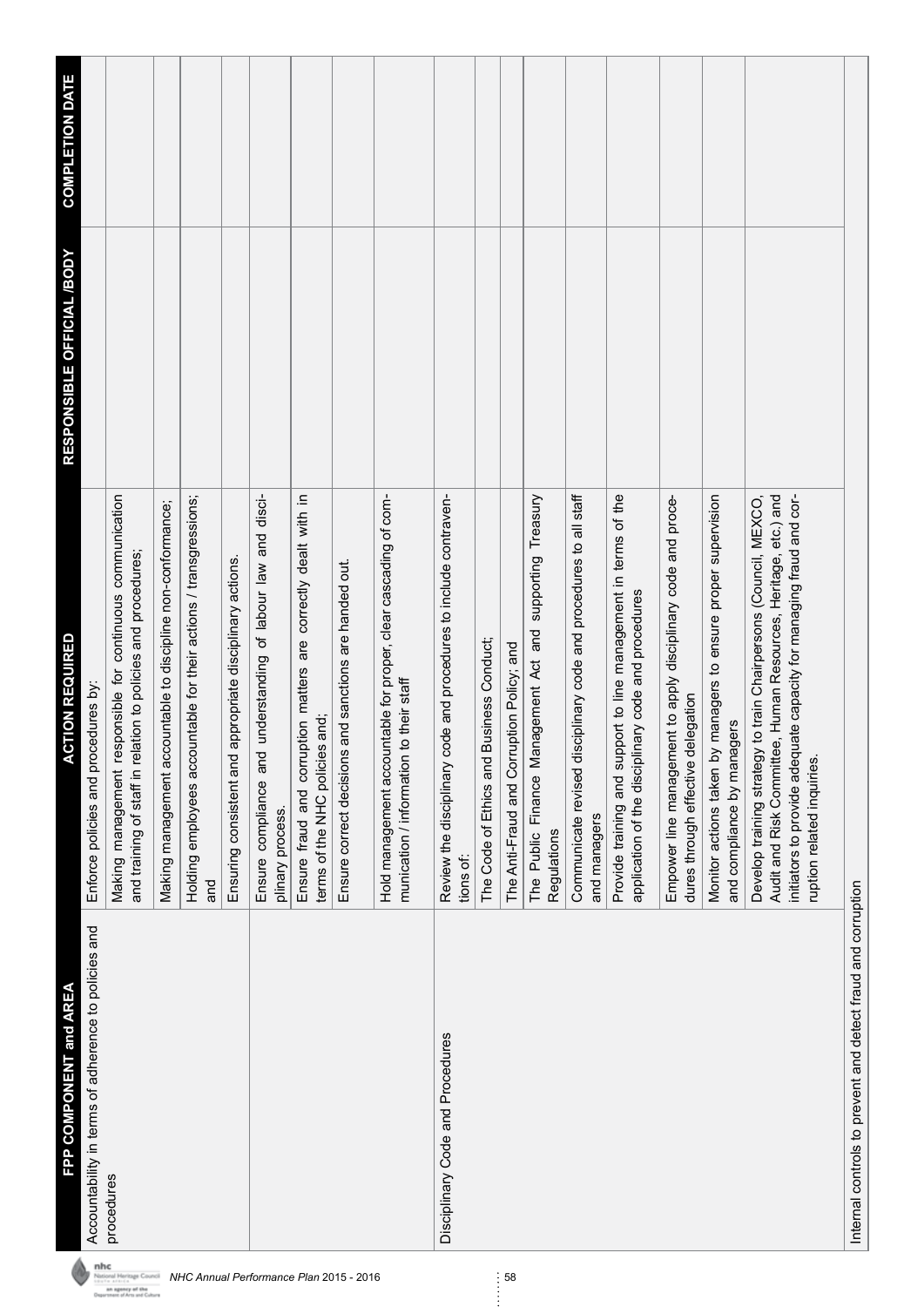| FPP COMPONENT and AREA             | <b>CTION REQUIRED</b><br>⋖                                                                                                                                                                                                       | RESPONSIBLE OFFICIAL /BODY            | <b>COMPLETION DATE</b> |
|------------------------------------|----------------------------------------------------------------------------------------------------------------------------------------------------------------------------------------------------------------------------------|---------------------------------------|------------------------|
| Accountability for controls        | Hold management accountable to enforce internal controls and<br>discipline non-adherence and non-conformance                                                                                                                     | CEO                                   | Ongoing                |
|                                    | Hold employees accountable for their actions / transgressions                                                                                                                                                                    | Managers                              | Ongoing                |
|                                    | Conduct profiling of all suppliers / contractors / consultant / service<br>providers to ensure legitimacy                                                                                                                        | <b>SCM</b>                            | Ongoing                |
| Management and mitigation of risks | mitigate risks within the operational areas<br>of programme implementation by:<br>Effectively manage and                                                                                                                         |                                       |                        |
|                                    | Review, design, and implement controls in this operational area;                                                                                                                                                                 | Internal Audit / Management           | Ongoing                |
|                                    | Transfer liability by means of contractual agreements                                                                                                                                                                            | Secretariat                           | Ongoing                |
|                                    | ģ<br>Obtain adequate insurance cover, that includes cover for loss<br>sulting from actions of other contractors / service providers                                                                                              | Finance                               | Ongoing                |
|                                    | Monitor the implementation and improvement of internal controls<br>in the areas identified to ensure that a noticeable improvement is<br>achieved                                                                                | MEXCO/Internal Audit/ Audit Committee | Ongoing                |
| Effective internal audit function  |                                                                                                                                                                                                                                  |                                       |                        |
| Internal Audit Function            | In order to provide an adequate, value-adding support service to<br>the NHC, Internal Audit will:                                                                                                                                |                                       |                        |
|                                    | Be actively involved with management in terms of the evaluation<br>design, implementation and maintenance of controls;                                                                                                           | Internal Audit                        | Ongoing                |
|                                    | Work according to an audit strategy that includes coverage plan                                                                                                                                                                  | Internal Audit                        | Ongoing                |
|                                    | the programme operations in terms of<br>$\frac{1}{2}$<br>plementation and maintenance of controls during programme im-<br>their involvement in submissions, and the valuation, design,<br>Focus considerably on<br>plementation. | <b>Internal Audit</b>                 | Ongoing                |
|                                    | Hold management accountable to take corrective actions in terms<br>of audit reports submitted to them.                                                                                                                           | Management                            | Ongoing                |
|                                    | Monitor the level of support received from Internal Audit to ensure<br>satisfactory standard and intensity.                                                                                                                      | <b>MEXCO</b>                          | Ongoing                |
| Investigations                     |                                                                                                                                                                                                                                  |                                       |                        |

**NHC Annual Performance Plan 2015 - 2016**<br> *NHC Annual Performance Plan 2015 - 2016* 59<br> **Experiment of Annual Performance** Plan 2015 - 2016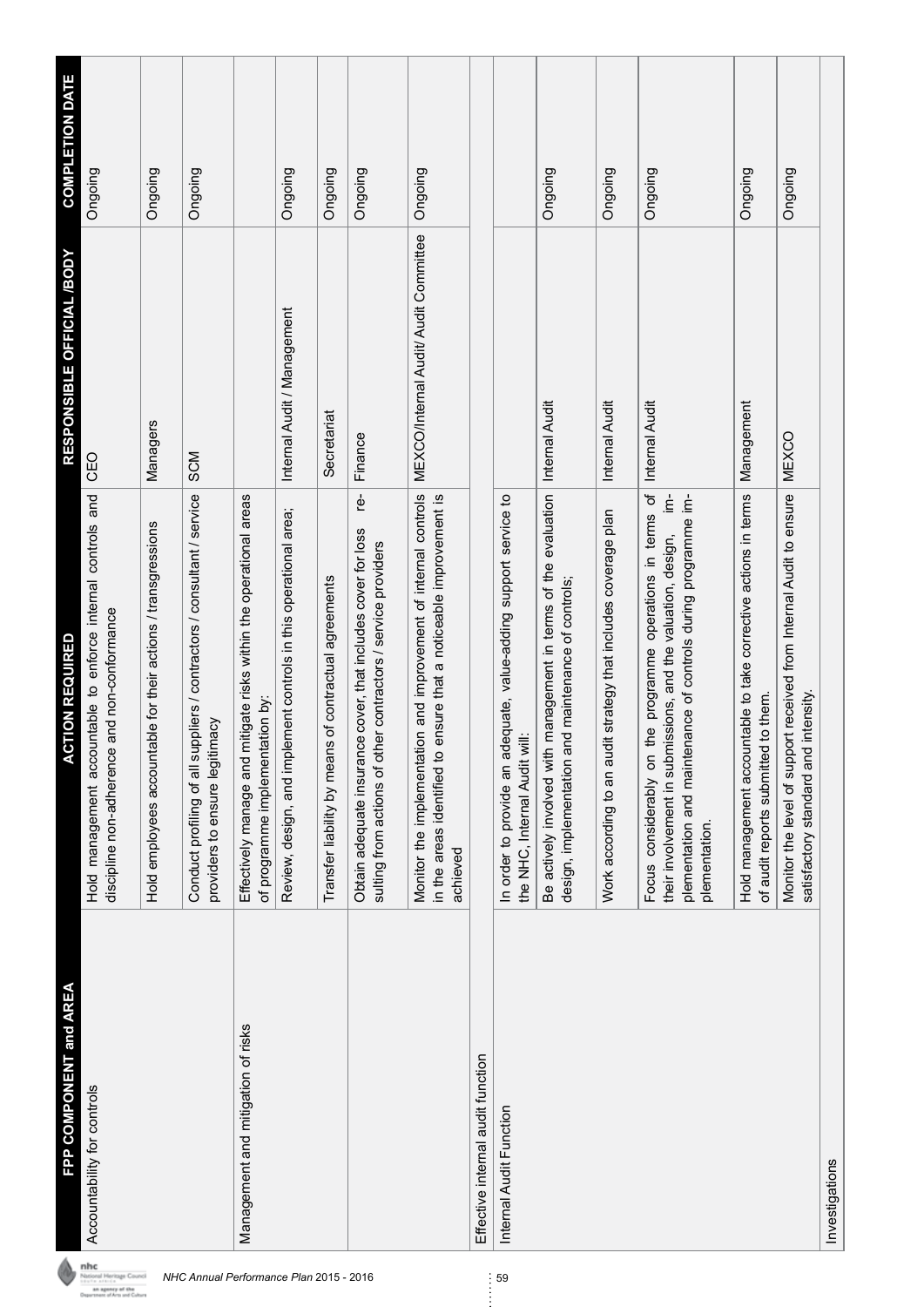| FPP COMPONENT and AREA              | <b>CTION REQUIRED</b><br>⋖                                                                                                                       | RESPONSIBLE OFFICIAL /BODY | <b>COMPLETION DATE</b> |
|-------------------------------------|--------------------------------------------------------------------------------------------------------------------------------------------------|----------------------------|------------------------|
| Investigations                      | Delegate responsibility and accountability effectively by:                                                                                       |                            |                        |
|                                     | support<br>Developing a mandate that ensures clarity and adequate<br>for the accountable individuals.                                            | <b>MEXCO</b>               | Ongoing                |
|                                     | Communicating to all stakeholders to ensure everyone is aware of<br>where to report relative incidents.                                          | <b>MEXCO</b>               | Ongoing                |
|                                     | recording of incidents reported and/or in-<br>Develop a database for<br>vestigated.                                                              | <b>MEXCO</b>               | Ongoing                |
|                                     | of service and support received<br>Monitor level and quality                                                                                     | <b>MEXCO</b>               | Ongoing                |
| Ongoing risk assessment             |                                                                                                                                                  |                            |                        |
|                                     | Review latest risk assessment conducted to ensure that action is<br>taken to manage and mitigate fraud and corruption risks disclosed<br>therein | <b>MEXCO</b>               | Ongoing                |
|                                     | Ensure regular risk assessments are conducted and risk profile<br>updated                                                                        | <b>CS/CFO</b>              | Ongoing                |
|                                     | Conduct annual organisation wide risk assessment                                                                                                 | <b>CS/CFO</b>              | Annually               |
| Management structures               |                                                                                                                                                  |                            |                        |
|                                     | d Committee<br>Establishment of a Frau                                                                                                           | <b>MEXCO/Council</b>       |                        |
| Code of Ethics and Business Conduct |                                                                                                                                                  |                            |                        |
|                                     | Update Code of Ethics and Business Conduct                                                                                                       | Human Resources            |                        |
|                                     | Managers to conduct awareness seminars to employees under<br>their supervision                                                                   | Managers                   |                        |
|                                     | Have employees acknowledge that employees are aware of what<br>is expected of them by having them sign official acknowledgement<br>of receipt    | Human Resources            |                        |
| Anti-Fraud and Corruption Policy    |                                                                                                                                                  |                            |                        |
|                                     | Adopt Anti-Fraud and Corruption Policy                                                                                                           | <b>MEXCO</b>               |                        |
|                                     | Circulate Policy to all managers and staff                                                                                                       | CFO                        |                        |
|                                     | Managers to conduct awareness seminars to all employees under<br>their supervision                                                               | Managers                   |                        |
| Anti-Fraud and Corruption Hotline   |                                                                                                                                                  |                            |                        |

**NHC Annual Performance Plan 2015 - 2016**<br> *NHC Annual Performance Plan 2015 - 2016* 60<br> **Charles and Control** and Cohen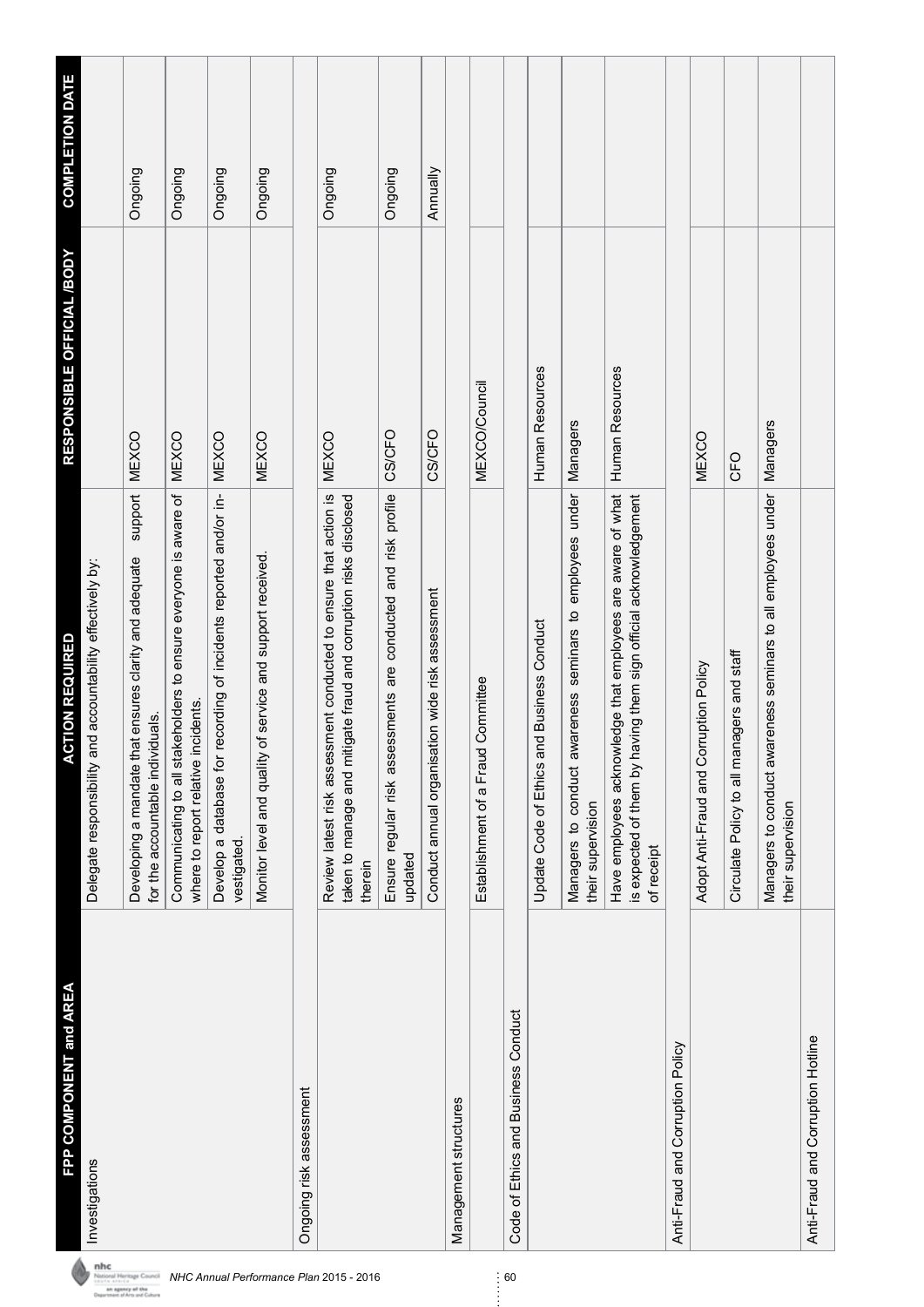| FPP COMPONENT and AREA            | <b>ACTION REQUIRED</b>                                                                                                                                             | RESPONSIBLE OFFICIAL /BODY | <b>COMPLETION DATE</b> |
|-----------------------------------|--------------------------------------------------------------------------------------------------------------------------------------------------------------------|----------------------------|------------------------|
|                                   | Initiate implementation of hotline facility                                                                                                                        | Management                 |                        |
|                                   | to effectively communicate its existence<br>Launch hotline in order<br>and purpose                                                                                 | Management                 |                        |
|                                   | Ensure implementation of proper procedures to ensure timeous re-<br>ceipt of evaluated information                                                                 | Management                 |                        |
|                                   | Hotline in terms of reports received and<br>level of awareness throughout the NHC.<br>Monitor effectiveness of                                                     | Management                 |                        |
| Physical and Information Security |                                                                                                                                                                    |                            |                        |
| Delegation of responsibility      | Delegate responsibility for security to individuals                                                                                                                | CEO                        |                        |
|                                   | Ensure that the responsible persons appointed improve security<br>measures by:                                                                                     |                            |                        |
|                                   | Identifying vulnerable areas and performance gaps;                                                                                                                 |                            |                        |
|                                   | Revising security measures to ensure that vulnerabilities and<br>performance gaps are effectively addressed;                                                       |                            |                        |
|                                   | Documenting security procedures; and                                                                                                                               |                            |                        |
|                                   | measures to all stakeholders<br>Communicating security                                                                                                             |                            |                        |
|                                   | dures that deals with control over physical documents containing<br>an information security policy and proce-<br>Develop and implement<br>confidential information |                            |                        |
|                                   | Monitor the implementation of the actions detailed above to insure<br>that it has a positive impact on the security measures at various<br>institutions            |                            |                        |
| Ongoing maintenance and review    |                                                                                                                                                                    |                            |                        |
|                                   | Ensure ongoing maintenance and review of:                                                                                                                          | <b>MEXCO</b>               | Ongoing                |
|                                   | Code of Ethics and Business Conduct;                                                                                                                               | <b>MEXCO</b>               | Ongoing                |
|                                   | Anti-Fraud and Corruption Policy;                                                                                                                                  | <b>MEXCO</b>               | Ongoing                |
|                                   | Awareness programme;                                                                                                                                               | <b>MEXCO</b>               | Ongoing                |
|                                   | Communication strategies; and                                                                                                                                      | <b>MEXCO</b>               | Ongoing                |
|                                   | motivate buy-inn and create awareness<br>Additional strategies to i                                                                                                | <b>MEXCO</b>               |                        |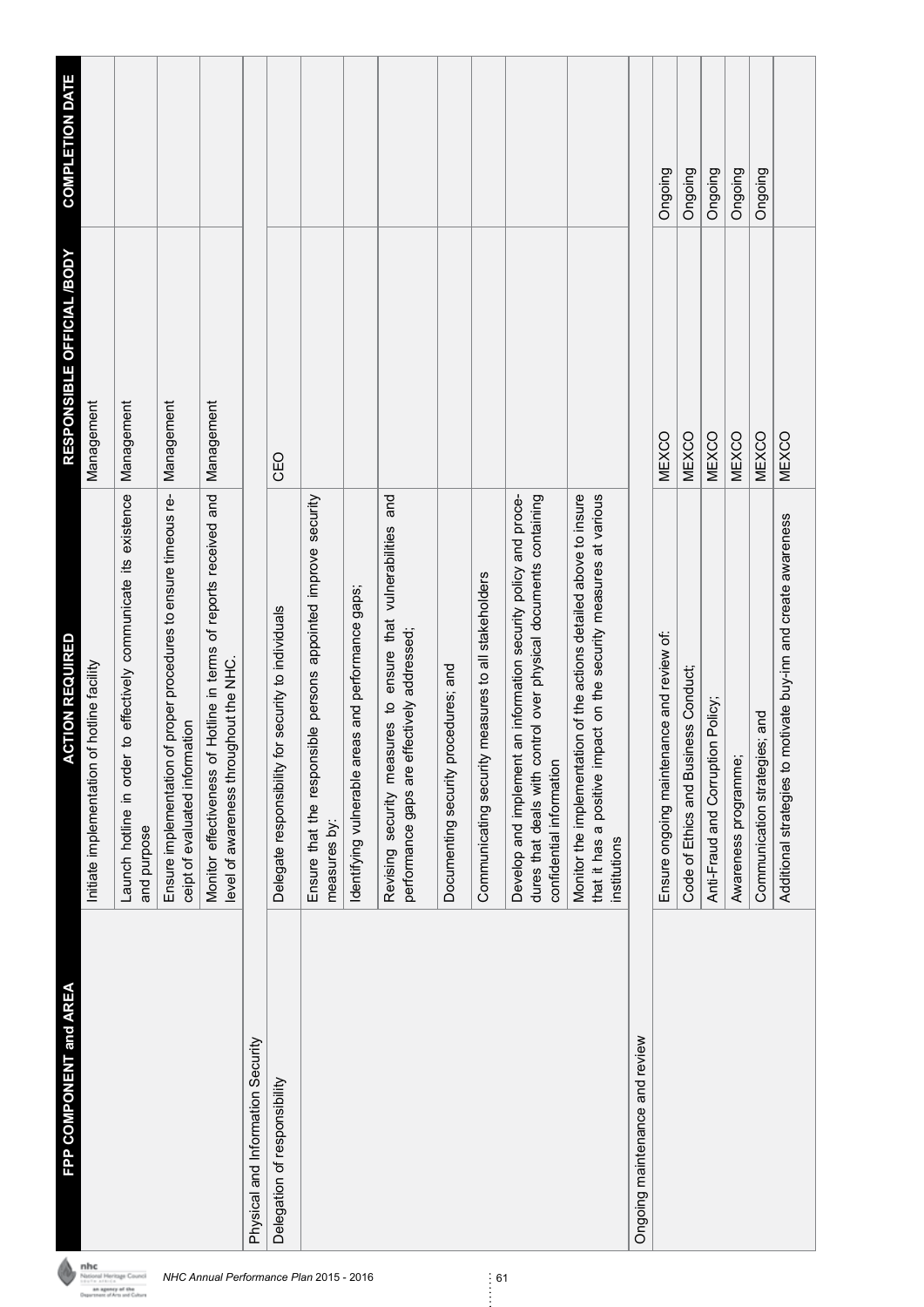C. Risk Management Plan **C. Risk Management Plan**

# **Key Strategic Risks**

addressed. The re-assessment of strategic risks based on the revised strategic planwas done in February 2015, under the auspices of the Risk Management Committee. addressed. The re-assessment of strategic risks based on the revised strategic planwas done in February 2015, under the auspices of the Risk Management Committee. Key Strategic Risks<br>The top 15 strategic risks currently facing the NHC are detailed below. These will be managed on an on-going basis; until such time that they have been adequately The top 15 strategic risks currently facing the NHC are detailed below. These will be managed on an on-going basis; until such time that they have been adequately

| Time<br>scale                                                         | $\mathfrak{S}$                                                                                                                                                                                                                                                                               |
|-----------------------------------------------------------------------|----------------------------------------------------------------------------------------------------------------------------------------------------------------------------------------------------------------------------------------------------------------------------------------------|
| owner<br>tion<br>$AC-$                                                | Fund-<br>ing<br>Man-<br>ager                                                                                                                                                                                                                                                                 |
| <b>Actions</b><br>to im-<br>prove<br>man-<br>age-<br>of the<br>of the | expres-<br>sion of<br>interest.<br>call<br>to be<br>to cought<br>for Carrier of C4<br>is to couple to be<br>to couple to couple to couple to couple to couple to couple<br>for couple to couple to couple to couple to couple to couple to couple to couple to couple to couple to<br>Public |
| own-<br>Risk<br>er                                                    | Fund-<br>ing<br>Man-<br>ager                                                                                                                                                                                                                                                                 |
|                                                                       | 20                                                                                                                                                                                                                                                                                           |
| Re-<br>sidual<br>risk                                                 | $Maxi-$<br>mum                                                                                                                                                                                                                                                                               |
|                                                                       | 0.80                                                                                                                                                                                                                                                                                         |
| ceived<br>control<br>effec-<br>tive-<br>ness<br>Per-                  | Weak                                                                                                                                                                                                                                                                                         |
| controls<br>Current                                                   | Operational<br>plan for the<br>current year<br>reflects<br>revised<br>timelines                                                                                                                                                                                                              |
|                                                                       | 25                                                                                                                                                                                                                                                                                           |
| ent risk<br>Inher-                                                    | Maxi-<br>mum                                                                                                                                                                                                                                                                                 |
|                                                                       | 5                                                                                                                                                                                                                                                                                            |
| Likeli-<br>hood                                                       | Com-<br>mon                                                                                                                                                                                                                                                                                  |
|                                                                       | 5                                                                                                                                                                                                                                                                                            |
| Impact                                                                | Critical                                                                                                                                                                                                                                                                                     |
| ground to<br>the risk<br>Back-                                        | Late timing<br>of public<br>call is done<br>year which<br>conse-<br>roll - overs<br>tation, and<br>as a result<br>during the<br>financial<br>quently<br>delays<br>implemen-                                                                                                                  |
| scription<br>Risk de-                                                 | Availability<br>of grant<br>funding<br>to fund<br>approved<br>projects                                                                                                                                                                                                                       |
| Risk cat-<br>Alobe                                                    | ments<br>Grant<br>Dis-<br>burse-                                                                                                                                                                                                                                                             |
| objective<br>Link to                                                  | SO(44.2)                                                                                                                                                                                                                                                                                     |
| Unit                                                                  | Fund-<br>ing                                                                                                                                                                                                                                                                                 |
| Num-<br>Risk<br>ber                                                   | 53                                                                                                                                                                                                                                                                                           |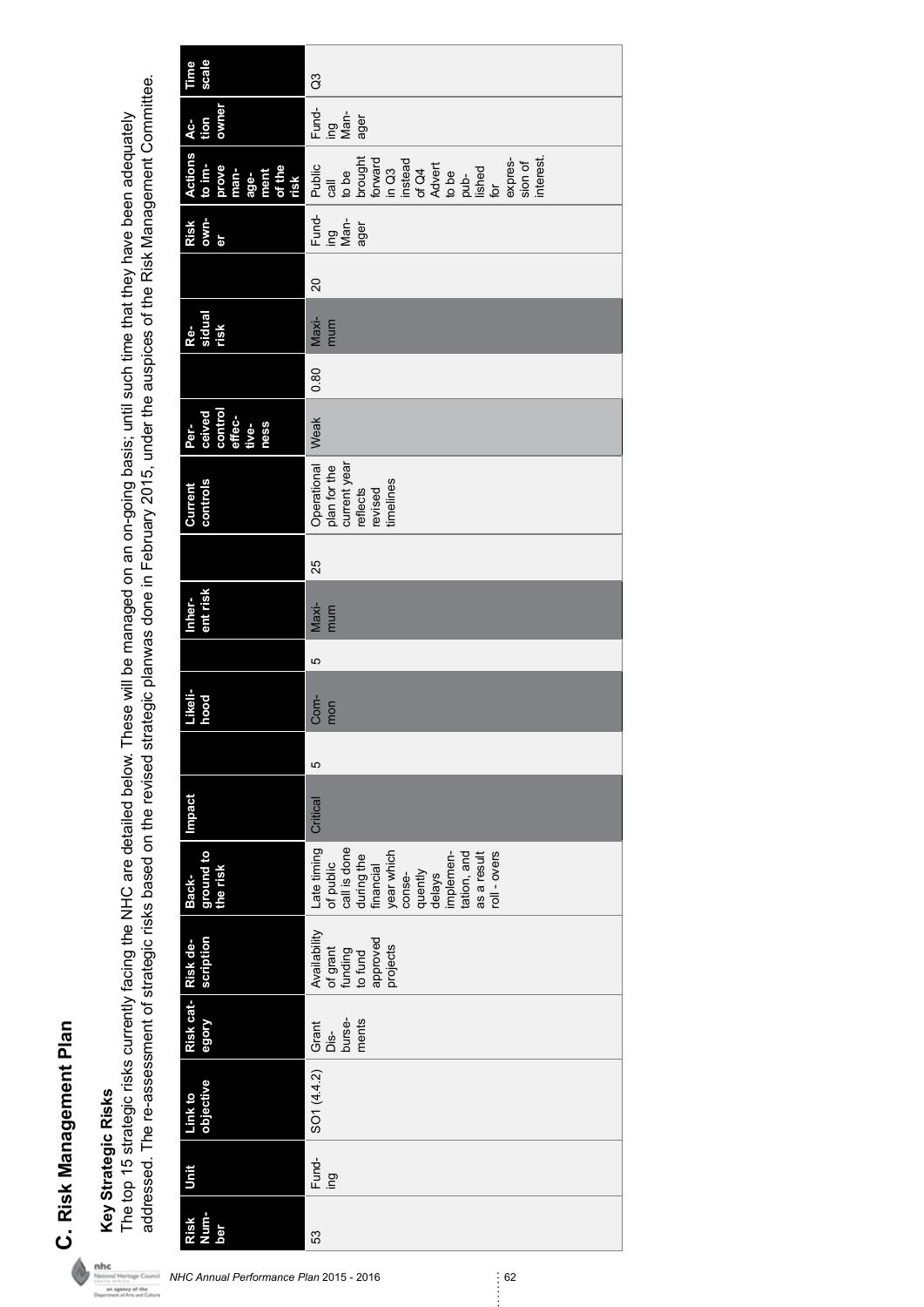| Time<br>scale                                                               | Ongo-<br>ing                                                                                                                                                                                                                                                                                                  | $\beta$                                                                                                                                                                    |
|-----------------------------------------------------------------------------|---------------------------------------------------------------------------------------------------------------------------------------------------------------------------------------------------------------------------------------------------------------------------------------------------------------|----------------------------------------------------------------------------------------------------------------------------------------------------------------------------|
| owner<br>tion<br>Ac-                                                        | Man-<br>Heri-<br>tage<br>ager                                                                                                                                                                                                                                                                                 | EM                                                                                                                                                                         |
| <b>Actions</b><br>to im-<br>prove<br>of the<br>man-<br>ment<br>age-<br>risk | delivery<br>is mea-<br>deliver-<br>project<br>mance<br>should<br>Critical<br>perfor-<br>on the<br>be the<br>sured<br>areas,<br>of the<br>ables<br>focus<br>given<br>main<br>APP<br>man-<br>date.<br>that<br>key                                                                                               | toring of<br>strategy<br>carried<br>regular<br>Moni-<br>basis<br>to be<br>on a                                                                                             |
| own-<br>Risk<br>ъr                                                          | Man-<br>Gen-<br>ager<br>eral                                                                                                                                                                                                                                                                                  | CEO                                                                                                                                                                        |
|                                                                             | $\overline{20}$                                                                                                                                                                                                                                                                                               | 16.25                                                                                                                                                                      |
| Re-<br>sidual<br>risk                                                       | Maxi-<br>mum                                                                                                                                                                                                                                                                                                  | Maxi-<br>mum                                                                                                                                                               |
|                                                                             | 0.80                                                                                                                                                                                                                                                                                                          | 0.65                                                                                                                                                                       |
| control<br>ceived<br>effec-<br>ness<br>Per-<br>tive-                        | Weak                                                                                                                                                                                                                                                                                                          | factory<br>Satis-                                                                                                                                                          |
| controls<br>Current                                                         | diverted to<br>other such<br>in the APP<br>in terms of<br>implemen-<br>supported<br>A balance<br>other pro-<br>discontin-<br>grammes.<br>initiatives<br>grammes<br>be struck<br>budgeted<br>would be<br>between<br>funds on<br>needs to<br>because<br>delivera-<br>bles and<br>ued pro-<br>project<br>tation, | monitoring<br>Quarterly<br>mance<br>reports<br>perfor-                                                                                                                     |
|                                                                             | 25                                                                                                                                                                                                                                                                                                            | 25                                                                                                                                                                         |
| ent risk<br>Inher-                                                          | Maxi-<br>mum                                                                                                                                                                                                                                                                                                  | Maxi-<br>mum                                                                                                                                                               |
|                                                                             | 5                                                                                                                                                                                                                                                                                                             | Ю                                                                                                                                                                          |
| Likeli-<br>hood                                                             | Com-<br>mon                                                                                                                                                                                                                                                                                                   | Com-<br>mon                                                                                                                                                                |
|                                                                             | 5                                                                                                                                                                                                                                                                                                             | Ю                                                                                                                                                                          |
| <b>Impact</b>                                                               | Critical                                                                                                                                                                                                                                                                                                      | Critical                                                                                                                                                                   |
| ground to<br>the risk<br>Back-                                              | to focus on<br>and sector<br>grammes<br>from APP<br>emerging<br>demands<br>Deviation<br>pro-                                                                                                                                                                                                                  | Information<br>targets will<br>formance<br>strategic<br>termined<br>outcome<br>levels of<br>achieve-<br>result to<br>adverse<br>on Per-<br>pre-de-<br>ment<br>audit<br>Low |
| scription<br>Risk de-                                                       | all planned<br>implement<br>Inability to<br>grammes<br>and proj-<br>pro-<br>ects                                                                                                                                                                                                                              | milestones<br>of achieve-<br>Low Level<br>strategic<br>ment of                                                                                                             |
| Risk cat-<br>egory                                                          | heritage<br>Support<br>towards<br>projects                                                                                                                                                                                                                                                                    | Leader-<br>ship                                                                                                                                                            |
| objective<br>Link to                                                        | tation of all<br>implemen-<br>intangible<br>grammes<br>Heritage<br>Ensure<br>(4.3.1)<br>SO <sub>1</sub><br>Pro-                                                                                                                                                                                               | S01 (1.1)                                                                                                                                                                  |
| Unit                                                                        | Heri-<br>tage                                                                                                                                                                                                                                                                                                 | Execu-<br>tive                                                                                                                                                             |
| Risk<br>Num-<br>ber                                                         | 57                                                                                                                                                                                                                                                                                                            | $\overline{\phantom{0}}$                                                                                                                                                   |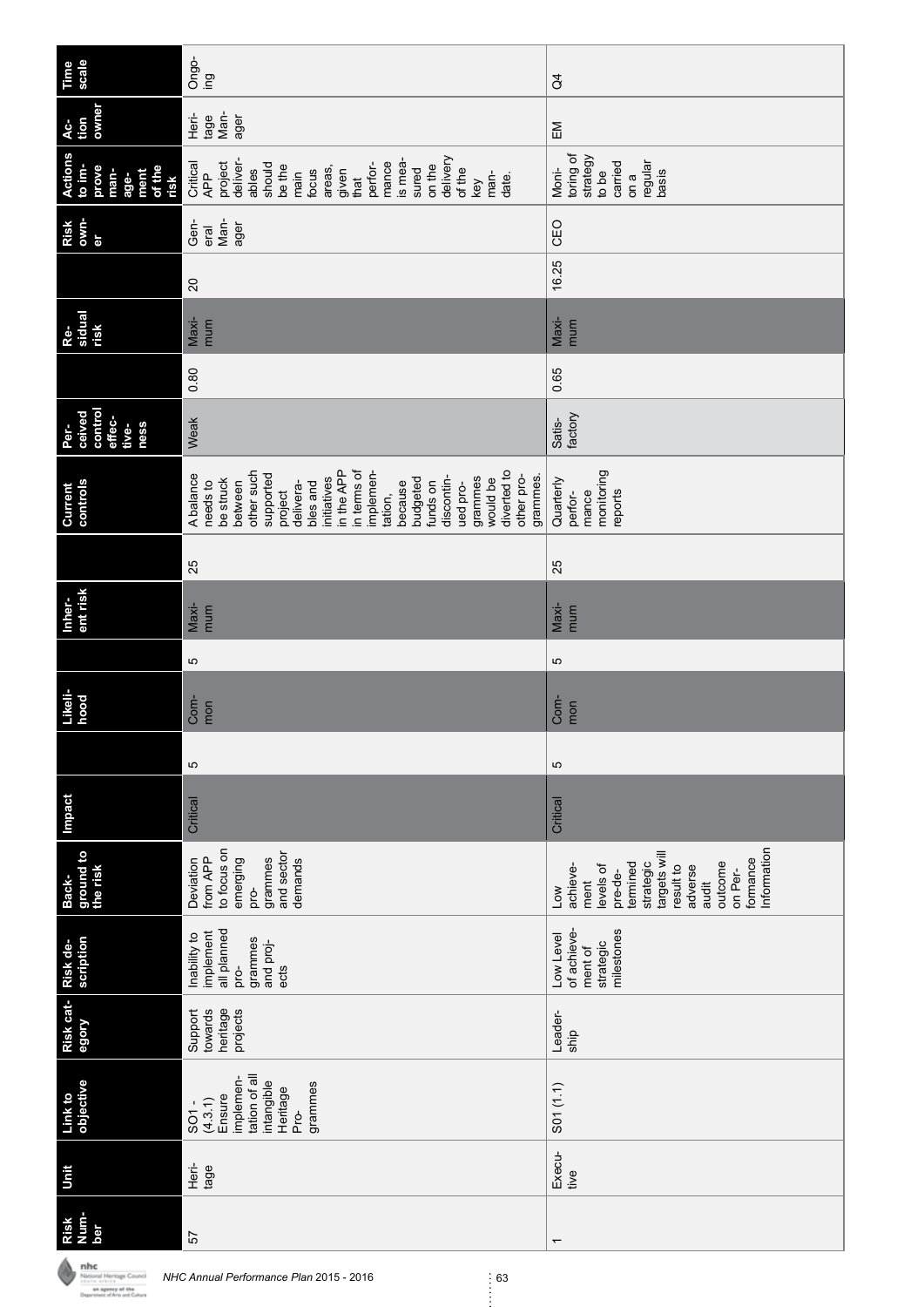| scale<br>Time                                                               | Ongo-<br>ing                                                                                                                                                                                                                                                  |
|-----------------------------------------------------------------------------|---------------------------------------------------------------------------------------------------------------------------------------------------------------------------------------------------------------------------------------------------------------|
| owner                                                                       |                                                                                                                                                                                                                                                               |
| tion<br>$AC-$                                                               | CFO                                                                                                                                                                                                                                                           |
| <b>Actions</b><br>to im-<br>prove<br>of the<br>risk<br>man-<br>ment<br>age- | to be re-<br>ening of<br>Policies<br>the new<br>modate<br>require-<br>accom-<br>internal<br>with NT<br>revised<br>viewed<br>ture as<br>well as<br>and/or<br>struc-<br>ments.<br>Tight-<br>align-<br>dards<br>ment<br>trols.<br>stan-<br>con-<br>and<br>e<br>9 |
| own-<br>Risk<br>er                                                          |                                                                                                                                                                                                                                                               |
|                                                                             | 16.25 CFO                                                                                                                                                                                                                                                     |
| Re-<br>sidual<br>risk                                                       | Maxi-<br>mum                                                                                                                                                                                                                                                  |
|                                                                             | 0.65                                                                                                                                                                                                                                                          |
| ceived<br>control<br>effec-<br>Per-<br>tive-<br>ness                        | factory<br>Satis-                                                                                                                                                                                                                                             |
| controls<br>Current                                                         | compliance<br>cation and<br>communi-<br>circulars<br>Regular                                                                                                                                                                                                  |
|                                                                             | 25                                                                                                                                                                                                                                                            |
| ent risk<br>Inher-                                                          | Maxi-<br>mum                                                                                                                                                                                                                                                  |
|                                                                             | 5                                                                                                                                                                                                                                                             |
| Likeli-<br>hood                                                             | Com-<br>mon                                                                                                                                                                                                                                                   |
|                                                                             | 5                                                                                                                                                                                                                                                             |
| <b>Impact</b>                                                               | Critical                                                                                                                                                                                                                                                      |
| ground to<br>the risk<br>Back-                                              | audit impli-<br>and proce-<br>herence to<br>cations for<br>NHC<br>dures can<br>audit find-<br>approved<br>internal<br>result to<br>ings and<br>Non ad-<br>adverse<br>financial<br>policies                                                                    |
| scription                                                                   | adherence<br>and proce-<br>processes<br>to internal<br>financial<br>dures<br>Non                                                                                                                                                                              |
| Risk cat- Risk de-<br>egory                                                 | Financial                                                                                                                                                                                                                                                     |
| Link to<br>objective                                                        | SO <sub>3</sub>                                                                                                                                                                                                                                               |
| Unit                                                                        | Finan-<br>$Man-$<br>ment<br>age-<br>cial                                                                                                                                                                                                                      |
| <b>Rund</b><br>Risk<br>ber                                                  | ίä                                                                                                                                                                                                                                                            |

**NHC Annual Performance Plan 2015 - 2016**<br> *NHC Annual Performance Plan 2015 - 2016* 64<br> **Construct of Annual Performance** Plan 2015 - 2016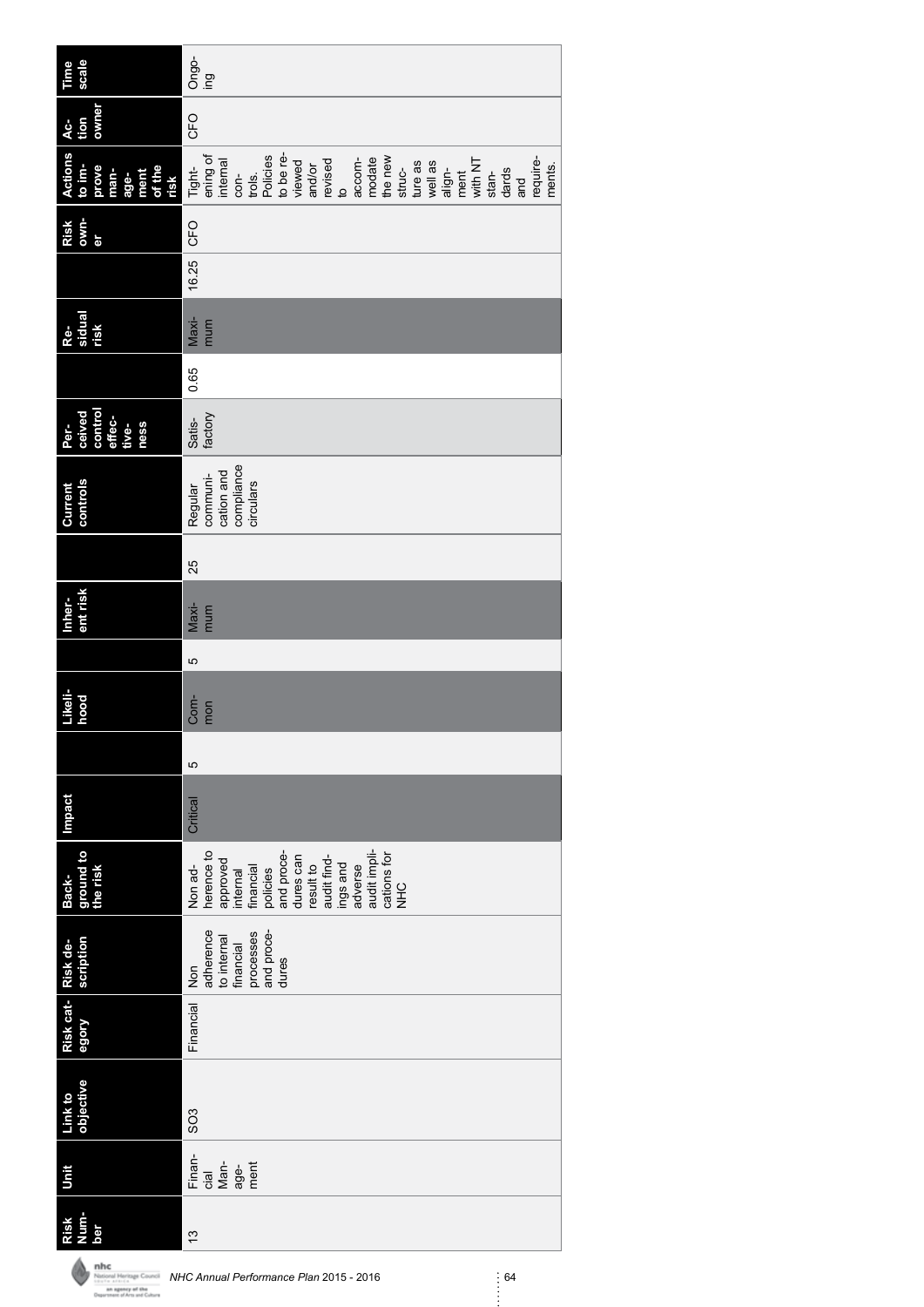| Time<br>scale                                                               | $\alpha$                                                                                                                                                                                                                                                                                                                                                                        |
|-----------------------------------------------------------------------------|---------------------------------------------------------------------------------------------------------------------------------------------------------------------------------------------------------------------------------------------------------------------------------------------------------------------------------------------------------------------------------|
| owner<br>Ac-<br>tion                                                        | SCO                                                                                                                                                                                                                                                                                                                                                                             |
| <b>Actions</b><br>to im-<br>prove<br>of the<br>man-<br>ment<br>age-<br>risk | procure-<br>practise<br>National<br>tion and<br>ance for<br>to cover<br>opment<br>submis-<br>Report-<br>Of NHC<br>of SCM<br>compli-<br>Aware-<br>as well.<br>menta-<br>sion to<br>rective<br>Devel-<br>action.<br>should<br>Imple-<br>tinued<br>areas<br>ment<br>ing of<br>other<br>sions<br>Trea-<br>DAC.<br>plan,<br>ness<br>non-<br>be a<br>con-<br>ses-<br>cor-<br>X<br>and |
| own-<br>Risk<br>er                                                          | CFO                                                                                                                                                                                                                                                                                                                                                                             |
|                                                                             | 16.25                                                                                                                                                                                                                                                                                                                                                                           |
| Re-<br>sidual<br>risk                                                       | $Maxi-$<br>mum                                                                                                                                                                                                                                                                                                                                                                  |
|                                                                             | 0.65                                                                                                                                                                                                                                                                                                                                                                            |
| control<br>Per-<br>ceived<br>effec-<br>ness<br>tive-                        | factory<br>Satis-                                                                                                                                                                                                                                                                                                                                                               |
| controls<br>Current                                                         | to SOP and<br>Awareness<br>Processes<br>pertaining<br>circulated<br>to all offi-<br>Circulars<br>sessions<br>cials<br>held                                                                                                                                                                                                                                                      |
|                                                                             | 25                                                                                                                                                                                                                                                                                                                                                                              |
| ent risk<br>Inher-                                                          | $Maxi-$<br>mum                                                                                                                                                                                                                                                                                                                                                                  |
|                                                                             | Ю                                                                                                                                                                                                                                                                                                                                                                               |
| Likeli-<br>hood                                                             | Com-<br>mon                                                                                                                                                                                                                                                                                                                                                                     |
|                                                                             | 5                                                                                                                                                                                                                                                                                                                                                                               |
| <b>Impact</b>                                                               | Critical                                                                                                                                                                                                                                                                                                                                                                        |
| ground to<br>the risk<br>Back-                                              | pronounce-<br>with recent<br>Noncom-<br>Treasury<br>National<br>pliance<br>ment                                                                                                                                                                                                                                                                                                 |
| <b>Risk de-<br/>scription</b>                                               | Ineffective<br>planning<br>procure-<br>ment                                                                                                                                                                                                                                                                                                                                     |
| Risk cat-<br>egory                                                          | Supply<br>Chain                                                                                                                                                                                                                                                                                                                                                                 |
| Link to<br>objective                                                        | $\overline{5}$                                                                                                                                                                                                                                                                                                                                                                  |
| Unit                                                                        | SCM                                                                                                                                                                                                                                                                                                                                                                             |
| Risk<br>Num-<br>ber                                                         | 23                                                                                                                                                                                                                                                                                                                                                                              |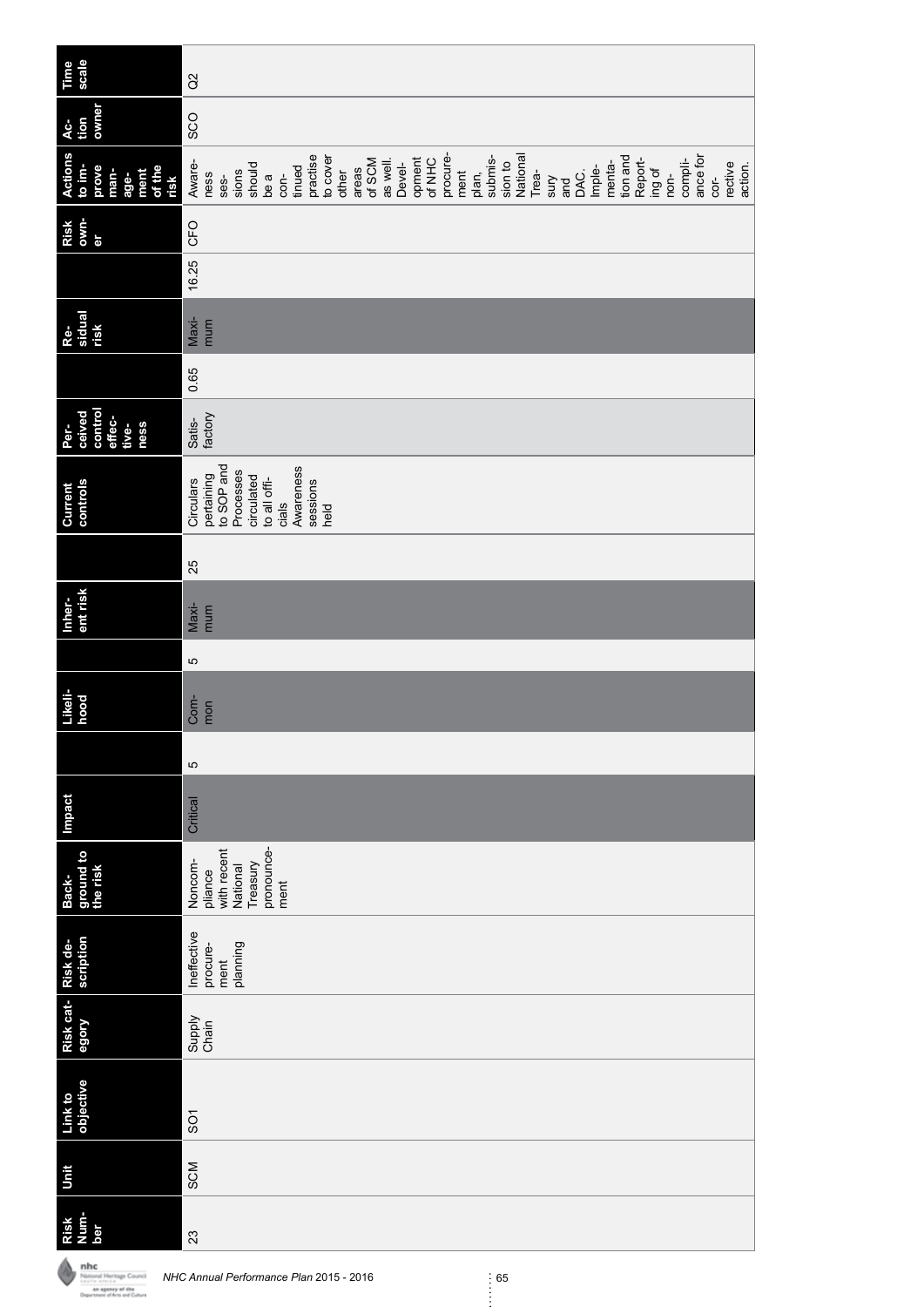| scale<br>Time                                                               | $\beta$                                                                                                                                                       | Month-<br>ises by<br>Advert<br>prem-<br>toring<br>Moni-<br>new<br>.<br>خ<br>for<br>$\beta$                                                                 |
|-----------------------------------------------------------------------------|---------------------------------------------------------------------------------------------------------------------------------------------------------------|------------------------------------------------------------------------------------------------------------------------------------------------------------|
| owner<br>Ac-<br>tion                                                        | CFO                                                                                                                                                           | Man-<br>ager<br>$\widetilde{\Xi}$                                                                                                                          |
| <b>Actions</b><br>to im-<br>prove<br>of the<br>man-<br>ment<br>age-<br>risk | and Bid<br>training<br>mittees<br>staff on<br>shops<br>Com-<br>work-<br>going<br>for all<br><b>SCM</b><br>ຣັ່                                                 | effective<br>ment for<br>engage-<br>mainte-<br>for new<br>premis-<br>repairs<br>project<br>vertise<br>Formal<br>nance<br>to ad-<br>and<br>and<br>and<br>es |
| own-<br>Risk<br>er                                                          | CFO                                                                                                                                                           | Man-<br>ager<br>$\widetilde{\Xi}$                                                                                                                          |
|                                                                             | 16.25                                                                                                                                                         | 16.25                                                                                                                                                      |
| sidual<br>Re-<br>risk                                                       | Maxi-<br>mum                                                                                                                                                  | Maxi-<br>mum                                                                                                                                               |
|                                                                             | 0.65                                                                                                                                                          | 0.65                                                                                                                                                       |
| control<br>ceived<br>effec-<br>Per-<br>ness<br>tive-                        | factory<br>Satis-                                                                                                                                             | factory<br>Satis-                                                                                                                                          |
| controls<br>Current                                                         | SCM and<br>trained in<br>officials<br>finance<br>SCM                                                                                                          | ment with<br>Landlord/<br>Redefine<br>Engage-                                                                                                              |
|                                                                             | 25                                                                                                                                                            | 25                                                                                                                                                         |
| ent risk<br>Inher-                                                          | Maxi-<br>mum                                                                                                                                                  | Maxi-<br>mum                                                                                                                                               |
|                                                                             | ю                                                                                                                                                             | ю                                                                                                                                                          |
| Likeli-<br>hood                                                             | Com-<br>mon                                                                                                                                                   | Com-<br>mon                                                                                                                                                |
|                                                                             | 5                                                                                                                                                             | 5                                                                                                                                                          |
| <b>Impact</b>                                                               | Critical                                                                                                                                                      | Critical                                                                                                                                                   |
| ground to<br>the risk<br>Back-                                              | for officials<br>one way or<br>a profound<br><b>SCM skills</b><br>another in<br>mittees is<br>ment and<br>bid com-<br>involved<br>procure-<br>Lack of<br>risk | Inadequate<br>utilisation<br>of rented<br>facilities                                                                                                       |
| scription                                                                   | Inadequate<br><b>SCM skills</b><br>organisa-<br>tion wide                                                                                                     | Facilities<br>Manage-<br>ment                                                                                                                              |
| Risk cat-Risk de-<br>egory                                                  | Supply<br>Chain                                                                                                                                               | Resourc-<br>Human<br>69                                                                                                                                    |
| objective<br>Link to                                                        | SS <sub>1</sub>                                                                                                                                               | S <sub>05</sub>                                                                                                                                            |
| Unit                                                                        | SCM                                                                                                                                                           | Ξ                                                                                                                                                          |
| Num-<br>Risk<br>ber                                                         | 25                                                                                                                                                            | 43                                                                                                                                                         |

**NHC Annual Performance Plan 2015 - 2016**<br> *NHC Annual Performance Plan 2015 - 2016* 66<br> **Construct of Annual Performance** Plan 2015 - 2016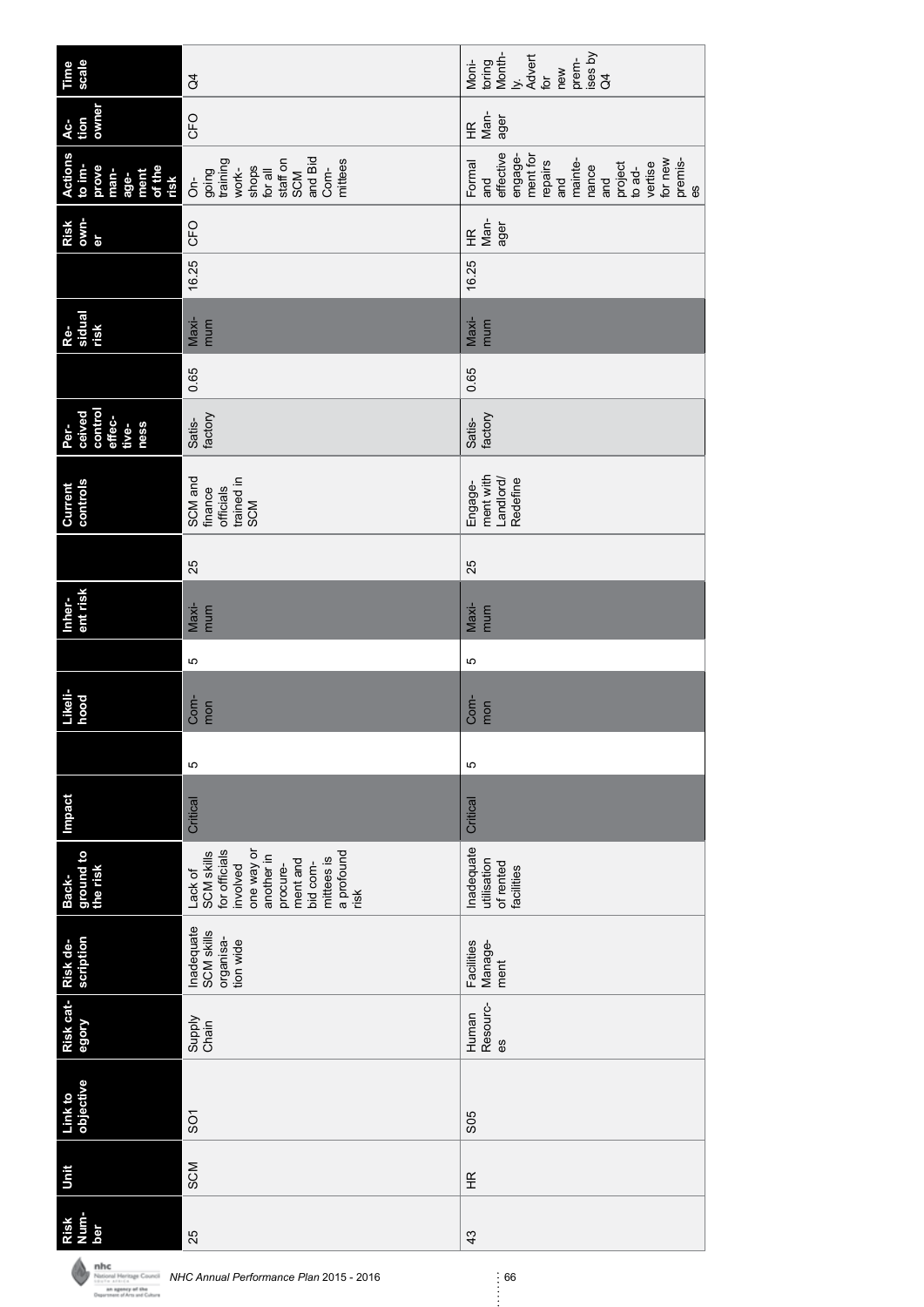| scale<br>Time                                                               | $\alpha$                                                                                                                        | $\frac{5}{9}$<br>$\frac{2}{9}$<br>$\frac{4}{9}$                                                                                                                                                      |
|-----------------------------------------------------------------------------|---------------------------------------------------------------------------------------------------------------------------------|------------------------------------------------------------------------------------------------------------------------------------------------------------------------------------------------------|
| owner<br>tion<br>4ċ-                                                        | MM                                                                                                                              | <b>SM</b>                                                                                                                                                                                            |
| <b>Actions</b><br>to im-<br>prove<br>of the<br>man-<br>ment<br>age-<br>risk | engage-<br>proved<br>holder<br>strate-<br>stake-<br>ment<br>man-<br>ment<br>age-<br>gies<br>and<br>$\dot{\underline{\epsilon}}$ | commu-<br>nication<br>with the<br>DAC.<br>stant<br>Con-                                                                                                                                              |
| own-<br>Risk<br>er                                                          | MM                                                                                                                              | $\mathbb{S}^2$                                                                                                                                                                                       |
|                                                                             | 16.25                                                                                                                           | 16.25                                                                                                                                                                                                |
| sidual<br>risk<br>Re-                                                       | $Maxi-$<br>mum                                                                                                                  | Maxi-<br>mum                                                                                                                                                                                         |
|                                                                             | 0.65                                                                                                                            | 0.65                                                                                                                                                                                                 |
| control<br>ceived<br>effec-<br>ness<br>Per-<br>tive-                        | factory<br>Satis-                                                                                                               | factory<br>Satis-                                                                                                                                                                                    |
| controls<br>Current                                                         | stakehold-<br>communi-<br>cation to<br>Regular<br>ers                                                                           | The NHC is<br>the DAC in<br>cating with<br>the matter.<br>communi-<br>writing on                                                                                                                     |
|                                                                             | 25                                                                                                                              | 25                                                                                                                                                                                                   |
| ent risk<br>Inher-                                                          | Maxi-<br>mum                                                                                                                    | Maxi-<br>mum                                                                                                                                                                                         |
|                                                                             | 5                                                                                                                               | Б                                                                                                                                                                                                    |
| Likeli-<br>hood                                                             | Com-<br>mon                                                                                                                     | Com-<br>mon                                                                                                                                                                                          |
|                                                                             | 5                                                                                                                               | Ю                                                                                                                                                                                                    |
| Impact                                                                      | Critical                                                                                                                        | Critical                                                                                                                                                                                             |
| ground to<br>the risk<br>Back-                                              | nal publics<br>and exter-<br>tools with<br>commu-<br>nication<br>internal<br>Lack of                                            | would have<br>The target<br>for consid-<br>2011. Its<br>the future<br>scenarios<br>eration of<br><b>Business</b><br>Plan was<br>year-end<br>informed<br>approval<br>the LHR<br>of the<br>LHR.        |
| scription<br>Risk de-                                                       | Reputa-<br>tional                                                                                                               | Plans which<br>stalls imple-<br>on the APP<br>the lack of<br>objectives<br>mentation<br>scenarios<br><b>Business</b><br>of prede-<br>owing to<br>termined<br>approval<br>Unclear<br>of the<br>future |
| Risk cat-<br>egory                                                          | relations<br>Stake-<br>holder                                                                                                   | <b>Business</b><br>LHR<br>Plan                                                                                                                                                                       |
| objective<br>Link to                                                        | SO <sub>2</sub> (1.2.5)                                                                                                         | SO1 (4.5.5)                                                                                                                                                                                          |
| Unit                                                                        | Mktg &<br>Comm                                                                                                                  | LHR                                                                                                                                                                                                  |
| <b>Num-</b><br>Risk<br>ber                                                  | 49                                                                                                                              | 67                                                                                                                                                                                                   |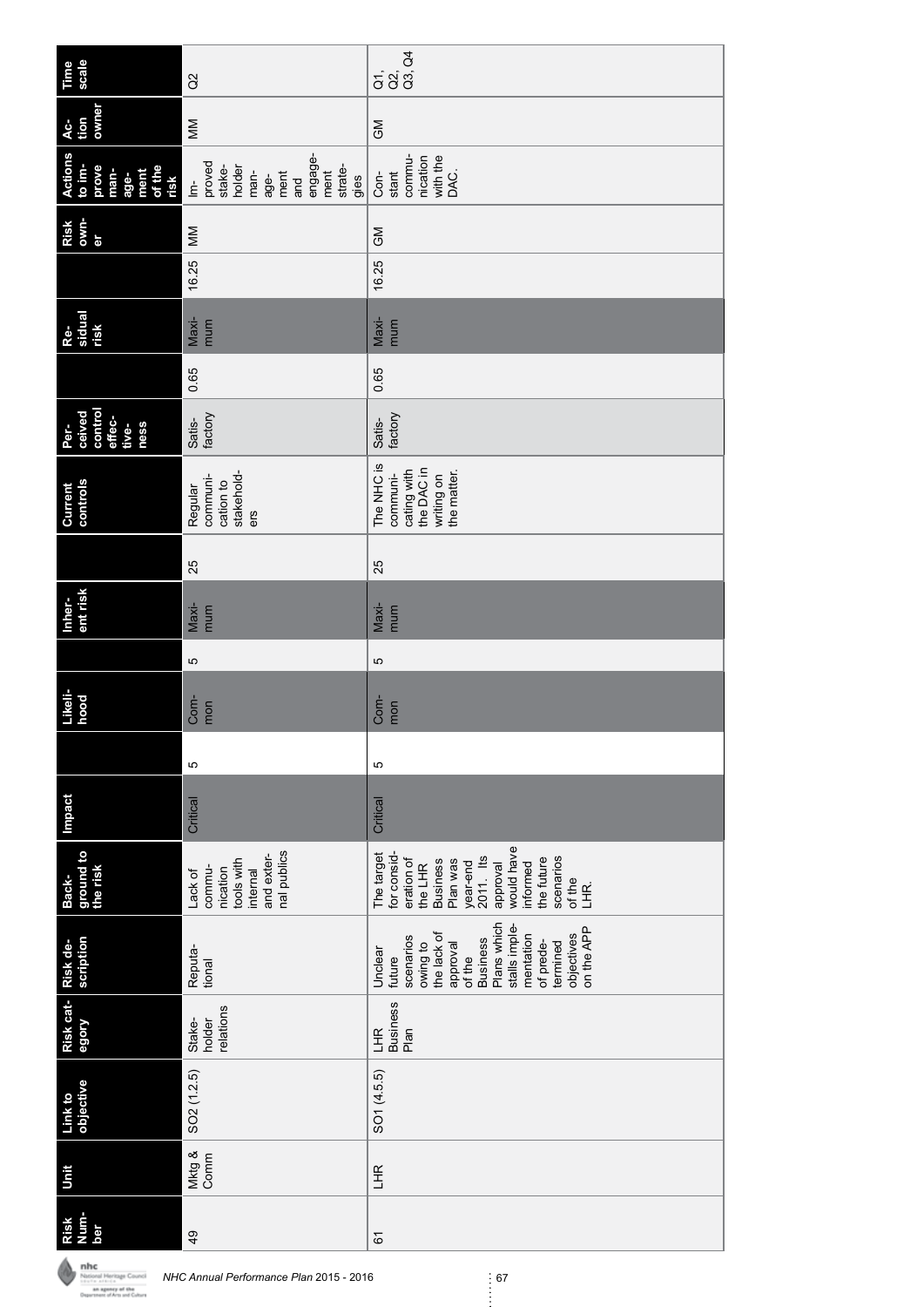| scale<br>Time                                                               | Imme-<br>diate                                                                                                                                                                 | Imme-<br>diate                                                                              |
|-----------------------------------------------------------------------------|--------------------------------------------------------------------------------------------------------------------------------------------------------------------------------|---------------------------------------------------------------------------------------------|
| owner<br>tion<br>$AC-$                                                      | CEO                                                                                                                                                                            | Secre-<br>tariat                                                                            |
| <b>Actions</b><br>to im-<br>prove<br>of the<br>man-<br>ment<br>age-<br>risk | DG and<br>Minister<br>Sched-<br>actions<br>regular<br>inter-<br>with<br>$\frac{1}{x}$                                                                                          | of meet-<br>timeous<br>das and<br>submis-<br>notices<br>Ensure<br>sion of<br>agen-<br>ings. |
| own-<br>Risk<br>er                                                          | CEO                                                                                                                                                                            | CEO                                                                                         |
|                                                                             | 16.25                                                                                                                                                                          | 16.25                                                                                       |
| Re-<br>sidual<br>risk                                                       | Maxi-<br>mum                                                                                                                                                                   | Maxi-<br>mum                                                                                |
|                                                                             | 0.65                                                                                                                                                                           | 0.65                                                                                        |
| control<br>ceived<br>effec-<br>ness<br>Per-<br>tive-                        | factory<br>Satis-                                                                                                                                                              | factory<br>Satis-                                                                           |
| controls<br>Current                                                         | liaison with<br>Maintain<br>ongoing<br>Minister.<br>DG and                                                                                                                     | Committee<br>Secretariat<br>Chairs for<br>meetings.<br>to follow<br>up with<br>regular      |
|                                                                             | 25                                                                                                                                                                             | 25                                                                                          |
| ent risk<br>Inher-                                                          | Maxi-<br>mum                                                                                                                                                                   | Maxi-<br>mum                                                                                |
|                                                                             | 5%                                                                                                                                                                             | Ю                                                                                           |
| Likeli-<br>hood                                                             | Com-<br>mon                                                                                                                                                                    | Com-<br>mon                                                                                 |
|                                                                             | 5                                                                                                                                                                              | Ю                                                                                           |
| <b>Impact</b>                                                               | Critical                                                                                                                                                                       | Critical                                                                                    |
| ground to<br>the risk<br>Back-                                              | changes in<br>need to be<br>the leader-<br>ship of the<br>ministry of<br>the same<br>with new<br>With the<br>Arts and<br>Minister.<br>aspects<br>Culture,<br>covered<br>afresh | dance with<br>meeting in<br>Year Plan<br>Commit-<br>tees not<br>Annual<br>accor-            |
| scription                                                                   | Relation-<br>ship with<br>DAC                                                                                                                                                  | Dysfunc-<br>Commit-<br>Council<br>tional<br>tees.                                           |
| Risk cat-Risk de-<br>Alobe                                                  | Gover-<br>nance<br><b>Risk</b>                                                                                                                                                 | Gover-<br>nance<br>Risk                                                                     |
| Link to<br>objective                                                        | SO <sub>3</sub>                                                                                                                                                                | SO <sub>3</sub>                                                                             |
| Unit                                                                        | Execu-<br>tive                                                                                                                                                                 | Execu-<br>tive                                                                              |
| Num-<br>Risk<br>ber                                                         | NEW                                                                                                                                                                            | NEW                                                                                         |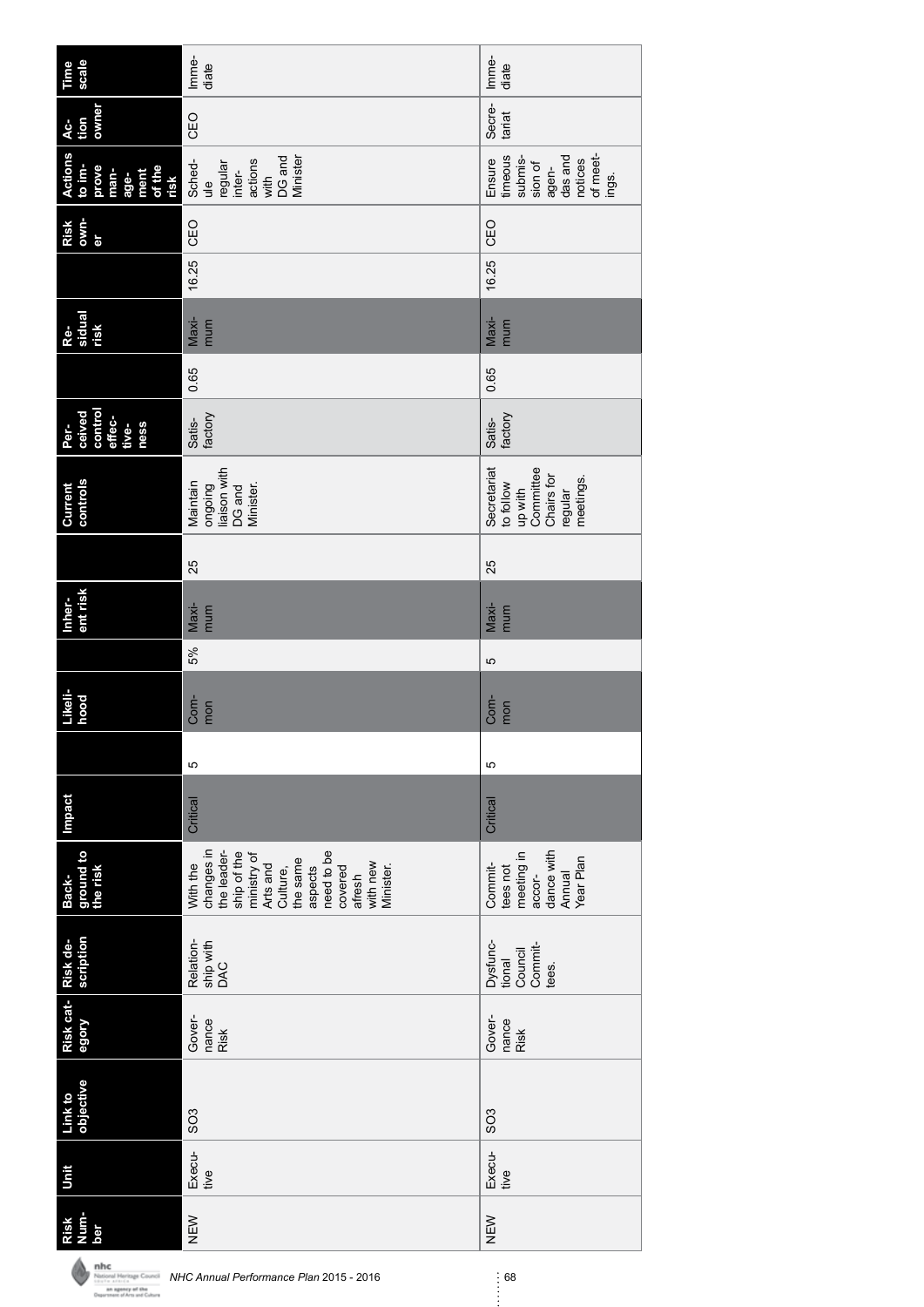| Time<br>scale                                                               | Imme-<br>diate                                                                                                                               | Imme-<br>diate                                                                                                      | Imme-<br>diate                                                                                                   |
|-----------------------------------------------------------------------------|----------------------------------------------------------------------------------------------------------------------------------------------|---------------------------------------------------------------------------------------------------------------------|------------------------------------------------------------------------------------------------------------------|
| owner<br>tion<br>Ac-                                                        | FM                                                                                                                                           | Coun-<br>CEO <sub>/</sub><br>keting<br>Com-<br>Mar-<br>nica-<br>tions<br>$\frac{1}{\overline{c}}$<br>and<br>$mu$ -  | CEO <sub>/</sub><br>keting<br>Com-<br>Mar-<br>tions<br>nica-<br>and<br>mu-                                       |
| <b>Actions</b><br>to im-<br>of the<br>prove<br>ment<br>man-<br>age-<br>risk | Develop<br>and SP/<br>populat-<br>sions of<br>APP di-<br>visional<br>budget<br>discus-<br>ing by<br>plates<br>SHC.<br>tem-<br>$\overline{p}$ | hold for<br>sponse<br>release<br>Ensure<br>and on<br>media<br>pared<br>state-<br>crisis<br>ment<br>and<br>pre-<br>ൎ | DAC to<br>to fund<br>ad hoc<br>events.<br>vince<br>funds<br>have<br>dops,<br>Con-<br>9ap''                       |
| own-<br>Risk<br>ðr                                                          | CFO                                                                                                                                          | Coun-<br>CEO <sub>/</sub><br>$\overline{\overline{c}}$                                                              | <b>CEO</b>                                                                                                       |
|                                                                             | 16.25                                                                                                                                        | 22.5                                                                                                                | 22.5                                                                                                             |
| sidual<br>risk<br>Re-                                                       | $Maxi-$<br>mum                                                                                                                               | Maxi-<br>mum                                                                                                        | Maxi-<br>mum                                                                                                     |
|                                                                             | 0.65                                                                                                                                         | 0.90                                                                                                                | 0.90                                                                                                             |
| control<br>ceived<br>effec-<br>ness<br>tive-<br>Per-                        | factory<br>Satis-                                                                                                                            | Unsat-<br>isfac-<br>tory                                                                                            | Unsat-<br>isfac-<br>tory                                                                                         |
| controls<br>Current                                                         | advance of<br>timelines.<br>mended<br>Initiating<br>process<br>recom-<br>Iong in                                                             | Await feed-<br>back from<br>DAC/SIU.                                                                                | grants from<br>Anticipate<br>DAC <sub>to</sub><br>ad hoc<br>fund.                                                |
|                                                                             | 25                                                                                                                                           | 25                                                                                                                  | 25                                                                                                               |
| ent risk<br>Inher-                                                          | $Maxi-$<br>mum                                                                                                                               | Maxi-<br>mum                                                                                                        | Maxi-<br>mum                                                                                                     |
|                                                                             | 5                                                                                                                                            | Б                                                                                                                   | 5                                                                                                                |
| Likeli-<br>hood                                                             | Com-<br>mon                                                                                                                                  | Com-<br>mon                                                                                                         | Com-<br>mon                                                                                                      |
|                                                                             | 5                                                                                                                                            | ю                                                                                                                   | ю                                                                                                                |
| <b>Impact</b>                                                               | Critical                                                                                                                                     | Critical                                                                                                            | Critical                                                                                                         |
| ground to<br>the risk<br>Back-                                              | in finalising<br>processes<br>bottom up<br>delays ex-<br>perienced<br>followed,<br>budgets.<br>process-<br>detailed<br>es and<br>Due to      | SIU Inves-<br>conducted<br>gazetting.<br>through<br>tigation<br>dential<br>Presi-                                   | budgeted<br>moted by<br>functions<br>identified<br>DAC not<br>and pro-<br>events/<br>for by<br>`Q<br>NHC.<br>New |
| scription<br>Risk de-                                                       | approval of<br>APP and<br>Timeous<br>SP.                                                                                                     | SIU pend-<br>outcomes<br>ing report<br>for NHC.<br>adverse<br>having                                                | unplanned<br>impacting<br>dictable /<br>activities<br>ON NHC<br>by DAC<br>budget.<br>Unpre-                      |
| Risk cat-<br>egory                                                          | Gover-<br>nance<br><b>Risk</b>                                                                                                               | Gover-<br>nance<br>Risk /<br>Legal                                                                                  | Financial                                                                                                        |
| objective<br>Link to                                                        | SO <sub>3</sub>                                                                                                                              | SO <sub>3</sub>                                                                                                     | SO <sub>3</sub>                                                                                                  |
| Jnit                                                                        | Execu-<br>tive                                                                                                                               | Execu-<br>tive                                                                                                      | Execu-<br>tive                                                                                                   |
| Num-<br>Risk<br>ber                                                         | NEW                                                                                                                                          | NEW                                                                                                                 | NEW                                                                                                              |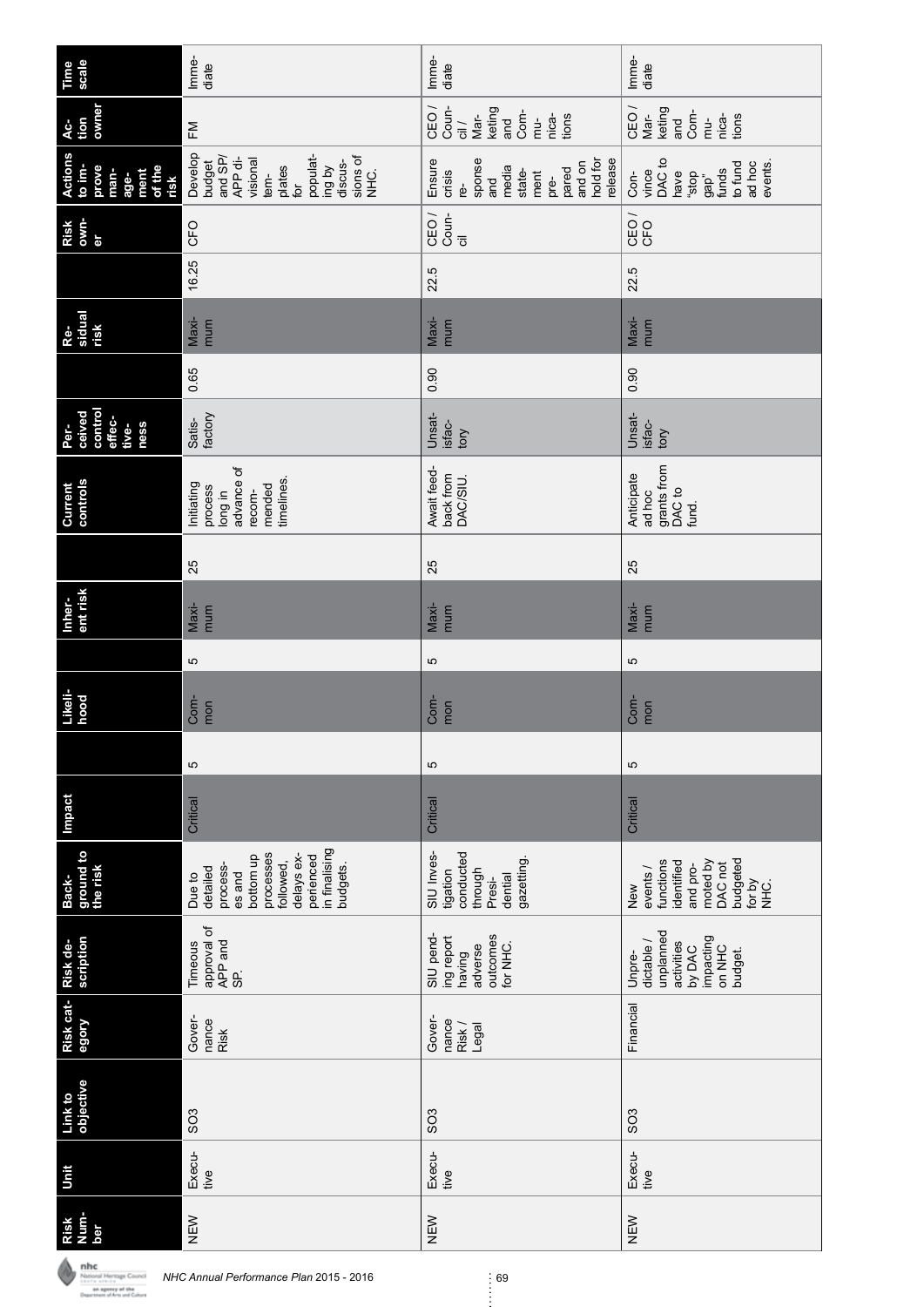| scale<br>Time                                                               | Imme-<br>diate                                                                                                                             |                                                                                                                                                |
|-----------------------------------------------------------------------------|--------------------------------------------------------------------------------------------------------------------------------------------|------------------------------------------------------------------------------------------------------------------------------------------------|
| owner<br>tion<br>Ac-                                                        | CFO <sub>/</sub><br>F <sub>M</sub>                                                                                                         | CEO/<br>Imme-<br>keting<br>Com-<br>Mar-<br>diate<br>nica-<br>and<br>tions<br>mu-                                                               |
| <b>Actions</b><br>to im-<br>prove<br>of the<br>man-<br>ment<br>age-<br>risk | Improve<br>ing and<br>ing dis-<br>finance<br>report-<br>tioning<br>count-<br>cipline<br>a fully<br>team.<br>func-<br>have<br>and<br>ე<br>მ | Contin-<br>ness of<br>unique-<br>and ra-<br>tionale<br>to stay<br>tion to<br>atten-<br>$ue$ to<br><b>NHC</b><br>draw<br>inde-<br>pen-<br>dent. |
| own-<br>Risk<br>er                                                          | <b>CFO</b>                                                                                                                                 | CEO <sub>/</sub><br>Coun-<br>$\overline{\overline{c}}$                                                                                         |
|                                                                             | 16.25                                                                                                                                      | 16.25                                                                                                                                          |
| Re-<br>sidual<br>risk                                                       | Maxi-<br>mum                                                                                                                               | Maxi-<br>mum                                                                                                                                   |
|                                                                             | 0.65                                                                                                                                       | 0.65                                                                                                                                           |
| control<br>ceived<br>effec-<br>Per-<br>tive-<br><b>ness</b>                 | factory<br>Satis-                                                                                                                          | factory<br>Satis-                                                                                                                              |
| controls<br>Current                                                         | Preparation<br>of monthly<br>accounts.<br>quarterly<br>and                                                                                 | dependent,<br>for NHC to<br>remain in-<br>self-stand-<br>fundable.<br>rationale<br>Demon-<br>ing and<br>strate                                 |
|                                                                             | 25                                                                                                                                         | 25                                                                                                                                             |
| ent risk<br>Inher-                                                          | Maxi-<br>mum                                                                                                                               | Maxi-<br>mum                                                                                                                                   |
|                                                                             | Ю                                                                                                                                          | 5                                                                                                                                              |
| Likeli-<br>hood                                                             | Com-<br>mon                                                                                                                                | Com-<br>mon                                                                                                                                    |
|                                                                             | 5                                                                                                                                          | 5                                                                                                                                              |
| Impact                                                                      | Critical                                                                                                                                   | Critical                                                                                                                                       |
| ground to<br>the risk<br>Back-                                              | resulting in<br>breakdown<br>in financial<br>reporting.<br>attention<br>to detail,<br>Lack of                                              | other DAC<br>dom Park<br>Trust.<br>initiatives,<br>e.g. Free-<br>NHC with<br>nation of<br>Possible<br>funded<br>combi-                         |
| scription<br>Risk de-                                                       | reporting<br>agement<br>Man-                                                                                                               | legislative<br>Merger<br>review.                                                                                                               |
| Risk cat-<br>Alobe                                                          | Financial                                                                                                                                  | Gover-<br>nance<br>Risk /<br>Legal                                                                                                             |
| objective<br>Link to                                                        | SO <sub>3</sub>                                                                                                                            | SO <sub>3</sub>                                                                                                                                |
| Unit                                                                        | Execu-<br>tive                                                                                                                             | Execu-<br>tive                                                                                                                                 |
| Num-<br>Risk<br>ber                                                         | NEW                                                                                                                                        | NEW                                                                                                                                            |

**NHC Annual Performance Plan 2015 - 2016**<br> *NHC Annual Performance Plan 2015 - 2016* 70<br> *NHC Annual Performance Plan 2015 - 2016*